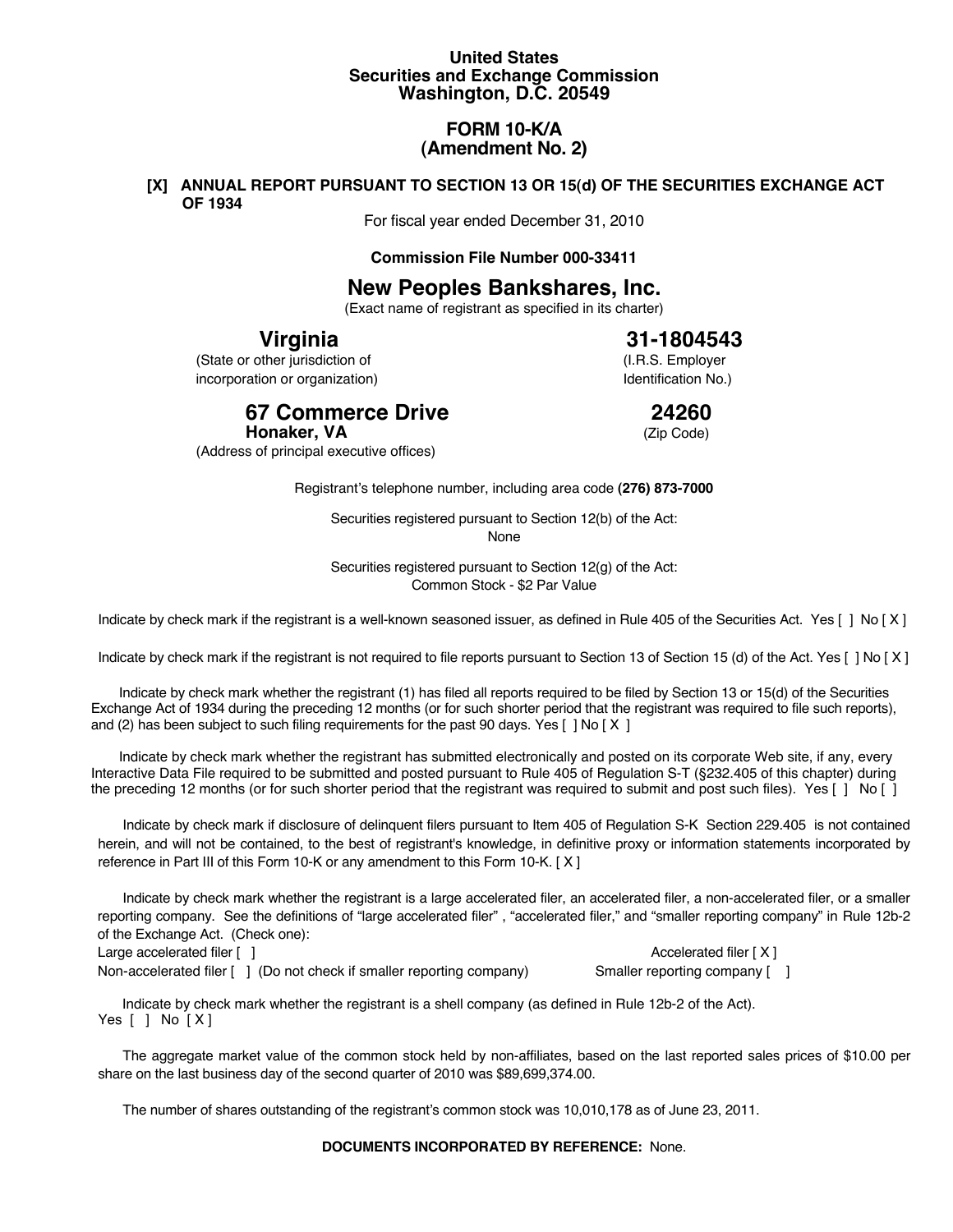# **TABLE OF CONTENTS**

|                 |                         |                                                                                                                 | Page |
|-----------------|-------------------------|-----------------------------------------------------------------------------------------------------------------|------|
|                 | <b>EXPLANATORY NOTE</b> |                                                                                                                 | 3    |
| <b>PART I</b>   | Item 1.                 | <b>Business</b>                                                                                                 | 4    |
|                 | Item 1A.                | <b>Risk Factors</b>                                                                                             | 15   |
|                 | Item 1B.                | <b>Unresolved Staff Comments</b>                                                                                | 22   |
|                 |                         |                                                                                                                 |      |
|                 | Item 2.                 | Properties                                                                                                      | 22   |
|                 | Item 3.                 | <b>Legal Proceedings</b>                                                                                        | 23   |
|                 | Item 4.                 | Reserved                                                                                                        | 23   |
| <b>PART II</b>  | Item 5.                 | Market for Registrant's Common Equity, Related Stockholder Matters<br>and Issuer Purchases of Equity Securities | 23   |
|                 | Item 6.                 | <b>Selected Financial Data</b>                                                                                  | 25   |
|                 | Item 7.                 | Management's Discussion and Analysis of Financial Condition and<br><b>Results of Operations</b>                 | 26   |
|                 | Item 7A.                | <b>Quantitative and Qualitative Disclosures About Market Risk</b>                                               | 46   |
|                 | Item 8.                 | <b>Financial Statements and Supplementary Data</b>                                                              | 48   |
|                 | Item 9.                 | Changes in and Disagreements with Accountants on<br>Accounting and Financial Disclosure                         | 82   |
|                 | Item 9A.                | <b>Controls and Procedures</b>                                                                                  | 82   |
|                 | Item 9B.                | Other Information                                                                                               | 83   |
| <b>PART III</b> |                         |                                                                                                                 |      |
|                 | Item 10.                | Directors, Executive Officers and Corporate Governance                                                          | 84   |
|                 | Item 11.                | <b>Executive Compensation</b>                                                                                   | 87   |
|                 | Item 12.                | Security Ownership of Certain Beneficial Owners and Management and<br><b>Related Stockholder Matters</b>        | 92   |
|                 | Item 13.                | Certain Relationships, Related Transactions and Director Independence 94                                        |      |
|                 | Item 14.                | <b>Principal Accounting Fees and Services</b>                                                                   | 94   |
| <b>PART IV</b>  | Item 15.                | <b>Exhibits, Financial Statement Schedules</b>                                                                  | 96   |
|                 | <b>SIGNATURES</b>       |                                                                                                                 | 97   |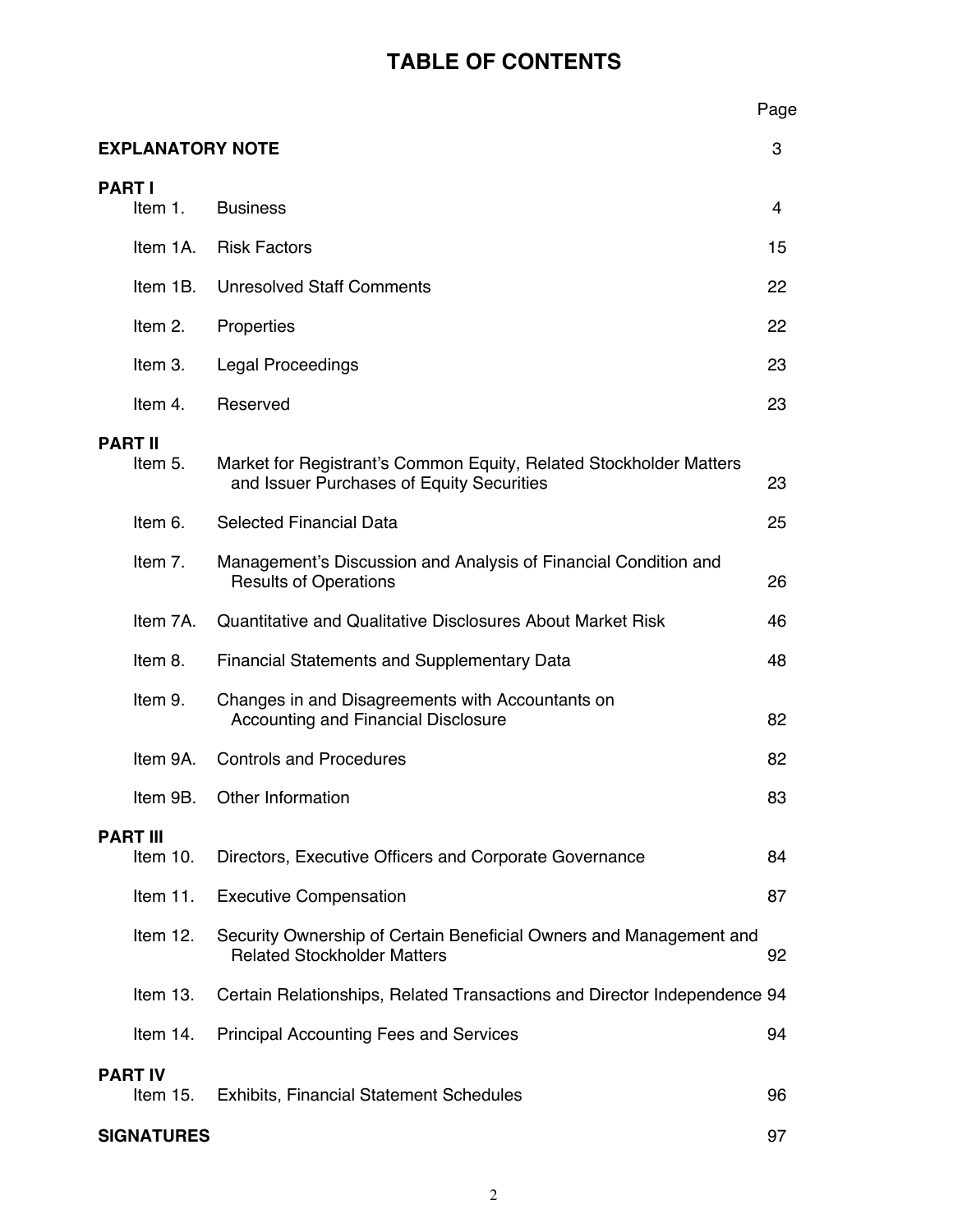# **EXPLANATORY NOTE**

This Amendment No. 2 to the Annual Report on Form 10-K (this "Form 10-K/A") filed by New Peoples Bankshares, Inc. (the "Company") as of and for the year ended December 31, 2010 (the "Form 10-K") is being filed in order to amend and restate the Form 10-K and the Company's consolidated financial statements and accompanying footnotes as of and for the year ended December 31, 2010 (the "2010 Financials") and other related information included therein.

As reported by the Company, a Current Report on Form 8-K filed with the Securities and Exchange Commission (the "SEC") on May 24, 2011, prior to the March 16, 2011 filing of the Form 10-K, the Company's management was unaware of certain material adjustments to the appraised values of real estate collateral securing impaired loans and appraised values of other real estate owned properties held by the Company's wholly-owned subsidiary, New Peoples Bank, Inc. (the "Bank"). In certain instances, reductions in collateral values on impaired loans and other real estate owned properties based on recent appraisals had not been communicated to management responsible for financial reporting on a timely basis. In addition, senior management did not fully understand the implications of Financial Accounting Standards Board Topic ASC 855 (formerly SFAS 165), which requires in most cases that material collateral appraisals received after the end of the reported financial period but before financial reports for that period are completed or filed, should be reflected in that prior period report. These appraisals were received after December 31, 2010 but prior to the original date of issuance of the Company's Form 10-K issuance. That information also resulted in reclassifying certain loans as nonaccrual loans. The appraisals were not factored into the Company's provision for loan losses in the previously issued 2010 Financials. Management and the Audit Committee of the Company's Board of Directors determined that the 2010 Financials should be restated to reflect these additional appraisals. The overall impact on net loss of the adjustments related to the restatement of the 2010 Financials is summarized below:

| (In thousands)                               | <b>Net Loss Attributable to Changes</b><br>Year Ended December 31, 2010 |
|----------------------------------------------|-------------------------------------------------------------------------|
| Net Loss, As Previously Reported             | (\$3,972)                                                               |
| Decrease in loan interest income             | (141)                                                                   |
| Increase in Provision for Loan Losses        | 6,697                                                                   |
| Increase in other real estate owned expenses | 440                                                                     |
| Increase in other operating expenses         | 482                                                                     |
| Decrease in Provision for Income Tax         | 2.667                                                                   |
| <b>Total Adjustments</b>                     | (5,093)                                                                 |
| Net Loss, As Restated                        | (\$9,065)                                                               |

For purposes of this Form 10-K/A, and in accordance with Rule 12b-15 under the Securities Exchange Act of 1934, as amended (the "Exchange Act"), the following items in the Form 10-K have been amended and restated in their entirety:

- Part I, Item  $1 -$  Business;
- Part I, Item 1A Risk Factors;
- Part II, Item 6 Selected Financial Data;
- Part II, Item 7 Management's Discussion and Analysis of Financial Condition and Results of Operations;
- Part II, Item 8 Financial Statements and Supplemental Data;
- Part II, Item 9A Controls and Procedures; and
- Part IV, Item 15 Exhibits and Financial Statement Schedules.

Additionally, Part IV, Item 15 has been amended and restated in its entirety to include the Company's restated consolidated financial statements and currently dated certifications of the Company's principal executive officer and principal financial officer as required by Sections 302 and 906 of the Sarbanes-Oxley Act of 2002. Other than the items outlined above, there are no changes to the Form 10-K, although this Form 10-K/A also sets forth those items in the Form 10-K that are not being amended and restated for the convenience of the reader. No attempt has been made in this Form 10-K/A to modify or update the disclosures presented in the Form 10-K, including the exhibits to the Form 10-K, except as required to reflect the effects of the restatement of the 2010 Financials. Information not affected by the restatement is unchanged and reflects the disclosures made at the time of the original filing of the Form 10-K on March 16, 2011. Except as otherwise specifically noted, all information contained herein is as of December 31, 2010 and does not reflect any events or changes that have occurred subsequent to that date. Accordingly, this Form 10-K/A should be read in conjunction with our filings made with the SEC subsequent to the filing of the Form 10-K, including any amendments to those filings, if any.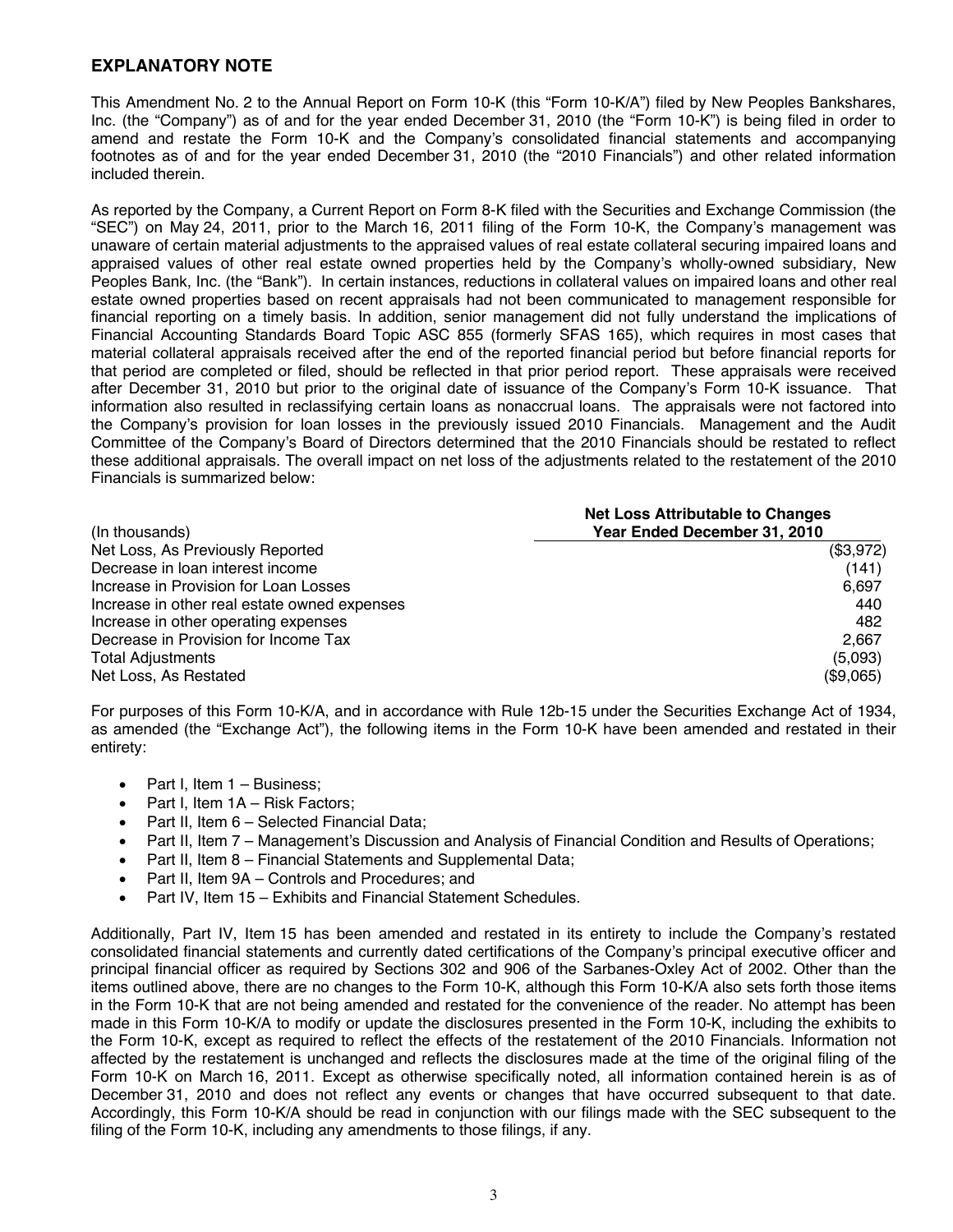The Company is not required to and has not updated any forward-looking statements previously included in the Form 10-K. The Company has not amended, and does not intend to amend, any of its other previously filed reports. (Note: No other periods were affected by the restatement of the 2010 Financials). Our previously issued consolidated financial statements as of and for the year ended December 31, 2010, which were filed with the 10-K, should no longer be relied upon, as we have reported before.

This Form 10-K/A includes changes to Item 9A – Controls and Procedures and reflects management's restated assessment of our disclosure controls and procedures (as defined in Rule 13a-15(e) and 15d-15(e) under the Exchange Act) as of December 31, 2010. This restatement of management's assessment regarding disclosure controls and procedures results from the identification of a material weakness in internal control over financial reporting. As a result of the need to restate the 2010 Financials, management has reassessed the effectiveness of the Company's internal control over financial reporting and has concluded that, as of December 31, 2010, there was a material weakness in the Company's internal control over financial reporting. The weakness primarily relates to the new appraisals and other valuation information on collateral securing impaired loans and other real estate owned properties not being evaluated in a timely manner and recorded in the proper period. This Form 10-K/A includes changes to Management's Report on Internal Control Over Financial Reporting in Item 9A – Controls and Procedures that reflect management's reassessment of the effectiveness of the Company's internal control over financial reporting as of December 31, 2010. The Company has implemented changes in internal controls as of the date of this report to address the material weakness. However, we believe that additional time and testing are necessary before we can conclude that the identified material weakness has been remediated.

In this Form 10-K/A, the terms "we," "us," "our" and similar terms refer to the Company. Our bank subsidiary, New Peoples Bank, Inc., is referred to as the "Bank."

# **PART I**

# **Item 1. Business**

# **General**

New Peoples Bankshares, Inc. (New Peoples) is a Virginia bank holding company headquartered in Honaker, Virginia. Prior to January 1, 2009, New Peoples was a financial holding company. New Peoples subsidiaries include: New Peoples Bank, Inc., a Virginia banking corporation (the Bank) and NPB Web Services, Inc., a web design and hosting company (NPB Web). In July 2004, NPB Capital Trust I was formed for the issuance of trust preferred securities. In September 2006, NPB Capital Trust 2 was formed for the issuance of trust preferred securities. NPB Financial Services, Inc., an insurance and investment services corporation (NPB Financial) was a subsidiary of New Peoples until January 1, 2009 when it became a subsidiary of the Bank.

The Bank offers a range of banking and related financial services focused primarily on serving individuals, small to medium size businesses, and the professional community. We strive to serve the banking needs of our customers while developing personal, hometown relationships with them. Our board of directors believes that marketing customized banking services enables us to establish a niche in the financial services marketplace where we do business.

The Bank is headquartered in Honaker, Virginia and operates 27 full service offices in the southwestern Virginia counties of Russell, Scott, Washington, Tazewell, Buchanan, Dickenson, Wise, Lee, Smyth, and Bland; Mercer County in southern West Virginia and the eastern Tennessee counties of Sullivan and Washington. The close proximity and mobile nature of individuals and businesses in adjoining counties and nearby cities in Virginia, West Virginia and Tennessee places these markets within our Bank's targeted trade area, as well.

We provide professionals and small and medium size businesses in our market area with responsive and technologically enabled banking services. These services include loans that are priced on a deposit relationship basis, easy access to our decision makers, and quick and innovative action necessary to meet a customer's banking needs. Our capitalization and lending limit enable us to satisfy the credit needs of a large portion of the targeted market segment. When a customer needs a loan that exceeds our lending limit, we try to find other financial institutions to participate in the loan with us.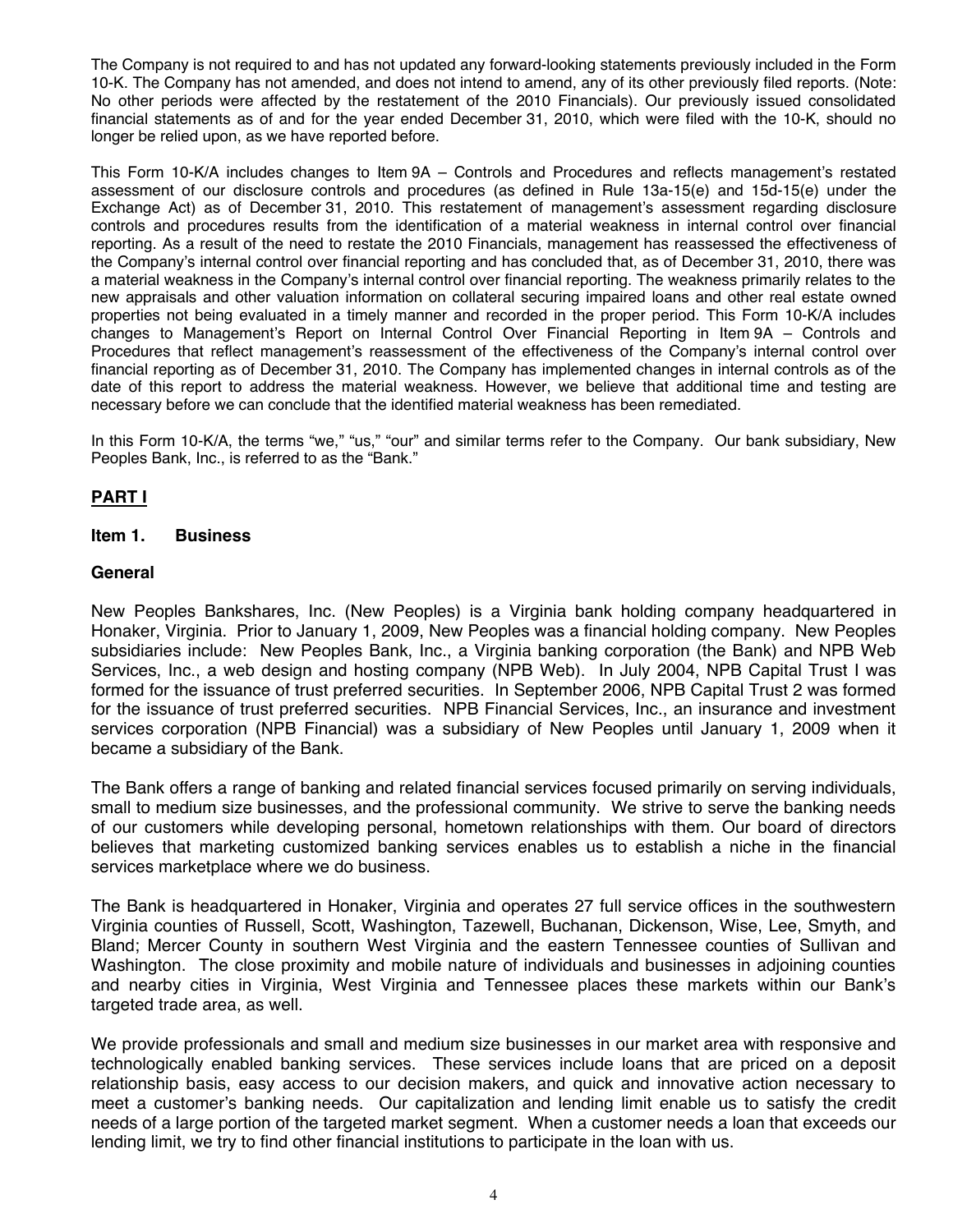# **Our History**

The Bank was incorporated under the laws of the Commonwealth of Virginia on December 9, 1997 and began operations on October 28, 1998. On September 27, 2001, the shareholders of the Bank approved a plan of reorganization under which they exchanged their shares of Bank common stock for shares of New Peoples common stock. On November 30, 2001, the reorganization was completed and the Bank became New Peoples' wholly owned subsidiary.

In June 2003, New Peoples formed two new wholly-owned subsidiaries, NPB Financial Services, Inc. and NPB Web Services, Inc.

NPB Financial is a full-service insurance and investment firm, dealing in personal and group life, health, and disability products, along with mutual funds, fixed rate annuities, variable annuities, fee based asset management and other investment products through a broker/dealer relationship with UVEST Financial Services, Inc.

NPB Web is an internet web site development and hosting company. It produces custom designed web pages for use on the world wide web and serves as a web site host for customers and non-profit organizations. It also develops the web sites of other New Peoples' subsidiaries and supplies advertising and marketing expertise for New Peoples.

In July 2004, NPB Capital Trust I was formed to issue \$11.3 million in trust preferred securities.

In September 2006, NPB Capital Trust 2 was formed to issue \$5.2 million in trust preferred securities.

# **Branch Locations**

We initially opened with full service branches in Honaker and Weber City, Virginia and in 1999 opened a full service branch in Castlewood, Virginia. During 2000, we opened full service branches in Haysi and Lebanon, Virginia. During 2001, we opened branches in Pounding Mill, Virginia and Princeton, West Virginia. In 2002, we opened branch offices in Gate City, Clintwood, Big Stone Gap, Tazewell and Davenport, Virginia. During 2003, we expanded into Grundy, Dungannon, and Bristol, Virginia. We expanded into Tennessee and opened an office in Bloomingdale, Tennessee in 2003, as well. In 2004, we opened offices in Richlands, Abingdon, and Bristol, Virginia. In 2005 full service branches were opened in Bluefield and Cleveland, Virginia. During 2006, we opened full service branches in Esserville, Pound, and Lee County, Virginia and Jonesborough, Tennessee. During 2007, we opened full service offices in Bland, and Chilhowie, Virginia; and Bramwell, West Virginia. We purchased two operating branches from another bank, including deposits and loans located in Norton and Pennington Gap, Virginia in June 2007. During 2008, we opened one full service office in Bluewell, West Virginia. During 2010, as part of an initiative by the Board and Management to reduce operating expenses, we closed our offices in Bramwell, West Virginia and Cleveland, Davenport, and Dungannon, Virginia.

In order to open additional banking offices, we must obtain prior regulatory approval which takes into account a number of factors, including, among others, a determination that we have adequate capital and a finding that the public interest will be served.

# **Our Market Areas**

Our primary market area consists of southwestern Virginia, southern West Virginia and northeastern Tennessee. Specifically, we operate in the southwestern Virginia counties of Russell, Scott, Washington, Tazewell, Buchanan, Dickenson, Wise, Lee, Smyth, and Bland; Mercer County in southern West Virginia and the eastern Tennessee counties of Sullivan and Washington (collectively, the "Tri-State Area"). The close proximity and transient nature of individuals and businesses in adjoining counties and nearby cities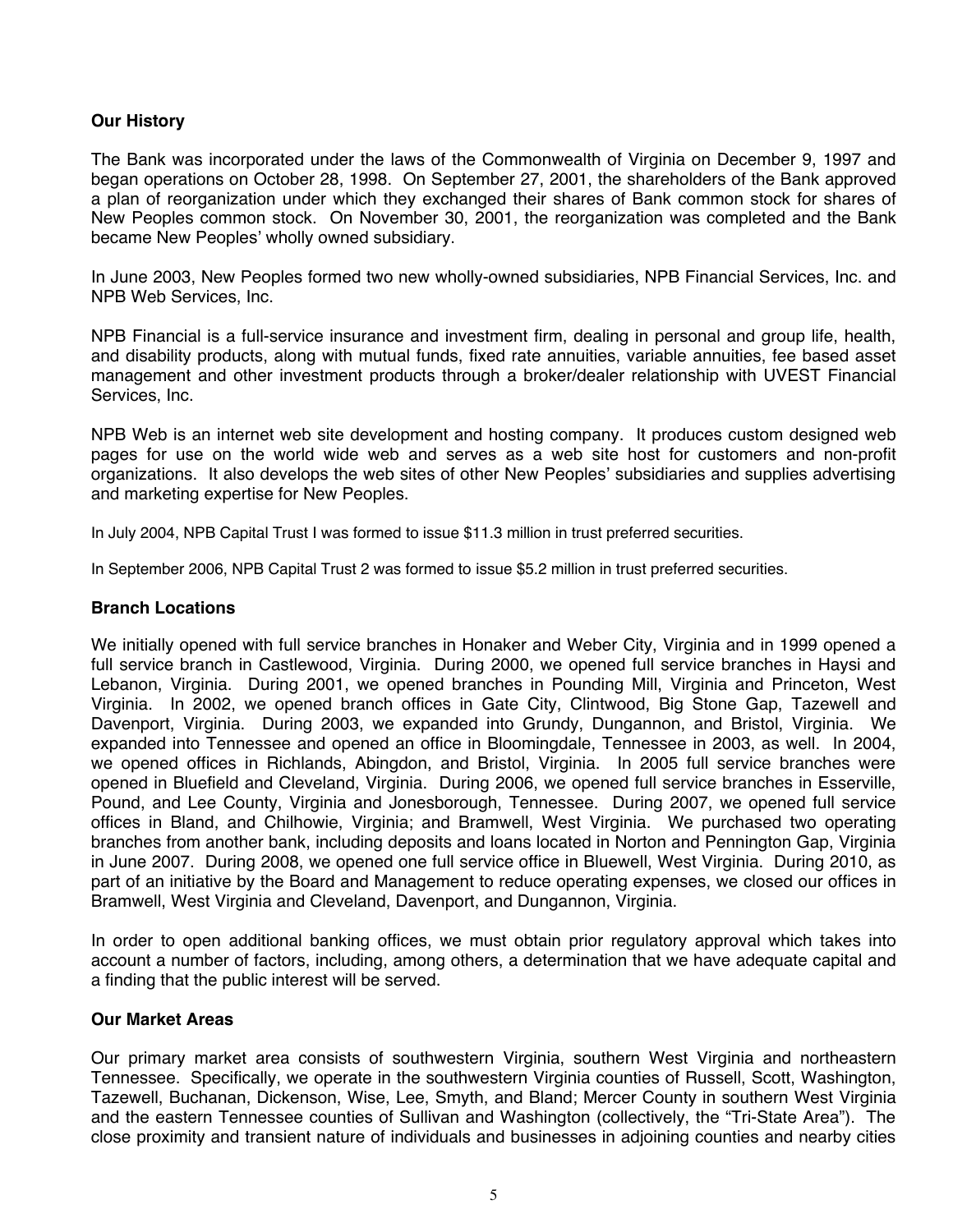in Virginia, West Virginia and Tennessee place these markets within our bank's targeted trade area, as well.

The Tri-State Area has a diversified economy supported by natural resources, which include coal, natural gas, limestone, and timber; agriculture; healthcare; education; technology; manufacturing and services industries. Predominantly, the market is comprised of locally owned and operated small businesses. The area has also been named a technology corridor. Considerable investments in high-technology communications, high-speed broadband network and infrastructure have been made which has opened the area to large technology companies and future business development potential for new and existing businesses. The area is becoming known as one of the East Coast's new centers for electronic information technology, energy, education and emerging specialty manufacturing. Leaders in their industries are taking advantage of the low cost of doing business, training opportunities, available workforce and an exceptional quality of life experience for employers and employees alike.

Education is a priority in workplace preparedness and the Tri-State area places great emphasis on educating our regional workforce for today and jobs of the future. Starting in elementary school, students are exposed to technology resources, distance learning, robotics and math competitions, as well as STEM programs - Science, Technology, Engineering and Math. The Tri-State Area is home to numerous higher education institutions including East Tennessee State University, The University of Virginia's College at Wise, Bluefield State College, Appalachia School of Law, Appalachia School of Pharmacy, and various private colleges and community colleges.

**Educational Highlights include:**

- FastTrack software programming, IT help desk training, and advanced manufacturing technology training offered by Mountain Empire and Southwest Virginia community colleges.
- The University of Virginia's College at Wise, the only four-year branch of the University of Virginia, offers the state's only undergraduate software engineering degree, one of a handful of such programs nationally.
- IT, professional development and leadership training are offered at the Southwest Virginia Technology Development Center, also operated by The University of Virginia's College at Wise.
- Undergraduate and graduate degree programs are offered at the Southwest Virginia Higher Education Center in Abingdon.

Accessibility to Interstates I-77, I-81, I-26, I-64 and I-75 as well as major state and U.S. highways including US 19, US 23, US 58, US 460 and US 421 make the area an ideal location to serve markets in both the East and Mid-America. The area is strategically located midway between Atlanta-Pittsburgh, Charlotte-Cincinnati, and Richmond-Louisville, and is within a day's drive of more than half of the U.S. population. A regional airport located in Bristol, Tennessee serves the area for commercial flights to and from major cities in the United States. General aviation airports accommodating small jet service include Lonesome Pine Regional Airport, Wise, VA; Lee County Airport, Jonesville, VA; Tazewell County Airport, Claypool Hill, VA; Virginia Highlands Airport, Abingdon, VA; and Mercer County Airport, Bluefield, WV. Rail service providers include CSX Transportation and Norfolk Southern Railways.

# **Internet Site**

In March 2001, we opened our internet banking site at www.newpeoplesbank.com. The site includes a customer service area that contains branch and ATM locations, product descriptions and current interest rates offered on deposit accounts. Customers with internet access can access account balances, make transfers between accounts, enter stop payment orders, order checks, and use an optional bill paying service.

# **Available Information**

We file annual, quarterly, and current reports, proxy statements and other information with the Securities and Exchange Commission (the SEC). Our SEC filings are filed electronically and are available to the public over the internet at the SEC's web site at www.sec.gov. In addition, any document we file with the SEC can be read and copied at the SEC's public reference facilities at 100 F Street, N.E., Washington, D.C. 20549. Copies of documents can be obtained at prescribed rates by writing to the Public Reference Section of the SEC at 100 F Street, N.E., Washington, D.C. 20549. The public may obtain information on the operation of the Public Reference Room by calling the SEC at 1-800-SEC-0330. We also provide a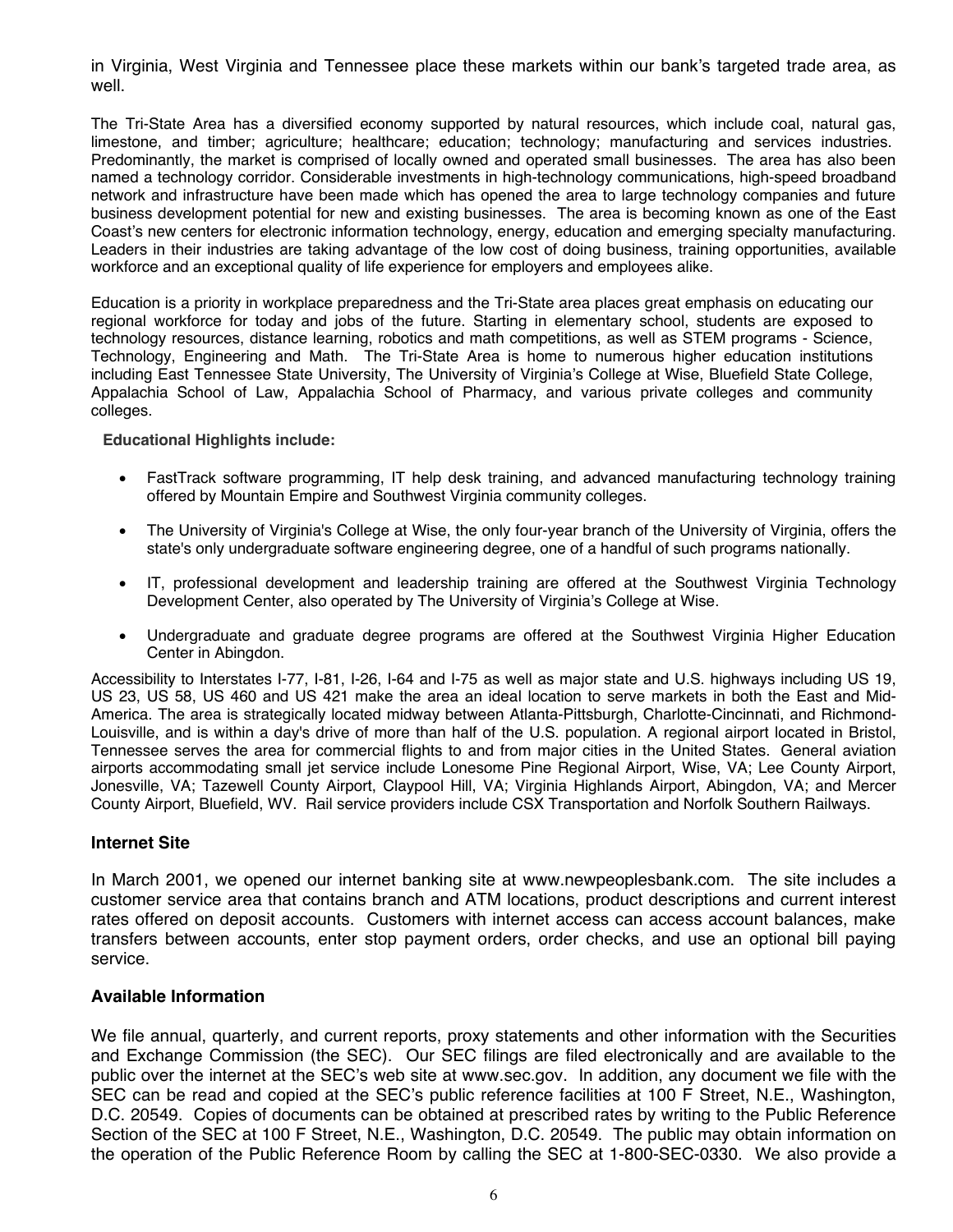link to our filings on the SEC website, free of charge, through our internet website www.npbankshares.com under "Investor Relations."

# **Banking Services**

*General*. We accept deposits, make consumer and commercial loans, issue drafts, and provide other services customarily offered by a commercial bank, such as business and personal checking and savings accounts, walk-up tellers, drive-in windows, and 24-hour automated teller machines. The Bank is a member of the Federal Reserve System and its deposits are insured under the Federal Deposit Insurance Act to the limits provided thereunder.

We offer a full range of short-to-medium term commercial, 1-4 family residential mortgages and personal loans. Commercial loans include both secured and unsecured loans for working capital (including inventory and receivables), business expansion (including acquisition of real estate and improvements) and purchase of equipment and machinery. Consumer loans may include secured and unsecured loans for financing automobiles, home improvements, education, personal investments and other purposes.

Our lending activities are subject to a variety of lending limits imposed by state law. While differing limits apply in certain circumstances based on the type of loan or the nature of the borrower (including the borrower's relationship to the Bank), in general, the Bank is subject to a loan-to-one borrower limit of an amount equal to 15% of its capital and surplus in the case of loans which are not fully secured by readily marketable or other permissible types of collateral. The Bank voluntarily may choose to impose a policy limit on loans to a single borrower that is less than the legal lending limit.

We obtain short-to-medium term commercial and personal loans through direct solicitation of business owners and continued business from existing customers. Completed loan applications are reviewed by our loan officers. As part of the application process, information is obtained concerning the income, financial condition, employment and credit history of the applicant. If commercial real estate is involved, information is also obtained concerning cash flow after debt service. Loan quality is analyzed based on the Bank's experience and its credit underwriting guidelines.

|                                        |          | December 31,         |         |         |         |  |  |  |  |  |  |  |
|----------------------------------------|----------|----------------------|---------|---------|---------|--|--|--|--|--|--|--|
|                                        | 2010     | 2008<br>2009<br>2007 |         |         |         |  |  |  |  |  |  |  |
| Commercial, financial and agricultural | 15.48%   | 15.56%               | 15.26%  | 17.77%  | 18.34%  |  |  |  |  |  |  |  |
| Real estate – construction             | 7.39%    | 9.41%                | 8.96%   | 5.63%   | 6.63%   |  |  |  |  |  |  |  |
| Real estate – mortgage                 | 69.13%   | 66.02%               | 67.04%  | 67.87%  | 65.18%  |  |  |  |  |  |  |  |
| Installment loans to individuals       | $8.00\%$ | 9.01%                | 8.74%   | 8.73%   | 9.85%   |  |  |  |  |  |  |  |
| Total                                  | 100.00%  | 100.00%              | 100.00% | 100.00% | 100.00% |  |  |  |  |  |  |  |

Loans by type as a percentage of total loans are as follows:

*Commercial Loans*. We make commercial loans to qualified businesses in our market area. Our commercial lending consists primarily of commercial and industrial loans to finance accounts receivable, inventory, property, plant and equipment. Commercial business loans generally have a higher degree of risk than residential mortgage loans, but have commensurately higher yields. Residential mortgage loans generally are made on the basis of the borrower's ability to make repayment from employment and other income and are secured by real estate whose value tends to be easily ascertainable. In contrast, commercial business loans typically are made on the basis of the borrower's ability to make repayment from cash flow from its business and are secured by business assets, such as commercial real estate, accounts receivable, equipment and inventory. As a result, the availability of funds for the repayment of commercial business loans may be substantially dependent on the success of the business itself.

Further, the collateral for commercial business loans may depreciate over time and cannot be appraised with as much precision as residential real estate. To manage these risks, our underwriting guidelines require us to secure commercial loans with both the assets of the borrowing business and other additional collateral and guarantees that may be available. In addition, we actively monitor certain measures of the borrower, including advance rate, cash flow, collateral value and other appropriate credit factors.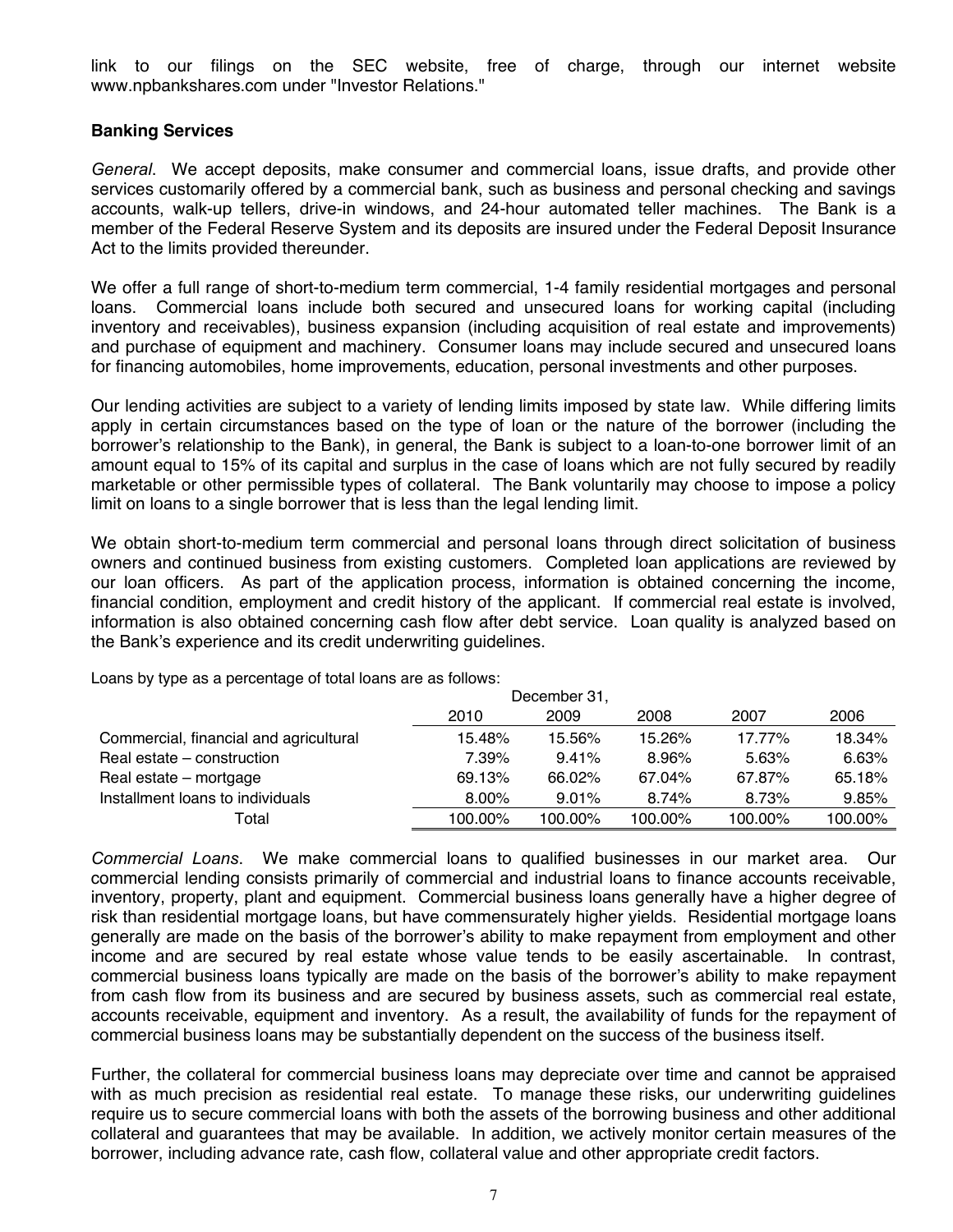*Residential Mortgage Loans*. Our residential mortgage loans consist of residential first and second mortgage loans, residential construction loans, home equity lines of credit and term loans secured by first and second mortgages on the residences of borrowers for home improvements, education and other personal expenditures. We make mortgage loans with a variety of terms, including fixed and floating or variable rates and a variety of maturities.

Under our underwriting guidelines, residential mortgage loans generally are made on the basis of the borrower's ability to make repayment from employment and other income and are secured by real estate whose value tends to be easily ascertainable. These loans are made consistent with our appraisal policies and real estate lending policies, which detail maximum loan-to-value ratios and maturities.

*Construction Loans*. Construction lending entails significant additional risks, compared to residential mortgage lending. Construction loans often involve larger loan balances concentrated with single borrowers or groups of related borrowers. Construction loans also involve additional risks attributable to the fact that loan funds are advanced upon the security of property under construction, which is of uncertain value prior to the completion of construction. Thus, it is more difficult to evaluate accurately the total loan funds required to complete a project and related loan-to-value ratios. To minimize the risks associated with construction lending, loan-to-value limitations for residential, multi-family and nonresidential construction loans are in place. These are in addition to the usual credit analysis of borrowers. Management feels that the loan-to-value ratios help to minimize the risk of loss and to compensate for normal fluctuations in the real estate market. Maturities for construction loans generally range from 4 to 12 months for residential property and from 6 to 18 months for non-residential and multi-family properties. *Consumer Loans*. Our consumer loans consist primarily of installment loans to individuals for personal, family and household purposes. The specific types of consumer loans that we make include home improvement loans, debt consolidation loans and general consumer lending. Consumer loans entail greater risk than residential mortgage loans do, particularly in the case of consumer loans that are unsecured, such as lines of credit, or secured by rapidly depreciating assets such as automobiles. In such cases, any repossessed collateral for a defaulted consumer loan may not provide an adequate source of repayment of the outstanding loan balance as a result of the greater likelihood of damage, loss or depreciation. The remaining deficiency often does not warrant further substantial collection efforts against the borrower. In addition, consumer loan collections are dependent on the borrower's continuing financial stability, and thus are more likely to be adversely affected by job loss, divorce, illness or personal bankruptcy. Furthermore, the application of various federal and state laws, including federal and state bankruptcy and insolvency laws, may limit the amount which can be recovered on such loans. A borrower may also be able to assert against the Bank as an assignee any claims and defenses that it has against the seller of the underlying collateral.

Our underwriting policy for consumer loans seeks to moderate risk and minimize losses, primarily through a careful analysis of the borrower. In evaluating consumer loans, we require our lending officers to review the borrower's level and stability of income, past credit history and the impact of these factors on the ability of the borrower to repay the loan in a timely manner. In addition, we maintain an appropriate margin between the loan amount and collateral value.

Deposits. We offer a variety of deposit products for both individual and business customers. These include demand deposit, interest-bearing demand deposit, savings deposit, and money market deposit accounts. In addition, we offer certificates of deposit with terms ranging from 7 days to 60 months and individual retirement accounts with terms ranging from 12 months to 60 months.

*Other Bank Services*. Other bank services include safe deposit boxes, cashier's checks, certain cash management services, traveler's checks, direct deposit of payroll and social security checks and automatic drafts for various accounts. We offer ATM card services that can be used by our customers throughout Virginia and other regions. We also offer MasterCard and VISA credit card services through an intermediary. Electronic banking services include debit cards, internet banking, telephone banking and wire transfers.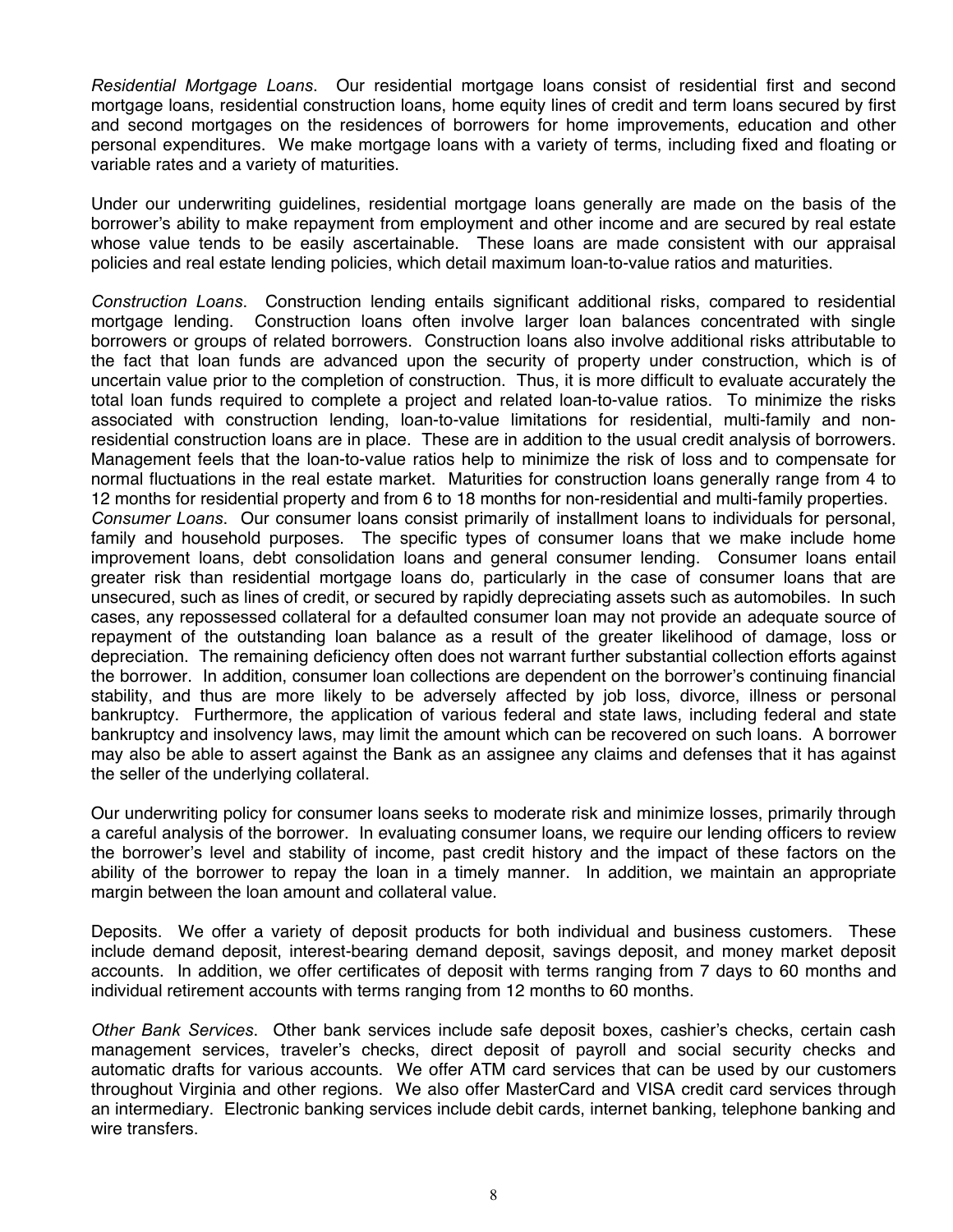We do not presently anticipate exercising trust powers, but we are able to provide similar services through our affiliation with UVEST Financial Services, Inc.

# **Competition**

The banking business is highly competitive. We compete as a financial intermediary with other commercial banks, savings and loan associations, credit unions, mortgage banking firms, consumer finance companies, securities brokerage firms, insurance companies, money market mutual funds and other financial institutions operating in the southwestern Virginia, southern West Virginia, and eastern Tennessee market area and elsewhere. Our market area is a highly competitive, highly branched banking market.

Competition in the market area for loans to small businesses and professionals, the Bank's target market, is intense, and pricing is important. Many of our competitors have substantially greater resources and lending limits than we have. They offer certain services, such as extensive and established branch networks and trust services that we do not expect to provide or will not provide in the near future. Moreover, larger institutions operating in the market area have access to borrowed funds at lower costs than are available to us. Deposit competition among institutions in the market area also is strong. As a result, it is possible that we may pay above-market rates to attract deposits.

While pricing is important, our principal method of competition is service. As a community banking organization, we strive to serve the banking needs of our customers while developing personal, hometown relationships with them. As a result, we provide a significant amount of service and a range of products without the fees that customers can expect from larger banking institutions.

According to a market share report prepared by the Federal Deposit Insurance Corporation (the FDIC), as of June 30, 2010, the most recent date for which market share information is available, the Bank's deposits as a percentage of total deposits in its major market areas were as follows: Russell County, VA – 27.72%, Scott County, VA – 36.77%, Dickenson County, VA – 24.64%, Tazewell County, VA – 9.26%, Smyth County, VA – 2.84%, Lee County, VA – 6.19%, Buchanan County, VA – 11.45%, Wise County, VA – 10.02%, city of Norton, VA – 21.98%, Bland County, VA – 27.86%, combined Washington County, VA and the City of Bristol,  $VA - 5.36\%$ , Mercer County,  $WV - 9.92\%$ , Sullivan County,  $TN - 1.07\%$ , and Washington County, TN – 4.80%.

# **Employees**

As of December 31, 2010, we had 362 total employees, of which 336 were full-time employees. None of our employees is covered by a collective bargaining agreement, and we consider relations with employees to be excellent.

# **Supervision and Regulation**

*General.* As a bank holding company, we are subject to regulation under the Bank Holding Company Act of 1956, as amended ("BHCA"), and the examination and reporting requirements of the Board of Governors of the Federal Reserve System (the "Federal Reserve"). We are also subject to Chapter 13 of the Virginia Banking Act, as amended ("Virginia Act"). As a state-chartered commercial bank, the Bank is subject to regulation, supervision and examination by the Virginia State Corporation Commission's Bureau of Financial Institutions ("BFI"). As a member of the Federal Reserve system, the Bank is also subject to regulation, supervision and examination by the Federal Reserve. Other federal and state laws, including various consumer protection and compliance laws, govern the activities of the Bank, such as the investments that it makes and the aggregate amount of loans that it may grant to one borrower.

The following description summarizes the most significant federal and state laws applicable to New Peoples and its subsidiaries. To the extent that statutory or regulatory provisions are described, the description is qualified in its entirety by reference to that particular statutory or regulatory provision.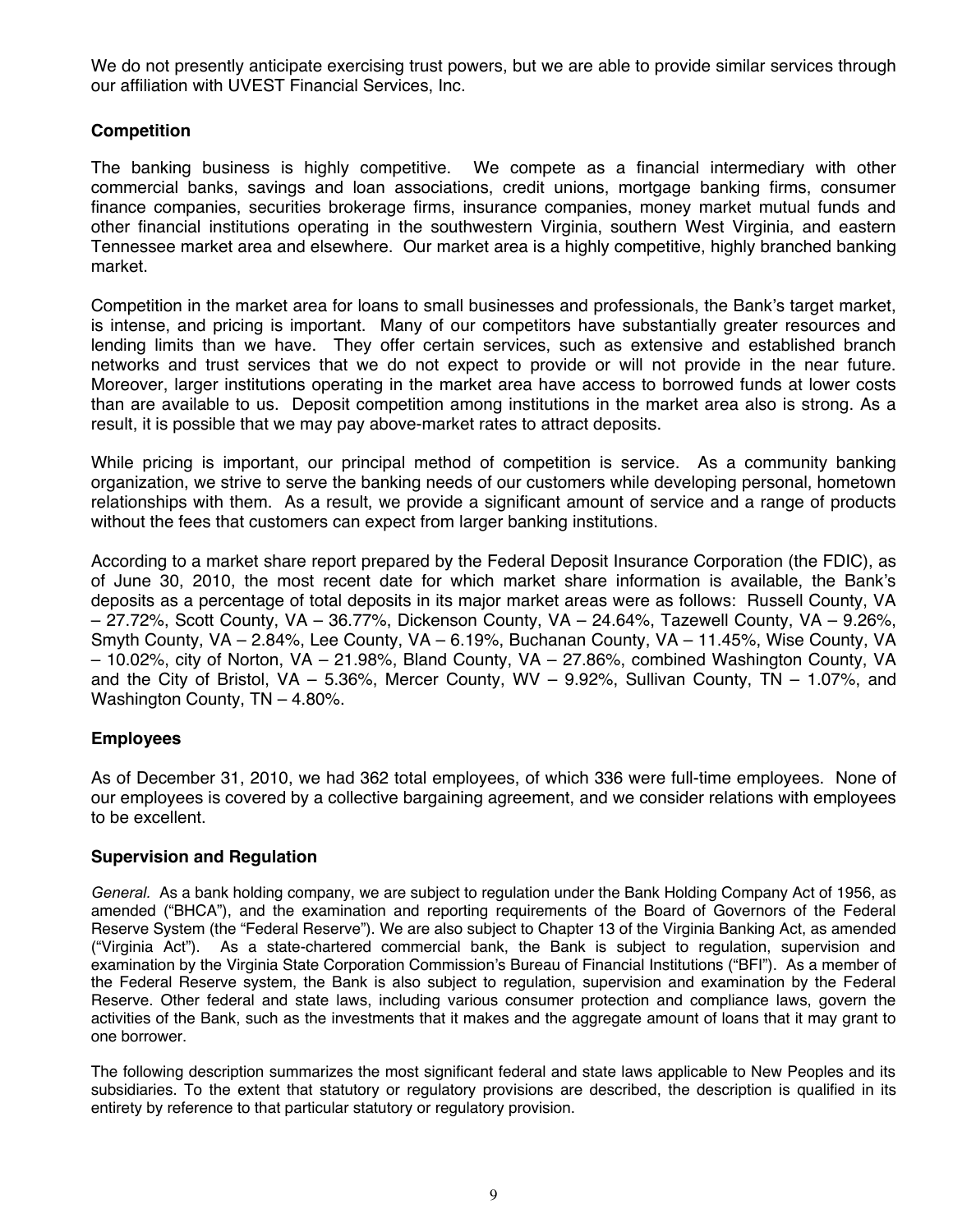*The Bank Holding Company Act.* Under the BHCA, the Federal Reserve examines New Peoples periodically. New Peoples is also required to file periodic reports and provide any additional information that the Federal Reserve may require. Activities at the bank holding company level are generally limited to:

- banking, managing or controlling banks;
- furnishing services to or performing services for its subsidiaries; and
- engaging in other activities that the Federal Reserve has determined by regulation or order to be so closely related to banking as to be a proper incident to these activities.

Thus, the activities we can engage in are restricted as a matter of law.

With some limited exceptions, the BHCA requires every bank holding company to obtain the prior approval of the Federal Reserve before:

- acquiring substantially all the assets of any bank;
- acquiring direct or indirect ownership or control of any voting shares of any bank if after such acquisition it would own or control more than 5% of the voting shares of such bank (unless it already owns or controls the majority of such shares); or
- merging or consolidating with another bank holding company.

As a result, our ability to engage in certain strategic activities is conditioned on regulatory approval.

In addition, and subject to some exceptions, the BHCA and the Change in Bank Control Act require Federal Reserve approval prior to any person or company acquiring "control" of a bank holding company as defined in the statutes and regulations. These requirements make it more difficult for control of our company to change.

*The Virginia Act.* As a bank holding company registered with the BFI, we must provide the BFI with information concerning our financial condition, operations and management, among other reports required by the BFI. New Peoples is also examined by the BFI in addition to its Federal Reserve examinations. Similar to the BHCA, the Virginia Act requires that the BFI approve the acquisition of direct or indirect ownership or control of more than 5% of the voting shares of any Virginia bank or bank holding company like us.

*Payment of Dividends.* New Peoples is a separate legal entity that derives the majority of its revenues from dividends paid to it by its subsidiaries. The Bank is subject to laws and regulations that limit the amount of dividends it can pay. In addition, both New Peoples and the Bank are subject to various regulatory restrictions relating to the payment of dividends, including requirements to maintain capital at or above regulatory minimums. Banking regulators have indicated that banking organizations should generally pay dividends only if the organization's net income available to common shareholders over the past year has been sufficient to fully fund the dividends and the prospective rate of earnings retention appears consistent with the organization's capital needs, asset quality and overall financial condition. The FDIC has the general authority to limit the dividends paid by FDIC insured banks if the FDIC deems the payment to be an unsafe and unsound practice. The FDIC has indicated that paying dividends that deplete a bank's capital base to an inadequate level would be an unsound and unsafe banking practice. During the year ended December 31, 2009 the Bank declared and paid dividends to New Peoples totaling \$500 thousand in order to service debt obligations. However, in October 2009, the Federal Reserve Bank of Richmond ("Richmond FRB") restricted the Bank from paying dividends to the Company. It is therefore highly unlikely that the Company will pay any dividends at least until the Richmond FRB's restriction is removed.

As the recession continues to impact asset quality and earnings at financial institutions as the above discussion states, the regulatory authorities have broad discretion to, and may, further restrict the payment of dividends by affected financial institutions and this could impact us.

*Capital Requirements.* The Federal Reserve has issued risk-based and leverage capital guidelines applicable to banking organizations that it supervises. Under the risk-based capital requirements, the Bank and the Company are each generally required to maintain a minimum ratio of total capital to risk-weighted assets (including certain offbalance sheet activities, such as standby letters of credit) of 8%. At least half of the total capital must be composed of "Tier 1 Capital", which is defined as common equity, retained earnings and qualifying perpetual preferred stock,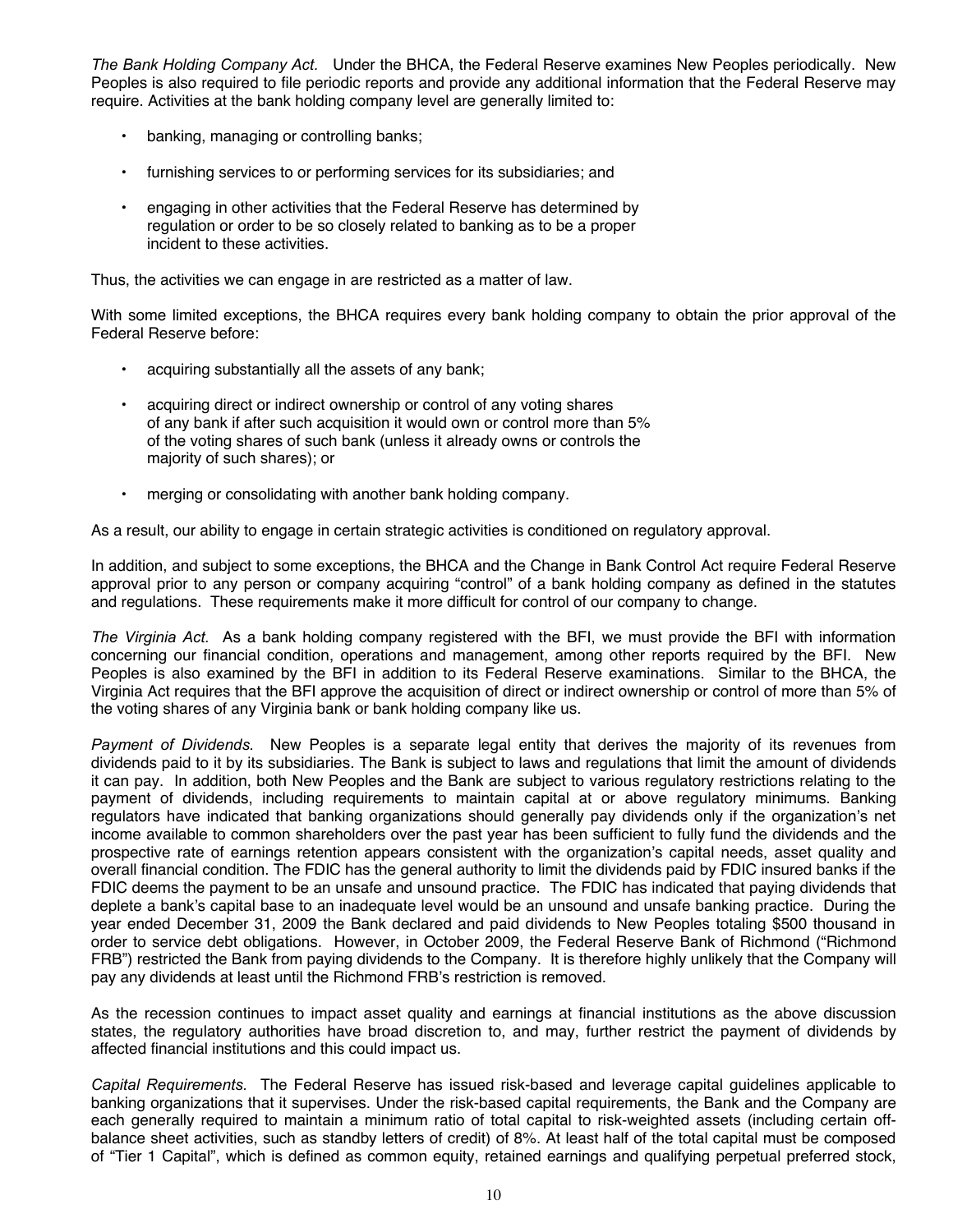less certain intangibles. The remainder may consist of "Tier 2 Capital", which is defined as specific subordinated debt, some hybrid capital instruments and other qualifying preferred stock and a limited amount of the loan loss allowance. These risk-based capital standards attempt to measure capital adequacy relative to the institution's risk profiles. In addition, each of the federal banking regulatory agencies has established minimum leverage capital requirements for banking organizations. Under these requirements, banking organizations must maintain a minimum ratio of Tier 1 capital to adjusted average quarterly assets of between 3% and 5%, subject to federal bank regulatory evaluation of an organization's overall safety and soundness. The principal objective of the leverage ratio is to constrain the degree to which an institution may leverage its equity capital base. In sum, the capital measures used by the federal banking regulators are:

- the Total Capital ratio, which is the total of Tier 1 Capital and Tier 2 Capital;
- the Tier 1 Capital ratio; and
- the leverage ratio.

Under these regulations, a bank will be:

- "well capitalized" if it has a Total Capital ratio of 10% or greater, a Tier 1 Capital ratio of 6% or greater, a leverage ratio of 5% or greater, and is not subject to any written agreement, order, capital directive, or prompt corrective action directive by a federal bank regulatory agency to meet and maintain a specific capital level for any capital measure;
- "adequately capitalized" if it has a Total Capital ratio of 8% or greater, a Tier 1 Capital ratio of 4% or greater, and a leverage ratio of 4% or greater – or 3% in certain circumstances – and is not well capitalized;
- "undercapitalized" if it has a Total Capital ratio of less than 8%, a Tier 1 Capital ratio of less than 4% or 3% in certain circumstances;
- "significantly undercapitalized" if it has a Total Capital ratio of less than 6%, a Tier 1 Capital ratio of less than 3%, or a leverage ratio of less than 3%; or
- "critically undercapitalized" if its tangible equity is equal to or less than 2% of average quarterly tangible assets,

The risk-based capital standards of the Federal Reserve explicitly identify concentrations of credit risk and the risk arising from non-traditional activities, as well as an institution's ability to manage these risks, as important factors to be taken into account by the agency in assessing an institution's overall capital adequacy. The capital guidelines also provide that an institution's exposure to a decline in the economic value of its capital due to changes in interest rates be considered as a factor in evaluating a banking organization's capital adequacy. Thus, the capital level of a bank can be of regulatory concern even if it is "well-capitalized" under the regulatory formula and a "well-capitalized" bank can be required to maintain even higher capital levels based on its asset quality or other regulatory concerns.

The regulators may take various corrective actions with respect to a financial institution considered to be capital deficient. These powers include, but are not limited to, requiring the institution to be recapitalized, prohibiting asset growth, restricting interest rates paid or dividends, requiring prior approval of capital distributions by any bank holding company that controls the institution, requiring divestiture by the institution of its subsidiaries or by the holding company of the institution itself, requiring new election of directors, and requiring the dismissal of directors and officers. As discussed above, in October 2009 the Richmond FRB imposed a prohibition on the Bank paying dividends to preserve capital. Bank holding companies can be called upon to boost their subsidiary bank's capital and to partially guarantee the institution's performance under its capital restoration plan. If this occurs, capital which otherwise would be available for holding company purposes, including possible distributions to shareholders, would be required to be downstreamed to one or more subsidiary bank. In this respect, the Richmond FRB also notified New Peoples that we must defer dividends on our trust preferred issuances which we did as of October 2009. As of December 31, 2010, the Bank was "adequately capitalized," with a Total Capital ratio of 9.79%; a Tier 1 Capital ratio of 8.50%; and a leverage ratio 6.00%.

In addition, under the terms of the Written Agreement, both the Company and the Bank have agreed to submit capital plans to maintain sufficient capital at the Company, on a consolidated basis, and the Bank, on a stand-alone basis, and to refrain from declaring or paying dividends without prior regulatory approval. The Company has agreed that it will not take any other form of payment representing a reduction in the Bank's capital or make any distributions of interest, principal, or other sums on subordinated debentures or trust preferred securities without prior regulatory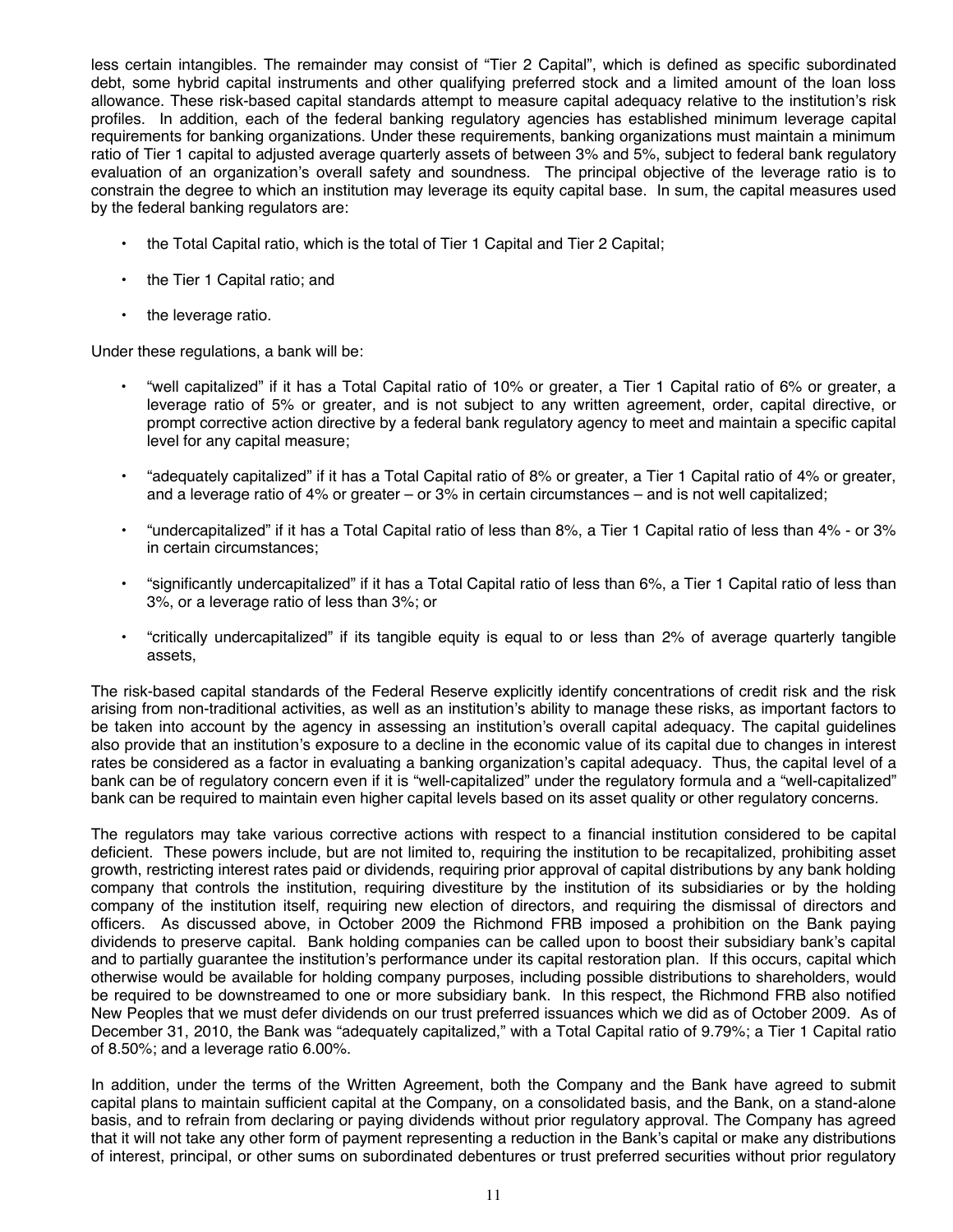approval. The Company may not incur, increase or guarantee any debt without prior regulatory approval and has agreed not to purchase or redeem any shares of its stock without prior regulatory approval.

In December 2010, the Basel Committee released its final framework for strengthening international capital and liquidity regulation, now officially identified by the Basel Committee as "Basel III". Basel III, when implemented by the U.S. banking agencies and fully phased-in, will require bank holding companies and their bank subsidiaries to maintain substantially more capital, with a greater emphasis on common equity. Our Company's size and no onbalance sheet foreign exposure excludes us from the requirements of Basel III. However, we anticipate that the Dodd-Frank Act will impose higher capital standards at a future date in time.

*Other Safety and Soundness Regulations*. There are a number of obligations and restrictions imposed on bank holding companies and their bank subsidiaries by federal law and regulatory policy that are designed to reduce potential loss exposure to the depositors of such depository institutions and to the FDIC insurance funds in the event that the depository institution is insolvent or is in danger of becoming insolvent. For example, the Federal Reserve requires a bank holding company to serve as a source of financial strength to its subsidiary depository institutions and to commit resources to support such institutions in circumstances where it might not do so otherwise. These requirements can restrict the ability of bank holding companies to deploy their capital as they otherwise might.

*Interstate Banking and Branching.* Banks in Virginia may branch without geographic restriction. Current federal law authorizes interstate acquisitions of banks and bank holding companies without geographic limitation. Bank holding companies may acquire banks in any state without regard to state law except for state laws requiring a minimum time a bank must be in existence to be acquired. The Virginia Act generally permits out of state bank holding companies or banks to acquire Virginia banks or bank holding companies subject to regulatory approval. These laws have the effect of increasing competition in banking markets.

*Monetary Policy.* The commercial banking business is affected not only by general economic conditions but also by the monetary policies of the Federal Reserve. The Federal Reserve's monetary policies have had a significant effect on the operating results of commercial banks in the past and are expected to continue to do so in the future. In view of unsettled conditions in the national and international economy and money markets, as well as governmental fiscal and monetary policies their impact on interest rates, deposit levels, loan demand or the business and earnings of the Bank is unpredictable.

*Federal Reserve System.* Depository institutions that maintain transaction accounts or nonpersonal time deposits are subject to reserve requirements. These reserve requirements are subject to adjustment by the Federal Reserve. Because required reserves must be maintained in the form of vault cash or in a non-interest-bearing account at, or on behalf of, a Federal Reserve Bank, the effect of the reserve requirement is to reduce the amount of the institution's interest-earning assets.

*Transactions with Affiliates.* Transactions between banks and their affiliates are governed by Sections 23A and 23B of the Federal Reserve Act. These provisions restrict the amount and provide conditions with respect to loans, investments, transfers of assets and other transactions between New Peoples and the Bank.

*Loans to Insiders.* The Bank is subject to rules on the amount, terms and risks associated with loans to executive officers, directors, principal shareholders and their related interests.

*Community Reinvestment Act.* Under the Community Reinvestment Act, depository institutions have an affirmative obligation to assist in meeting the credit needs of their market areas, including low and moderate-income areas, consistent with safe and sound banking practice. The Community Reinvestment Act emphasizes the delivery of bank products and services through branch locations in its market areas and requires banks to keep data reflecting their efforts to assist in its community's credit needs. Depository institutions are periodically examined for compliance with the Community Reinvestment Act and are periodically assigned ratings in this regard. Banking regulators consider a depository institution's Community Reinvestment Act rating when reviewing applications to establish new branches, undertake new lines of business, and/or acquire part or all of another depository institution. An unsatisfactory rating can significantly delay or even prohibit regulatory approval of a proposed transaction by a bank holding company or its depository institution subsidiaries. A bank holding company will not be permitted to become a financial holding company and no new activities authorized under the GLBA (see below) may be commenced by a holding company or by a bank financial subsidiary if any of its bank subsidiaries received less than a "satisfactory" rating in its latest Community Reinvestment Act examination. The Bank received a rating of "Satisfactory" at its last Community Reinvestment Act performance evaluation, as of August 3, 2009.

*Other Laws.* Banks and other depository institutions also are subject to numerous consumer-oriented laws and regulations. These laws, which include the Truth in Lending Act, the Truth in Savings Act, the Real Estate Settlement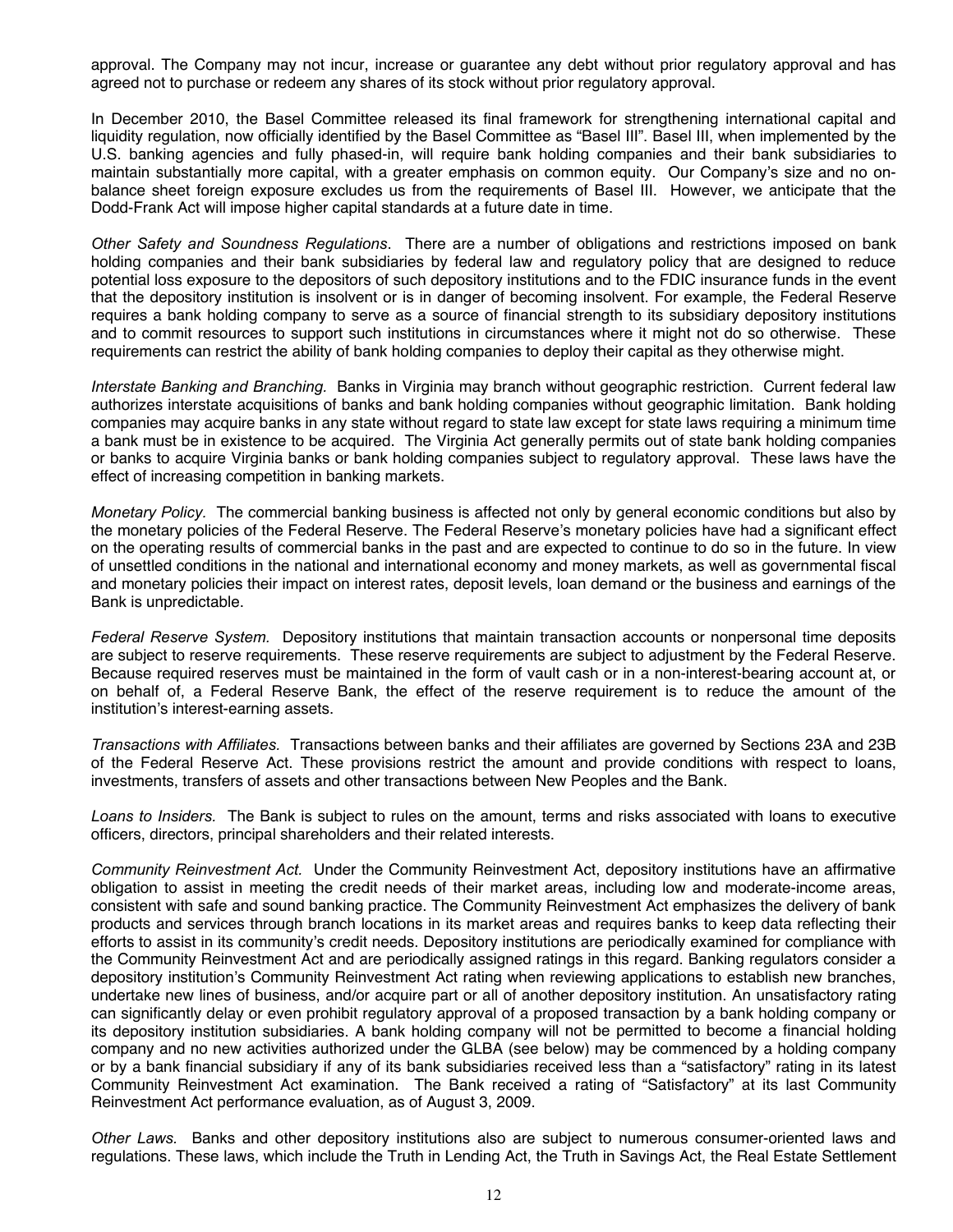Procedures Act, the Electronic Funds Transfer Act, the Equal Credit Opportunity Act, the Fair and Accurate Credit Transactions Act of 2003 and the Fair Housing Act, require compliance by depository institutions with various disclosure and consumer information handling requirements. These and other similar laws result in significant costs to financial institutions and create potential liability for financial institutions, including the imposition of regulatory penalties for inadequate compliance.

*Gramm-Leach-Bliley Act of 1999.* The Gramm-Leach-Bliley Act of 1999 ("GLBA") covers a broad range of issues, including a repeal of most of the restrictions on affiliations among depository institutions, securities firms and insurance companies.

For example, the GLBA permits unrestricted affiliations between banks and securities firms. It also permits bank holding companies to elect to become financial holding companies, which can engage in a broad range of financial services, including securities activities such as underwriting, dealing, investment, merchant banking, insurance underwriting, sales and brokerage activities. In order to become a financial holding company, a bank holding company and all of its affiliated depository institutions must be well-capitalized, well-managed and have at least a satisfactory Community Reinvestment Act rating. We converted to bank holding company status on January 1, 2009 from "financial holding company." We believe we adequately provide the products and services our customers currently need or want as a bank holding company.

Essentially GLBA removed many of the limitations on affiliations between commercial banks and their holding companies and other financially related business that had been in place since the Depression. Recently, this effect of GLBA has been the subject of controversy and cited as one of the causes of the financial services crisis. As a result, The Dodd-Frank Act (as discussed later) addressed some of the criticized aspects of GLBA, but not in a way that would materially affect us.

The GLBA also provides that the states continue to have the authority to regulate insurance activities, but prohibits the states in most instances from preventing or significantly interfering with the ability of a bank, directly or through an affiliate, to engage in insurance sales, solicitations or cross-marketing activities.

*USA Patriot Act.* The USA Patriot Act provides for the facilitation of information sharing among governmental entities and financial institutions for the purpose of combating terrorism and money laundering. Regulatory authorities must consider the effectiveness of a financial institution's anti-money laundering activities, for example, its procedures for effective customer identification, when reviewing bank mergers and acquisitions. Various other laws and regulations require the Bank to cooperate with governmental authorities in respect to counter-terrorism activities. Although it does create a reporting obligation and cost of compliance for the Bank, the USA Patriot Act has not materially affected New Peoples' products, services or other business activities.

*Privacy and Fair Credit Reporting.* Financial institutions, such as the Bank, are required to disclose their privacy policies to customers and consumers and require that such customers or consumers be given a choice (through an opt-out notice) to forbid the sharing of nonpublic personal information about them with nonaffiliated third persons. The Bank also requires business partners with whom it shares such information to have adequate security safeguards and to abide by the redisclosure and reuse provisions of applicable law. In addition to adopting federal requirements regarding privacy, individual states are authorized to enact more stringent laws relating to the use of customer information. To date, Virginia has not done so. These privacy laws create compliance obligations and potential liability for the Bank.

*Sarbanes-Oxley Act.* The Sarbanes-Oxley Act of 2002 (the "Sarbanes-Oxley Act") is intended to increase corporate responsibility, provide enhanced penalties for accounting and auditing improprieties by publicly traded companies and to protect investors by improving the accuracy and reliability of corporate disclosures made pursuant to the securities law. The changes required by the Sarbanes-Oxley Act and its implementing regulations are intended to allow shareholders to monitor the performance of companies and their directors more easily and effectively.

The Sarbanes-Oxley Act generally applies to all domestic companies, such as New Peoples, that file periodic reports with the Securities and Exchange Commission ("SEC") under the Securities Exchange Act of 1934, as amended. The Sarbanes-Oxley Act includes significant additional disclosure requirements and expanded corporate governance rules and the SEC has adopted extensive additional disclosures, corporate governance provisions and other related rules pursuant to it. New Peoples has expended, and will continue to expend, considerable time and money in complying with the Sarbanes-Oxley Act.

*Emergency Economic Stabilization Act of 2008.* EESA was enacted in response to the financial crises affecting the banking system and financial markets. Pursuant to the EESA, the U.S. Treasury was given the authority to, among other things, purchase up to \$700 billion of mortgages, mortgage-backed securities and certain other financial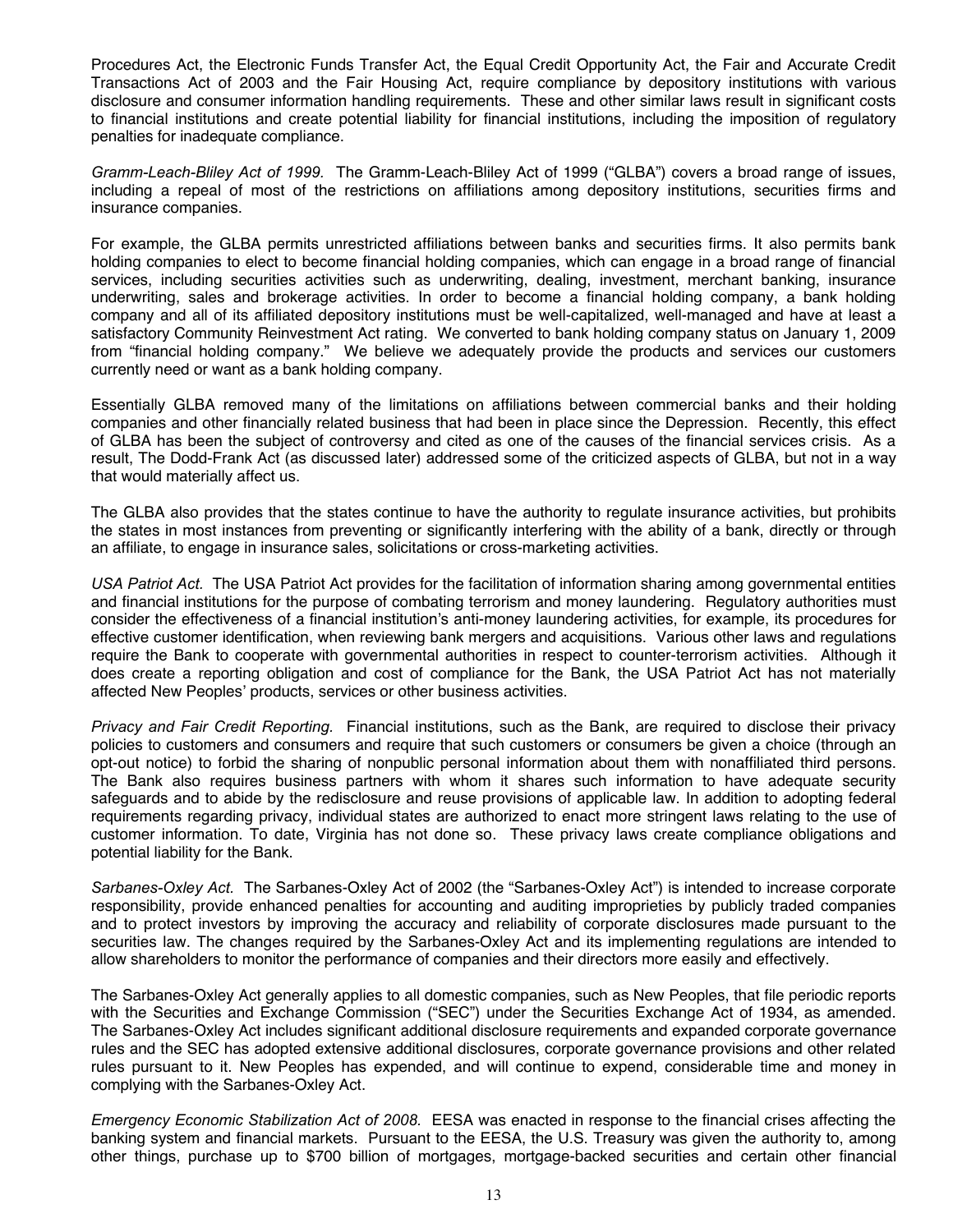instruments from financial institutions for the purpose of stabilizing and providing liquidity to the U.S. financial markets.

Pursuant to EESA, the Department of the Treasury implemented the Troubled Asset Relief Program Capital Purchase Program (the "TARP Capital Purchase Program") under which the Treasury agreed to make \$250 billion of capital available to U.S. financial institutions in the form of preferred stock (from the \$700 billion authorized by the EESA). Numerous requirements have been imposed on TARP participating financial institutions, particularly requirements related to executive compensation. We did not elect to apply to participate in TARP.

*American Recovery and Reinvestment Act of 2009.* The ARRA was enacted on February 17, 2009. The ARRA includes a wide variety of programs intended to stimulate the economy and provide for extensive infrastructure, energy, health, and education needs. In addition, the ARRA imposes certain new executive compensation and corporate governance obligations on all current and future TARP Capital Purchase Program recipients until the institution has redeemed the preferred stock, which TARP Capital Purchase Program recipients are now permitted to do under the ARRA without regard to the three year holding period and without the need to raise new capital, subject to approval of its primary federal regulator. Because we did not participate in TARP, we are not affected by these changes.

*Federal Deposit Insurance Corporation.* The Bank's deposits are insured by the Deposit insurance Fund, as administered by the FDIC, to the maximum amount permitted by law. In October 2008, deposits at FDIC-insured institutions temporarily became insured up to at least \$250,000 per depositor. The Dodd-Frank Act passed in 2010 made this increase permanent. In addition, it provides for unlimited federal deposit insurance until December 31, 2012 for non-interest bearing transaction accounts at all insured depository institutions. Due to the increased number of bank failures resulting from the credit crisis and severe recession, FDIC premiums have materially increased and are likely to increase further. This is a significant expense for us and is likely to continue to be.

*Future Regulatory Uncertainty.* Because federal and state regulation of financial institutions changes regularly and is the subject of constant legislative debate, New Peoples cannot forecast how regulation of financial institutions may change in the future and impact its operations. Although Congress in recent years has sought to reduce the regulatory burden on financial institutions with respect to the approval of specific transactions, New Peoples fully expects that the financial institution industry will remain heavily regulated in the near future and that additional laws or regulations may be adopted further regulating specific banking practices.

*Dodd-Frank Wall Street Reform and Consumer Protection Act.* The Dodd-Frank Act was signed into law on July 21, 2010. Its wide ranging provisions affect all federal financial regulatory agencies and nearly every aspect of the American financial services industry. Among the provisions of the Dodd-Frank Act that directly impact the Company is the creation of an independent Consumer Financial Protection Bureau (CFPB), which has the ability to write rules for consumer protections governing all financial institutions. All consumer protection responsibility formerly handled by other banking regulators is consolidated in the CFPB. It will also oversee the enforcement of all federal laws intended to ensure fair access to credit. For smaller financial institutions such as the Company and the Bank, the CFPB will coordinate its examination activities through their primary regulators.

The Dodd-Frank Act contains provisions designed to reform mortgage lending, which includes the requirement of additional disclosures for consumer mortgages. In addition, the Federal Reserve must issue new rules that will have the effect of limiting the fees charged to merchants by credit card companies for debit card transactions. The result of these rules will be to limit the amount of interchange fee income available to the Company. The Dodd-Frank Act also contains provisions that affect corporate governance and executive compensation.

Although the Dodd-Frank Act provisions themselves are extensive, the ultimate impact on the Company of this massive legislation is unknown. The Act provides that several federal agencies, including the Federal Reserve and the Securities and Exchange Commission, shall issue regulations implementing major portions of the legislation, and this process is ongoing.

# **Subsequent Events**

On March 16, 2011 two of our directors, Harold Lynn Keene and B. Scott White, loaned the Company a total of \$4.95 million ("director loans").Subsequent to receiving regulatory approval the Company on March 16, 2011 used the proceeds of the director loans to retire the Company's existing indebtedness to the FDIC as receiver for Silverton Bank as discussed in Note 21 to the Company's consolidated financial statements included in this Annual Report on Form 10-K. The director loans are unsecured and have a stated maturity of December 31, 2011 with interest payable at maturity or conversion at the variable rate equal to the Wall Street Journal prime rate which was 3.25% on March 16, 2011. The Company is obligated to convert the director loans into the Company's common stock (\$2.00 par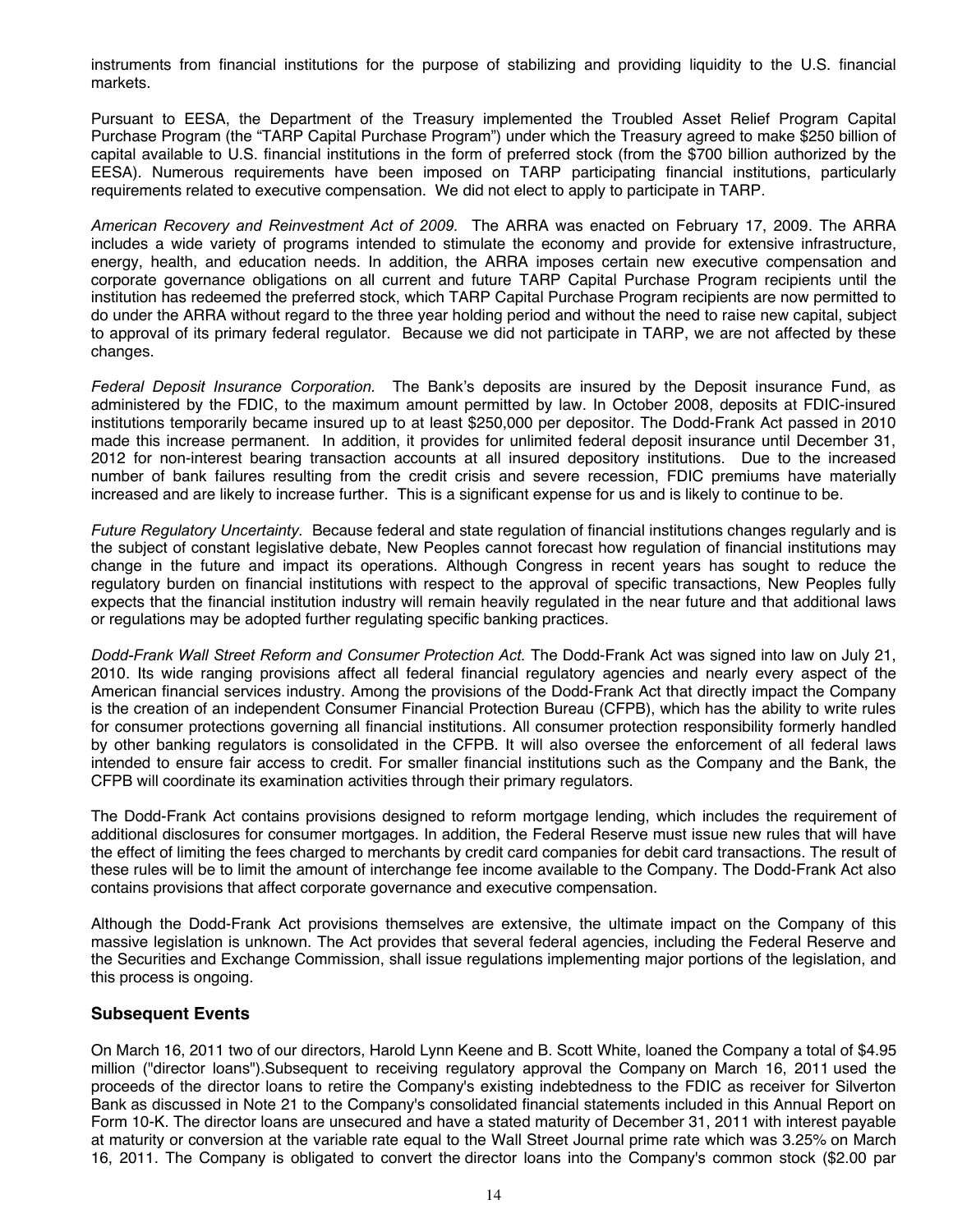value) if, before their stated maturity, the Company conducts an offering of its common stock. If this occurs, the director loans would be converted at the same price per share at which common stock is offered. If the Company does not conduct an offering prior to the stated maturity of the director loans, the Company has the option, but not the obligation, to convert the director loans into shares of its common stock within 30 days of the stated maturity at a price per share to be established by the Company's Board of Directors. The Company believes the director loans are on more favorable terms to the Company than could be obtained from unrelated parties.

In addition to the aforementioned subsequent event, we have considered subsequent events through the date of the reissuance of the restated financial statements in this Form 10-K/A. Various appraisals on impaired loans have been obtained in the subsequent period that indicated further impairment on the collateral value underlying various loans individually reviewed for impairment at December 31, 2010. In addition, appraisals obtained on certain other real estate owned properties at December 31, 2010 resulted in write-down of values on these assets. Further information was obtained on two particular construction loan credits in the subsequent period validating a deteriorating change in value of these loans at December 31, 2010. In accordance with our board approved loan charge-off policy, partial charge offs were taken resulting in a reduction in the allowance for loan losses and income tax expense. For a more detailed explanation please see the "Explanatory Note" and the first three paragraphs of "Item 1A. Risk Factors".

# **Item 1A. Risk Factors**

#### *A material weakness in our internal control over financial reporting existed as of December 31, 2010. Effective internal controls are necessary for us to provide reliable financial reports and effectively prevent fraud. If we cannot provide reliable financial reports or prevent fraud, our operating results could be harmed.*

In connection with the restatement of our previously issued consolidated financial statements as of and for the year ended December 31, 2010, management and the Audit Committee of our Board of Directors concluded that, as of December 31, 2010, there was a material weakness in our internal control over financial reporting relating to the system of monitoring the real estate collateral values of certain impaired loans and other real estate owned properties at the Bank. In certain instances, reductions in collateral values on impaired loans based on recent appraisals had not been communicated to management responsible for financial reporting on a timely basis. See "Item 9A. Controls and Procedures – Management's Report on Internal Control Over Financial Reporting."

As of the date of this amended annual report on Form 10-K/A, we have implemented remedial measures related to the identified material weakness. See "Item 9A. Controls and Procedures – Changes in Internal Control Over Financial Reporting." The requirements of Section 404 of the Sarbanes-Oxley Act are ongoing and also apply to future years. We expect that our internal control over financial reporting will continue to evolve as our business develops. Although we are committed to continuing to improve our internal control processes, and although we will continue to diligently and vigorously review our internal control over financial reporting in order to ensure compliance with the Section 404 requirements, any control system, regardless of how well designed, operated and evaluated, can provide only reasonable, not absolute, assurance that its objectives will be met. Therefore, we cannot be certain that, in the future, additional material weaknesses or significant deficiencies will not exist or otherwise be discovered. If our efforts to remediate the weakness identified are not successful, or if other deficiencies occur, these weaknesses or deficiencies could result in misstatements of our results of operations, additional restatements of our consolidated financial statements, a decline in our stock price and investor confidence or other material effects on our business, reputation, results of operations, financial condition or liquidity.

#### *On July 29, 2010, we entered into a "Written Agreement" with the Reserve Bank and the Bureau. This is a form of regulatory enforcement. It imposes significant requirements and restrictions on us. Failure to comply could result in additional regulatory enforcement actions which would severely and adversely affect us.*

We have entered into the Written Agreement with the Reserve Bank and the Bureau as included in our Form 8-K filed with the Commission on August 6, 2010, incorporated into this filing by reference by which we have committed ourselves to taking specified actions within specified periods of time to improve our safety and soundness in light of our current diminished asset quality, earnings, and liquidity. The Written Agreement affects our management, operations, business and financial condition and requires us to take certain actions and achieve certain results which we may fail to do notwithstanding our best efforts. Taking these actions could materially and adversely affect shareholders as they are designed to protect depositors, not necessarily shareholders. In any event, compliance efforts will occupy significant management time and effort and distract from management's ability to carry out our regular business and impose additional costs. This could also have an adverse effect on us even if we achieve full compliance with the requirements of the Written Agreement. Failure to take actions or achieve the required results under the Written Agreement would likely lead to additional enforcement actions by the banking regulators which could materially and adversely affect us.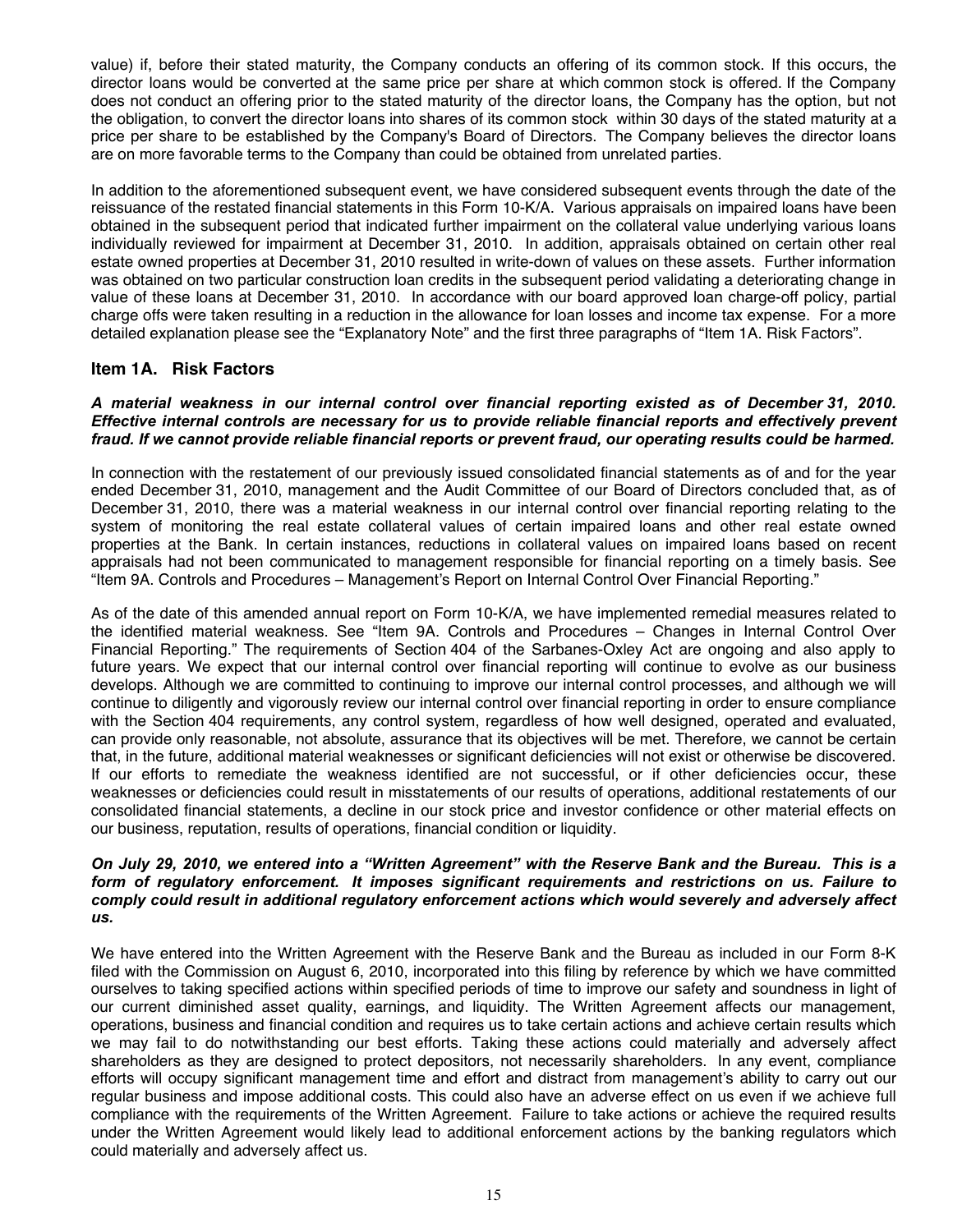#### *We may not be able to raise additional capital on terms favorable to us or at all.*

Changes in capital requirements arising from enhanced capital ratios imposed by regulatory authorities either upon the banking industry generally or upon us specifically due to asset quality or other factors may require us to raise additional capital. As well, we may need additional capital to support our business or to repay our obligations such as the Trust Preferred securities referred to above. We may not be able to raise additional funds through the issuance of more common stock or other securities. Even if we are able to obtain additional capital, the sale of more common stock or other securities will probably dilute our shareholders.

#### *Difficult market conditions have adversely affected our industry and us.*

Continued declines in the real estate market over the past year after the previous dramatic declines, with falling prices and increasing foreclosures, stubbornly high unemployment and under-employment, and the generally depressed economy have negatively impacted the credit performance of loans (particularly real estate related loans) and resulted in significant write-downs of asset values by financial institutions, including us. (We discuss our real estate exposure below.) These write-downs have caused many financial institutions to seek additional capital, to reduce or eliminate dividends, to merge with larger and stronger institutions and, in some cases, to fail. Reflecting concern about the stability of the financial markets generally and the strength of counterparties, many lenders and institutional investors have reduced available funding to borrowers, including to other financial institutions. This market turmoil and tightening of credit have led to an increased level of commercial and consumer delinquencies, lack of consumer confidence, increased market volatility and widespread reduction of business activity generally. The resulting economic pressure on consumers and retailers and lack of confidence in the financial markets adversely affect our business and results of operations. Continuing market depression or stagnation may reduce yet further consumer confidence levels and may cause additional adverse changes in payment patterns, causing increases in delinquencies and default rates generally and among consumers and commercial businesses specifically, which may negatively impact our charge-offs and provision for credit losses even more. In sum, worsening of these conditions would likely exacerbate the adverse effects of these difficult market conditions on us and others in the financial institutions industry.

#### *We have a high concentration of loans secured by real estate, and the downturn in the real estate market, should it deepen or be extended, could result in additional losses and materially and adversely affect our business, financial condition, results of operations and future prospects further.*

A significant portion of our loan portfolio is dependent on real estate. In addition to the financial strength and cash flow characteristics of the borrower in each case, we often secure loans with real estate collateral. At December 31, 2010, approximately 76.52% of our loans has real estate as a primary or secondary component of collateral. The real estate collateral in each case provides an alternate source of repayment in the event of default by the borrower and may deteriorate in value during the time the credit is extended. As a result, the recession, particularly as it has affected the real estate market as discussed above, has impacted us very negatively. Further adverse changes in the economy affecting values of real estate generally or in our primary markets specifically could significantly impair the value of our collateral and result our portfolio being further unprotected. In such a case, as discussed below, it would be likely that we would be required to increase our provision for loan losses beyond current provisions, which would negatively affect our results of operations and impact capital. Liquidation of collateral securing a loan to satisfy the debt during a period of reduced real estate values diminishes our ability to recover fully on defaulted loans by foreclosing and selling the real estate collateral, and we would be more likely to suffer losses on defaulted loans. These circumstances could further delay our return to profitability and adversely affect our financial condition.

#### *Additional provisions for our allowance for loan losses because of economic, regulatory or other circumstances may adversely affect our results of operations.*

We maintain an allowance for loan losses that we believe is a reasonable estimate of known and inherent losses in our loan portfolio. Through a periodic review and analysis of the loan portfolio, management determines the amount of the allowance for loan losses by considering general market conditions, credit quality of the loan portfolio, the collateral supporting the loans and performance of our customers relative to their financial obligations with us. As discussed above, the amount of future losses is susceptible to changes in economic, operating and other conditions, including changes in interest rates that may be beyond our control, and these losses may exceed our current estimates even though we made substantial increases in our loan loss reserve in 2009 and 2010. In addition, because of the severity of our national financial challenge and its ongoing effects on our loan portfolio, it is more difficult for us to adequately identify and measure risk associated with establishing the allowance for loan losses because, among other things, historical factors and models are not as reliable as guidelines. Thus, the identification and measurement of risk in our loan portfolio depends on our ability to establish appropriate processes and credit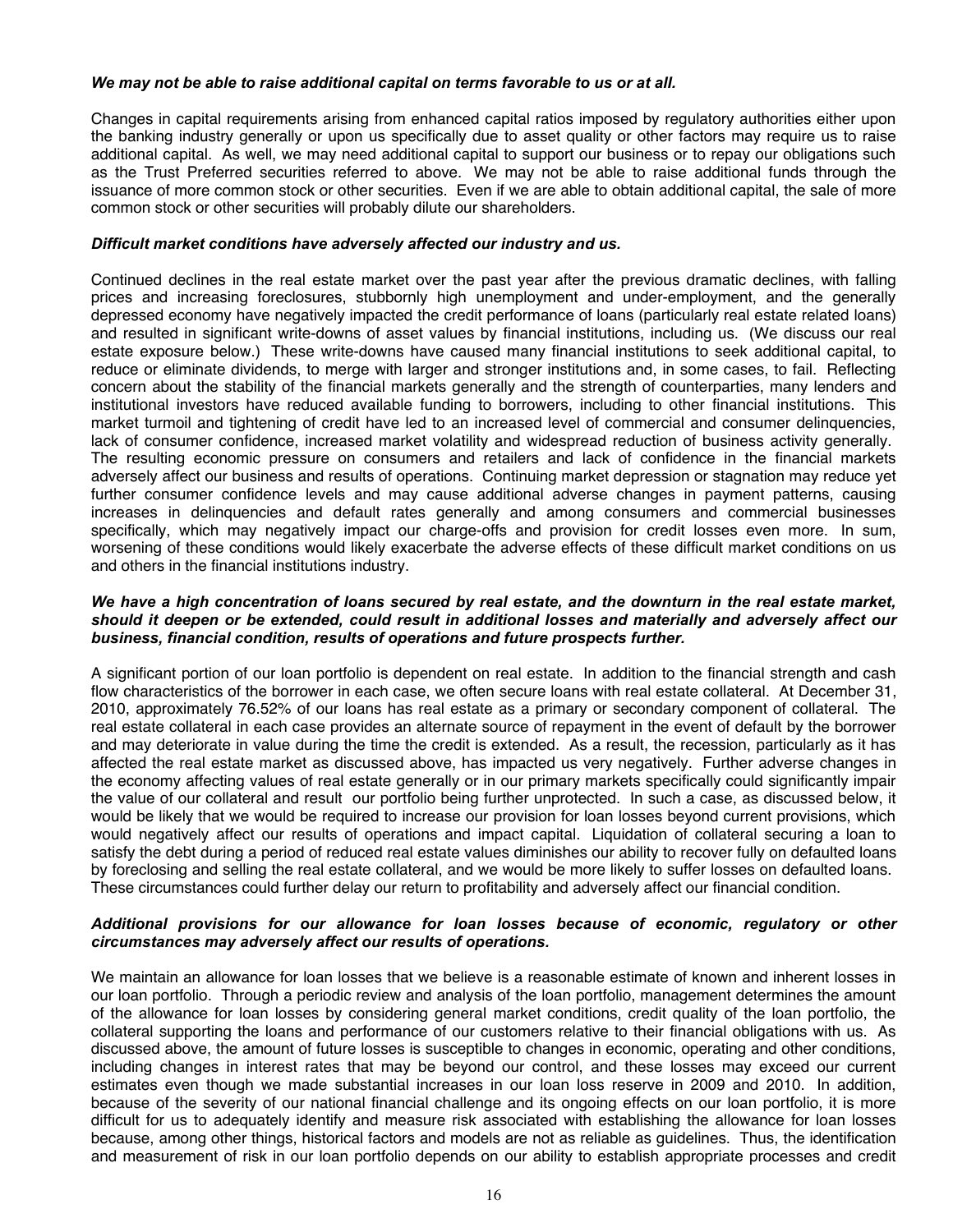culture for the difficult environment we are in. We cannot assure that we can achieve this. Although we believe the allowance for loan losses is a reasonable estimate of known and inherent losses in our loan portfolio, for the reasons discussed here, we cannot fully predict such losses or that our loan loss allowance will be adequate in the future. Excessive loan losses have a material impact on our financial performance. In light of these factors we may have to make additions to our loan loss reserve levels, which may affect our short-term earnings.

Also, Federal and state regulators periodically review our allowance for loan losses and may require us to increase our provision for loan losses or recognize further loan charge-offs, based on judgments different than those of our management. Any increase in the amount of our provision or loans charged-off as required by these regulatory agencies could also have a negative effect on our operating results.

#### *In January 2011 we completed a "stress test" on our loan portfolio conducted by a third party. The credit*  losses reflected in the stress test (together with the credit losses realized in this Amendment), without *additional capital, could cause the Bank to remain below the "well-capitalized" level within the regulatory capital classifications.*

We employed a third party to conduct an independent assessment of the level of risk within the Bank's credit portfolio, or a "stress test." We received a draft of the stress test results in January 2011. The stress test forecasted potential credit losses for three scenarios over a two year period: Low, Medium and High. Under the results of the stress test, we would remain well-capitalized, within the regulatory capital classifications, under two of the three scenarios presented. Clearly that is not the case. The results of that stress test understate our capital issues, particularly in light of the recent report of an additional \$5.1 million in loan losses as of December 31, 2010. This brought actual loan losses for the three months ending December 31, 2010 to \$6.7 million and left us only adequately-capitalized as of that date. As a result, we have concluded that the stress test cannot be relied upon. Stress tests involve complicated analyses and economic and other projections and assumptions which can render conclusions which are materially different from actual results. The stress test does clarify that, together with the credit losses realized in the quarter ending December 31, 2010, additional credit losses anticipated by the stress test could cause the Bank to remain below the "well-capitalized" level without additional capital investment in the Company.

#### *We currently are "adequately capitalized" as defined by regulatory standards. This may limit additional, external sources of liquidity for the Bank.*

At December 31, 2010, we became an adequately capitalized bank. Adequately capitalized banks may only accept, renew or rollover brokered deposits with the consent of the FDIC. As a result of becoming adequately capitalized, the FDIC may deny permission, or may permit us to accept fewer brokered deposits as an additional source of liquidity. Other external sources of liquidity could be impended due to the change in capital status. Various lines of credit and internet deposits could be restricted resulting in a decrease of contingent sources of liquidity. This could potentially cause the Bank to not be able to meet liquidity demands. We are working diligently to return to "wellcapitalized" status as soon as possible and to remain well-capitalized, but there is no guarantee that we will sustain that classification.

#### *Our prior growth may increase the risk of credit defaults in the future, which would adversely affect our financial condition and results of operation.*

The historical growth in our loan portfolio, including past expansions into new markets and the participation in loans outside our markets, increase credit risk. Rapidly growing loan portfolios are, by their nature, less seasoned and may be more adversely affected by the current economy. Also, estimating loan loss allowances in this type of portfolio is more difficult, and may be more susceptible to changes in estimates, and to losses exceeding estimates, than more seasoned portfolios. In addition, some of our loan participations are in markets more severely affected by the recession. Because of these factors and the slow economic recovery, the current level of delinquencies and defaults may not be representative of the level that will prevail, which may be significantly higher than current levels. As discussed below, a higher rate of delinquencies or defaults on loans than currently anticipated could cause us to increase our provision for loan losses and otherwise negatively affect our financial condition, results of operations and financial prospects.

#### *Liquidity is important to financial institutions, and our financial condition as well as regulatory actions could adversely affect us in this respect.*

The ability of a financial institution to make loans, return funds to our depositors as required and to meet our funding commitments depends to a large measure on a stable deposit base and access to other sources for borrowing such as advances from the Federal Home Loan Bank of Atlanta, overnight federal funds, repurchase agreements and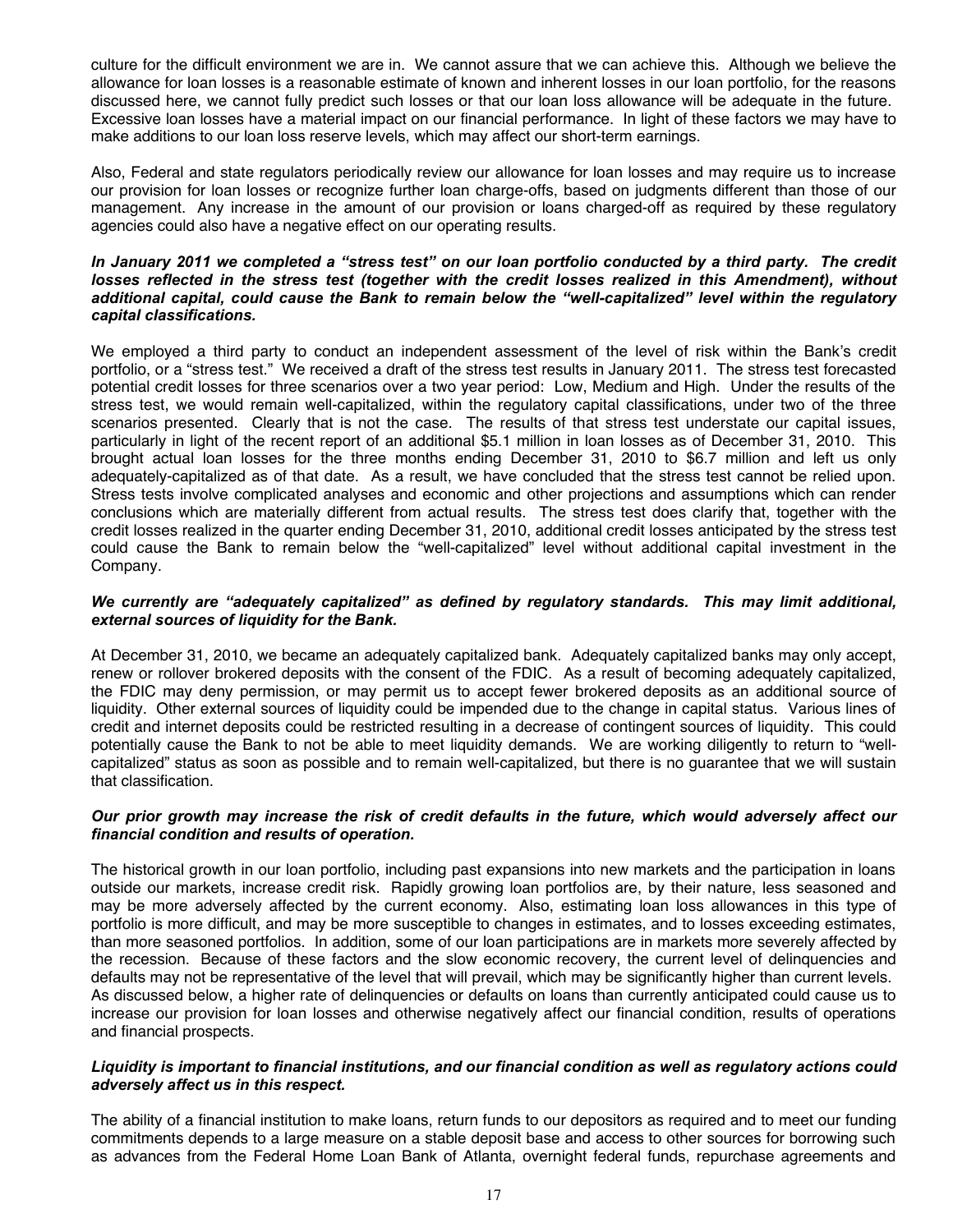other credit sources. The market factors discussed above, our performance in the difficult economic environment and the actions of regulatory authorities in response to these conditions, such as the Written Agreement, and including the current regulatory prohibition on the payment of dividends and incurrence of debt, have resulted and may result in further diminished access by us to these liquidity sources, in turn affecting our ability to fund our business.

#### *The Company may be required to write down goodwill and other intangible assets, causing its financial condition and results to be negatively affected.*

When the Company acquires a business, a portion of the purchase price of the acquisition is allocated to goodwill and other identifiable intangible assets under certain circumstances. The excess of the purchase price over the fair value of the net identifiable tangible and intangible assets acquired determines the amount of the purchase price that is allocated to goodwill acquired. As of December 31, 2010, the carrying amount of the Company's goodwill and other intangibles was \$4.3 million. Under current accounting standards, if the Company determines goodwill or intangible assets are impaired, it would be required to write down the value of these assets. The Company tests goodwill for impairment on an annual basis, or more frequently if necessary, and last completed such an impairment analysis in October 2010. The Company concluded that no impairment charge was necessary for the year ended December 31, 2010. The Company cannot provide assurance whether it will be required to take an impairment charge in the future. Any impairment charge would have a negative effect on its shareholders' equity and financial results and may cause a decline in its stock price.

### *Recent levels of market volatility were unprecedented and could return.*

The capital and credit markets have recently experienced unusually high levels of volatility and disruption, although this appears recently to have stabilized somewhat. In 2008, the volatility and disruption reached unprecedented levels. The markets produced downward pressure on stock prices and credit availability for certain issuers without regard to those issuers' underlying financial strength although it was particularly difficult for issuers lacking underlying financial strength. If these levels of market disruption and volatility return, there can be no assurance that we will not experience an adverse effect, which may be material, on our ability to access additional capital, on dilution to our then existing shareholders if we require additional capital, and on our business, financial condition and results of operations.

#### *We rely heavily on our management team and the unexpected loss of any of those personnel could adversely affect our operations.*

We are a customer-focused and relationship-driven organization, and we expect to remain such. But, as we now rely less than before on character and collateral-based lending, we must infuse new credit related policies throughout the organization. This requires the leadership of our senior management team. In addition, the economic recession and associated enhanced regulatory oversight require a management team with dedication and experience to work through the issues we face as a result. We do not have employment agreements with our executives and this could increase the chance of losing some key employees. However, even if we did have such agreements this would not necessarily assure that we will be able to continue to retain the services of our key executives. The unexpected loss of any of our key employees could have a material adverse effect on our business and possibly result in reduced revenues and earnings and a reduced ability to deliver desired changes in our organization.

#### *We depend on our ability to attract key personnel as we adjust to a changing banking environment and the way we do business.*

The economic and regulatory factors we have pointed out and the resulting changes in our policies and culture also may necessitate the hiring of employees having additional expertise particularly in respect to identifying and addressing credit matters affected by the recession and our previous growth and policy changes. We may be unable to attract these persons under existing circumstances, and this could impair our ability to satisfy regulatory requirements and restore our earnings to more traditional levels.

#### *We have two trust preferred issues outstanding. We have suspended our payments on these securities to preserve capital and liquidity and comply with the Written Agreement.*

In 2004, we issued \$11.3 million in floating rate trust preferred securities offered by NPB Capital Trust 1, a wholly owned subsidiary. These securities have a floating rate of 3 month LIBOR plus 260 basis points which resets quarterly. The current rate at December 31, 2010 is 2.89%. In 2006 we issued an additional \$5.2 million in floating rate trust preferred securities offered by NPB Capital Trust 2, a wholly owned subsidiary. Those securities have a floating rate of 3 month LIBOR plus 177 basis points which resets quarterly. The current rate at December 31, 2010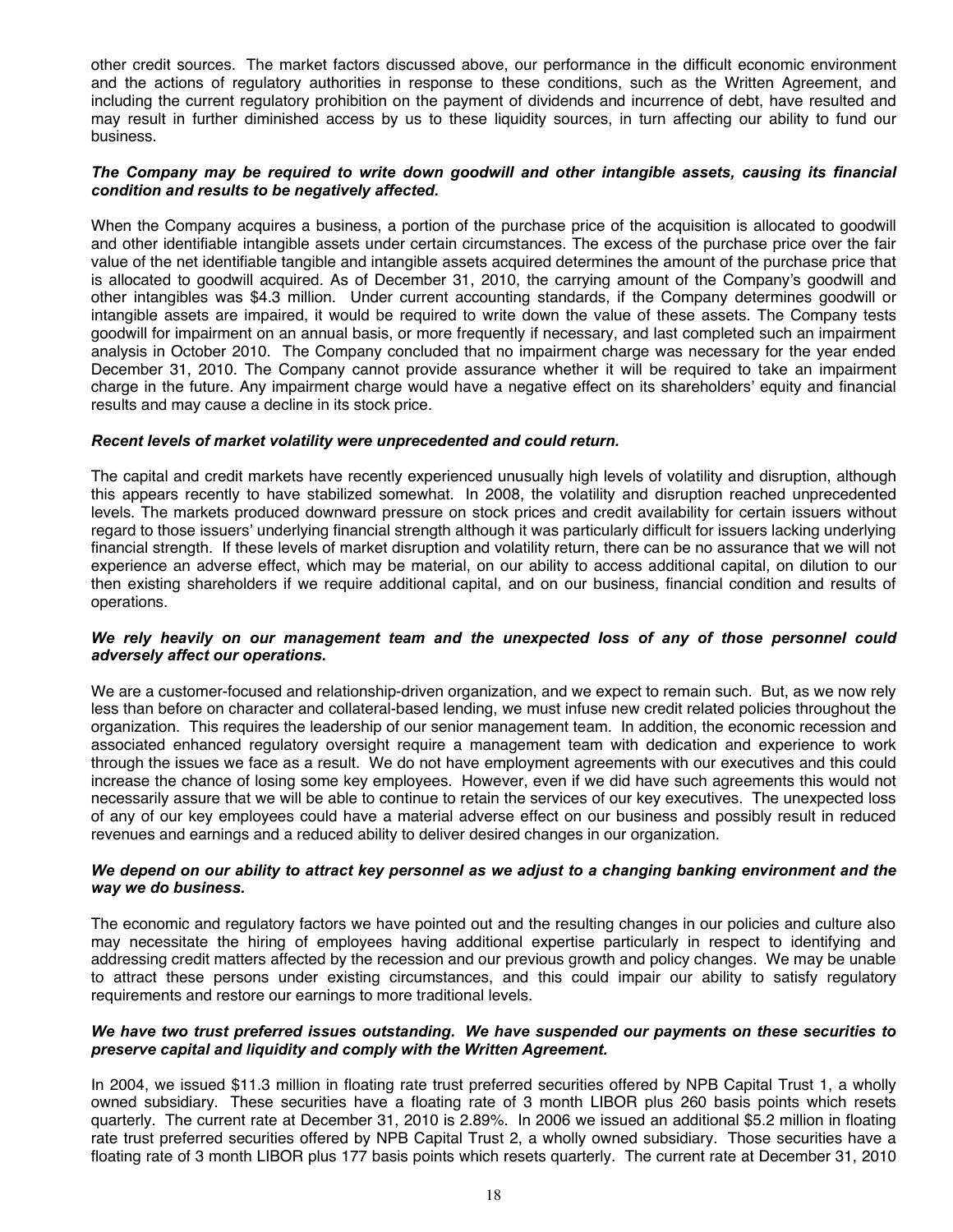is 2.06%. These securities mature in 30 years and are redeemable in whole or part, at New Peoples' option after 5 years. To preserve capital and liquidity at the Bank, in October 2009, the Reserve Bank cut off dividends by the Bank to the Company and the Company suspended payments on the trust preferred securities accordingly. The current Written Agreement contains similar dividend prohibitions. We are permitted to defer principal and interest payments on the trust preferred securities for up to 5 years without causing a default. We believe we will be able to resume principal and interest payments within this window. But if we cannot, we would probably not be able to repay the amounts owed on these securities upon acceleration of their maturity.

#### *The soundness of other financial institutions could adversely affect us.*

Our ability to engage in routine funding transactions could be adversely affected by the actions and commercial soundness of other financial institutions. Financial services institutions are interrelated as a result of trading, clearing, counterparty or other relationships. We have exposure to many different industries and counterparties, and we routinely execute transactions with counterparties in the financial industry. As a result, defaults by, or even rumors or questions about, one or more financial services institutions, or the financial services industry generally, have led to market-wide liquidity problems and could lead to losses or defaults by us or by other institutions which could affect us. Many of these transactions expose us to credit risk in the event of default of our counterparty or client. In addition, our credit risk may be exacerbated when the collateral held by us cannot be realized upon or is liquidated at prices not sufficient to recover the full amount of the financial instrument exposure due us. There is no assurance that any such losses would not materially and adversely affect our results of operations.

#### *Changes in interest rates could have an adverse effect on our income, particularly if we have a period of sustained higher interest rates.*

Our profitability depends to a large extent upon our net interest income. Net interest income is the difference between interest income on interest-earning assets, such as loans and investments, and interest expense on interest-bearing liabilities, such as deposits and borrowings. Our net interest income will be adversely affected if market interest rates change so that the interest we pay on deposits and borrowings increases faster than the interest we earn on loans and investments. Changes in interest rates also affect the value of our loans. An increase in interest rates could adversely affect borrowers' ability to pay the principal or interest on existing loans or reduce their desire to borrow more money. This may lead to an increase in our nonperforming assets or a decrease in loan originations, either of which could have a material and negative effect on our results of operations. Interest rates are highly sensitive to many factors that are partly or completely outside of our control, including governmental monetary policies, domestic and international economic and political conditions and general economic conditions such as inflation, recession, unemployment and money supply. Fluctuations in market interest rates are neither predictable nor controllable and may have a material and negative effect on our business, financial condition and results of operations.

#### *Our reputation as a safe and sound financial institution is an important factor in our success and could be damaged by circumstances some of which we do not control.*

We, like all financial institutions, have an important stake in our good reputation among customers, investors and other constituencies. Damage to our reputation can occur under many circumstances. Some of these we can control and some, like litigation or regulatory actions, we cannot fully control. Should any such circumstances arise our business could be adversely affected to the extent our reputation is negatively impacted. In this respect, in 2007 our former CEO and a Senior Vice President, without authority, engaged a third party to act as a middleman to buy stock from some of the shareholders who had expressed an interest in selling and to sell that stock to a purchaser who had expressed an interest in buying our stock. Some of the stock was purchased by the middleman at a price less than that paid by the buyer. Subsequently, both employees were terminated and we reimbursed the selling shareholders who did not receive the highest price paid by the buyer for the difference. Our former CEO and the Senior Vice President have pled guilty to conspiring to commit insider trading and money laundering. After concluding our investigation, we acted to protect our shareholders and our reputation in the community, but events like these can adversely affect our standing and ultimately our business.

#### *Regulatory oversight limits our ability to grow our business and requires us to focus on protection of depositors even if it disadvantages our shareholders.*

We are subject to extensive supervision by several governmental regulatory agencies at the federal and state levels. These agencies examine financial and bank holding companies and commercial banks, establish capital and other financial requirements and approve new branches, acquisitions or other changes of control. As a financial institution, our ability to establish new banks or branches or make acquisitions is conditioned on receiving required regulatory approvals from the applicable regulators. However, we are subject to even tighter regulatory scrutiny by virtue of the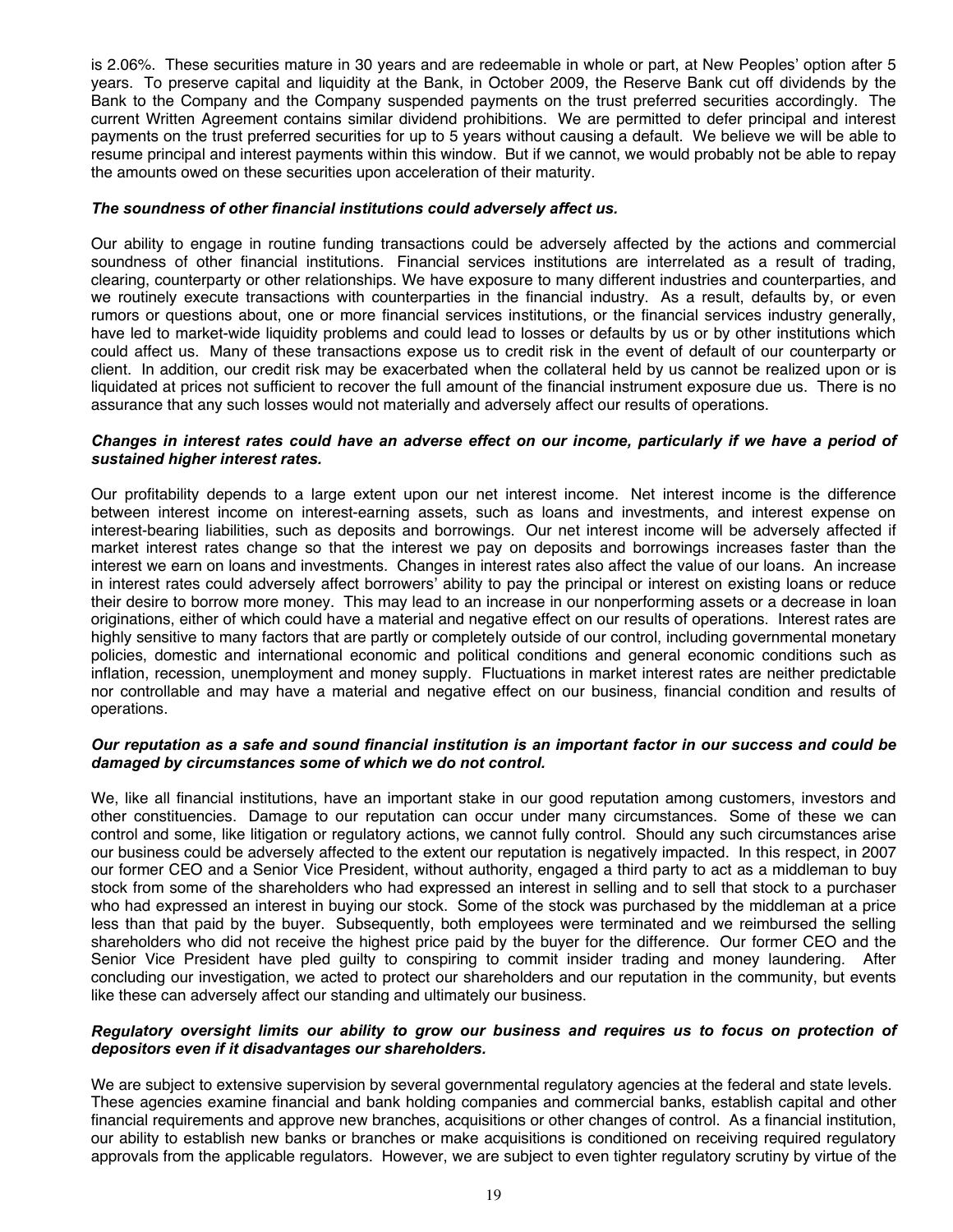Written Agreement. While the Written Agreement is in force we are not likely to be approved for any expansion and we are not likely to seek such approval given our focus on asset quality and credit related issues. In addition, regulatory examination standards - particularly regarding loans - and capital requirements have been enhanced as a result of the severe economic downturn. This regulatory oversight is intended to protect depositors and not necessarily shareholders. Failure to comply with laws, regulations, policies or standards could result in sanctions by regulatory agencies, civil money penalties and damage to our reputation, which could have a material adverse effect on our business, financial condition and results of operation.

#### *The Bank's ability to pay dividends and make other payments to the Company is subject to regulatory restrictions. The Company also is restricted from taking on new debt. These restrictions impact the Company's ability to service obligations and meet operating expenses.*

The Company is a separate legal entity from the Bank and our other subsidiaries, and the Company does not have significant operations of its own. The Company depends on the Bank's cash and liquidity as well as dividends paid by it to pay its operating expenses and other obligations. The Written Agreement imposed restrictions that prevent the Bank from paying dividends or otherwise making payments to the Company that would reduce the Bank's capital. This adversely impacts the Company, because these dividends and payments were a major source of the Company's income. Consequently, the inability to receive dividends and payments from the Bank adversely affects our financial condition and cash flows. Similarly, the Written Agreement prevents the Company from taking on new debt without prior regulatory approval. While the bank regulators did approve two new loans in December, 2010 by two of our directors to enable the Company to meet current obligations, there is no assurance that the bank regulators will approve such requests in the future, should they be needed.

#### *The financial services industry is subject to extensive regulation, which is undergoing major changes.*

The financial services industry is subject to extensive regulation, which is undergoing major changes. As a financial services firm, we are subject to financial services laws, regulations, corporate governance requirements, administrative actions and policies in each location in which we operate. Banking regulators have broad and largely discretionary powers, which include prohibiting "unsafe or unsound" practices; requiring affirmative actions to correct any violation or practice; issuing administrative orders that can be judicially enforced; directing increases in capital; directing the sale of subsidiaries or other assets; limiting dividends and distributions; restricting growth; assessing civil monetary penalties; removing officers and directors; and terminating deposit insurance. These actions and other regulatory requirements could have a material adverse effect on us. In 2009, as many emergency government programs slowed or wound down, global regulatory and legislative focus generally moved to a second phase of broader reform and a restructuring of financial institution regulation. The Dodd-Frank Wall Street Reform and Consumer Protection Act (the "Dodd-Frank Act") was signed into law by President Obama on July 21, 2010. The Dodd-Frank Act enacts a major overhaul of the current financial institution regulatory system. Compliance with the changes in applicable regulation as a result of the Dodd-Frank Act could materially impact the profitability of our business, the value of assets we hold or the collateral available for our loans, and require changes to business practices or force us to discontinue businesses and expose us to additional costs, taxes, liabilities, enforcement actions and reputational risk. These changes could also result in us becoming subject to stricter capital requirements and leverage limits, and they could also affect the scope, coverage, or calculation of capital, all of which could require us to reduce business levels or to raise capital, including in ways that may adversely impact our creditors.

### *The financial services industry's profitability may be adversely affected by a market downturn and by monetary and other policies adopted by various governments and international bodies.*

The profitability of the financial services industry may be adversely affected by a worsening of general economic conditions in domestic and international markets and by monetary, fiscal, regulatory or other policies that are adopted by various governmental authorities and international bodies, including the Federal Reserve, FDIC, the OCC, the OTS and state banking commissions. Monetary policies have had, and will continue to have, significant affects on the operations and results of financial services institutions. There can be no assurance that the net interest income of a particular financial services institution will not be materially and adversely affected in a changing interest rate environment. Factors such as the liquidity of the global financial markets, the level and volatility of prices of financial instruments, investor sentiment and the availability and cost of credit may significantly affect the activity levels of customers with respect to size, number and timing of transactions. A market downturn would likely lead to a decline in the volume of transactions that financial institutions execute for their customers and thus lead to a decline in revenues from fees, commissions and spreads.

#### *Because of stresses on the FDIC's Deposit Insurance Fund, the FDIC has recently imposed, and could impose in the future, additional assessments on the banking industry.*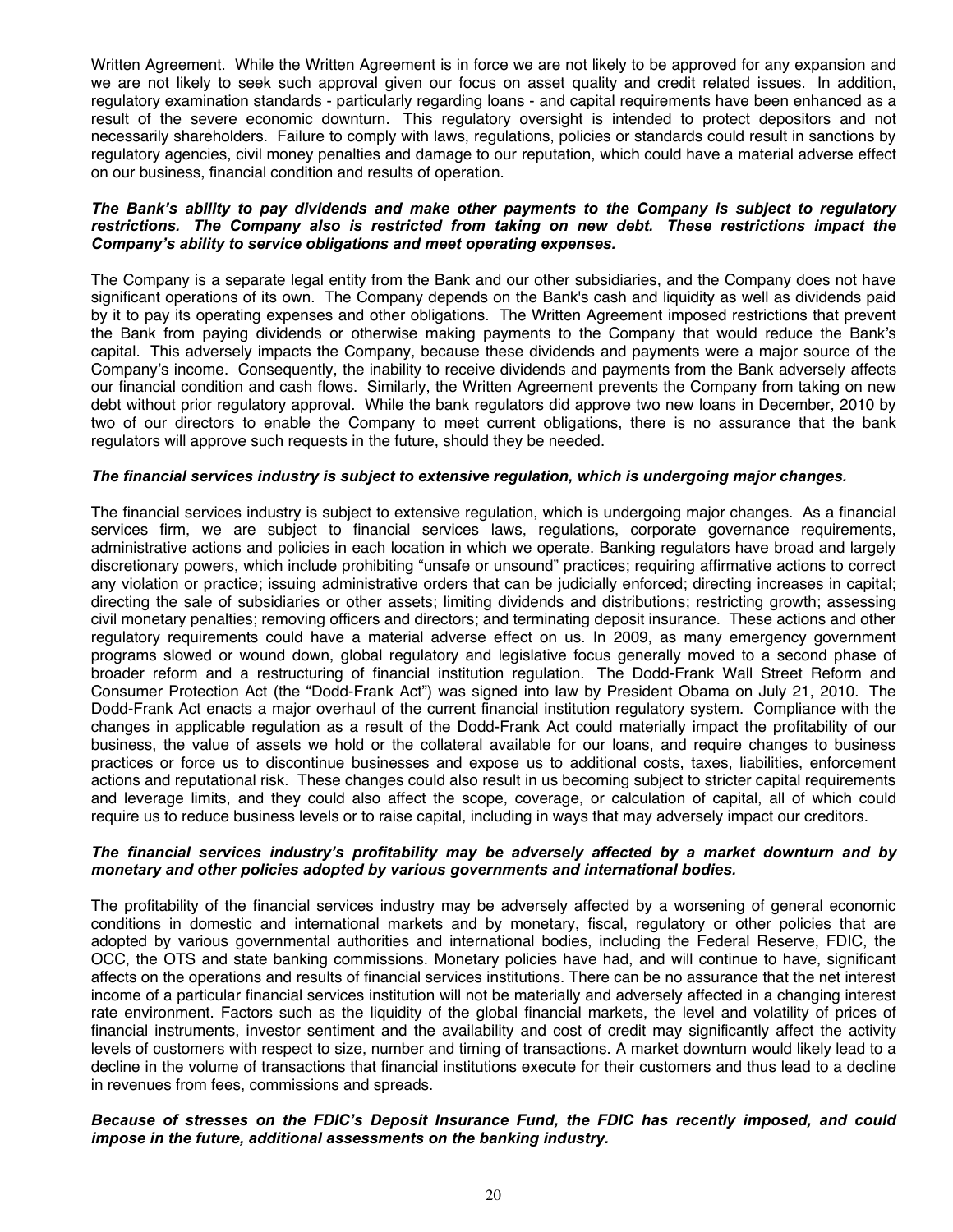The current financial crisis has caused the FDIC's Deposit Insurance Fund, or DIF, to fall below required minimums. Because the FDIC replenishes the DIF through assessments on the banking industry, we anticipate that the FDIC will likely maintain relatively high deposit insurance premiums for the foreseeable future. The FDIC has recently imposed a special deposit insurance assessment on the banking industry, and there can be no assurance that it will not do so again. It also required banking organizations to "pre-pay" deposit insurance premiums in order to replenish the liquid assets of the DIF, and may impose similar requirements in the future. High insurance premiums and special assessments will adversely affect our profitability.

#### *The Emergency Economic Stabilization Act of 2008 and American Recovery and Reinvestment Act of 2009 may not stabilize the United States financial system.*

The capital and credit markets have been experiencing volatility and disruption for more than two years, and in some cases the volatility and disruption has reached unprecedented levels. In some cases, the markets have produced downward pressure on stock prices and credit availability for certain issuers without regard to those issuers' underlying financial strength.

In response to financial conditions affecting the banking system and financial markets and the potential threats to the solvency of investment banks and other financial institutions, the United States government has taken unprecedented actions. On October 3, 2008, the Emergency Economic Stabilization Act of 2008 was enacted. The primary purpose of the law was to provide relief to the United States economy by giving the United States government the authority to develop programs to increase the supply of credit to the United States economy and to generally stabilize economic conditions. A number of programs were developed under the law, including the Troubled Asset Relief Program and the related Capital Purchase Program. In order to continue stabilizing the economy and in an effort to encourage economic growth, President Obama signed into law the American Recovery and Reinvestment Act of 2009 on February 17, 2009. This act has several provisions designed to stimulate the economy, and also contains provisions modifying or expanding upon the Emergency Economic Stabilization Act of 2008.

The Troubled Asset Relief Program and the related Capital Purchase Program are winding down and many financial institutions that participated in the Capital Purchase Program have repaid their borrowed Capital Purchase Program funds to the Treasury, but many -particularly community banks- have not. So-called TARP banks entering the market in the near future to obtain capital to repay the Capital Purchase Program fund may increase the cost of available capital to us should we also need to obtain capital at the same time even though we did not participate in the TARP program. We also do not know what actual impact the laws and this wind-down will have on the financial markets, including the extreme levels of volatility and limited credit availability currently being experienced. The failure of the laws to help stabilize or stimulate the financial markets, and a continuation or worsening of current financial market conditions, could materially adversely affect our business, financial condition, results of operations and prospects.

In addition, the Obama Administration issued a white paper, "Financial Regulatory Reform—A New Foundation: Rebuilding Financial Supervision and Regulation," that provides recommendations for overhauling the nation's financial regulatory system in the wake of the global financial crisis. The plan urged Congress and regulators to adopt sweeping changes to financial sector regulation and oversight, dramatically increasing the federal government's role in nearly every aspect of the financial markets. The Dodd-Frank Act, which was signed into law by President Obama on July 21, 2010, enacts a major overhaul of the current financial institution regulatory system. There can be no assurance that the Dodd-Frank Act or any other future legislative or regulatory initiatives will be successful at improving economic conditions globally, nationally or in our markets, or that the measures adopted will not have adverse consequences, including resulting in additional restrictions, oversight or costs that may have an adverse effect on our business, financial condition, results of operations and prospects.

#### *We may be adversely affected by economic conditions in our markets.*

Our banking operations are located primarily in the Virginia counties of Buchanan, Dickenson, Lee, Russell, Scott, Smyth, Tazewell, Washington, and Wise, the West Virginia county of Mercer and the Tennessee counties of Sullivan and Washington. Because our lending is concentrated in this market, we will be affected by the general economic conditions in the area. Changes in the local economy may influence the growth rate of our loans and deposits, the quality of the loan portfolio and loan and deposit pricing. We believe we have made changes to enhance our ability to reduce the effects of economic downturns in our market on future lending but there can be no assurance of this. Significant further decline in general economic conditions in our market caused by inflation, recession, unemployment or other factors beyond our control would have an additional impact on the demand for banking products and services generally, which could negatively affect our financial condition and performance and are beyond our control. Although our market area is somewhat economically diverse, in certain areas the local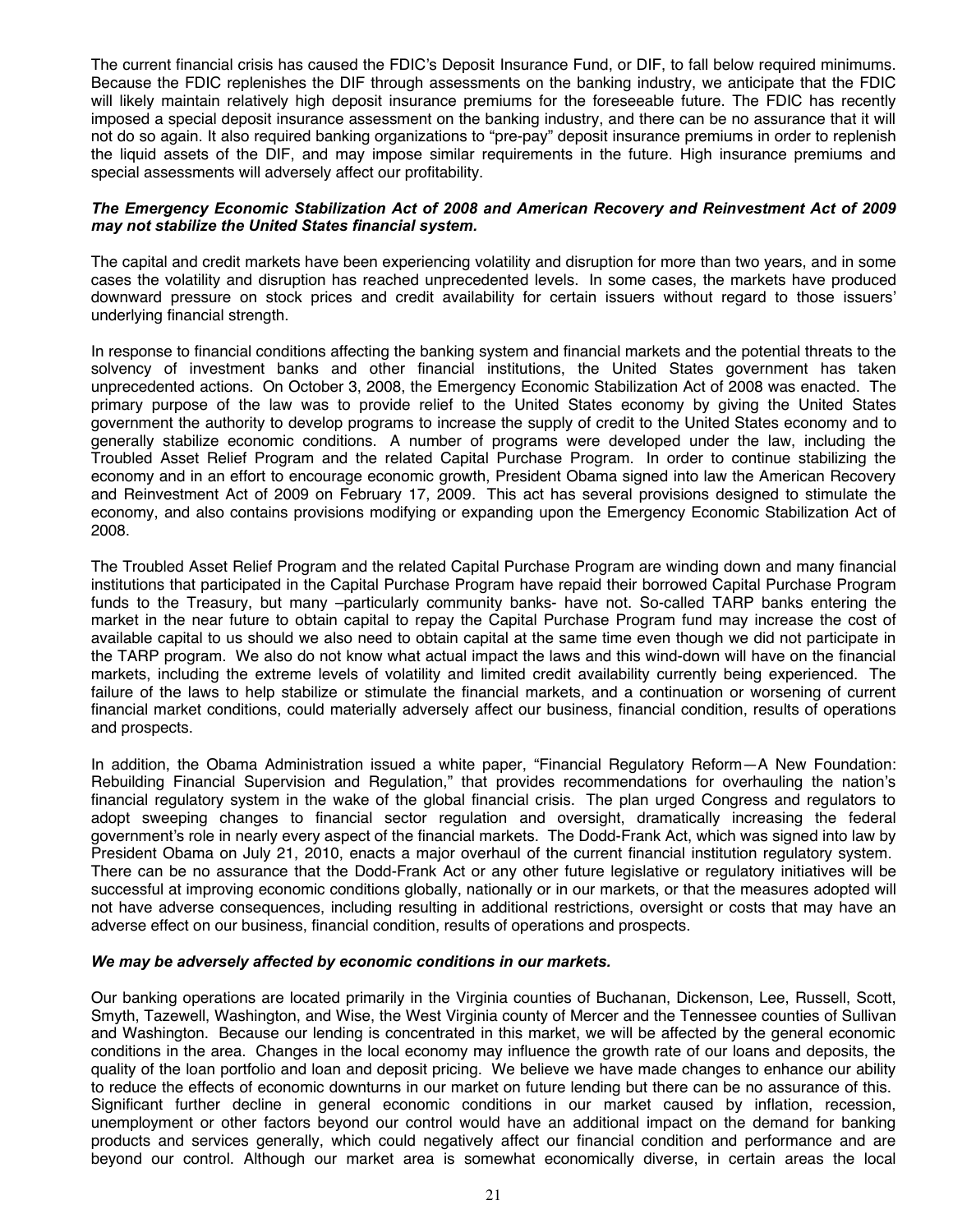economies are more reliant upon agriculture and coal mining. To the extent an economic downturn disproportionately affects these two industries, the above-described negative effects could be exacerbated.

Through loan participations we acquired, we also have lending exposure in the Coastal Carolina market which has been particularly impacted by the real estate recession. Although we do not intend to take on further business in this market additional market declines could adversely affect us further.

#### *We face strong competition from other financial institutions, financial service companies and other organizations offering services similar to those offered by us and our subsidiaries, which could hurt our business.*

Our business operations are centered primarily in Virginia, West Virginia, and Tennessee. Many competitors offer the types of loans and banking services that we offer. These competitors include savings associations, national banks, regional banks and other community banks. Increased competition within this region may result in reduced loan originations and deposits irrespective of the recovery in the economy. Ultimately, we may not be able to compete successfully against current and future competitors. We also face competition from many other types of financial institutions, including finance companies, brokerage firms, insurance companies, credit unions, mortgage banks and other financial intermediaries. These competitors include major financial companies whose greater resources may afford them a marketplace advantage by enabling them to maintain numerous banking locations and to mount extensive promotional and advertising campaigns.

Additionally, banks and other financial institutions with larger capitalization and financial intermediaries have larger lending limits and are thereby able to serve the credit needs of larger clients. These institutions, particularly to the extent they are more diversified than us, may be able to offer the same loan products and services that we offer at more competitive rates and prices. If we are unable to attract and retain banking clients, we may be unable to resume the Bank's loan and deposit growth when circumstances permit and our business, financial condition and prospects may be negatively affected even if we are successful in addressing our credit related and regulatory issues.

Also, many competitors are not subject to the regulatory restrictions we currently face and may be in a stronger competitive position as a result.

Based on historical factors we believe we are well positioned to compete in our markets and return to historical levels of earnings once we weather the current recession but there can be no assurance of this.

# **Item 1B. Unresolved Staff Comments**

As of June 23, 2011 there were no unresolved comments from the staff of the SEC with respect to any of New Peoples' periodic or current reports.

#### **Item 2. Properties**

At December 31, 2010, the Company's net investment in premises and equipment in service was \$34.1 million. Our main office and operations center is located in Honaker, Virginia. This location contains a full service branch, and our administration and operations center.

The Bank owns all of its 27 full service branches. The owned properties in Virginia are located in Abingdon, Big Stone Gap, Bluefield, Bland, Bristol, Castlewood, Chilhowie, Clintwood, Gate City, Grundy, Haysi, Honaker, Jonesville, Lebanon, Norton, Pennington Gap, Pound, Pounding Mill, Richlands, Tazewell, and Weber City. Offices in Princeton, West Virginia and Bloomingdale and Jonesborough, Tennessee are also owned by the Bank.

The Bank owns a location in Dungannon, Virginia that half of the location was used for a branch location until its closure during 2010. The other half of the location is currently being leased. The Bank owns additional property in Princeton, West Virginia that is being developed for a future full service branch location. The Princeton location is anticipated to operate as a full service branch in the distant future.

We believe that all of our properties are maintained in good operating condition and are suitable and adequate for our operational needs.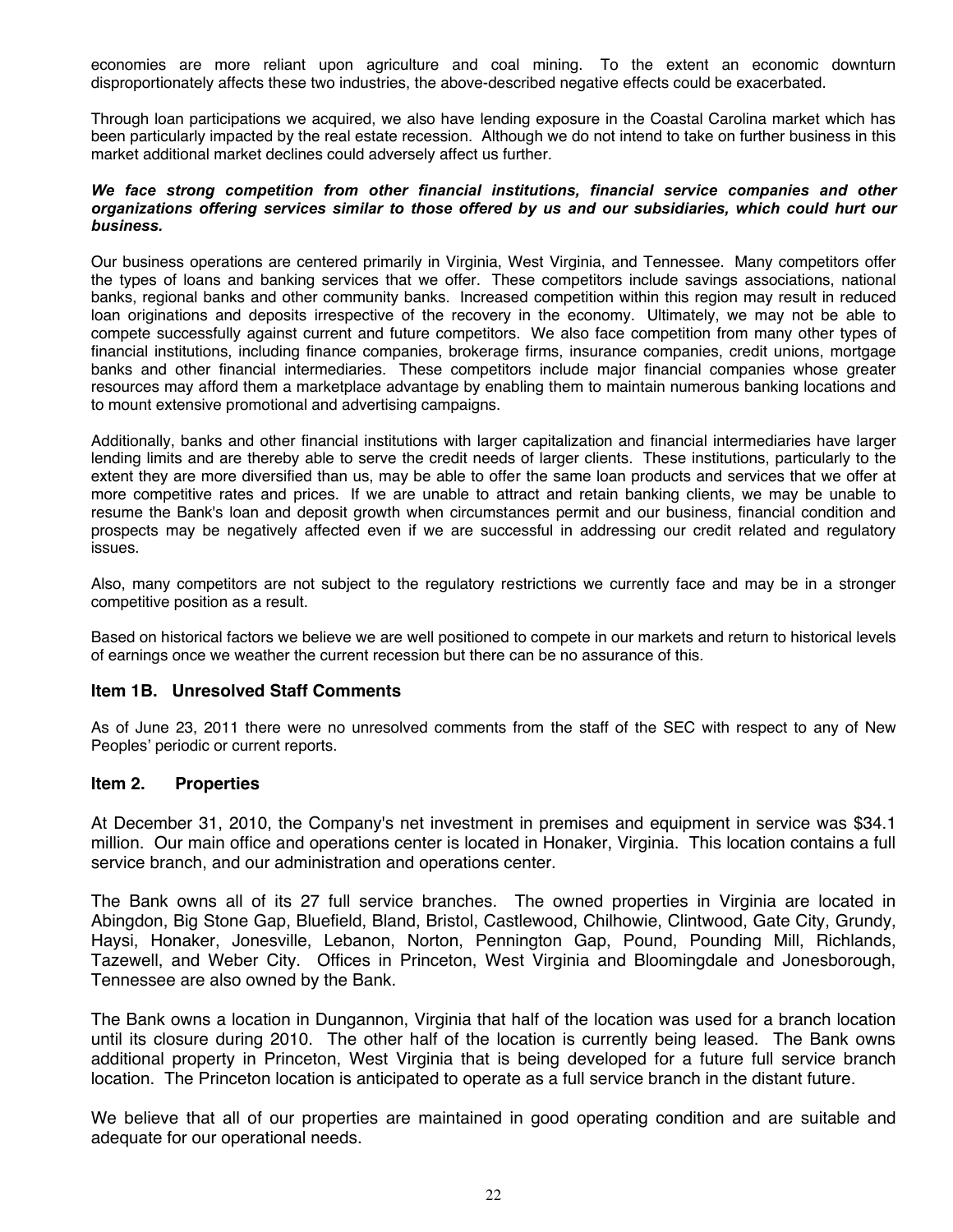# **Item 3. Legal Proceedings**

In the course of operations, we may become a party to legal proceedings. We are not aware of any material pending or threatened legal proceedings.

# **Item 4. Reserved**

# **PART II**

# **Item 5. Market for Registrant's Common Equity, Related Stockholder Matters and Issuer Purchases of Equity Securities**

(a) Market Information

The Bank acts as the transfer agent for New Peoples. At present, there is no public trading market for our common stock. Trades in our common stock occur sporadically on a local basis and typically small volumes of stock is traded.

The high and low prices at which our common stock has traded known to us for each quarter in the past two years are set forth in the table below. These prices are obtained through inquiry by our stock transfer agent of shareholders transferring stock. Other transactions may have occurred at prices about which we are not aware.

|                            | 2010       |           | 2009       |           |  |  |  |  |  |
|----------------------------|------------|-----------|------------|-----------|--|--|--|--|--|
|                            | High       | Low       | High       | Low       |  |  |  |  |  |
| ⊿ st<br>quarter            | 10.00<br>Φ | 6.67<br>Φ | 12.00<br>Ψ | 9.00<br>w |  |  |  |  |  |
| n <sub>nd</sub><br>quarter | 10.00      | 6.00      | 12.00      | 10.00     |  |  |  |  |  |
| $3^{\text{rd}}$<br>quarter | 10.00      | 6.00      | 12.00      | 6.56      |  |  |  |  |  |
| ∡th<br>quarter             | 8.00       | 4.00      | 10.00      | 4.66      |  |  |  |  |  |

The most recent sales price of which management is aware was \$5.00 per share on May 2, 2011.

(b) Holders

On June 20, 2011, there were approximately 4,420 shareholders of record.

(c) Dividends

In order to preserve capital to support our growth in the past we have not paid cash dividends. The declaration of dividends in the future will depend on our earnings and capital requirements and compliance with regulatory mandates. We are subject to certain restrictions imposed by the reserve and capital requirements of federal and Virginia banking statutes and regulations. Moreover, the Written Agreement we have with the banking regulators prohibits the Company from paying any cash dividends and the Bank's ability to pay dividends to the Company. So long as these restrictions remain in place the Company will not pay any cash dividends. Thereafter, the Company may or may not pay cash dividends depending on various factors including capital needs, earnings, and other factors our Board of Directors deems relevant. As a result, we do not anticipate paying a dividend on our common stock in 2011. See Note 4, Note 16 and Note 23 of the Notes to the Consolidated Financial Statements for further discussion of dividend limitations and capital requirements.

(d) Stock Performance Graph

There currently is not a public trading market for the Company's Common Stock. The Company, however, is frequently informed of the sales price at which shares of Common Stock are exchanged in privately negotiated transactions. Because shares of Common Stock are not listed or traded on an exchange or in the over-the-counter market, the Company cannot be certain that the prices at which such shares have historically sold are not higher than the prices that would prevail in an active market where securities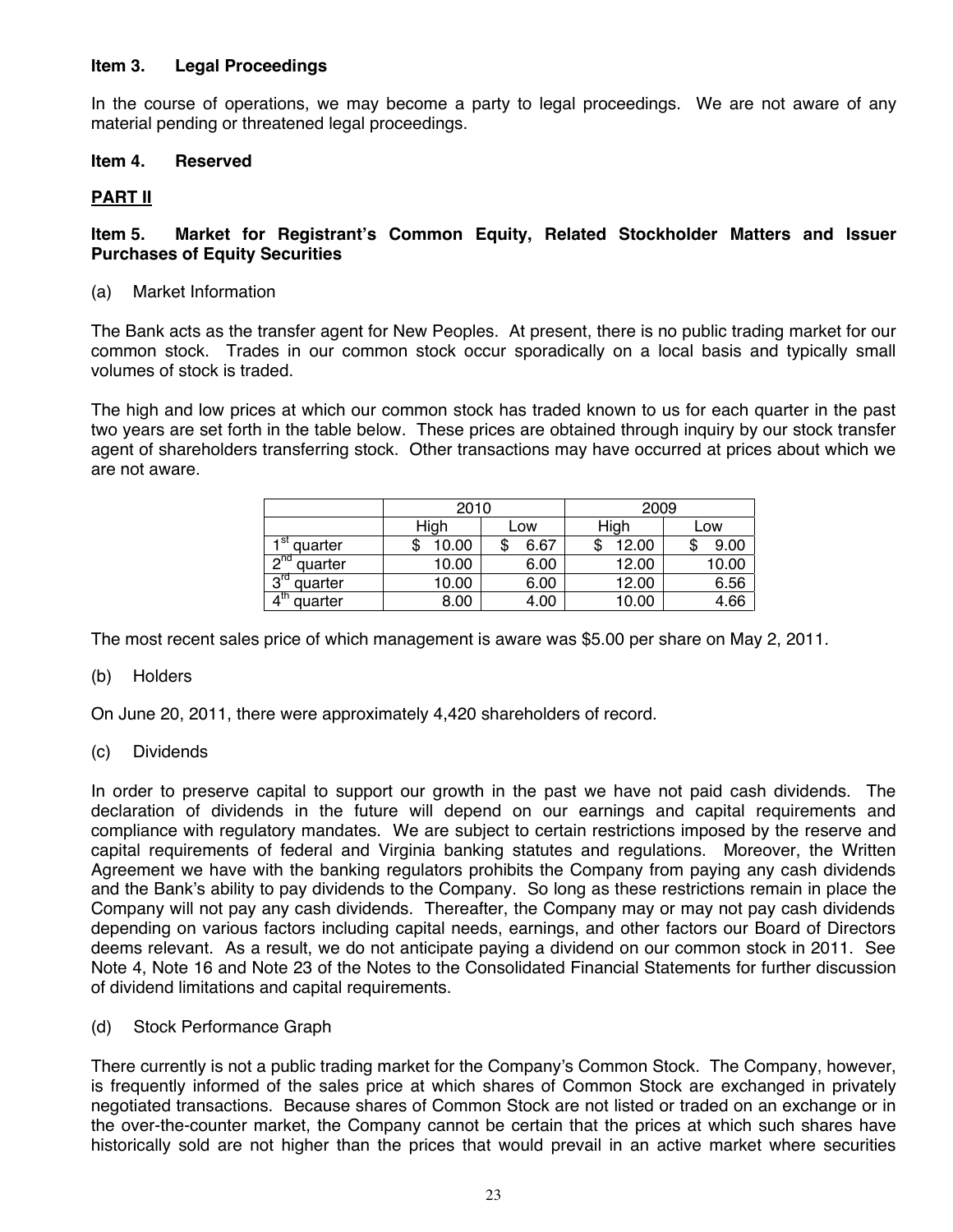professionals participate. As a result, the comparisons presented in the following graph do not reflect similar market conditions.

The following graph compares the Company's cumulative shareholder return on its Common Stock, assuming an initial investment of \$100 and reinvestment of all dividends, with the cumulative return on the S&P 500, the NASDAQ Composite, and SNL Securities Bank and Thrift Index using the same assumptions, as of December 31 of each year since December 31, 2005.



# **New Peoples Bankshares, Inc.**

|                                  | <b>Period Ending</b> |          |          |          |          |          |  |  |  |  |  |  |
|----------------------------------|----------------------|----------|----------|----------|----------|----------|--|--|--|--|--|--|
| Index                            | 12/31/05             | 12/31/06 | 12/31/07 | 12/31/08 | 12/31/09 | 12/31/10 |  |  |  |  |  |  |
| New Peoples Bankshares, Inc.     | 100.00               | 93.33    | 104.00   | 108.33   | 86.67    | 34.67    |  |  |  |  |  |  |
| S&P 500                          | 100.00               | 115.79   | 122.16   | 76.96    | 97.33    | 111.99   |  |  |  |  |  |  |
| NASDAQ Composite                 | 100.00               | 110.39   | 122.15   | 73.32    | 106.57   | 125.91   |  |  |  |  |  |  |
| <b>SNL Bank and Thrift Index</b> | 100.00               | 116.85   | 89.10    | 51.24    | 50.55    | 56.44    |  |  |  |  |  |  |

**Source: SNL Financial LC, Charlottesville, VA**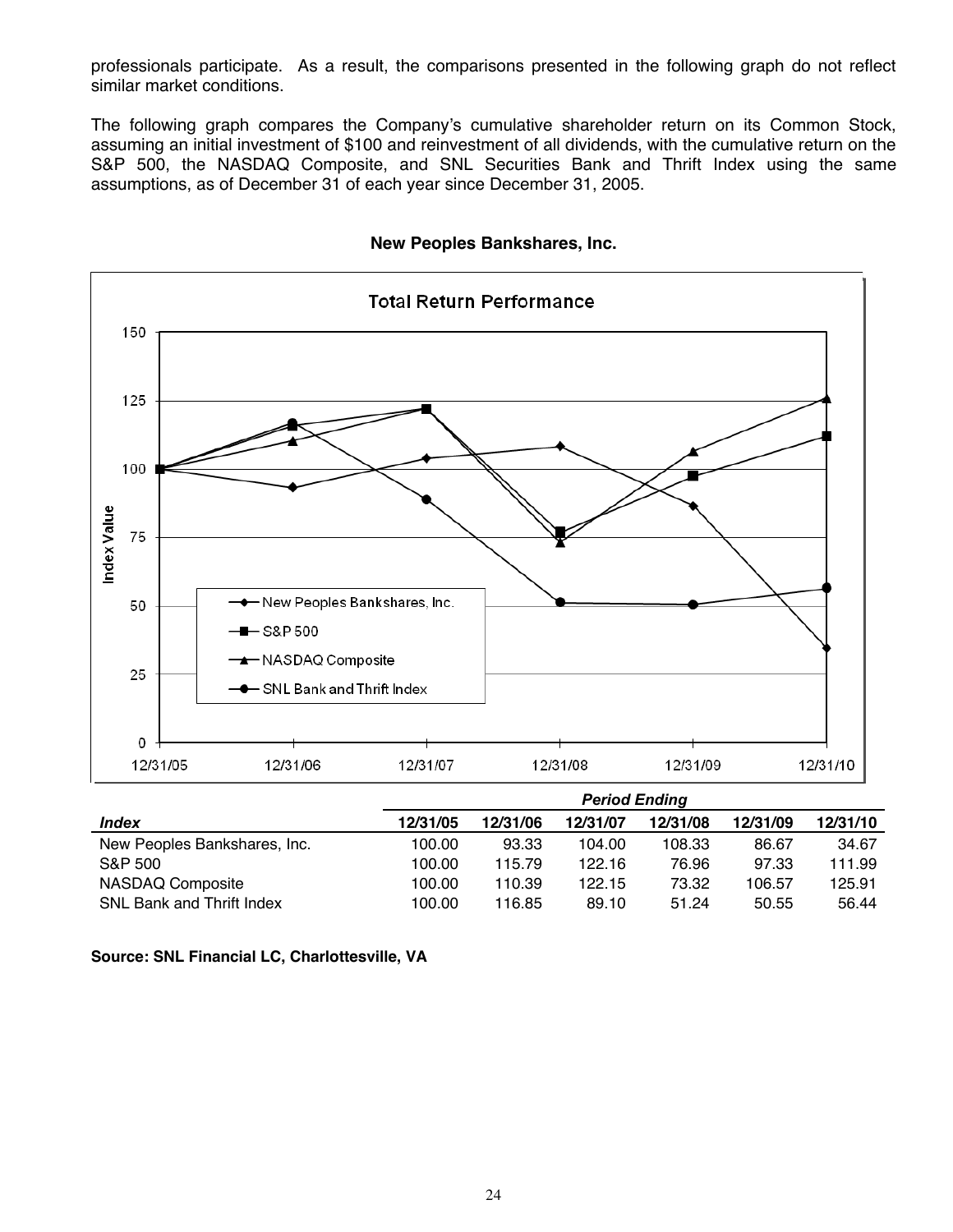# **Item 6. Selected Financial Data**

The following consolidated summary sets forth selected financial data for us for the periods and at the dates indicated. The selected financial data has been derived from our annual financial statements on Form 10-K/A. The following is qualified in its entirety by the detailed information and the financial statements included elsewhere in this Form 10-K/A.

|                                                                 |               |               | At and For the Year Ended December 31, |               |               |
|-----------------------------------------------------------------|---------------|---------------|----------------------------------------|---------------|---------------|
| (Amounts in thousands, except per share data)                   | 2010          | 2009          | 2008                                   | 2007          | 2006          |
|                                                                 | (Restated)    |               |                                        |               |               |
| <b>Balance Sheet</b>                                            |               |               |                                        |               |               |
| <b>Total Assets</b>                                             | \$<br>852,627 | \$<br>857,910 | \$<br>807,898                          | \$<br>765,951 | \$<br>635,819 |
| Gross loans                                                     | 707,794       | 763,570       | 721,174                                | 682,260       | 569,198       |
| Allowance for loan losses                                       | (25, 014)     | (18, 588)     | (6,904)                                | (6,620)       | (4,870)       |
| <b>OREO</b>                                                     | 12,346        | 5,643         | 2,496                                  | 2,051         | 1,181         |
| Deposits                                                        | 766,080       | 760,714       | 705,688                                | 657,033       | 572,187       |
| <b>Total Borrowings</b>                                         | 45,829        | 46,779        | 47,991                                 | 58,930        | 16,496        |
| Shareholders' equity                                            | 37,523        | 46,619        | 50,323                                 | 45,249        | 42,346        |
|                                                                 |               |               |                                        |               |               |
| <b>Summary of Operations</b>                                    |               |               |                                        |               |               |
| Interest Income                                                 | 48,028        | 50,378        | 52,317                                 | 51,447        | 41,280        |
| <b>Interest Expense</b>                                         | 13,898        | 18,563        | 23,095                                 | 25,738        | 19,393        |
| Net interest income                                             | 34,130        | 31,815        | 29,222                                 | 25,709        | 21,887        |
| Provision for possible loan losses                              | 22,328        | 12,841        | 1,500                                  | 3,840         | 1,277         |
| Non-interest income                                             | 5,934         | 5,449         | 6,162                                  | 4,651         | 3,460         |
| Non-interest expense                                            | 31,894        | 29,847        | 27,231                                 | 23,674        | 19,805        |
| Income (Loss) Before Income Taxes                               | (14, 158)     | (5, 424)      | 6,653                                  | 2,846         | 4,265         |
| Income Tax Expense (Benefit)                                    | (5,093)       | (1,738)       | 1,916                                  | (24)          | 1,175         |
| Net income (Loss)                                               | \$<br>(9,065) | \$<br>(3,686) | \$<br>4,737                            | \$<br>2,870   | \$<br>3,090   |
|                                                                 |               |               |                                        |               |               |
| Per Share Data <sup>(1)</sup>                                   |               |               |                                        |               |               |
| <b>Book Value</b>                                               | \$<br>3.75    | \$<br>4.66    | \$<br>5.03                             | \$<br>4.54    | \$<br>4.25    |
| <b>Tangible Book Value</b>                                      | 3.31          | 4.21          | 4.56                                   | 4.06          | 4.25          |
| Net Income (Loss), Basic                                        | (0.91)        | (0.37)        | 0.47                                   | 0.29          | 0.31          |
| Net Income (Loss), Diluted                                      | (0.91)        | (0.37)        | 0.46                                   | 0.28          | 0.30          |
| Cash Dividends                                                  | \$            | \$            | \$                                     | \$            | \$            |
| <b>Basic Shares Outstanding</b>                                 | 10,009,468    | 10,008,943    | 9,980,348                              | 9,957,949     | 9,931,713     |
| <b>Diluted Shares Outstanding</b>                               | 10,009,468    | 10,008,943    | 10,234,909                             | 10,371,577    | 10,384,100    |
| <b>Profitability Ratios</b>                                     |               |               |                                        |               |               |
| Return (Loss) on Average Assets                                 | $(1.05\%)$    | $(0.44\%)$    | 0.61%                                  | 0.42%         | 0.54%         |
| Return (Loss) on Average Equity                                 | $(19.60\%)$   | (7.37%)       | 9.98%                                  | 6.60%         | 7.61%         |
| Net Interest Margin <sup>(2)</sup>                              | 4.35%         | 4.14%         | 4.13%                                  | 4.11%         | 4.11%         |
| <b>Efficiency Ratio</b>                                         | 79.28%        | 80.10%        | 76.55%                                 | 77.98%        | 78.14%        |
|                                                                 |               |               |                                        |               |               |
| <b>Liquidity Ratios</b>                                         |               |               |                                        |               |               |
| <b>Total Loans to Deposits</b>                                  | 92.39%        | 100.38%       | 102.19%                                | 103.84%       | 99.48%        |
| Noninterest Bearing Deposits to                                 |               |               |                                        |               |               |
| <b>Total Deposits</b>                                           | 11.46%        | 11.61%        | 13.53%                                 | 12.74%        | 12.50%        |
| Nonbrokered Deposits to Total Deposits                          | 97.41%        | 96.68%        | 98.96%                                 | 100.00%       | 100.00%       |
| <b>Capital Adequacy Ratios</b>                                  |               |               |                                        |               |               |
| <b>Total Equity to Total Assets</b>                             | 4.40%         | 5.43%         | 6.23%                                  | 5.91%         | 6.66%         |
| Leverage Ratio                                                  | 4.62%         | 6.14%         | 7.72%                                  | 7.22%         | 8.94%         |
| Tier 1 Capital                                                  | 6.54%         | 8.12%         | 9.50%                                  | 8.73%         | 10.84%        |
| <b>Total Risk-Based Capital</b>                                 | 8.87%         | 9.83%         | 10.78%                                 | 10.29%        | 12.20%        |
|                                                                 |               |               |                                        |               |               |
| <b>Asset Quality Ratios</b><br>Net Charge-Offs to Average Loans | 2.14%         | 0.15%         | 0.17%                                  | 0.34%         | 0.07%         |
| Nonperforming Loans to Total Loans                              | 6.71%         | 3.74%         | 0.89%                                  | 0.47%         | 0.21%         |
| Nonperforming Assets to Total Assets                            | 7.02%         | 3.99%         | 1.11%                                  | 0.69%         | 0.38%         |
| Allowance for Loan Losses to Gross Loans                        | 3.53%         | 2.43%         | 0.96%                                  | 0.97%         | 0.86%         |
| Allowance for Loan Losses to                                    |               |               |                                        |               |               |
| Nonperforming Loans                                             | 52.69%        | 65.02%        | 107.09%                                | 206.04%       | 400.82%       |
|                                                                 |               |               |                                        |               |               |
| <b>Other Data</b>                                               |               |               |                                        |               |               |
| Number of Branch Offices                                        | 27            | 31            | 31                                     | 30            | 25            |
| Number of Employees                                             | 362           | 367           | 377                                    | 371           | 328           |

(1) We have adjusted all share amounts and per share data to reflect a 13 for 10 stock split effected in the form of a stock dividend in September 2007.

September 2007.<br>Net interest margin is calculated as tax-equivalent net interest income divided by average earning assets and represents our net yield on our earning assets.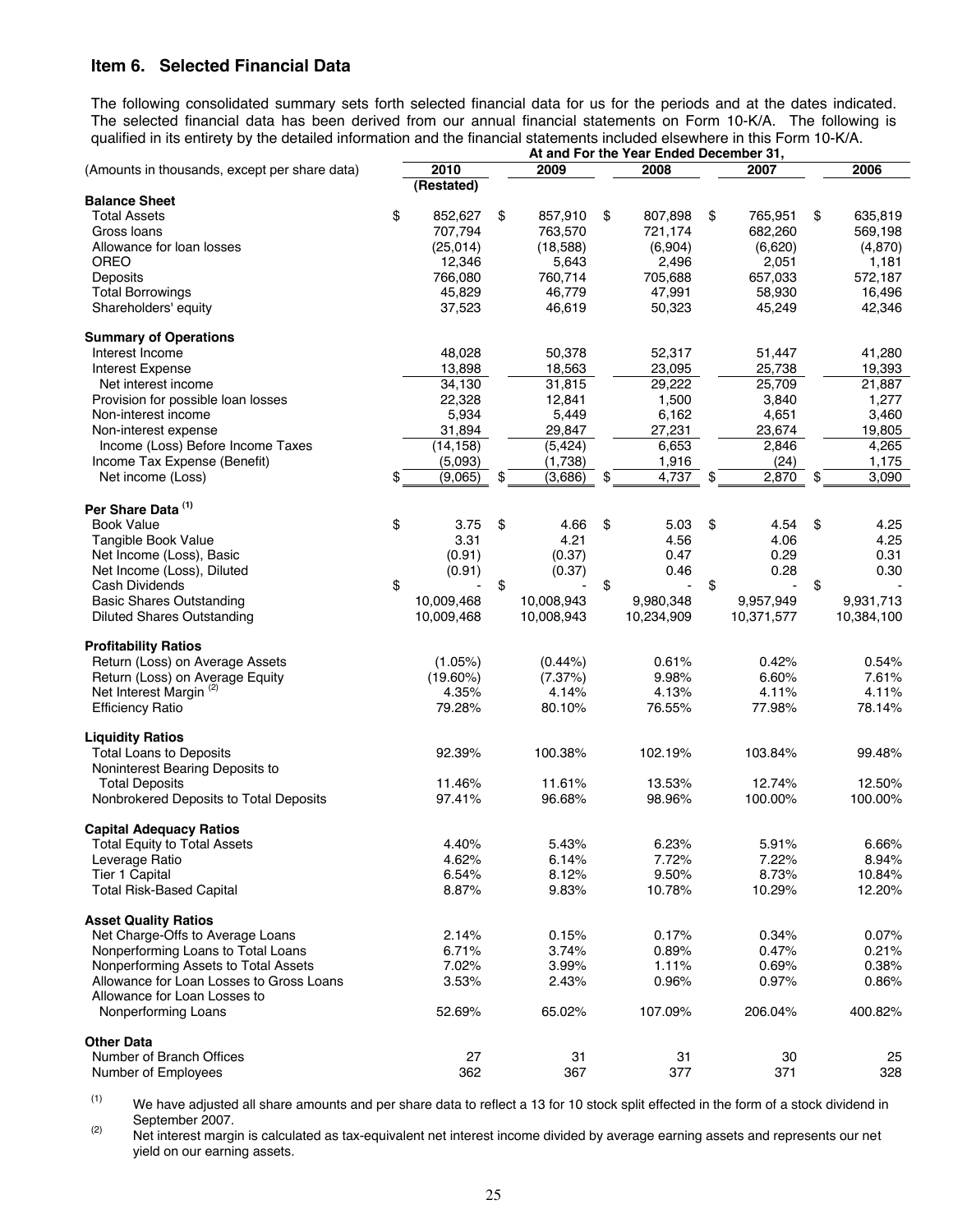# **Item 7. Management's Discussion and Analysis of Financial Condition and Results of Operations**

# **Caution About Forward Looking Statements**

We make forward looking statements in this annual report that are subject to risks and uncertainties. These forward looking statements include statements regarding our profitability, liquidity, allowance for loan losses, interest rate sensitivity, market risk, growth strategy, and financial and other goals. The words "believes," "expects," "may," "will," "should," "projects," "contemplates," "anticipates," "forecasts," "intends," or other similar words or terms are intended to identify forward looking statements. The forward-looking information is based on various factors and was derived using numerous assumptions. Important factors that may cause actual results to differ from projections include:

- the success or failure of our efforts to implement our business plan;
- achieving and maintaining compliance with the Written Agreement between us and the banking regulators;
- **EXECT** any required increase in our requilatory capital ratios:
- satisfying other regulatory requirements that may arise from examinations, changes in the law and other similar factors;
- **any required increase to our loan loss reserve;**
- the difficult market conditions in our industry;
- the unprecedented levels of market volatility;
- the effects of soundness of other financial institutions;
- the uncertain outcome of recently enacted legislation to stabilize the U.S. financial system;
- the potential impact on us of recently enacted legislation;
- the lack of a market for our common stock:
- the ability to successfully manage our growth or implement our growth strategies if we are unable to identify attractive markets, locations or opportunities to expand in the future;
- success in increasing capital to support our financial condition resulting from the recession;
- maintaining cost controls and asset qualities as we open or acquire new branches;
- the successful management of interest rate risk;
- changes in interest rates and interest rate policies;
- reliance on our management team, including our ability to attract and retain key personnel;
- our ability to attract additional talent we may need;
- changes in general economic and business conditions in our market area;
- **Filtum** risks inherent in making loans such as repayment risks and fluctuating collateral values;
- competition with other banks and financial institutions, and companies outside of the banking industry, including those companies that have substantially greater access to capital and other resources;
- demand, development and acceptance of new products and services;
- **•** problems with technology utilized by us;
- **EXEC** changing trends in customer profiles and behavior;
- changes in governmental regulations, tax rates and similar matters; and
- other risks which may be described in our future filings with the SEC.

Because of these uncertainties, our actual future results may be materially different from the results indicated by these forward looking statements. In addition, our past results of operations do not necessarily indicate our future results. We expressly disclaim any obligation to update or revise any forward-looking statements, whether as a result of new information, future events or otherwise, except as required by law.

For additional discussion of risk factors that may cause our actual future results to differ materially from the results indicated within forward looking statements, please see Item 1A – Risk Factors herein.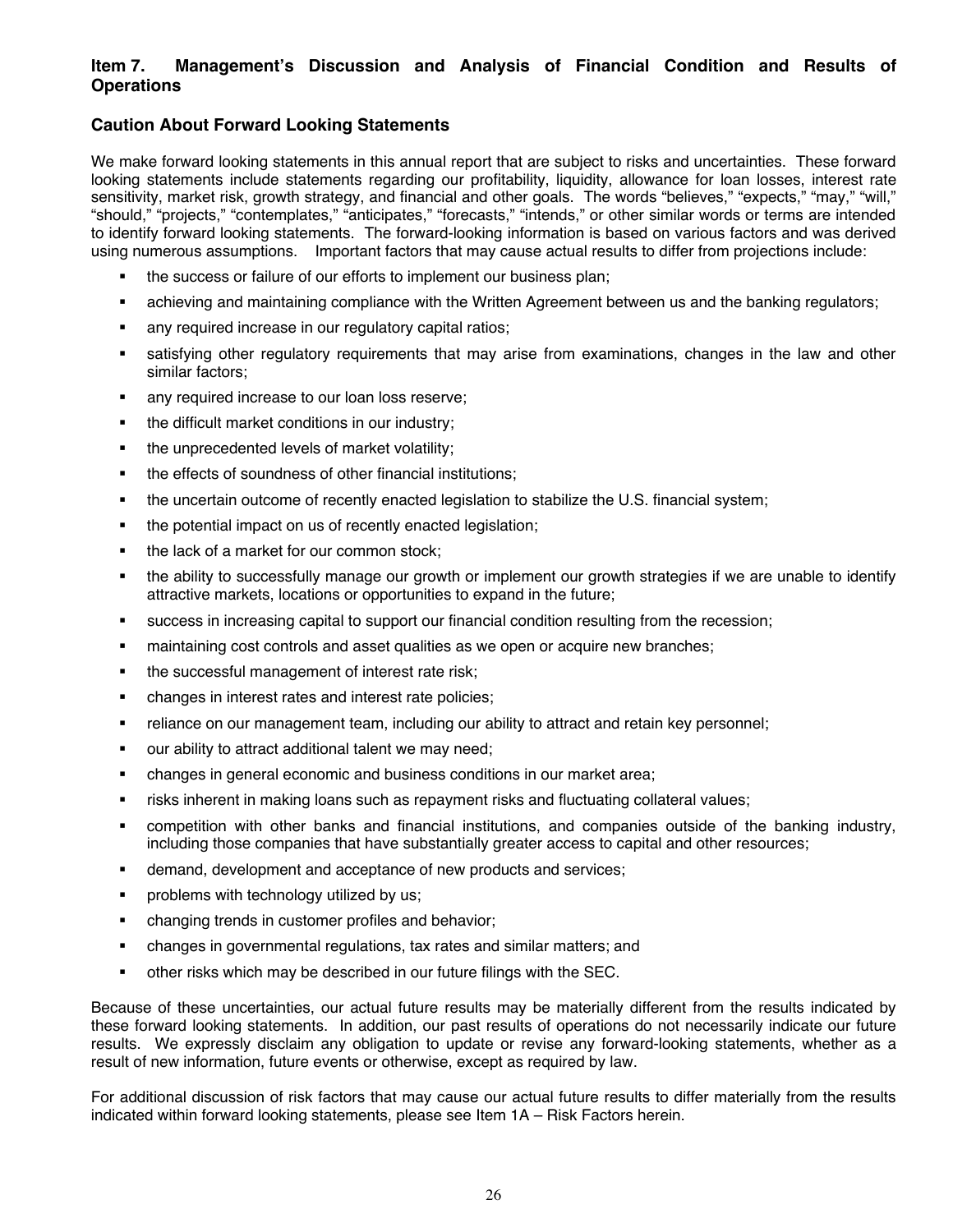## **Restatement of Financial Statements**

This Amendment No. 2 to the Annual Report on Form 10-K (this "Form 10-K/A") is required due to material misstatements identified within the consolidated financial statements included in the initial Form 10-K filed on March 16, 2011 related to the Company's estimate of the allowance for loan losses related to valuation assessments of impaired loans and other real estate owned properties. As a result, we have restated certain amounts in the accompanying consolidated financial statements to correct errors in previously reported amounts. The effect of this change in the consolidated financial statements was as follows (in thousands, except per share amounts).

|                                                                                                                                                                                                                                                                                                                                                                                       |          | <b>As Reported</b>                                                                                |     | <b>Adjustment</b>                                                                         | <b>As Restated</b>                                                                              |
|---------------------------------------------------------------------------------------------------------------------------------------------------------------------------------------------------------------------------------------------------------------------------------------------------------------------------------------------------------------------------------------|----------|---------------------------------------------------------------------------------------------------|-----|-------------------------------------------------------------------------------------------|-------------------------------------------------------------------------------------------------|
| <b>Consolidated Balance Sheet</b>                                                                                                                                                                                                                                                                                                                                                     |          |                                                                                                   |     |                                                                                           |                                                                                                 |
| Loans, net<br>Other real estate owned<br>Accrued interest receivable<br>Deferred taxes<br>Total assets                                                                                                                                                                                                                                                                                | \$       | 689,777<br>12,785<br>3,841<br>6,660<br>857,280                                                    |     | (6,997)<br>(439)<br>(141)<br>1,377<br>(4,653)                                             | 682,780<br>12,346<br>3,700<br>8,037<br>852,627                                                  |
| Accrued expenses and other liabilities<br><b>Total liabilities</b><br>Retained earnings<br>Total shareholders' equity<br>Total liabilities and shareholders' equity                                                                                                                                                                                                                   | \$       | 1,035<br>814,664<br>918<br>42,616<br>857,280                                                      | \$  | 440<br>440<br>(5,093)<br>(5,093)<br>(4,653)                                               | \$<br>1,475<br>815,104<br>(4, 175)<br>37,523<br>852,627                                         |
| <b>Consolidated Statement of Income</b>                                                                                                                                                                                                                                                                                                                                               |          |                                                                                                   |     |                                                                                           |                                                                                                 |
| Interest income, loans including fees<br>Provision for loan losses<br>Net interest income after provision for loan losses<br>Other real estate owned and repossessed vehicles, net<br>Other operating expenses<br>Loss before income taxes<br>Benefit from income taxes<br>Net loss<br>Basic and diluted net loss per share                                                           | \$<br>\$ | 47,916 \$<br>15,631<br>18,640<br>1,743<br>5,220<br>(6, 398)<br>(2, 426)<br>(3,972)<br>$(0.40)$ \$ |     | (141)<br>6,697<br>(6,838)<br>440<br>482<br>(7,760)<br>(2,667)<br>(5,093)<br>$(0.51)$ \$   | \$<br>47,775<br>22,328<br>11,802<br>2,183<br>5,702<br>(14, 158)<br>(5,093)<br>(9,065)<br>(0.91) |
| <b>Consolidated Statement of Comprehensive Income</b>                                                                                                                                                                                                                                                                                                                                 |          |                                                                                                   |     |                                                                                           |                                                                                                 |
| Net loss<br>Total comprehensive loss                                                                                                                                                                                                                                                                                                                                                  | \$       | (3,972)<br>(4,011)                                                                                | \$  | $(5,093)$ \$<br>(5,093)                                                                   | (9,065)<br>(9, 104)                                                                             |
| <b>Consolidated Statement of Cash Flows</b>                                                                                                                                                                                                                                                                                                                                           |          |                                                                                                   |     |                                                                                           |                                                                                                 |
| Net loss<br>Provision for loan losses<br>Adjustment of carrying value of foreclosed real estate<br>Deferred income tax benefit<br>Net change in interest receivable<br>Net change in other assets<br>Net change in accrued expense and other liabilities<br>Net cash (used in) provided by operating activities<br>Net decrease in loans<br>Net cash provided by investing activities | \$       | (3,972)<br>15,631<br>987<br>(1,239)<br>451<br>(2, 244)<br>(1, 146)<br>11,048<br>27,526<br>27,497  | -\$ | $(5,093)$ \$<br>6,697<br>440<br>(1, 377)<br>140<br>(1, 546)<br>439<br>(300)<br>300<br>300 | (9,065)<br>22,328<br>1,427<br>(2,616)<br>591<br>(3,790)<br>(707)<br>10,748<br>27,826<br>27,797  |

This Form 10-K/A includes changes to Item 9A – Controls and Procedures and reflects management's restated assessment of our disclosure controls and procedures (as defined in Rule 13a-15(e) and 15d-15(e) under the Exchange Act) as of December 31, 2010. This restatement of management's assessment regarding disclosure controls and procedures results from the identification of a material weakness in internal control over financial reporting. As a result of the need to restate the 2010 Financials, management has reassessed the effectiveness of our internal control over financial reporting and has concluded that, as of December 31, 2010, there was a material weakness in our internal control over financial reporting. The weakness primarily relates to the system of monitoring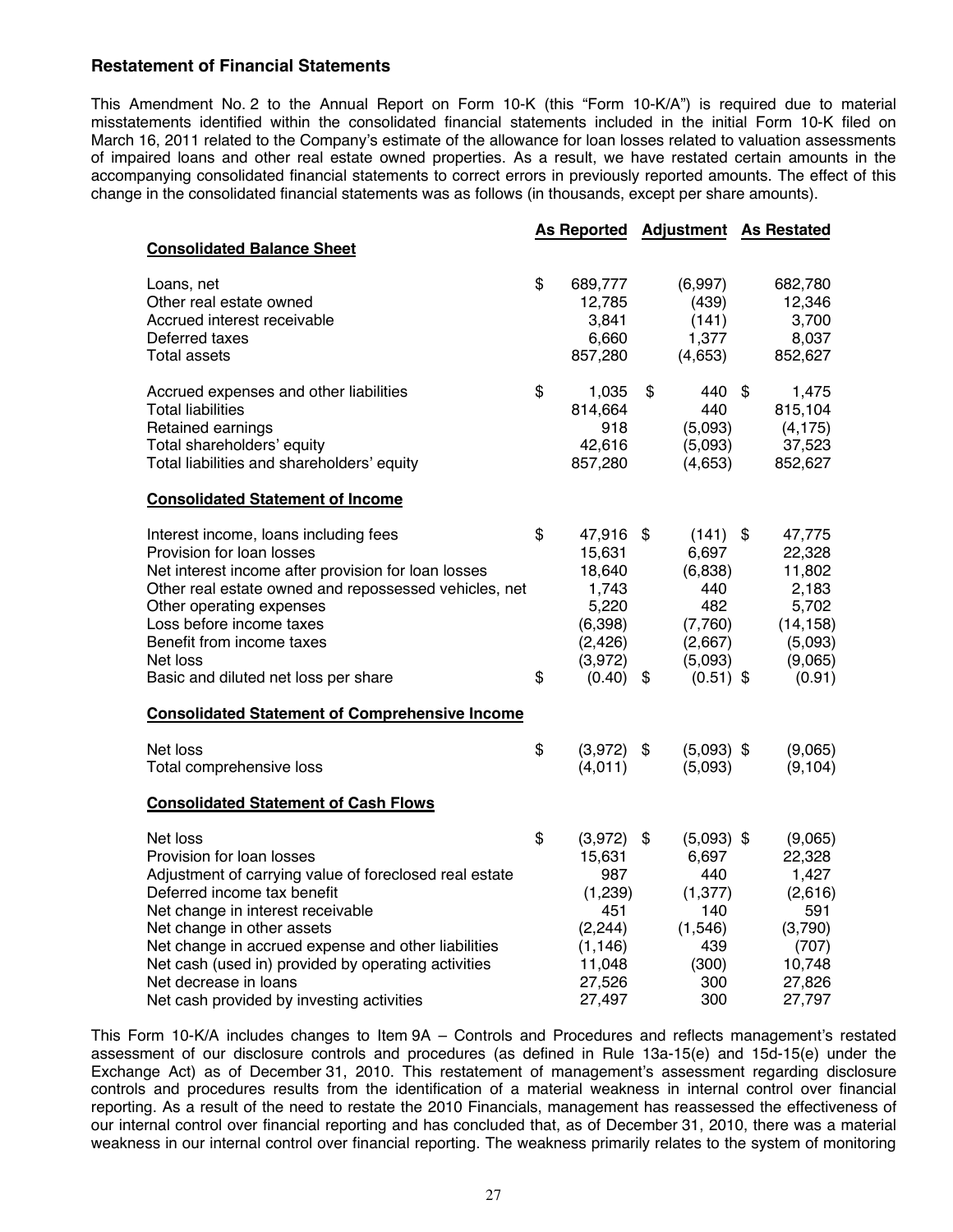the real estate collateral values of certain impaired loans at the Bank. This Form 10-K/A includes changes to Management's Report on Internal Control Over Financial Reporting in Item 9A – Controls and Procedures that reflect management's reassessment of the effectiveness of our internal control over financial reporting as of December 31, 2010. We have implemented changes in internal controls as of the date of this report to address the material weakness. However, we believe that additional time and testing are necessary before concluding that the identified material weakness has been remediated.

# **General**

The following commentary discusses major components of our business and presents an overview of our consolidated financial position at December 31, 2010 and 2009 as well as results of operations for the years ended December 31, 2010, 2009 and 2008. This discussion should be reviewed in conjunction with the consolidated financial statements and accompanying notes and other statistical information presented elsewhere in this Form 10-K/A.

New Peoples generates a significant amount of its income from the net interest income earned by the Bank. Net interest income is the difference between interest income and interest expense. Interest income depends on the amount of interest-earning assets outstanding during the period and the interest rates earned thereon. The Bank's interest expense is a function of the average amount of deposits and borrowed money outstanding during the period and the interest rates paid thereon. The quality of the assets further influences the amount of interest income lost on nonaccrual loans and the amount of additions to the allowance for loan losses. The Bank also generates noninterest income from service charges on deposit accounts and commissions on insurance and investment products sold.

# **Written Agreement**

The Company and the Bank entered into a written agreement with the Federal Reserve Bank of Richmond and the Virginia Bureau of Financial Institutions. Under this Agreement, the Bank has agreed to develop and submit for approval within specified time periods written plans to: (a) strengthen board oversight of management and the Bank's operation; (b) if appropriate after review, to strengthen the Bank's management and board governance; (c) strengthen credit risk management policies; (d) enhance lending and credit administration; (e) enhance the Bank's management of commercial real estate concentrations; (f) conduct ongoing review and grading of the Bank's loan portfolio; (g) improve the Bank's position with respect to loans, relationships, or other assets in excess of \$1 million which are now or in the future become past due more than 90 days, which are on the Bank's problem loan list, or which are adversely classified in any report of examination of the Bank; (h) review and revise, as appropriate, current policy and maintain sound processes for maintaining an adequate allowance for loan and lease losses; (i) enhance management of the Bank's liquidity position and funds management practices; (j) revise its contingency funding plan; (k) revise its strategic plan; and (l) enhance the Bank's anti-money laundering and related activities.

In addition, the Bank has agreed that it will: (a) not extend, renew, or restructure any credit that has been criticized by the Reserve Bank or the Bureau absent prior board of directors approval in accordance with the restrictions in the Agreement; (b) eliminate all assets or portions of assets classified as "loss" and thereafter charge off all assets classified as "loss" in a federal or state report of examination, which has been done.

The Company and the Bank have agreed to submit capital plans to maintain sufficient capital at the Company, on a consolidated basis, and the Bank, on a stand-alone basis, and to refrain from declaring or paying dividends without prior regulatory approval. The Company has agreed that it will not take any other form of payment representing a reduction in the Bank's capital or make any distributions of interest, principal, or other sums on subordinated debentures or trust preferred securities without prior regulatory approval. The Company may not incur, increase or guarantee any debt without prior regulatory approval and has agreed not to purchase or redeem any shares of its stock without prior regulatory approval.

Under the terms of the Agreement, the Company and the Bank have appointed a committee to monitor compliance. The directors of the Company and the Bank have recognized and unanimously agree with the common goal of financial soundness represented by the Agreement and have confirmed the intent of the directors and executive management to diligently seek to comply with all requirements of the Written Agreement.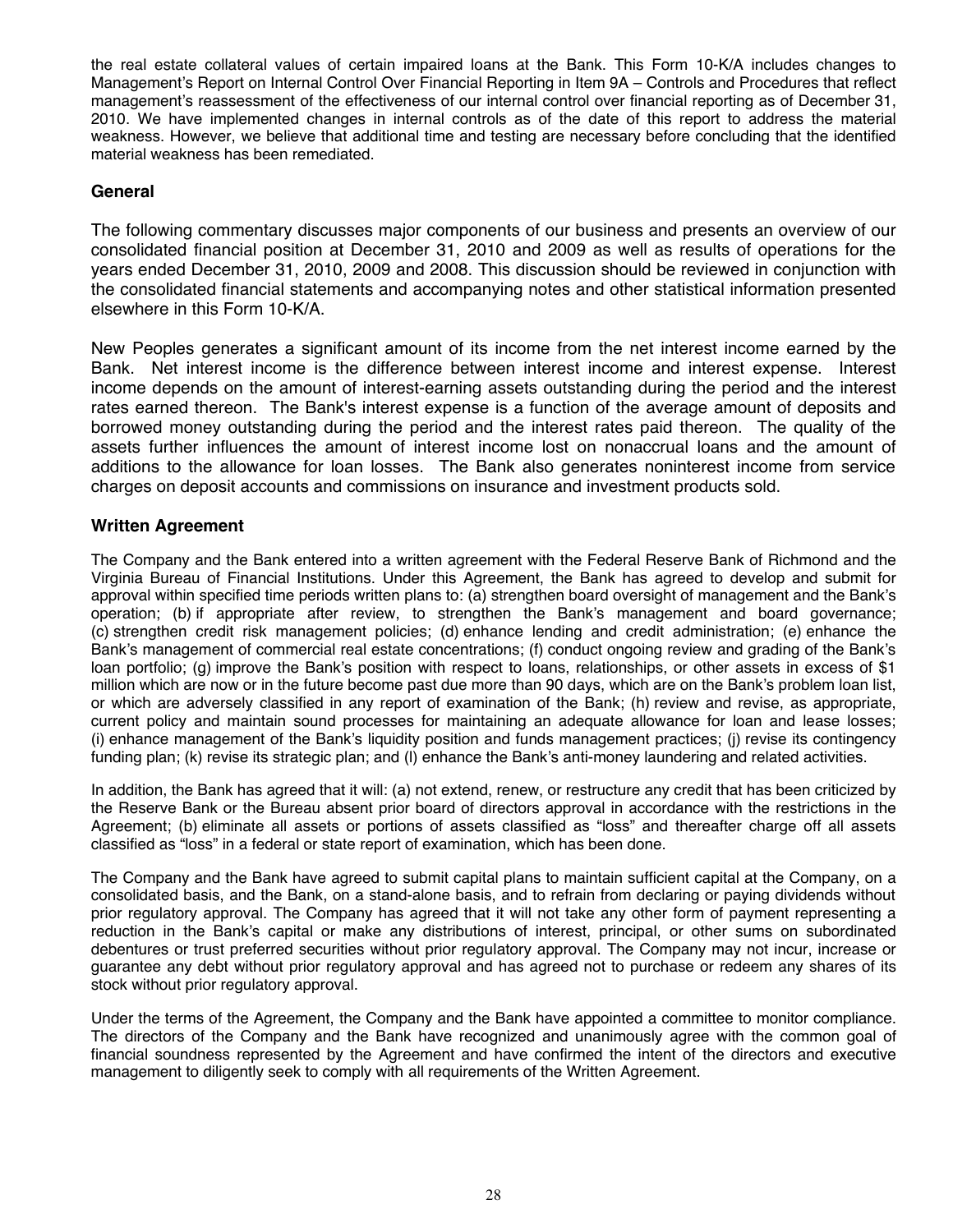# **Written Agreement Progress Report**

We are aggressively working to comply with the Agreement and have timely submitted each required plan by its respective deadline. We have hired an independent consultant to assist us in these efforts and the following actions have taken place:

- 1. With regard to corporate governance, we have established a weekly Director's Loan Committee to oversee all loan approvals and all loan renewals, extensions and approvals. This has enabled the Board to increase its oversight of the Bank's largest credit exposures and problem credits, and enhanced the monitoring and compliance with all loan policies and procedures. Secondly, we have enhanced our reporting of credit quality to the board.
- 2. The requirement to assess the Board and management has been completed by an independent party. A report has been issued to the Board and recommendations are being followed. In September 2010, our President and CEO was added as a member of the Board and in November 2010, Eugene Hearl was added as a member of the Board. Mr. Hearl has over 40 years banking experience as President and CEO for two community banks and Regional President of a large regional financial institution. In addition, further training of the Board has been implemented and will be ongoing. A succession plan has been developed and approved by the Board of Directors.
- 3. In the month of September 2010, a newly revised strategic plan and a capital plan were completed and submitted to our regulators. The 2011 Budget was submitted to our regulators in the fourth quarter of 2010.
- 4. Loan policies have been revised; an online approval and underwriting system for loans has been implemented; underwriting, monitoring and management of credits and collections have been enhanced; frequency of external loan reviews increased; and the focus on problem loans intensified at all levels in the organization. As a result, we are more timely in identifying problem loans. In the future, continuing these procedures should strengthen asset quality substantially. Further training of lending personnel is ongoing regarding proper risk grading of credits and identification of problem credits.
- 5. Enhanced loan concentration identification and new procedures for monitoring and managing concentrations have been implemented. Loan concentration targets have been established and efforts continue to reduce higher risk concentrations. In particular construction and development loans and commercial real estate loans have been reduced and continue to decrease toward acceptable levels as determined by the new policies.
- 6. To strengthen management of credit quality and loan production, we added a new Chief Credit Officer, Stephen Trescot, in the first quarter of 2011 who brings vast credit administration experience to our management team.. Sharon Borich, our former Chief Credit Officer, assumed the role of Senior Lending Officer with oversight of loan production and business development which is her area of expertise. In addition to new lending policies and procedures, the management of all real estate development projects and draws has been centralized. The credit analysis function has been restructured. Originally a part of credit administration, it is now a part of the newly created commercial loan division. The credit analysis function lead by a seasoned lead analyst and staffed with three junior analysts, reviews new and renewed loan relationships of \$250 thousand or more prior to approval and annually reviews relationships of \$500 thousand or more.
- 7. We have retained an independent third party to perform loan reviews on a quarterly basis to complement our internal review process and have engaged them to perform this function in 2011. The third party loan review company has also conducted two loan portfolio stress tests for the Bank to obtain a better understanding of potential loan losses over a two year period.
- 8. To support the focus on problem credit management the Bank further developed, in March, 2011, a Special Assets department which reports to the Chief Credit Officer. Presently, the department has three workout specialists/Vice Presidents, one Vice President managing other real estate owned properties, and two support personnel. Substantially all the relationships in the Bank with total commitments in excess of \$500,000 which are risk rated Special Mention or worse are assigned to this department. This department is organizationally structured to manage workout situations, collections, other real estate owned, nonperforming assets, watch list credits, and the Bank's legal department. New reporting and monitoring is conducted monthly by this division. Material changes to Special Asset credits are reported to the Board at the time of occurrence and, quarterly, the Board receives written action plans and status updates of the Bank's twenty largest problem credits. A monthly management watch list committee has been established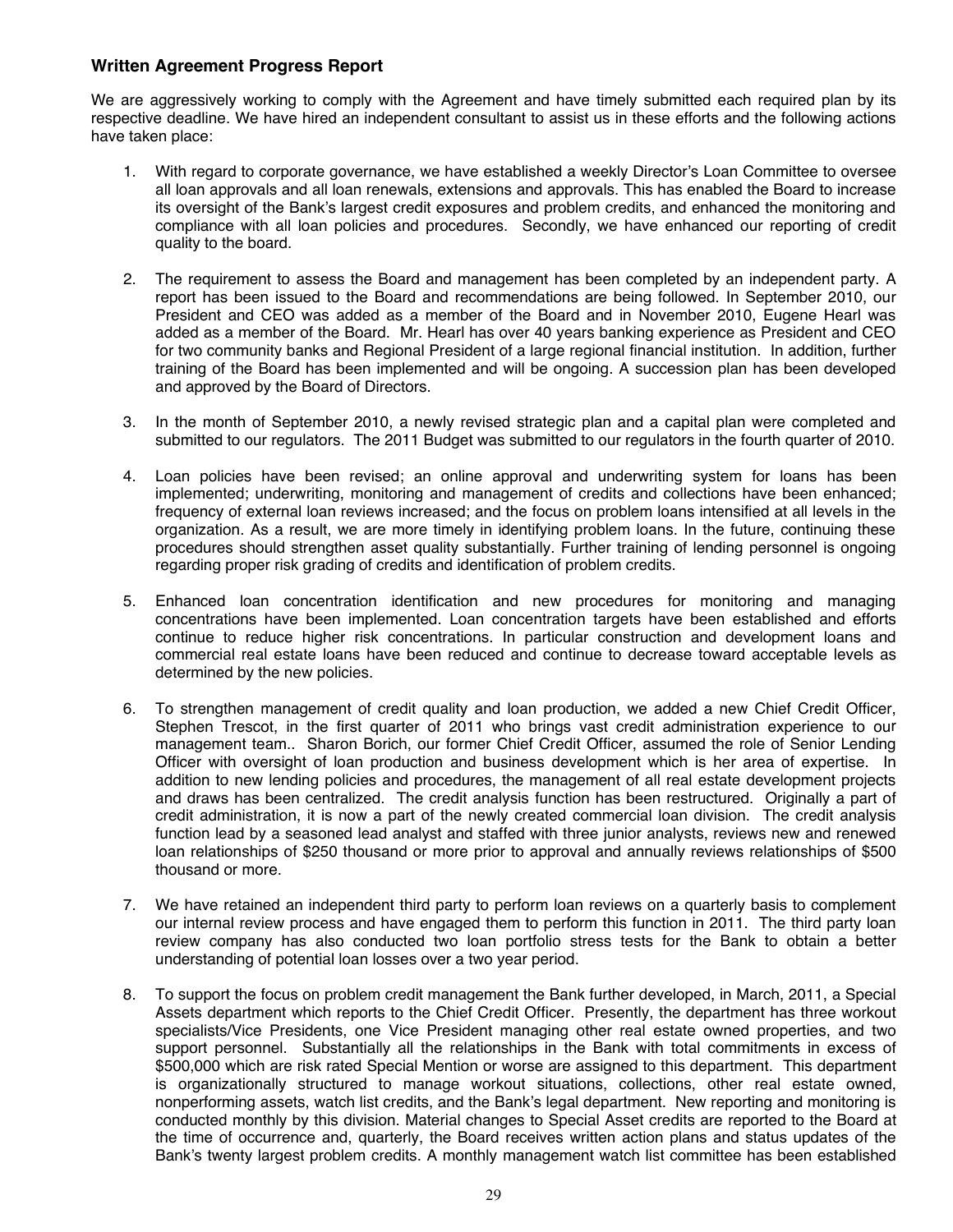to actively manage and monitor these credits.

- 9. A new allowance for loan loss model was implemented and reviewed independently during 2010. The Board has approved a new allowance for loan loss policy. In the third quarter of 2010, we further increased the allowance for loan losses by \$4.2 million specifically related to increased environmental impacts related to internal processing factors and external economic factors that have dramatically affected the loan portfolio due to the lengthened recession and very slow recovery.
- 10. We have significantly increased our asset based liquidity sources throughout 2010 to meet financial obligations. A new liquidity risk management policy has been adopted and a revised contingency funding plan has been created. We have lost all of our federal funds lines of credit, but we have added an internet certificate of deposit funding source to increase contingent funding sources. We believe that we have adequate liquidity in normal and stressed situations.
- 11. In the fourth quarter of 2009, we ceased the declaration of dividends from the Bank to the Company. We also deferred interest payments on our trust preferred securities issuances.
- 12. Anti-money laundering and bank secrecy act programs and training have been enhanced.

### **Overview**

Total assets were \$852.6 million, total loans were \$707.8 million, and total deposits were \$766.1 million at December 31, 2010. The Company had a total net loss after tax of \$9.1 million or \$0.91 per basic share and per diluted share for the year ended December 31, 2010 as compared to net loss of \$3.7 million, or \$0.37 per basic and per diluted share for the year ended December 31, 2009. The annualized return on average assets for the fiscal year 2010 was (1.05)% as compared to (0.44)% for the same period in 2009. The annualized return on average equity was (19.60)% for the fiscal year 2010 and (7.37)% for the same period in 2009.

The net loss for the year ending 2010 is directly related to two increased expense categories, provision for loan losses and other real estate owned related expenses. The provision for loan losses increased \$9.5 million, or 73.88%, to \$22.3 million in 2010 as compared to \$12.8 million in 2009. We did this in light of the current economic circumstances, including the anemic recovery and continuing increases in non-performing loans. At December 31, 2010, our allowance for loan loss totaled \$25.0 million, or 3.53% of total loans, as compared with \$18.6 million, and 2.43% of total loans, in 2009. Net charge-offs year-to-date for 2010 as a percentage of total average loans were 2.14% as compared to 0.15% in 2009. In addition to the increase in net charge offs in 2010, we experienced an increase in impaired loans to \$90.6 million with an estimated allowance of \$13.3 million for potential losses at December 31, 2010 as compared to \$30.1 million in impaired loans with an estimated allowance of \$8.8 million at the end of 2009. These factors underlay the increase in the allowance for loan loss leading to the net loss for 2010. Given the current high level of unemployment, slow economic recovery and level of non-performing loans, we believe the increased allowance to be appropriate and adequate. The second contributing factor to the net loss for 2010 is related to a \$1.2 million increase in other real estate owned property expenses which totaled \$2.2 million in 2010 as compared to \$1.0 million in 2009. In 2010, due to decreased real estate market values, we wrote down other real estate owned properties \$1.4 million.

The Bank no longer remains well capitalized as defined by regulatory agencies. At December 31, 2010, we fell slightly below the well capitalized status to adequately capitalized with regards to the total risk based capital ratio. The following ratios existed at December 31, 2010: Tier 1 leverage ratio of 6.00%; Tier 1 risk based capital ratio of 8.50%; and Total risk based capital ratio of 9.79%. We anticipate continued capital growth through retained earnings and slower asset growth in the near future to restore our well capitalized status.

The ratio of nonperforming assets to total assets is 7.02% at December 31, 2010 in comparison to 3.99% at December 31, 2009. Nonperforming assets, which include nonaccrual loans, other real estate owned and past due loans greater than 90 days still accruing interest, were \$59.8 million at December 31, 2010 and \$34.2 million at December 31, 2009. The majority of these assets are real estate development projects both inside and outside of our market area. Ones outside our market area are primarily in the coastal Carolinas. In addition, there are also some similar projects located in Northeastern Tennessee and one in eastern West Virginia. We are undertaking aggressive efforts to work out these credits. However, this will take some time.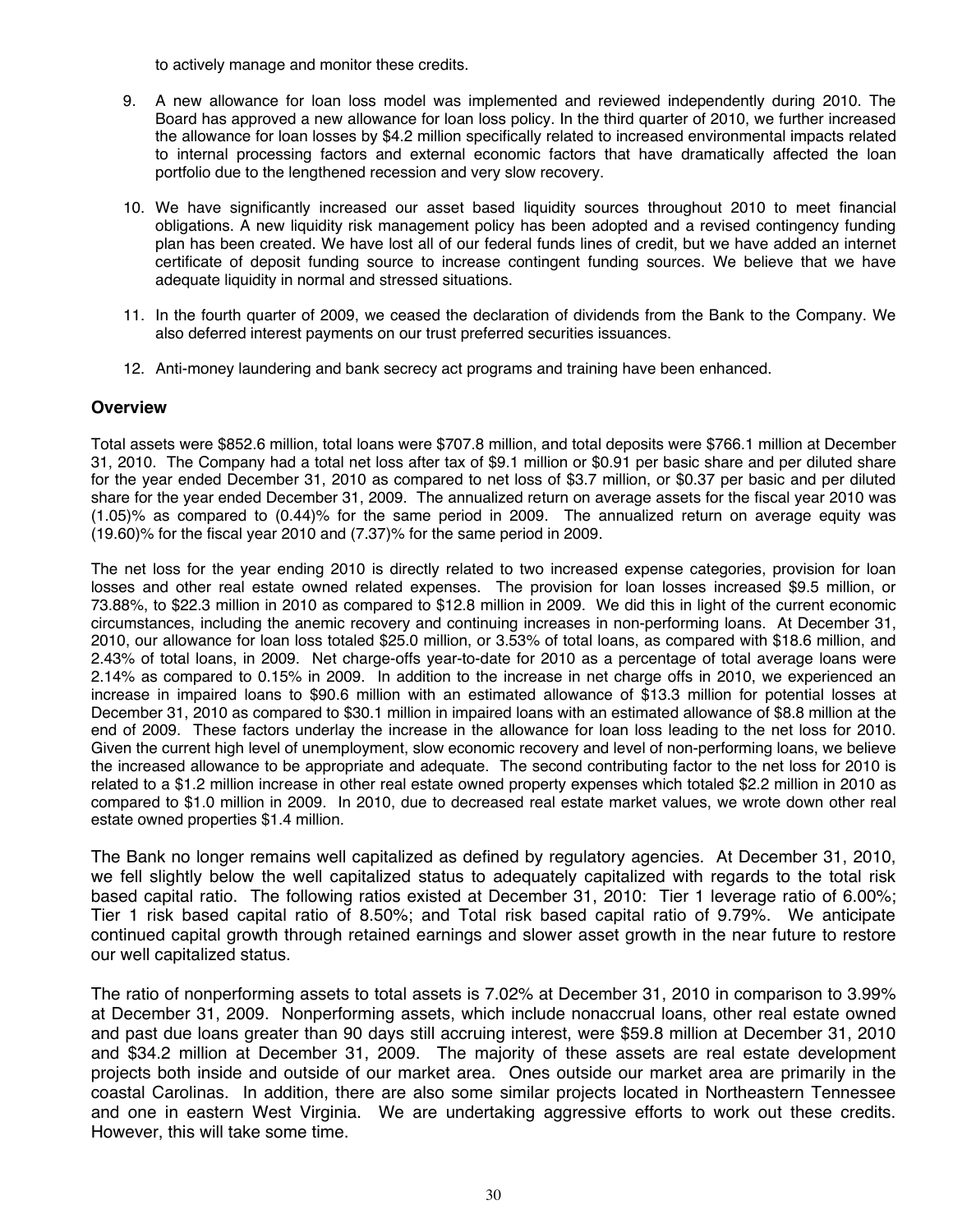New Peoples Bankshares, Inc. and its subsidiary New Peoples Bank, Inc. has 27 branch locations throughout Southwest Virginia, southern West Virginia, and northeastern Tennessee providing traditional banking, investment and insurance services to its customers.

# **Critical Accounting Policies**

Certain critical accounting policies affect the more significant judgments and estimates used in the preparation of our financial statements. Our most critical accounting policy relates to our provision for loan losses, which reflects the estimated losses resulting from the inability of our customers to make required payments. If the financial condition of our borrowers were to further deteriorate, resulting in an impairment of their ability to make payments, our estimates would be updated, and additional provisions could be required. For further discussion of the estimates used in determining the allowance for loan losses, we refer you to the section on "Provision for Loan Losses" in this discussion. For further discussion of our other critical accounting policies, see Note 2, Summary of Significant Accounting Policies, to our Consolidated Financial Statements, found in Item 8 to this annual report on Form 10-K.

# **Net Interest Income and Net Interest Margin**

The Company's primary source of income, net interest income, increased \$2.3 million, or 7.28% from 2009 to 2010. The increase in net interest income is due primarily to a reduction in the cost of funds. Interest expense decreased \$4.7 million, or 25.13%, from \$18.6 million for the year ending 2009 to \$13.9 million in 2010 as a result of deposits re-pricing at lower interest rates at maturity, and a shift in the deposit mix whereby our higher cost time deposits were replaced with lower cost deposit products. The net interest margin for the year ending December 31, 2010 was 4.35% as compared to 4.14% for the same period in 2009. The net interest margin continued to trend upward during the last half of 2010.

Net interest income for the year ended 2009 increased to \$31.8 million from \$29.2 million in 2008. This was an increase of \$2.6 million, or 8.87%. The majority of the growth was related to the increased loan volume and a reduction in the cost of funds during the fiscal 2009. Loan income decreased to \$50.2 million for 2009 from \$51.9 million for 2008, which was an decrease of \$1.7 million, or 3.32%. Total interest expense was \$18.6 million for 2009 as compared to \$23.1 million for 2008. This \$4.5 million, or 19.62% decrease, was a result of historic low interest rates.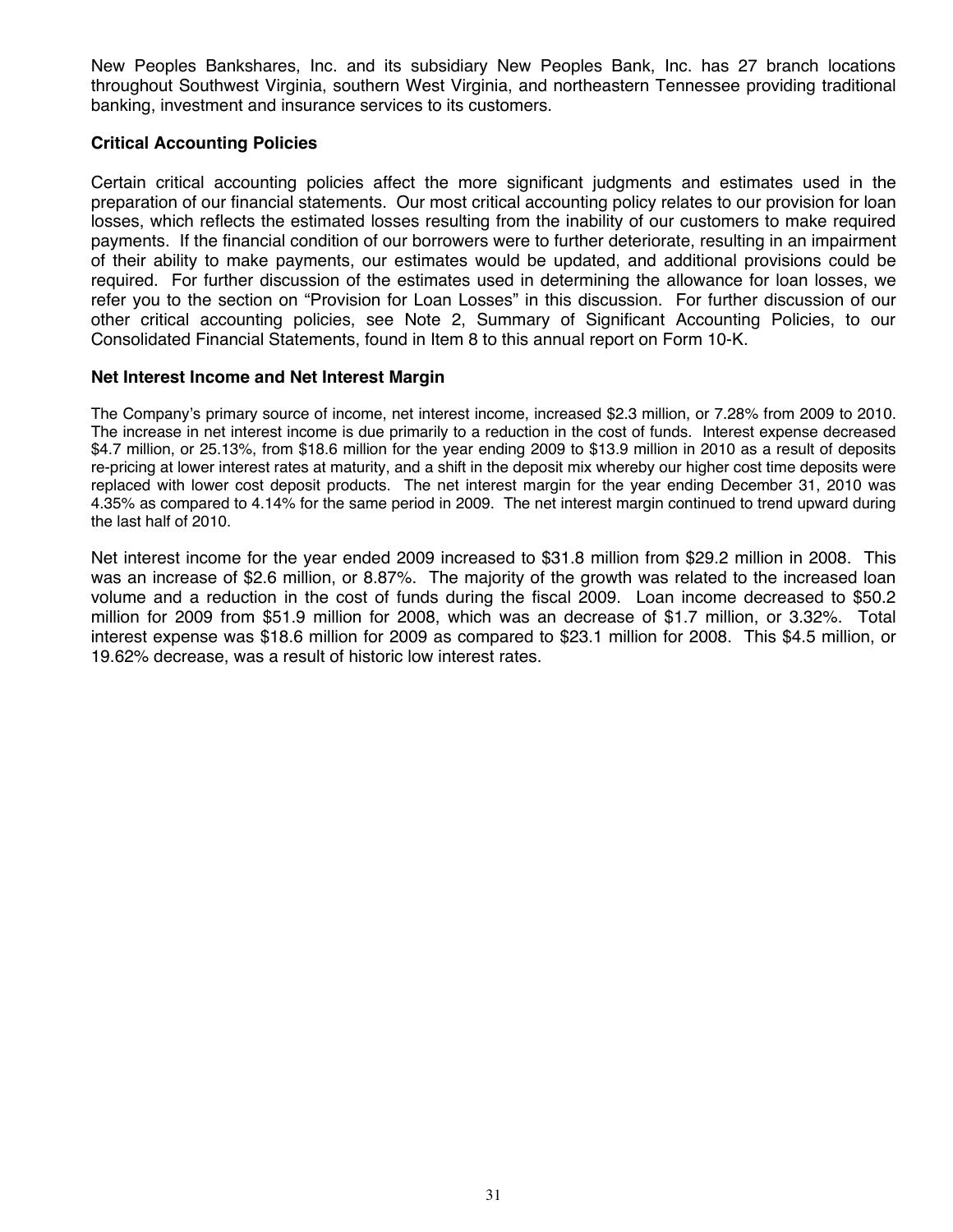The following table shows the rates paid on earning assets and deposit liabilities for the periods indicated.

# **Net Interest Margin Analysis**

# **Average Balances, Income and Expense, and Yields and Rates**

|                                      |    |            |                                |             | (Dollars in thousands) |                    |             |                   |                    |         |  |  |  |
|--------------------------------------|----|------------|--------------------------------|-------------|------------------------|--------------------|-------------|-------------------|--------------------|---------|--|--|--|
|                                      |    |            | Restated<br>For the Year Ended |             |                        | For the Year Ended |             |                   | For the Year Ended |         |  |  |  |
|                                      |    |            | December 31, 2010              |             |                        | December 31, 2009  |             | December 31, 2008 |                    |         |  |  |  |
|                                      |    | Average    | Income/                        | Yields/     | Average                | Income/            | Yields/     | Average           | Income/            | Yields/ |  |  |  |
|                                      |    | Balance    | Expense                        | Rates       | <b>Balance</b>         | Expense            | Rates       | <b>Balance</b>    | Expense            | Rates   |  |  |  |
| <b>ASSETS</b>                        |    |            |                                |             |                        |                    |             |                   |                    |         |  |  |  |
| Loans $(1)$ , $(2)$ , $(3)$          | \$ | 742,026 \$ | 47,775                         | $6.44\%$ \$ | 747,971 \$             | 50,188             | $6.71\%$ \$ | 697,733 \$        | 51,911             | 7.44%   |  |  |  |
| Federal funds sold                   |    | 25,763     | 44                             | 0.17%       | 10,648                 | 26                 | 0.24%       | 1,881             | 32                 | 1.70%   |  |  |  |
| Interest bearing deposits            |    | 8,349      | 12                             | 0.14%       | 124                    |                    | $-9/0$      | 40                | 3                  | 7.50%   |  |  |  |
| Other investments (3)                |    | 7,590      | 197                            | 2.61%       | 7,134                  | 164                | 2.30%       | 8,525             | 371                | 4.35%   |  |  |  |
| <b>Total Earning Assets</b>          |    | 783,728    | 48,028                         | 6.13%       | 765,877                | 50,378             | 6.57%       | 708,179           | 52,317             | 7.39%   |  |  |  |
| Less: Allowance for loans            |    |            |                                |             |                        |                    |             |                   |                    |         |  |  |  |
| losses                               |    | (18, 607)  |                                |             | (10, 245)              |                    |             | (6,756)           |                    |         |  |  |  |
| Non-earning assets                   |    | 97,997     |                                |             | 87,531                 |                    |             | 78,683            |                    |         |  |  |  |
| <b>Total Assets</b>                  |    | 863,118    |                                | \$          | 843,163                |                    |             | 780,106           |                    |         |  |  |  |
| LIABILITIES AND STOCKHOLDERS' EQUITY |    |            |                                |             |                        |                    |             |                   |                    |         |  |  |  |
| Deposits                             |    |            |                                |             |                        |                    |             |                   |                    |         |  |  |  |
| Demand - Interest bearing            | \$ | 56,791 \$  | 250                            | $0.44\%$ \$ | 39,384 \$              | 233                | $0.59\%$ \$ | 32,192 \$         | 240                | 0.75%   |  |  |  |
| Savings                              |    | 92,622     | 779                            | 0.84%       | 84,215                 | 994                | 1.18%       | 58,784            | 682                | 1.16%   |  |  |  |
| Time deposits                        |    | 523,990    | 11,112                         | 2.12%       | 522,439                | 15,491             | 2.97%       | 489,788           | 19,817             | 4.05%   |  |  |  |
| <b>Other Borrowings</b>              |    | 29,721     | 1,303                          | 4.39%       | 30,937                 | 1,312              | 4.24%       | 37,511            | 1,351              | 3.60%   |  |  |  |
| <b>Trust Preferred Securities</b>    |    | 16,496     | 454                            | 2.75%       | 16,496                 | 533                | 3.23%       | 16,496            | 1,005              | 6.09%   |  |  |  |
| Total interest bearing               |    |            |                                |             |                        |                    |             |                   |                    |         |  |  |  |
| liabilities<br>Non-interest bearing  |    | 719,620    | 13,898                         | 1.93%       | 693,471                | 18,563             | 2.68%       | 634,771           | 23,095             | 3.64%   |  |  |  |
| deposits                             |    | 92,943     |                                |             | 95,372                 |                    |             | 92,677            |                    |         |  |  |  |
| <b>Other liabilities</b>             |    | 4,307      |                                |             | 4,278                  |                    |             | 5,186             |                    |         |  |  |  |
| <b>Total Liabilities</b>             |    | 816,870    |                                |             | 793,121                |                    |             | 732,634           |                    |         |  |  |  |
| Stockholders' Equity                 |    | 46,248     |                                |             | 50,042                 |                    |             | 47,472            |                    |         |  |  |  |
| <b>Total Liabilities and</b>         |    |            |                                |             |                        |                    |             |                   |                    |         |  |  |  |
| Stockholders' Equity                 | S  | 863,118    |                                | \$          | 843,163                |                    | \$          | 780,106           |                    |         |  |  |  |
| Net Interest Income                  |    | \$         | 34,130                         |             | \$                     | 31,815             |             | \$                | 29,222             |         |  |  |  |
| Net Interest Margin                  |    |            |                                | 4.35%       |                        |                    | 4.14%       |                   |                    | 4.13%   |  |  |  |
| Net Interest Spread                  |    |            |                                | 4.20%       |                        |                    | 3.89%       |                   |                    | 3.75%   |  |  |  |

(1) Non-accrual loans have been included in the average balance of loans outstanding.

(2) Loan fees have been included in interest income on loans.

(3) Tax exempt income is not significant and has been treated as fully taxable.

Net interest income is affected by changes in both average interest rates and average volumes of interestearning assets and interest-bearing liabilities. The following table sets forth the amounts of the total changes in interest income and expense which can be attributed to rate (change in rate multiplied by old volume) and volume (change in volume multiplied by old rate) for the periods indicated.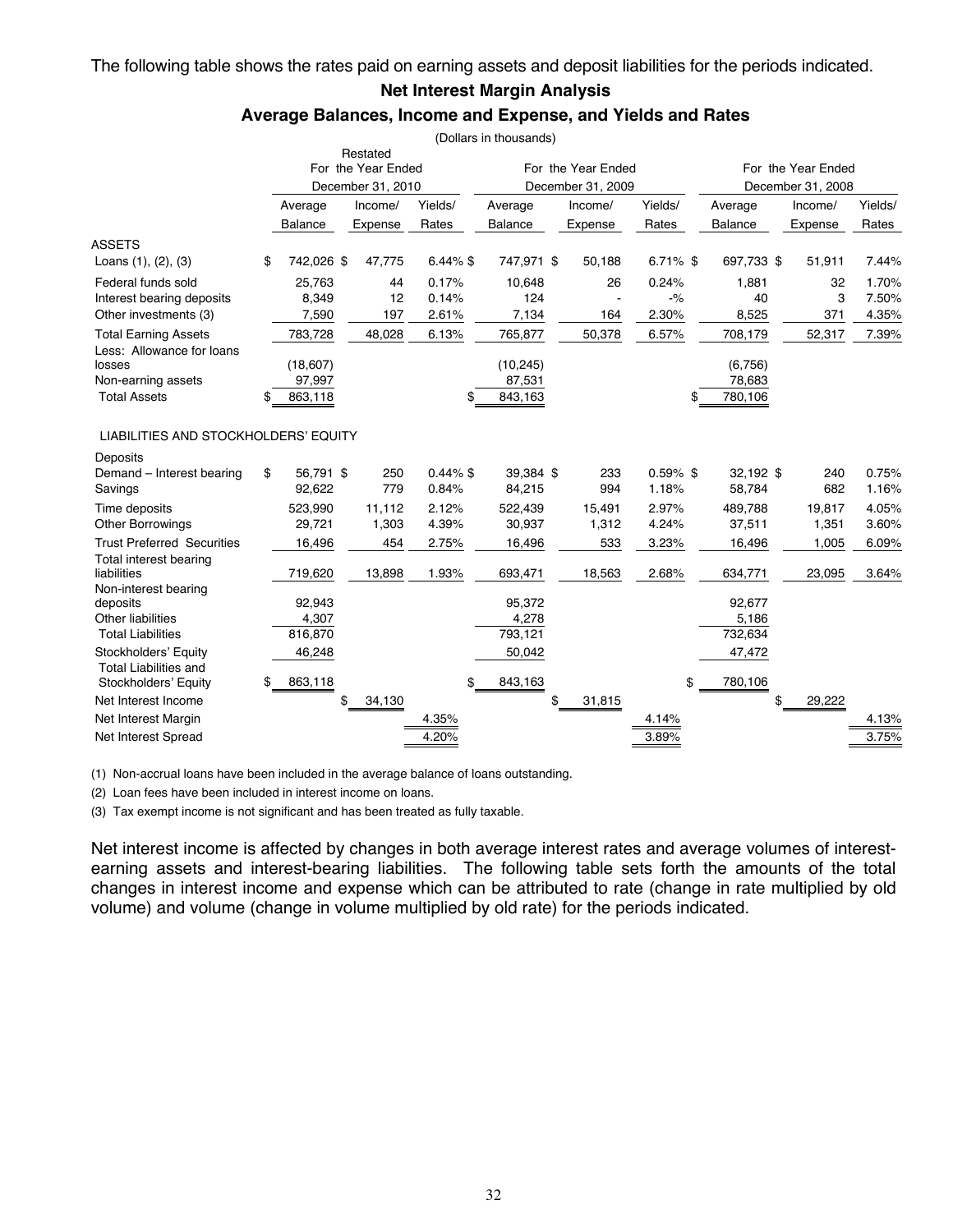#### (Dollars in thousands) 2010 Compared to 2009 2009 Compared to 2008 Increase (Decrease) Increase (Decrease) Volume **Effect** Rate **Effect** Change in Interest Income/ Expense Volume Effect Rate **Effect** Change in Interest Income/ Expense Interest Income: Loans \$ (399) \$ (2,014) \$ (2,413) \$ 3,738 \$ (5,461) \$ (1,723) Federal funds sold 37 (19) 18 149 (155) (6) Interest bearing deposits  $\qquad \qquad - \qquad \qquad 12 \qquad \qquad 12 \qquad \qquad 6 \qquad \qquad (9) \qquad \qquad (3)$ Other investments 10 23 33 (61) (146) (207) Total Earning Assets (352) (1,998) (2,350) 3,832 (5,771) (1,939) Interest Bearing Liabilities: Demand 103 (86) 17 54 (61) (7) Savings 99 (314) (215) 295 17 312 All other time deposits 46 (4,425) (4,379) 1,321 (5,647) (4,326) Other borrowings (52) 43 (9) (237) 198 (39) Trust Preferred Securities - (79) (79) - (472) (472) Total Interest Bearing Liabilities 196 (4,861) (4,665) 1,433 (5,965) (4,532) Change in Net Interest Income \$ (548) \$ 2,863 \$ 2,315 \$ 2,399 \$ 194 \$ 2,593

 **Volume and Rate Analysis** 

# **Loans**

Our primary source of income comes from interest earned on loans receivable. Loan production slowed in 2010 as evidenced by total loans decreasing \$55.8 million, or 7.30%, including net charge offs of \$15.9 million. This is the result of slower loan demand, intentional shrinking of the loan portfolio to increase regulatory capital ratios, and resolution of problem loans. We continue to serve our customers, and although the total loan portfolio has shrunk, we have renewed existing credits and made new loans as well to qualified borrowers. We have also shifted our focus to increasing liquidity as evidenced by our \$45.1 million increase in liquid assets during 2010. We plan to decrease the loan portfolio in the near future as we reduce our exposure to certain risks and decrease nonperforming loans. Total loans increased \$42.4 million for 2009. A schedule of loans by type is set forth immediately below. Approximately 76.52% of the loan portfolio is secured by real estate at the end of 2010.

Loans receivable outstanding are summarized as follows:

|                                        |   |         |    |         |   | Loan Portfolio<br>December 31, |    |         |   |         |
|----------------------------------------|---|---------|----|---------|---|--------------------------------|----|---------|---|---------|
| (Dollars in thousands)                 |   | 2010    |    | 2009    |   | 2008                           |    | 2007    |   | 2006    |
| Commercial, financial and agricultural | S | 109.551 | \$ | 118,844 | S | 110.060                        | \$ | 121,198 | S | 104,372 |
| Real estate – construction             |   | 52.307  |    | 71.854  |   | 64.595                         |    | 38.420  |   | 37,716  |
| Real estate – mortgage                 |   | 489.314 |    | 504.071 |   | 483.471                        |    | 463.079 |   | 371,021 |
| Installment loans to individuals       |   | 56.622  |    | 68.801  |   | 63.048                         |    | 59.563  |   | 56,089  |
| Total                                  |   | 707.794 | £. | 763.570 | S | 721.174                        | S  | 682.260 | S | 569.198 |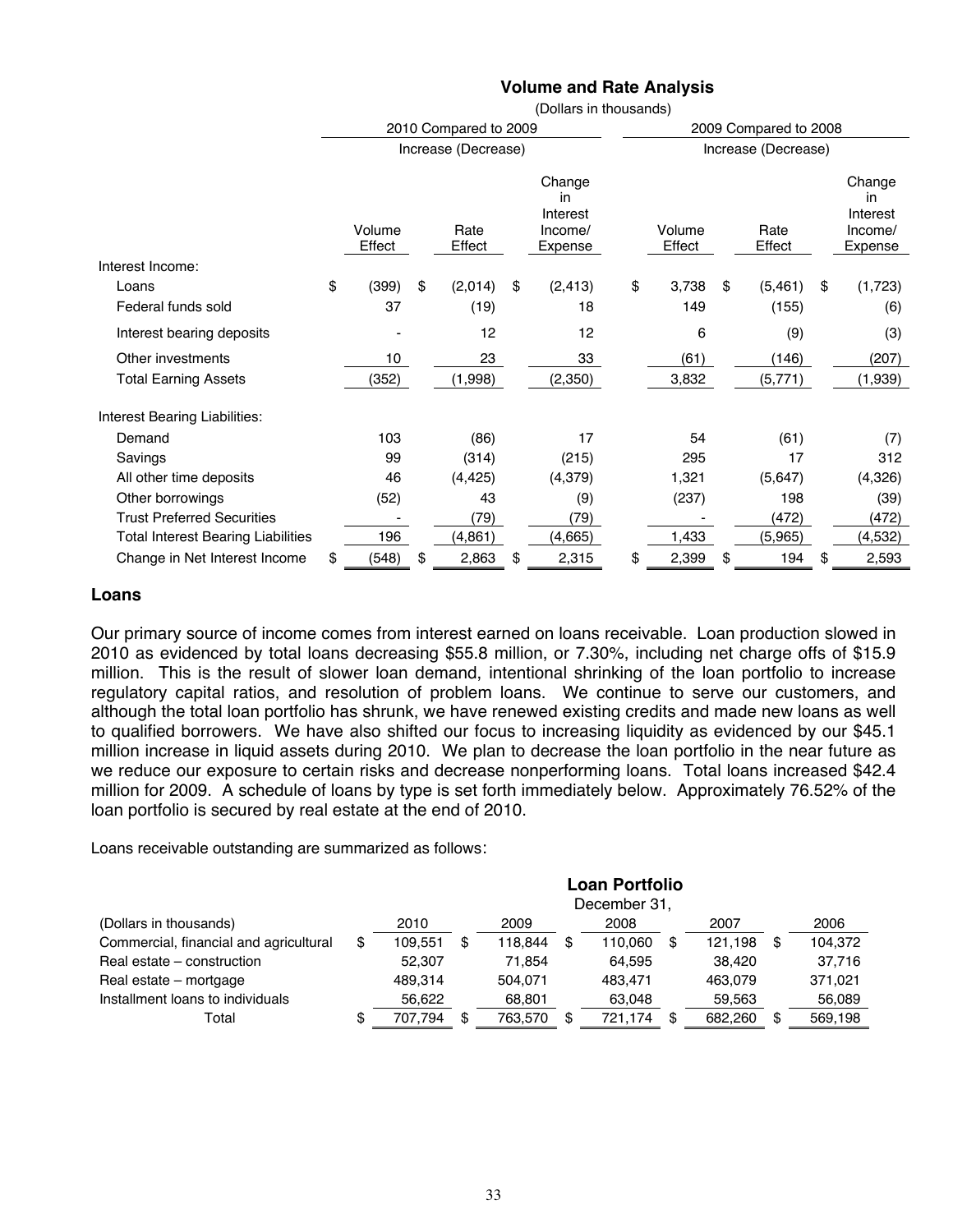Our loan maturities as of December 31, 2010 are shown in the following table:

|                                        |                       |    | <b>Maturities of Loans</b> |    |                     |    |         |
|----------------------------------------|-----------------------|----|----------------------------|----|---------------------|----|---------|
| (Dollars in thousands)                 | Less than<br>One Year |    | One to Five<br>Years       |    | After Five<br>Years |    | Total   |
| Commercial, financial and agricultural | \$<br>43,269          | \$ | 52,272                     | -S | 14,010              | S  | 109,551 |
| Real estate – construction             | 23,085                |    | 21,195                     |    | 8,027               |    | 52,307  |
| Real estate – mortgage                 | 101,884               |    | 277,060                    |    | 110,370             |    | 489,314 |
| Installment loans to individuals       | 14,599                |    | 37,722                     |    | 4,301               |    | 56,622  |
| Total                                  | \$<br>182,837         | \$ | 388,249                    | \$ | 136,708             | -S | 707,794 |
| Loans with fixed rates                 | \$<br>63.024          | \$ | 132,230                    | \$ | 131,904             | \$ | 327,158 |
| Loans with variable rates              | 119,813               |    | 256,019                    |    | 4.804               |    | 380,636 |
| Total                                  | \$<br>182,837         | S  | 388,249                    | S  | 136,708             |    | 707.794 |

This above table reflects the earlier of the maturity or re-pricing dates for loans at December 31, 2010. In preparing this table, no assumptions are made with respect to loan prepayments. Loan principal payments are included in the earliest period in which the loan matures or can be re-priced. Principal payments on installment loans scheduled prior to maturity are included in the period of maturity or repricing.

# **Provision for Loan Losses**

The calculation of the allowance for loan losses is considered a critical accounting policy. The adequacy of the allowance for loan losses is based upon management's judgment and analysis. The following factors are included in our evaluation of determining the adequacy of the allowance: risk characteristics of the loan portfolio, current and historical loss experience, concentrations and internal and external factors such as general economic conditions.

The allowance for loan losses increased to \$25.0 million at December 31, 2010 as compared to \$18.6 million at December 31, 2009. The allowance for loan losses at the end of 2010 was approximately 3.53% of total loans as compared to 2.43% at the end of 2009. Net loans charged off for 2010 were \$15.92 million, or 2.14% of average loans, and \$1.3 million, or 0.16% of average loans, in 2009. The provision for loan losses was \$22.3 million for 2010 as compared with \$12.8 million for 2009 and \$1.5 million in 2008.

Certain risks exist in the Bank's loan portfolio. Historically, we have experienced significant annual loan growth until the past couple of years. However, there might be loans too new to have exhibited signs of weakness. Also, recent expansions into new markets, although greatly reduced, increase potential credit risk. A majority of our loans are collateralized by real estate located in our market area. It is our policy to sufficiently collateralize loans to help minimize loss exposures in case of default. The recent negative trends in the national real estate market and economy pose threats to our portfolio. With the exception of real estate development type properties which have experienced more deterioration in market values, the local residential and commercial real estate market values have shown some deterioration but remain relatively stable. National real estate markets have experienced a more significant downturn and this has impacted our portfolio for certain out-of-market loans in the Coastal Carolina, northeastern Tennessee, and eastern West Virginia markets. Prior to 2008, we had purchased participation construction loans in the Coastal Carolina area. The totals of these credits were \$7.6 million at December 31, 2010, and \$12.7 million at December 31, 2009. At December 31, 2010 \$1.2 million of the allowance for loan losses was allocated to these credits. The \$5.1 million decrease in these credits was the result of a \$1.1 million charge off on a commercial subdivision property that was later acquired at \$2.3 million as other real estate owned and a \$1.4 million write-down on a hotel property. This market area poses higher risk to potential future write-downs if the real estate market conditions do not show improvements. A \$1.8 million reserve for a \$3.4 million construction project in northeastern Tennessee was established of which \$1.3 million is included in the allowance for loan loss and \$483 thousand has been reserved for the remaining available line of credit for which future construction may ensue to complete various aspects of the project. It is uncertain as to when or if local real estate values will be more significantly impacted. We do not believe that there will be a severely negative effect in our market area, but because of the uncertainty we deem it prudent to assign more of the allowance to these types of loans. Our market area is somewhat diverse,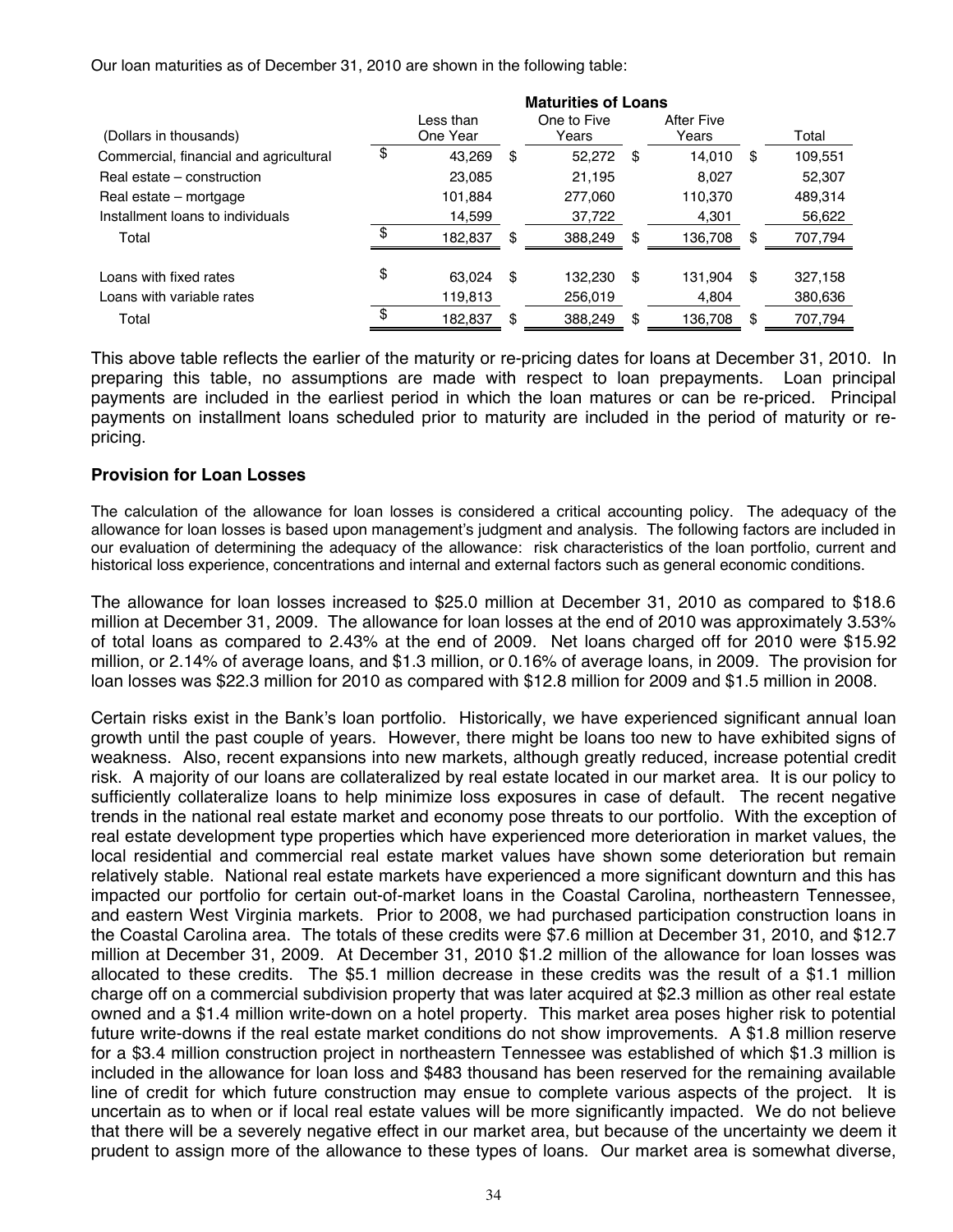but certain areas are more reliant upon agriculture and coal mining. As a result, increased risk of loan impairments is possible if these industries experience a significant downturn although we do not believe this to be likely at least in the near future. We consider these factors to be the primary higher risk characteristics of the loan portfolio.

An evaluation of individual loans is performed by the loan review function. Loans are initially risk rated by the originating loan officer. If deteriorations in the financial condition of the borrower and the capacity to repay the debt occur, along with other factors, the loan may be downgraded. This is typically determined by either the loan officer or loan reviewers. Guidance for the evaluation is established by the regulatory authorities who periodically review the Bank's loan portfolio for compliance. Classifications used by the Bank are exceptional, very good, standard, acceptable, transitory risk, other assets especially mentioned, substandard, doubtful and loss.

All loans classified as other assets especially mentioned, substandard, doubtful and loss are individually reviewed for impairment. If collateral appraisals are outdated, we obtain updated appraisals. An evaluation is made to determine if the collateral is sufficient for each of these credits. If an exposure exists, a specific allowance is directly made for the amount of the potential loss in addition to estimated liquidation and disposal costs. The evaluation is inherently subjective as it requires estimates that are susceptible to significant revision as more information becomes available. Impaired loans increased to \$90.6 million with a valuation allowance of \$12.8 million at December 31, 2010 as compared to \$30.1 million with a valuation allowance of \$8.8 million at December 31, 2009. Of the \$90.6 million recorded as impaired loans, \$43.1 million were nonperforming loans, which includes nonaccrual loans and past due 90 days or more. Impaired loans increased \$60.5 million, or 201.00%, from \$30.1 million recorded as impaired loans at December 31, 2009. We determined we had \$45.7 million in loans that required a valuation allowance of \$12.8 million at December 31, 2010. At December 31, 2009 we had \$26.1 million in loans that required a valuation allowance of \$8.8 million. The \$19.6 million increase in loans requiring a valuation allowance was the result of \$11.1 million increase in commercial loans, \$10.0 million increase in real estate loans, and a decrease of \$1.5 million in real estate construction loans that required a valuation allowance.. Management is aggressively working to reduce the impaired credits at minimal loss.

Loans delinquent greater than 90 days still accruing interest and loans in non-accrual status present higher risks. At December 31, 2010, there were 113 loans in non-accrual status totaling \$45.8 million, or 6.47% of total loans. At December 31, 2009, there were 80 loans in non-accrual status totaling \$24.7 million, or 3.24% of total loans. The amounts of interest that would have been recognized on these loans were \$1.2 million and \$507 thousand in the years 2010 and 2009, respectively. There were 66 loans past due 90 days or greater and still accruing interest totaling \$1.7 million, or 0.24% of total loans at December 31, 2010. There were 46 loans past due 90 days or greater and still accruing interest totaling \$3.9 million in 2009. It is our policy to stop accruing interest on a loan, and to classify that loan as non-accrual, under the following circumstances: (a) whenever we are advised by the borrower that scheduled payment or interest payments cannot be met, (b) when our best judgment indicates that payment in full of principal and interest can no longer be expected, or (c) when any such loan or obligation becomes delinquent for 90 days unless it is both well secured and in the process of collection. There were \$13.9 million in loans classified as troubled debt restructurings as of December 31, 2010. No loans are classified as troubled debt restructurings as of December 31, 2009. There are also no loans identified as "potential problem loans." We do not have any commitments to lend additional funds to non-performing debtors except a construction line of credit with total available credit of \$483 thousand; however, we have made a provision for this available line and expensed accordingly in other operating expenses. Following is a summary of non-accrual and past due loans greater than 90 days still accruing interest: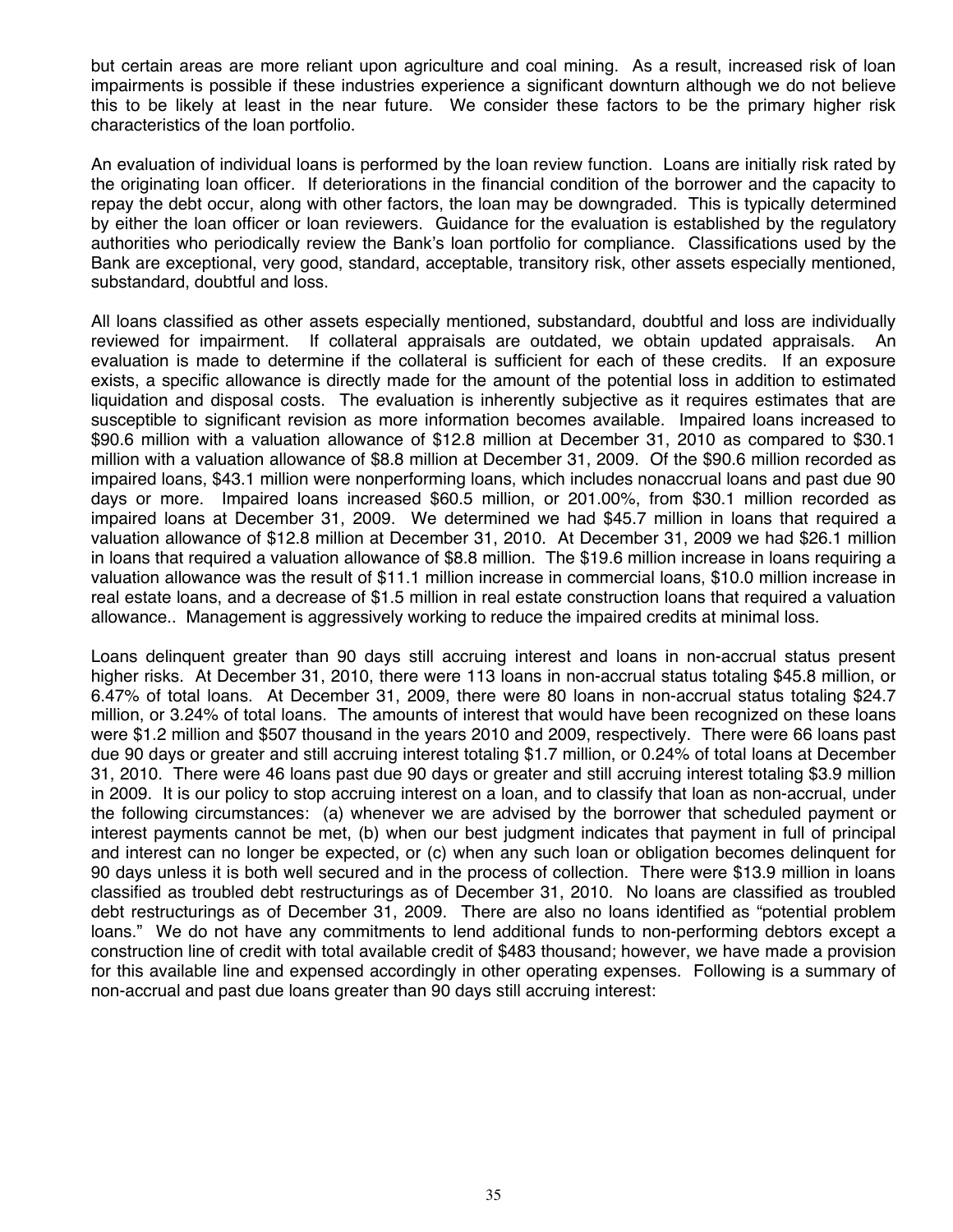# **Non-Accrual and Past Due Loans**

(Dollars in thousands)

|                                                   |    | December 31. |   |        |    |       |    |       |     |       |  |  |
|---------------------------------------------------|----|--------------|---|--------|----|-------|----|-------|-----|-------|--|--|
|                                                   |    | 2010         |   | 2009   |    | 2008  |    | 2007  |     | 2006  |  |  |
| Non-accruing loans                                |    |              |   |        |    |       |    |       |     |       |  |  |
| Commercial, financial and agricultural            | \$ | 5.970        | S | 1.027  | S  | 100   | S  | 1,250 | \$. | 246   |  |  |
| Real estate – construction                        |    | 15.460       |   | 13.727 |    | 2.875 |    | 351   |     |       |  |  |
| Real estate – mortgage                            |    | 22.986       |   | 9.670  |    | 3.269 |    | 1.128 |     | 857   |  |  |
| Installment loans to individuals                  |    | 1.365        |   | 289    |    | 170   |    | 217   |     | 103   |  |  |
| Total Non-accruing loans                          |    | 45,781       |   | 24,713 |    | 6,414 |    | 2.946 |     | .206  |  |  |
| Loans past due 90 days or more and still accruing |    | 1.692        |   | 3.875  |    | 33    |    | 267   |     | 9     |  |  |
| Total                                             | S  | 47,473       |   | 28,588 | SS | 6,447 | SS | 3,213 | S   | 1,215 |  |  |
| Percent of total loans                            |    | 6.71%        |   | 3.74%  |    | 0.89% |    | 0.47% |     | 0.21% |  |  |

In addition to impaired loans, the remaining loan portfolio is evaluated based on past due history, economic conditions, and internal processes. Past due data and the last five year historical quarterly charge off data per loan category is evaluated and compared to Virginia peers. Where we do not have loss experience, we apply the peer data. Otherwise, we compare our loss experience to the peer group and weigh it accordingly to the various associated risks. Economic data used include national and local regional unemployment information, local housing price changes, gross domestic product growth, and interest rates are external factors. Lastly, we also evaluate our internal processes of underwriting and consider the inherent risks present in the portfolio due to past and present lending practices. These factors are not directly allocated to a particular loan category and are considered unallocated in the breakdown data in the table below. We adopted this new methodology in the last quarter of 2009 and continued in 2010. In past allowance for loan loss evaluation models, these factors were allocated to the different loan types. As economic conditions, performance of our loans and internal processes change, it is possible that future increases may be needed to the allowance for loan losses. The following table provides a summary of the activity in the allowance for loan losses.

#### **Analysis of the Allowance for Loan Losses**

(Dollars in thousands)

| For the Years Ended December 31.        |   |          |    |          |    |          |     |          |    |       |  |  |  |
|-----------------------------------------|---|----------|----|----------|----|----------|-----|----------|----|-------|--|--|--|
| Activity                                |   | 2010     |    | 2009     |    | 2008     |     | 2007     |    | 2006  |  |  |  |
| <b>Beginning Balance</b>                | S | 18,588   | \$ | 6,904    | \$ | 6,620    | \$  | 4,870    | æ. | 3,943 |  |  |  |
| Provision charged to expense            |   | 22,328   |    | 12,841   |    | 1,500    |     | 3,840    |    | 1,277 |  |  |  |
| Loan Losses:                            |   |          |    |          |    |          |     |          |    |       |  |  |  |
| Commercial, financial and agricultural  |   | (1, 425) |    | (129)    |    | (591)    |     | (1,701)  |    | (52)  |  |  |  |
| Real estate - construction              |   | (10,002) |    | (446)    |    | (44)     |     | (2)      |    |       |  |  |  |
| Real estate – mortgage                  |   | (3.867)  |    | (367)    |    | (256)    |     | (179)    |    | (148) |  |  |  |
| Installment loans to individuals        |   | (1,214)  |    | (334)    |    | (420)    |     | (284)    |    | (223) |  |  |  |
| Total loan losses                       |   | (16,508) |    | (1,276)  |    | (1, 311) |     | (2, 166) |    | (423) |  |  |  |
| Recoveries:                             |   |          |    |          |    |          |     |          |    |       |  |  |  |
| Commercial, financial and agricultural  |   | 509      |    | 37       |    | 18       |     | 20       |    |       |  |  |  |
| Real estate – construction              |   |          |    | 8        |    |          |     |          |    |       |  |  |  |
| Real estate - mortgage                  |   |          |    | 21       |    | 17       |     | 6        |    | 44    |  |  |  |
| Installment loans to individuals        |   | 90       |    | 53       |    | 60       |     | 50       |    | 29    |  |  |  |
| Total recoveries                        |   | 606      |    | 119      |    | 95       |     | 76       |    | 73    |  |  |  |
| Net charge offs                         |   | (15,902) |    | (1, 157) |    | (1,216)  |     | (2,090)  |    | (350) |  |  |  |
| Balance at End of Period                |   | 25,014   | \$ | 18,588   | S  | 6,904    | \$. | 6,620    | \$ | 4,870 |  |  |  |
| Net charge offs as a % of average loans |   | 2.14%    |    | 0.15%    |    | 0.17%    |     | 0.34%    |    | 0.07% |  |  |  |

We have allocated the allowance according to the amount deemed to be reasonably necessary to provide for the possibility of losses being incurred within each of the categories of loans. The allocation of the allowance as shown in the following table should not be interpreted as an indication that loan losses in future years will occur in the same proportions or that the allocation indicates future loan loss trends. Furthermore, the portion allocated to each loan category is not the total amount available for future losses that might occur within such categories since the total allowance is a general allowance applicable to the entire portfolio.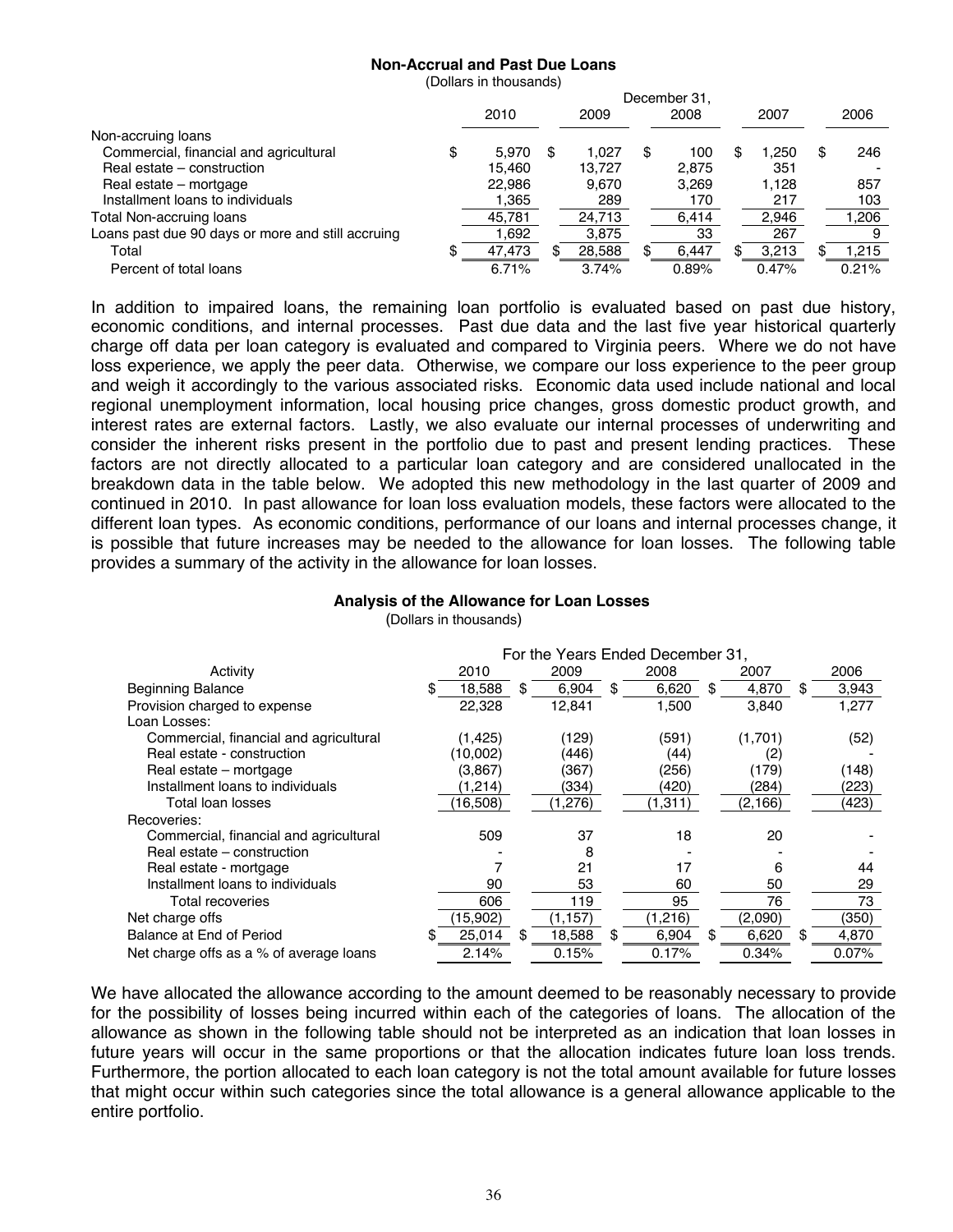The allocation of the allowance for loan losses is based on our judgment of the relative risk associated with each type of loan. We have allocated 27% of the allowance to real estate loans, which constituted 69.13% of our loan portfolio at December 31, 2010. Mortgage loans are secured by real estate whose value tends to be easily ascertainable. These loans are made consistent with appraisal policies and real estate lending policies, which detail maximum loan-to-value ratios and maturities.

We have allocated 20% of the allowance to real estate construction loans, which constituted 7.39% of our loan portfolio at December 31, 2010. Construction loans are secured by real estate with values that are dependent upon market and economic conditions. Values may not always be easily ascertainable as evidenced by the current market conditions. These loans are made consistent with appraisal policies and real estate lending policies which detail maximum loan-to-value ratios and maturities. Because charge-offs increased to \$10.0 million in 2010 as compared to charge offs of \$446 thousand in 2009, and as a result of this increase our historical loss factors increased; therefore, our percentage of the allowance for loan losses attributed to construction loans increase in 2010.

We have allocated 21% of the allowance to commercial loans, which constituted 15.48% of our loan portfolio at December 31, 2010. This allocation increased as a percentage of the allowance for loan losses as a result of the \$11.1 million increase in commercial loans that had a valuation allowance of \$4.0 million at December 31, 2010.

We have allocated 7% of the allowance to consumer installment loans, which constituted 8.00% of our loan portfolio at December 31, 2010. The reason for the 7% allocation remaining comparable to the 8% allocation in 2009 given the \$12.2 million decrease in consumer installment loans during 2010 is the result of increased charge offs of \$1.2 million in 2010 compared with \$334 thousand in charge offs in 2009. As a result of this increase in charge offs we increased our provision related to these loans by \$232 thousand.

The following table shows the balance and percentage of our allowance for loan losses (or "ALLL") allocated to each major category of loans.

|               |              | December 31, 2010 |         |     |        | December 31, 2009 |         |    | December 31, 2008 |             |         |  |  |
|---------------|--------------|-------------------|---------|-----|--------|-------------------|---------|----|-------------------|-------------|---------|--|--|
|               |              | $%$ of            | %of     |     |        | $%$ of            | %of     |    |                   | $%$ of      | % of    |  |  |
|               | Amount       | <b>ALLL</b>       | Loans   |     | Amount | ALLL              | Loans   |    | Amount            | <b>ALLL</b> | Loans   |  |  |
| Commercial    | \$<br>5.323  | 21%               | 15.48%  | \$  | 1,710  | 9%                | 15.56%  | \$ | 3,866             | 56%         | 15.26%  |  |  |
| R/E-const.    | 4.913        | 20%               | 7.39%   |     | 8,036  | 43%               | 9.41%   |    | 621               | 9%          | 8.96%   |  |  |
| R/E-mortg.    | 6,882        | 27%               | 69.13%  |     | 3,525  | 19%               | 66.02%  |    | 1,036             | 15%         | 67.04%  |  |  |
| Installment   | 1,733        | 7%                | 8.00%   |     | 1,501  | 8%                | 9.01%   |    | 1,381             | 20%         | 8.74%   |  |  |
| Unallocated   | 6,163        | 25%               |         |     | 3,816  | 21%               |         |    |                   |             |         |  |  |
| Total         | \$<br>25.014 | 100%              | 100.00% | \$. | 18,588 | 100%              | 100.00% | S. | 6,904             | 100%        | 100.00% |  |  |
|               |              |                   |         |     |        |                   |         |    |                   |             |         |  |  |
|               |              | December 31, 2007 |         |     |        | December 31, 2006 |         |    |                   |             |         |  |  |
|               |              | $%$ of            | $%$ of  |     |        | % of              | $%$ of  |    |                   |             |         |  |  |
|               | Amount       | ALLL              | Loans   |     | Amount | ALLL              | Loans   |    |                   |             |         |  |  |
| Commercial    | \$<br>3,254  | 49%               | 17.76%  | \$  | 1.704  | 35%               | 18.34%  |    |                   |             |         |  |  |
| R/E-const.    | 199          | 3%                | 5.63%   |     | 146    | 3%                | 6.63%   |    |                   |             |         |  |  |
| $R/E$ -mortg. | 1,200        | 18%               | 67.88%  |     | 828    | 17%               | 65.18%  |    |                   |             |         |  |  |
| Installment   | 1,967        | 30%               | 8.73%   |     | 2,192  | 45%               | 9.85%   |    |                   |             |         |  |  |
| Unallocated   |              |                   |         |     |        |                   |         |    |                   |             |         |  |  |
| Total         | \$<br>6,620  | 100%              | 100.00% |     | 4,870  | 100%              | 100.00% |    |                   |             |         |  |  |

#### **Allocation of the Allowance for Loan Losses December 31, 2006 through December 31, 2010**  (Dollars in thousands)

# **Other Real Estate Owned**

Other real estate owned increased \$6.7 million, or 118.78%, to \$12.3 million at December 31, 2010 from \$5.6 million at December 31, 2009. Substantially all of the increase was related to a \$2.3 million commercial subdivision property located in the Coastal Carolina area and a \$3.3 million commercial condominium property located in Pigeon Forge, Tennessee. We anticipate total other real estate owned to increase in the near future as we foreclose on real estate collateralized loans. All properties are being marketed for sale by commercial and residential realtors under the direction of our Special Assets division.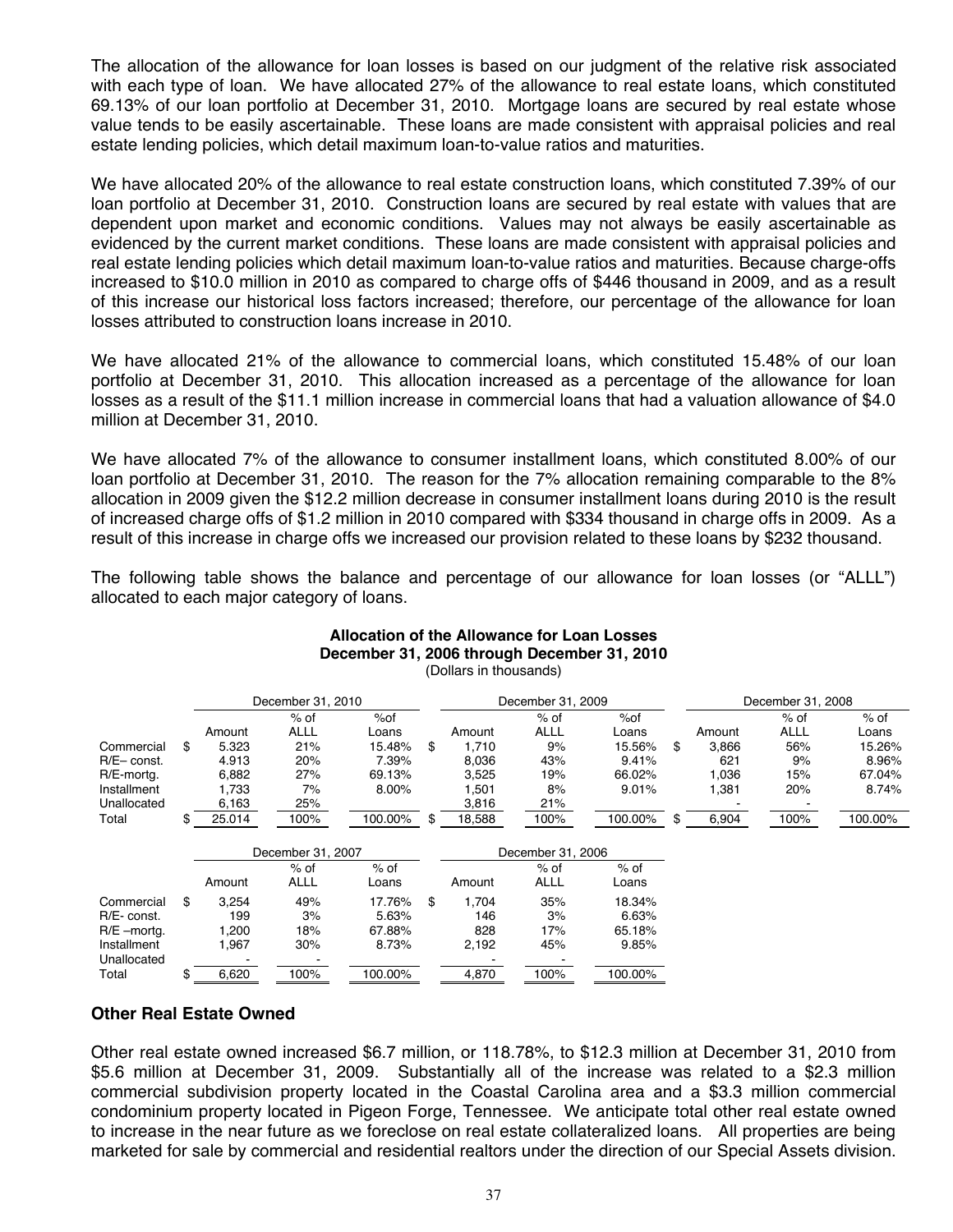During 2010, we were able to sale \$3.7 million of our properties as compared to sales of \$2.6 million in 2009. Future sales of these properties are contingent upon an economic recovery; consequently, it is difficult to estimate the duration of our ownership of these assets. We have recently designated employees to monitor other real estate owned properties to ensure proper fair market values of these assets and to ensure that maintenance and improvements are made to make these properties more marketable. The values at December 31, 2010 were adjusted to reflect current fair market values based upon market conditions.

### **Investment Securities**

Total investment securities increased to \$4.7 million at December 31, 2010 from \$2.6 million at December 31, 2009. All securities are classified as available for sale for liquidity purposes. The carrying amount of certain securities pledged by us to secure public deposits totaled \$892 thousand at December 31, 2010 as compared to \$920 thousand at December 31, 2009.

As we curtail loans, we are beginning to build an investment portfolio. We anticipate increasing the size of the portfolio during 2011. The portfolio will be comprised of short to mid-term investments.

The carrying values of investment securities and the different types of investments are shown in the following table:

|                             |    |           |      | (Dollars in thousands) |           | <b>Investment Securities Portfolio</b> |      |       |   |           |    |       |  |
|-----------------------------|----|-----------|------|------------------------|-----------|----------------------------------------|------|-------|---|-----------|----|-------|--|
| December 31,                |    |           | 2010 |                        |           |                                        | 2009 |       |   | 2008      |    |       |  |
|                             |    | Amortized | Fair |                        | Amortized |                                        |      | Fair  |   | Amortized |    | Fair  |  |
|                             |    | Cost      |      | Value                  |           | Cost                                   |      | Value |   | Cost      |    | Value |  |
| Available for Sale          |    |           |      |                        |           |                                        |      |       |   |           |    |       |  |
| U.S. Government Agencies    | \$ | 3,001     | \$   | 2.970                  | - \$      | 1.999                                  | \$   | 2,037 | S | 3,000     | -S | 3,063 |  |
| Taxable municipals          |    | 894       |      | 899                    |           | 317                                    |      | 312   |   |           |    |       |  |
| Mortgage backed securities  |    | 781       |      | 789                    |           | 249                                    |      | 257   |   | 378       |    | 386   |  |
| <b>Total Securities AFS</b> | \$ | 4,676     | S    | 4,658                  | \$.       | 2,565                                  | \$   | 2,606 | S | 3,378     |    | 3,449 |  |

The amortized cost, fair value and weighted average yield of investment securities at December 31, 2010 by contractual maturity, are shown in the following schedule. Expected maturities will differ from contractual maturities because issuers may have the right to call or prepay obligations with or without call or prepayment penalties.

# **Maturities of Securities**

Weighted

(Dollars in thousands)

| Securities Available for Sale          | Amortized<br>Cost |      | Fair<br>Value | <u>VVCIYIILCU</u><br>Average<br>Yield |
|----------------------------------------|-------------------|------|---------------|---------------------------------------|
| Due in one year or less                | \$                | - \$ | -             | $-$ %                                 |
| Due after one year through five years  | 304               |      | 310           | 3.41%                                 |
| Due after five years through ten years | 1.316             |      | 1,320         | 1.67%                                 |
| Due after ten years                    | 3,056             |      | 3,028         | 3.19%                                 |
| Total                                  | \$<br>4.676       |      | 4.658         | 2.76%                                 |

#### **Deposits**

Total deposits were \$766.1 million at December 31, 2010, an increase of \$5.4 million, or 0.71%, from \$760.7 million at December 31, 2009. This growth is attributed to the continued growth of our network of 27 branch locations. We continue to experience growth in core deposits through attractive consumer and commercial deposit products.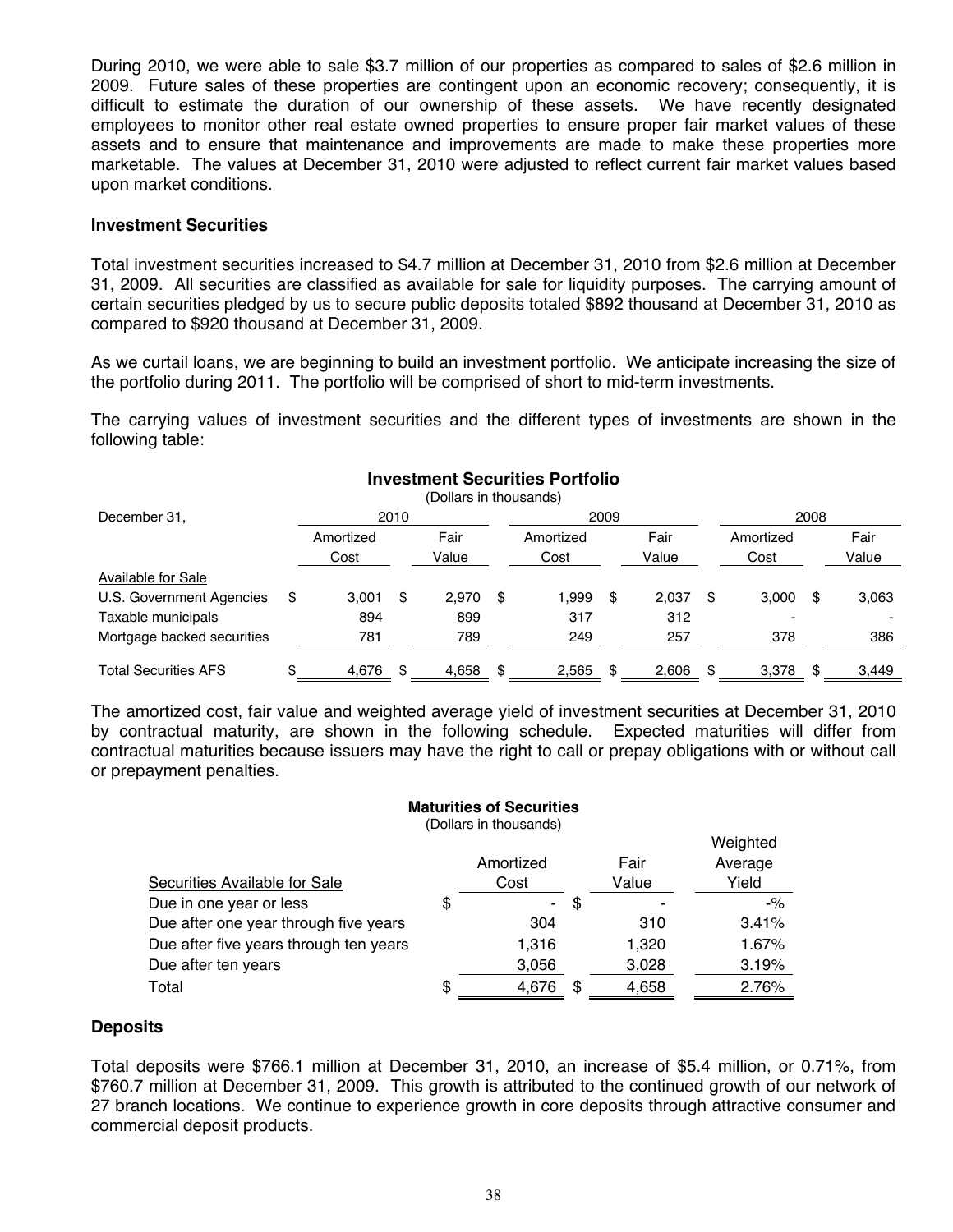The largest areas of growth were in interest-bearing demand deposits and savings deposits; however, this growth was partially offset by a decline in our time deposits. Interest-bearing demand deposits increased by \$17.2 million, or 40.34%, to \$60.0 million in 2010 from \$42.8 million in 2009. This increase is primarily attributed to growth in our Freedom 50 checking accounts of \$7.8 million and NOW accounts of \$8.3 million. Savings deposits increased \$17.6 million, or 19.51%, to \$108.1 million in 2010 from \$90.5 million in 2009. This increase is primarily attributed to growth in our Statement Savings accounts of \$7.0 million, NPBEE Savings accounts of \$1.0 million, and Money Market Deposit accounts of \$9.6 million. Time deposits decreased by \$29.1 million, or 5.39%, to \$510.1 million at December 31, 2010 from \$539.2 million in 2009. This decrease is primarily attributed to decreased interest rates, customer desires to be more liquid in the current rate environment and a \$5.4 million decline in CDARS time deposits. A portion of the certificates of deposit declines were offset by an increase of \$3.8 million in Individual Retirement accounts.

Time deposits of \$100,000 or more equaled approximately 22.89% of deposits at the end of 2010 and 24.77% of deposits at the end of 2009.

We have brokered deposits totaling \$2.8 million with a term of 10 years. These deposits were used to fund a particular 10 year balloon mortgage product. Internet accounts are limited to customers located in the surrounding geographical area. The average balance of and the average rate paid on deposits is shown in the net interest margin analysis above.

Maturities of time certificates of deposit of \$100,000 or more outstanding are summarized as follows:

| (Dollars in thousands)                |   |         |
|---------------------------------------|---|---------|
| December 31, 2010                     |   |         |
| Three months or less                  | S | 44.422  |
| Over three months through six months  |   | 35,257  |
| Over six months through twelve months |   | 40,239  |
| Over one year                         |   | 55,429  |
| Total                                 |   | 175,347 |

#### **Noninterest Income**

#### 2010 and 2009 Changes

Noninterest income increased \$485 thousand, or 8.89%, from \$5.4 million in 2009 to \$5.9 million in 2010. The primary reason for the increase is from a \$366 thousand increase in ATM and debit card network fees. Service charges remained flat in 2010 from 2009. Service charges on deposit accounts are primarily overdraft fees. Life insurance investment income from bank owned life insurance policies increased by \$22 thousand in 2010. When interest rates increase, we anticipate income from bank owned insurance to increase.

Noninterest income as a percentage of average assets increased to 0.69% in 2010 from 0.65% in 2009. We anticipate this percentage to remain flat during 2011 due to regulatory actions regarding these types of income sources.

#### 2009 and 2008 Changes

Noninterest income decreased \$101 thousand, or 1.82%, from \$5.6 million in 2008 to \$5.4 million in 2009. The primary reason for the decrease is a reduction in insurance and investment fee income due to poor market conditions and reduced sales staff. Insurance and investment fee income decreased \$320 thousand or 32.89%, from \$973 thousand in 2008 to \$653 thousand in 2009. This type of income is cyclical to market conditions. Service charges remained flat in 2009 from 2008. Service charges on deposit accounts are primarily overdraft fees. We experienced slower growth in income in 2009 from service charges due to improved customer conveniences and service from extended banking cutoff times and a customer friendly overdraft waived fees policy change. Fees, commissions and other income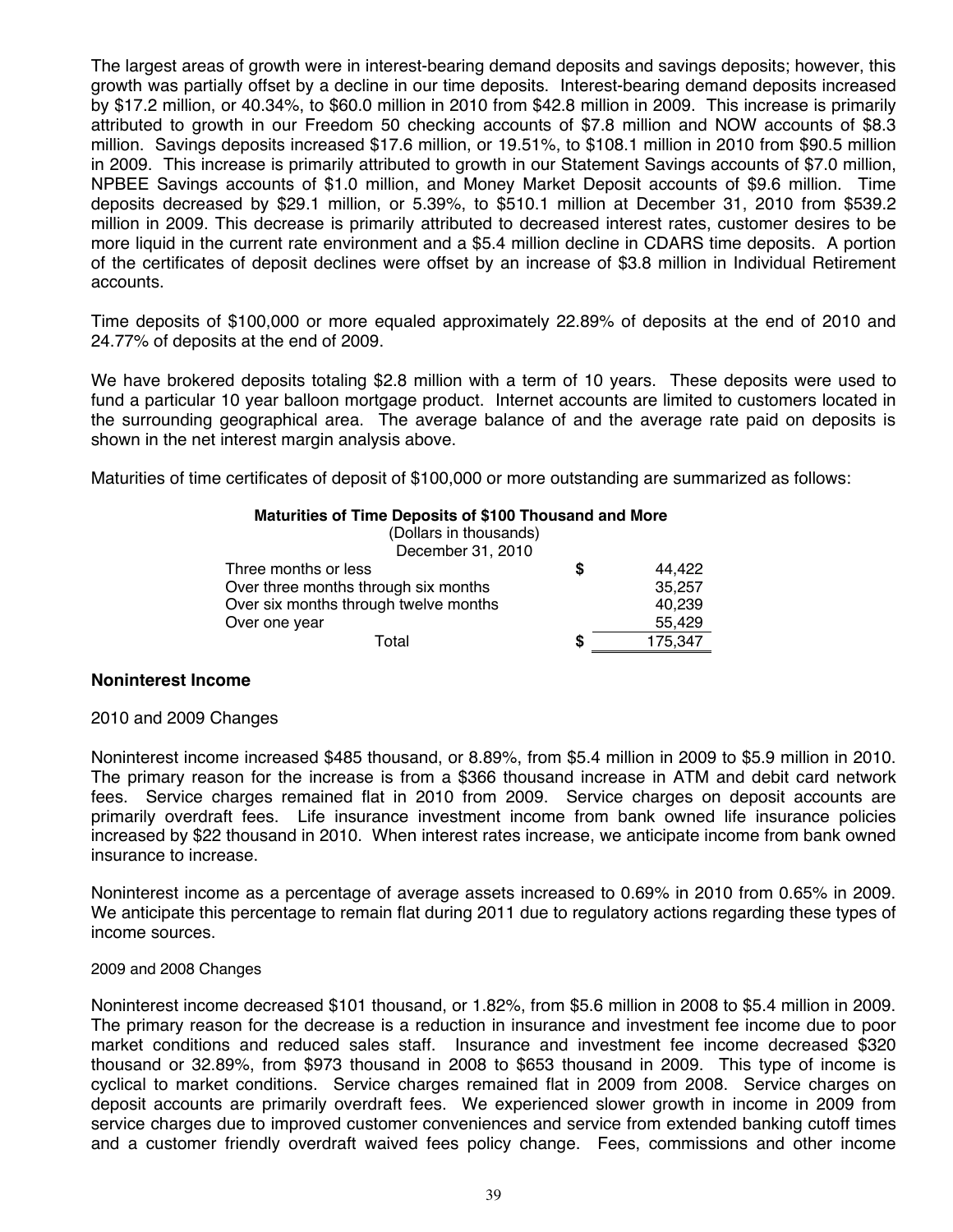increased \$310 thousand, or 22.17% in 2009. The main reason is that interchange fees from ATM and debit cards increased during 2009 by \$301 thousand, or 32.60%. This is the result of increased usage by consumers. Life insurance investment income from bank owned life insurance policies was slightly reduced due to lower interest rates.

Noninterest income as a percentage of average assets decreased to 0.65% in 2009 from 0.79% in 2008.

#### **Noninterest Expense**

#### 2010 and 2009 Changes

Noninterest expenses increased \$2.1 million, or 6.86%, to \$31.9 million in 2010 from \$29.8 million in 2009. Following are explanations of the increase.

The FDIC insurance premium increased \$238 thousand, or 10.91%, from \$2.2 million to \$2.4 million. We opted into the government's Temporary Liquidity Guarantee Program which insures all noninterest bearing demand deposits with unlimited FDIC insurance through December 31, 2010. Finally, higher assessments have been imposed on banks as a result of the economic recession and the regulatory environment. Each of these is contributing factors to the increased FDIC premiums. We anticipate this expense to remain substantially the same in 2011.

In addition, other real estate owned and repossessed vehicle expenses increased \$1.2 million to \$2.2 million in 2010 from \$1.0 million in 2009. The increase is related to a decrease in real estate market values resulting in write-downs and an increase in foreclosures and repossessions in 2010. We reassessed the values of the properties in other real estate owned in 2010 and wrote down these assets by \$1.4 million to reflect fair market value changes in the properties since the original date that the assets were acquired in 2010 or the prior year balance for properties that continue to be held. In the year 2010, we had a net loss on the sale of other real estate owned property of \$202 thousand compared to a net loss of \$143 thousand in 2009.

Salaries and employee benefits decreased from \$15.2 million in 2009 to \$15.0 million in 2010. This \$145 thousand decrease is related to a decrease in full time equivalent employees, lower raises, no bonuses, and the reversal of accrued salary continuation for a former bank executive. In addition, we closed down four of our branch locations during 2010 and held these expenses down at our other locations.

Other operating expenses increased \$640 thousand, or 12.64%, to \$5.7 million in 2010 from \$5.1 million in 2009. The increase is primarily related to increased professional fees incurred from increased legal and consultant fees during 2010. These fees increased as the result of complying with the terms of the Written Agreement entered into during 2010. In addition, a \$483 thousand reserve for the remaining available funds on an under-collateralized construction line of credit was expensed due to the possibility of providing additional funding to the customer to complete the construction project and minimize other losses. We anticipate the other noninterest expense to remain flat or slightly decrease in 2011 as we engage fewer consultants and we realize cost savings from branch closings in 2010.

The ratio of noninterest expense as a percentage of average assets slightly increased in 2010 to 3.70% as compared to 3.54% in 2009. We expect greater efficiencies to result as we maximize the performance of our branches and as the economy improves. Our efficiency ratio, which is defined as noninterest expense divided by the sum of net interest income plus noninterest income, was 79.28% in 2010 as compared to 80.10% for 2009 primarily the result of increased net interest income.

#### 2009 and 2008 Changes

Noninterest expenses increased \$3.2 million, or 12.13%, to \$29.8 million in 2009 from \$26.6 million in 2008. Following are explanations of the increase.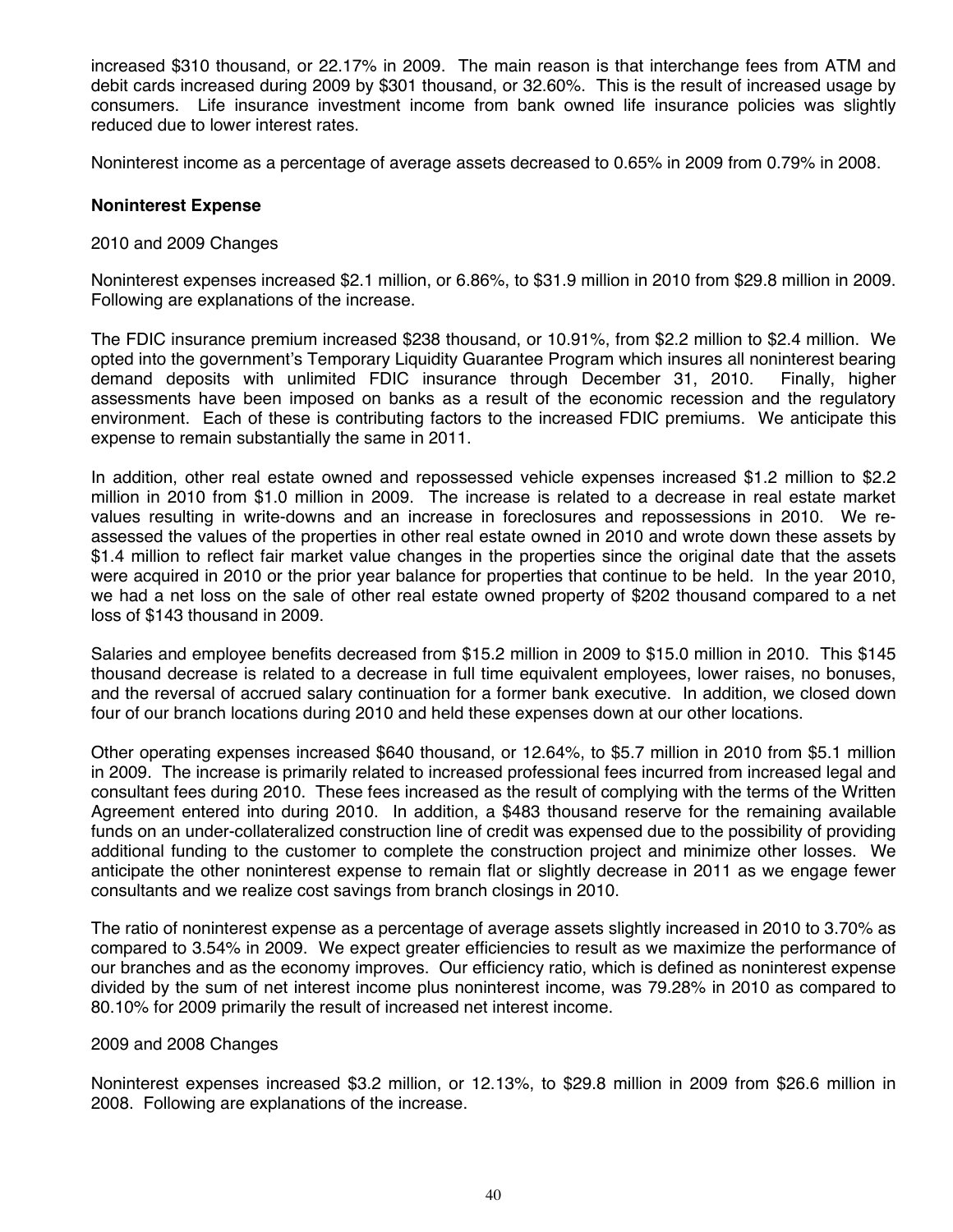The FDIC insurance premium increased \$1.5 million, or 201.66%, from \$724 thousand to \$2.2 million. We incurred a one-time special assessment in June 2009 totaling \$375 thousand. In addition, we opted into the government's Temporary Liquidity Guarantee Program which insures all noninterest bearing demand deposits with unlimited FDIC insurance through June 30, 2010. Finally, higher assessments have been imposed on banks as a result of the economic recession. Each of these is contributing factors to the increased FDIC premiums.

In addition, other real estate owned and repossessed vehicle expenses increased \$1.5 million to \$1.0 million in 2009 from a net gain of \$478 thousand in 2009. The increase is related to an increase in foreclosures and repossessions in 2009. We also re-assessed the values of the properties in other real estate owned in late 2009 and wrote down these assets by \$577 thousand to allow for fair market value changes in the properties since the original date that the assets were acquired. In the year 2008, we had a net gain on the sale of other real estate owned property of \$612 thousand. In 2009, however, we had a net loss of \$143 thousand.

Salaries and employee benefits decreased from \$15.6 million in 2008 to \$15.2 million in 2009. This \$476 thousand decrease is related to the Board of Director's decision to not pay employee bonuses in 2009. In addition, we did not open any new branches in 2009 and this held these expenses down. Historically, we have opened multiple branches annually and had new hires for these offices which have resulted in annual increases in salaries and benefits.

Other operating expenses increased \$695 thousand, or 15.91%, to \$5.1 million in 2009 from \$4.4 million in 2008. The increase is related to increased professional fees incurred from increased legal, accountant and consultant fees during 2009. These fees increased as the result of complying with the material weakness in internal controls identified in 2008 which now have been fully remediated.

The ratio of noninterest expense as a percentage of average assets slightly increased in 2009 to 3.54% as compared to 3.49% in 2008. Our efficiency ratio, which is defined as noninterest expense divided by the sum of net interest income plus noninterest income, was 80.10% in 2009 as compared to 76.96% for 2008.

#### **Life Insurance**

We have life insurance policies on the lives of two key officers and two former key officers. The Bank is the beneficiary under each policy. The total cash surrender value of the policies was \$11.0 million and \$10.5 million at December 31, 2010 and December 31, 2009, respectively. Total income for the policies during 2010 was \$462 thousand as compared to \$440 thousand and \$475 thousand for the years ending 2009 and 2008, respectively.

#### **Income Taxes**

Due to timing differences between book and tax treatment of several income and expense items, a deferred tax asset of \$8.0 million existed at December 31, 2010 as compared to a deferred tax asset of \$5.4 million at December 31, 2009. The \$2.6 million difference is primarily related to the increased provision to the allowance for loan loss in 2010. Only direct charge-offs are permitted as tax deductions. The deferred tax asset represents decreases to future income tax liabilities from future increased deductions for allowance for loan losses. Our income tax expense was computed at the normal corporate income tax rate of 34% of taxable income included in net income. We do not have significant nontaxable income or nondeductible expenses.

#### **Capital Resources**

Our total capital at the end of 2010 was \$37.5 million compared to \$46.6 million in 2009. The decrease was \$9.1 million, or 19.51%. The Bank has fallen below well capitalized at the end of 2010, as defined by the capital guidelines of bank regulations. New Peoples capital as a percentage of total assets was 4.40%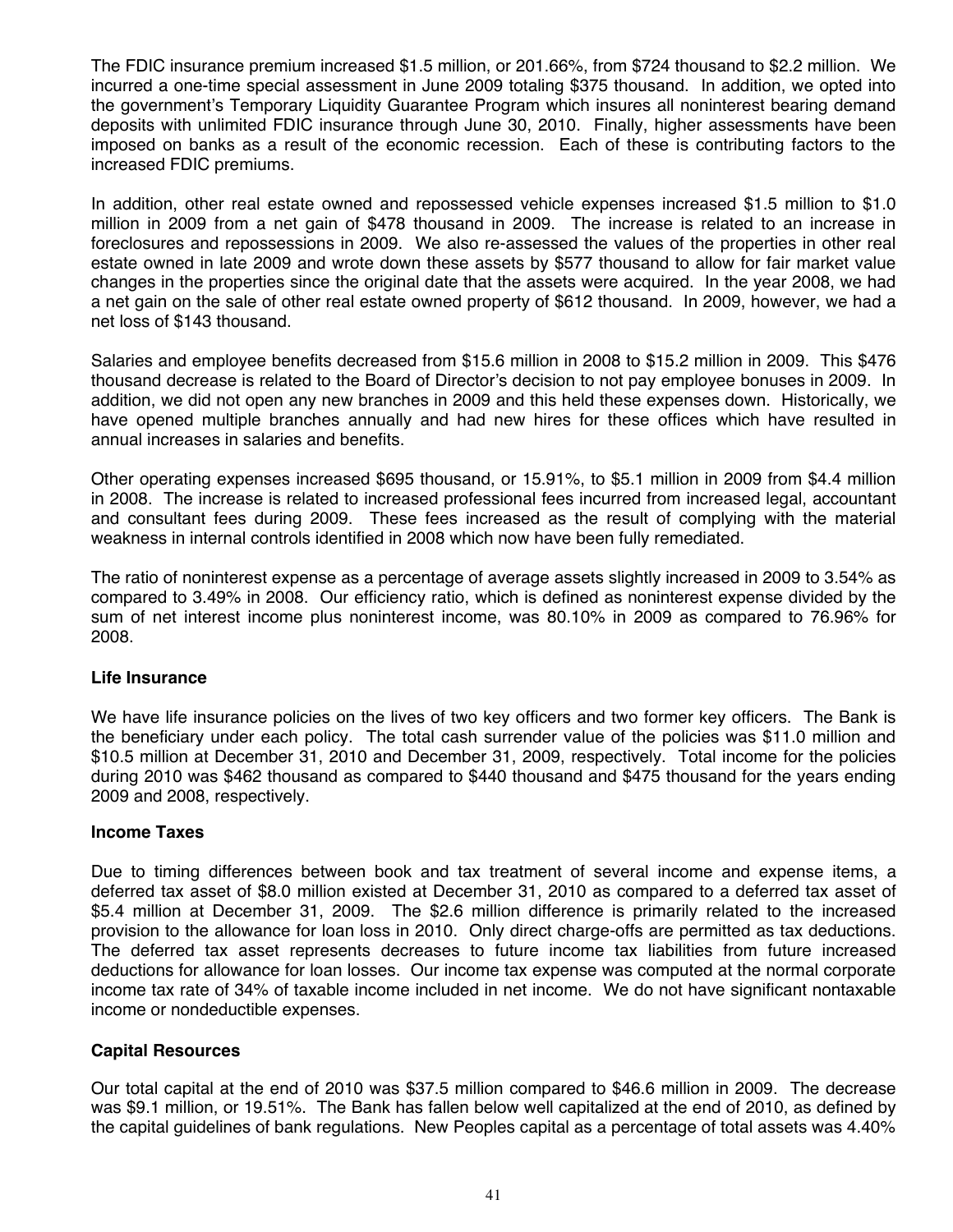at December 31, 2010 compared to 5.43% at December 31, 2009. The decrease in New Peoples capital is due to the net loss incurred in 2010 primarily the result of the increased provision for loan losses.

New Peoples did not apply to participate in the federal Troubled Asset Relief Program, or TARP, funds as we thought participation might not be in the best long-term interest of our stockholders.

Total asset growth for 2010 was flat and we anticipate flat to decreasing assets to be the trend in the near future. Our primary source of capital for asset growth comes from retained earnings. We developed a new strategic plan and capital plan in 2010. Under current economic conditions, we believe it is prudent to increase capital to absorb potential losses that may occur if asset quality deteriorates further. We are aware that capital needs and requirements are affected by the level of problem assets, growth, earnings and other factors. Retained earnings are not alone sufficient to provide for this economic cycle and we believe we will need access to additional sources of capital. As part of our initiative to improve regulatory capital ratios, we are reducing our higher risk assets, which results in a shrinking loan portfolio. Deposit growth is primarily focused on growing core deposits, which are mainly transaction accounts, commercial relationships and savings products. We are focused on improving earnings by maintaining a strong net interest margin and decreasing overhead expenses. These options we are fully implementing to increase capital. However, these efforts alone may not provide us adequate capital if further loan losses are realized. We are exploring a common stock offering.

No cash dividends have been paid historically and none are anticipated in the foreseeable future. Earnings will continue to be retained to build capital.

# **Liquidity**

We have not experienced liquidity issues during 2010. We closely monitor our liquidity and from December 31, 2009 to December 31, 2010, we increased liquid assets in the form of cash, due from banks, federal funds sold, and unpledged available for sale investments to \$86.3 million from \$41.2 million, respectively. We plan to continue to increase short-term assets during 2011.

At December 31, 2010, all of our investments are classified as available-for-sale, providing an additional source of liquidity in the amount of \$3.8 million, which is net of those securities pledged as collateral. We anticipate developing an investment portfolio in the near future as we shrink our loan portfolio and increase deposits. This will primarily serve as a source of liquidity while yielding a higher return than federal funds sold.

Our loan to deposit ratio was 92.39% at December 31, 2010 and 100.38% at year end 2009. We anticipate this ratio to decrease below 90% as we continue to grow deposits and shrink loans in our branch network. We can further lower the ratio as management deems appropriate by managing the rate of growth in our loan portfolio and by offering special promotions to entice new deposits. This can be done by changing interest rates charged or limiting the amount of new loans approved.

In the year 2010, we lost various contingent liquidity sources from third parties. With regards to unsecured federal funds lines of credit, during 2010, our \$27.4 million lines from correspondent banks were terminated due to our asset quality issues. In addition, we no longer have available to us the one-way funds purchasing option and are restricted on the total amount of funds that we can process through Promontory Interfinancial Network, LLC, otherwise known as CDARS. CDARS allows depositors to access FDIC insurance protection on multi-million dollar certificates of deposit through a member Bank. When a customer places a large deposit through CDARS, we place their funds into certificates of deposit with other banks in the CDARS network in increments of less than \$100,000 so that principal and interest are eligible for FDIC insurance protection. CDARS also permits its members to use their treasury desk for one-way funds purchasing to meet liquidity needs on a term-basis. The restriction has been set to our current balance in CDARS deposits of \$17.0 million. We anticipate both of these sources of contingent funding to become available again in the future as we improve asset quality issues and improve capital ratios.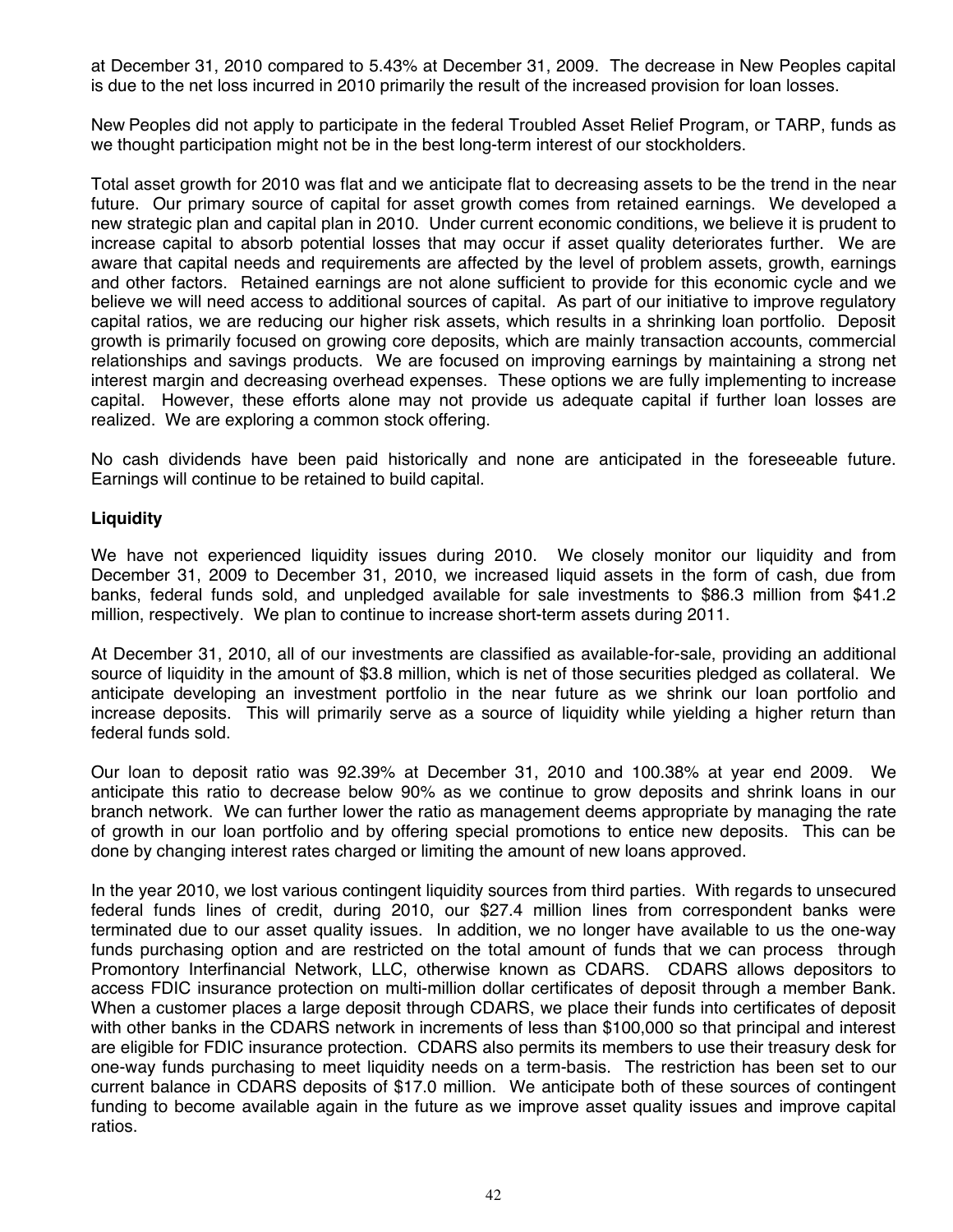Available third party sources of liquidity remain intact at year-end 2010 which include the following: our line of credit with the Federal Home Loan Bank of Atlanta, the brokered certificates of deposit markets, internet certificates of deposit, and the discount window at the Federal Reserve Bank of Richmond. It is possible that third party sources of liquidity may be restricted further as an adequately capitalized financial institution.

At December 31, 2010, we had borrowings from the Federal Home Loan Bank totaling \$24.2 million as compared to \$25.4 million at December 31, 2009. Of these borrowings at December 31, 2010, none are overnight and subject to daily interest rate changes. A term note of \$5.0 million matures in January 2011 and we paid off this note with liquid funds. Term notes of \$10.2 million mature in the year 2012. Two additional borrowings totaling \$9.0 million have a maturity date in the year 2018, but reduce in principal amounts monthly. We also used our line of credit with the Federal Home Loan Bank to issue a letter of credit for \$7.0 million in 2008 and \$3.0 million in 2010 to the Treasury Board of Virginia for collateral on public funds. An additional \$46.1 million was available on December 31, 2010 on the \$80.2 million line of credit which is secured by a blanket lien on our residential real estate loans.

We have access to the brokered deposits market, but this may be restricted or eliminated as an adequately capitalized bank. Currently we have \$2.7 million in 10 year term time deposits comprised of \$3 thousand incremental deposits which yield an interest rate of 4.10%. We utilized this low cost source of funds to match funding for a 10 year balloon mortgage product. With the exception of CDARS time deposits, we have no other brokered deposits. Though this has not been a strategy in the past, we may utilize this source in the future as a lower cost source of funds as available.

During 2010 we joined an internet certificate of deposit network whereby we may obtain funds from other financial institutions at auction. We may invest funds through this network as well. Currently, we only intend to use this source of liquidity in a liquidity crisis event.

In September 2009, the Bank obtained approval for the Federal Reserve Bank discount window for overnight funding needs. We may collateralize this line with investment securities and loans at our discretion. We currently do not have collateral pledged, but we may physically deliver collateral to the Federal Reserve and obtain funding. We do not, however, anticipate using this funding source except as a last resort.

Additional liquidity is expected to be provided by the future growth that management expects in core deposit accounts and from loan repayments. We believe that this future growth will result from an increase in market share in our targeted trade area.

During 2009, we lost availability of \$1.6 million on our \$6.5 million holding company line of credit obtained from Silverton Bank. The reason that we lost this availability was due to the failure of Silverton Bank in early 2009. We were in technical default under this line of credit which is secured by our stock in the Bank. As of March 16, 2011 we have paid off this loan with the proceeds of loans made by two of our directors as discussed in more detail in the Subsequent Events section of Item 1 Business.

With the increased asset liquidity and other external sources of funding, we believe at the Bank level we have adequate liquidity to meet our requirements and needs for the foreseeable future. However, liquidity can be further affected by a number of factors such as counterparty willingness or ability to extend credit, regulatory actions and customer preferences, some of which are beyond our control.

Concerning the Company's liquidity, we borrowed \$500 thousand from two directors at \$250 thousand each. One borrowing occurred at the end of 2010 and the other occurred subsequent to year-end 2010 in January 2011. The use of these funds is to meet current liquidity needs of the Company. As of December 31, 2010 management was diligently working to eliminate the Silverton line of credit discussed above and to increase liquidity at the Company level. As reported in the Subsequent Event Section in Item 1. Business, on March 16, 2011 we received additional borrowings from two directors and were able to retire the Silverton line of credit that was to mature in June 2011 and we continue to work on enhancing the Company's liquidity.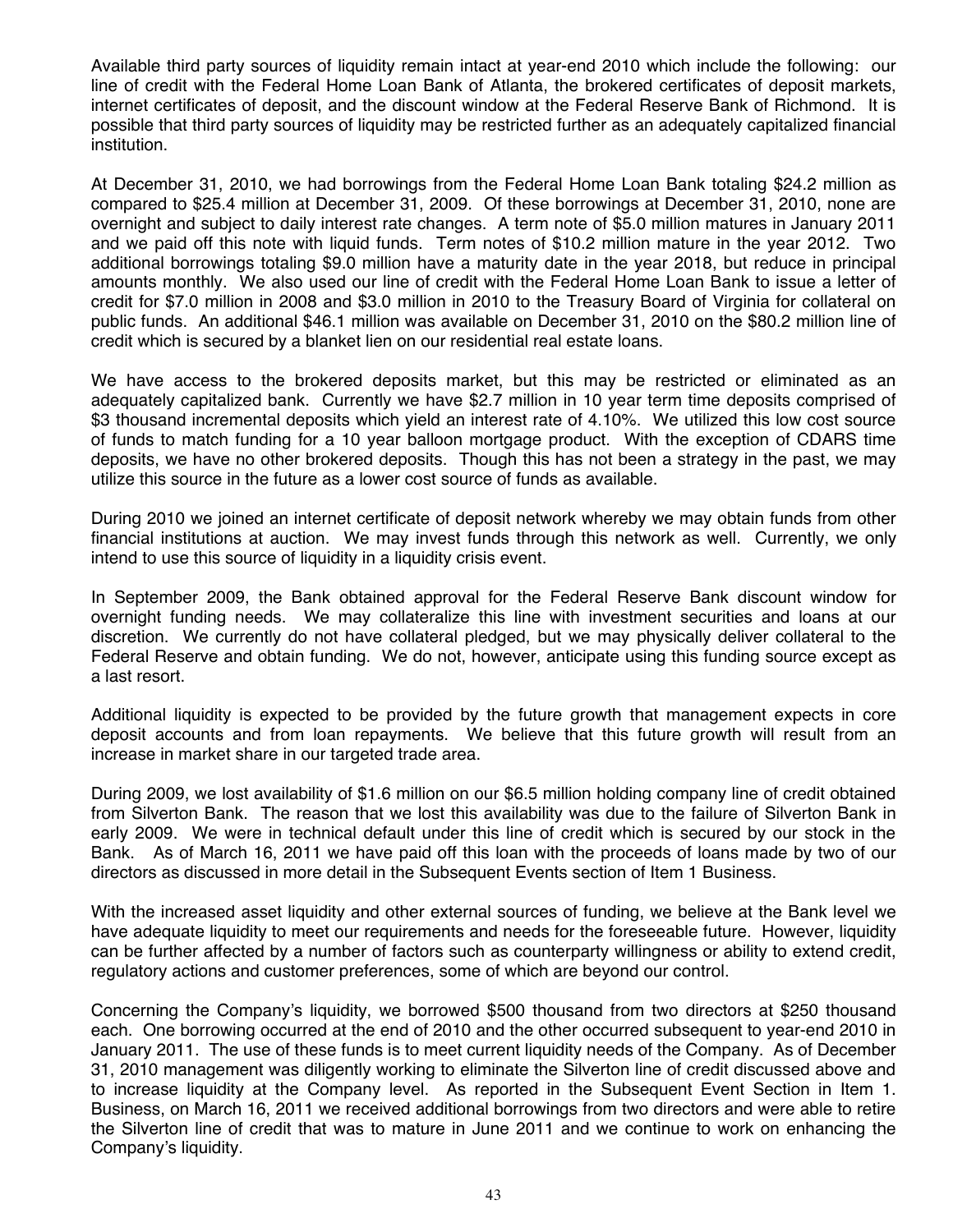### **Financial Instruments with Off-Balance-Sheet Risk**

The Bank is a party to financial instruments with off-balance-sheet risk in the normal course of business to meet the financing needs of its customers and to reduce its own exposure to fluctuations in interest rates. These financial instruments include commitments to extend credit and standby letters of credit. Those instruments involve, to varying degrees, elements of credit and interest rate risk in excess of the amount recognized in the balance sheet. The contract or notional amounts of those instruments reflect the extent of involvement the Bank has in particular classes of financial instruments.

The Bank's exposure to credit loss in the event of nonperformance by the other party to the financial instrument for commitments to extend credit and standby letters of credit is represented by the contractual amount of those instruments. The Bank uses the same credit policies in making commitments and conditional obligations as it does for on-balance-sheet instruments.

A summary of the contract amount of the Bank's exposure to off-balance-sheet risk as of December 31, 2010 and 2009 is as follows:

| (Dollars in thousands)                                              | 2010      | 2009   |
|---------------------------------------------------------------------|-----------|--------|
| Financial instruments whose contract amounts represent credit risk: |           |        |
| Commitments to extend credit                                        | 32.165 \$ | 48.022 |
| Standby letters of credit                                           | 4.787     | 5.159  |

Commitments to extend credit are agreements to lend to a customer as long as there is no violation of any condition established in the contract. Commitments generally have fixed expiration dates or other termination clauses and may require payment of a fee. Since many of the commitments are expected to expire without being drawn upon, the total commitment amounts do not necessarily represent future cash requirements. The Bank evaluates each customer's credit worthiness on a case-by-case basis. The amount of collateral obtained, if deemed necessary by the Bank upon extension of credit, is based on management's credit evaluation of the counterparty. Collateral held varies but may include accounts receivable, inventory, property and equipment, and income-producing commercial properties.

Unfunded commitments under lines of credit are commitments for possible future extensions of credit to existing customers. Those lines of credit may not actually be drawn upon to the total extent to which the Bank is committed.

Standby letters of credit are conditional commitments issued by the Bank to guarantee the performance of a customer to a third party. Those guarantees are primarily issued to support public and private borrowing arrangements, including commercial paper, bond financing, and similar transactions. The credit risk involved in issuing letters of credit is essentially the same as that involved in extending loan facilities to customers. The Bank holds certificates of deposit, deposit accounts, and real estate as collateral supporting those commitments for which collateral is deemed necessary.

#### **Contractual Obligations**

New Peoples and its subsidiaries have Federal Home Loan Bank advances, operating lease obligations and line of credit and trust preferred securities indebtedness. The following is a breakdown of the payment obligations over the life of the agreements:

|                                         | Payments Due by Period <sup>(1)</sup> |  |           |     |                |    |                          |      |           |  |  |
|-----------------------------------------|---------------------------------------|--|-----------|-----|----------------|----|--------------------------|------|-----------|--|--|
|                                         |                                       |  | Less than |     |                |    |                          |      | More than |  |  |
| (Dollars in thousands)                  | Total                                 |  | 1 Year    |     | 1-3 years      |    | 3-5 years                |      | 5 years   |  |  |
| Trust preferred securities indebtedness | 16,496                                |  | $\sim 10$ | -\$ | $\blacksquare$ | -S | $\blacksquare$           | - \$ | 16,496    |  |  |
| Federal Home Loan Bank advance          | 24,183                                |  |           |     | 15.225         |    | $\overline{\phantom{0}}$ |      | 8.958     |  |  |
| Short-term debt                         | 4.900                                 |  | 4.900     |     |                |    |                          |      |           |  |  |
| Other borrowings                        | 250                                   |  | 250       |     |                |    |                          |      |           |  |  |
| Operating lease obligations             | 86                                    |  | 12        |     | 25             |    | 26                       |      | 23        |  |  |
| Total                                   | 45.915                                |  | 5.162     |     | 15,250         |    | 26                       |      | 25,477    |  |  |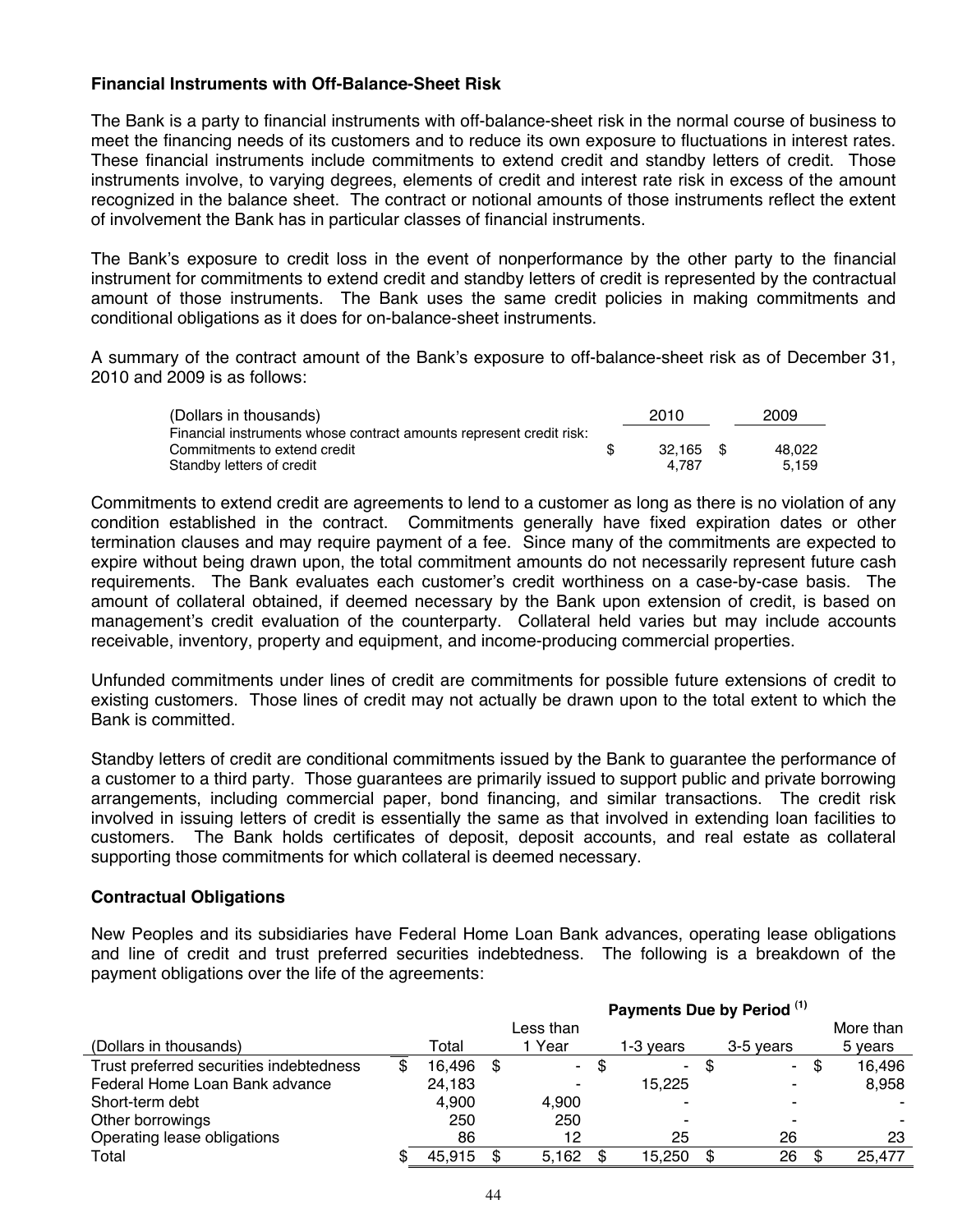# **Interest Sensitivity**

At December 31, 2010, we had a negative cumulative gap rate sensitivity ratio of 38.98% for the one year re-pricing period, compared to 50.00% at December 31, 2009. A negative cumulative gap generally indicates that net interest income would improve in a declining interest rate environment as liabilities reprice more quickly than assets. Conversely, net interest income would probably decrease in periods during which interest rates are increasing. We are closely monitoring our position and implementing adjustments periodically to strategically position ourselves to enhance earnings in current and anticipated interest rate environments. On a quarterly basis, management reviews our interest rate risk and has decided that the current position is an acceptable risk.

**Interest Sensitivity Analysis** 

| December 31, 2010<br>(Dollars in thousands)           |    |                         |    |                       |    |                |     |                  |    |                   |     |                  |    |         |
|-------------------------------------------------------|----|-------------------------|----|-----------------------|----|----------------|-----|------------------|----|-------------------|-----|------------------|----|---------|
|                                                       |    | $1 - 90$<br><b>Days</b> |    | 91-365<br><b>Days</b> |    | $1-3$<br>Years |     | $4 - 5$<br>Years |    | $6 - 15$<br>Years |     | Over 15<br>Years |    | Total   |
| Uses of funds:                                        |    |                         |    |                       |    |                |     |                  |    |                   |     |                  |    |         |
| Loans                                                 | \$ | 108,341                 | \$ | 65,794                | \$ | 222,471        | \$  | 176,095          | \$ | 102,531           | \$  | 32,562           | \$ | 707,794 |
| Federal funds sold                                    |    | 25,611                  |    |                       |    |                |     |                  |    |                   |     |                  |    | 25,611  |
| Deposits with banks                                   |    | 42,549                  |    |                       |    |                |     |                  |    |                   |     |                  |    | 42,549  |
| Investments                                           |    | 4,374                   |    |                       |    | 109            |     | 200              |    | 4,349             |     |                  |    | 9,032   |
| Bank owned life insurance                             |    | 11,011                  |    |                       |    |                |     |                  |    |                   |     |                  |    | 11,011  |
| Total earning assets                                  | \$ | 191,886                 | \$ | 65,794                | \$ | 222,580        | \$. | 176,295          | \$ | 106,880           | \$. | 32,562           | S  | 795,997 |
| Sources of funds:                                     |    |                         |    |                       |    |                |     |                  |    |                   |     |                  |    |         |
| <b>Interest Bearing DDA</b>                           | \$ | 60,022                  | \$ |                       | \$ |                | \$  |                  | \$ |                   | \$  |                  | \$ | 60,022  |
| Savings & MMDA                                        |    | 108,119                 |    |                       |    |                |     |                  |    |                   |     |                  |    | 108,119 |
| <b>Time Deposits</b>                                  |    | 139,836                 |    | 238,320               |    | 81,161         |     | 48,047           |    | 2,736             |     |                  |    | 510,100 |
| Trust preferred securities                            |    | 16,496                  |    |                       |    |                |     |                  |    |                   |     |                  |    | 16,496  |
| Other borrowings                                      |    | 4,900                   |    | 250                   |    | 15,225         |     |                  |    | 8,958             |     |                  |    | 29,333  |
| Total interest bearing<br>liabilities                 | \$ | 329,373                 | \$ | 238,570               | \$ | 96,386         | \$  | 48,047           | \$ | 11,694            | \$  |                  | \$ | 724,070 |
| Discrete Gap                                          | \$ | (137,487)               | \$ | (172, 776)            | \$ | 126,194        | S   | 128,248          | S  | 95,186            | \$  | 32,562           | S  | 71,927  |
| Cumulative Gap                                        | \$ | 137,487                 |    | (310, 263)            | \$ | (184, 069)     | \$  | (55, 821)        | \$ | 39,365            | \$  | 71,927           |    |         |
| Cumulative Gap as % of<br><b>Total Earning Assets</b> |    | (17.27%)                |    | (38.98%)              |    | (23.12%)       |     | $(7.01\%)$       |    | 4.95%             |     | 9.04%            |    |         |

# **Item 7A. Quantitative and Qualitative Disclosures About Market Risk**

Market risk is the risk of loss due to adverse changes in current and future cash flows, fair values, earnings or capital due to adverse movements in interest rates and other factors, including foreign exchange rates and commodity prices. Because we have no significant foreign exchange activities and hold no commodities, interest rate risk represents the primary risk factor affecting our balance sheet and net interest margin. Significant changes in interest rates by the Federal Reserve could result in similar changes in other interest rates that could affect interest earned on our loan and investment portfolios and interest paid on our deposit accounts. Changes in the interest rates earned and paid also affect the estimated fair value of our interest bearing assets and liabilities.

Our Asset and Liability Committee has been delegated the responsibility of managing our interestsensitive balance sheet accounts to maximize earnings while managing interest rate risk. The committee, comprised of various members of senior management and five external board members, is also responsible for establishing policies to monitor and limit our exposure to interest rate risk and to manage our liquidity and capital positions. The committee satisfies its responsibilities through quarterly meetings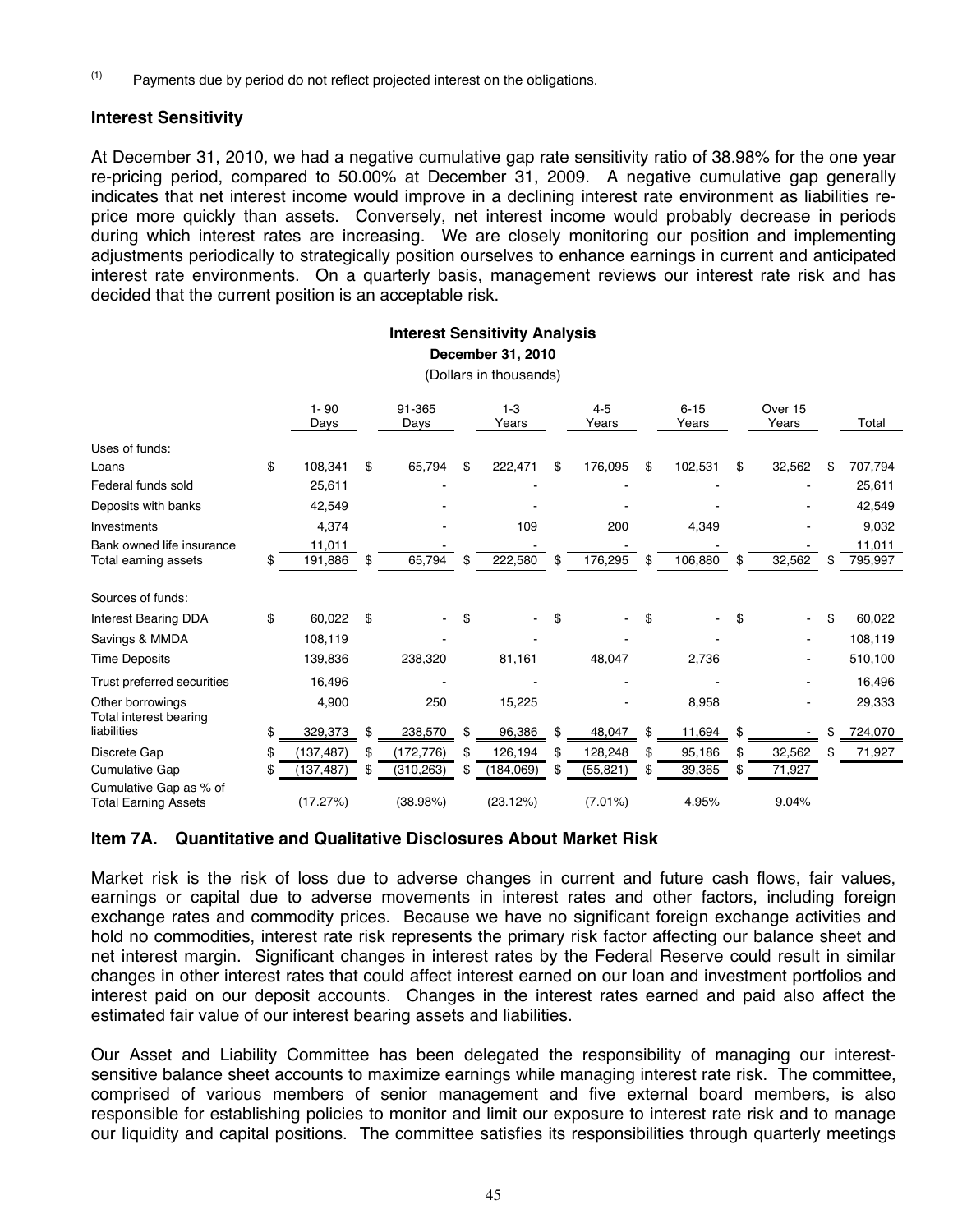during which product pricing issues, liquidity measures, capital levels, and interest sensitivity positions are monitored.

We use an asset/liability management and simulation software model to periodically measure the potential impact on net interest income of projected or hypothetical changes in interest rates. Our policy objective is to monitor our position and to manage our short-term and long-term interest rate risk exposure. Our board of directors has established percentages for the maximum potential reductions in net interest income that we are willing to accept, which result from changes in interest rates over the next 12-month period. The percentage limitations relate to instantaneous and sustained parallel changes in interest rates of plus and minus certain basis points.

The following tables summarize our established percentage limitations and the sensitivity of our net interest income to various interest rate scenarios for the next 12 months, based on assets and liabilities as of December 31, 2010 and 2009. During 2009, we increased some of our established limitations to match our interest risk tolerance. The changes of percentages of modeled changes in net interest income from 2009 to 2010 are reflective of the strategies implemented during a historically low interest rate environment. As interest rates may increase, we have implemented different strategies to enhance our earnings. At December 31, 2010, our interest rate risk is within all of the established limitations as compared to December 31, 2009, where we were in full compliance except for the 100 basis point increase scenario. The positive changes from year 2009 to year 2010 reflect our implemented strategy to improve our sensitivity to interest rate increases in the future.

|                           | 2010              |             |
|---------------------------|-------------------|-------------|
| Immediate                 | %                 |             |
| <b>Estimated Increase</b> | Increase          |             |
| <b>Basis Point Change</b> | (Decrease) in Net | Established |
| In Interest Rates         | Interest Income   | Limitation  |
| $+300$                    | $(13.26)\%$       | $(20.00)\%$ |
| $+200$                    | $(8.80)$ %        | $(15.00)\%$ |
| $+100$                    | (6.57)%           | $(7.00)$ %  |
| $-100$                    | 5.49%             | $(7.00)$ %  |
| $-200$                    | 5.77%             | $(15.00)\%$ |
| $-300$                    | 5.76%             | $(20.00)\%$ |
|                           |                   |             |
|                           |                   |             |
|                           | 2009              |             |
| Immediate                 | $\%$              |             |
| <b>Estimated Increase</b> | Increase          |             |
| <b>Basis Point Change</b> | (Decrease) in Net | Established |
| In Interest Rates         | Interest Income   | Limitation  |
| $+300$                    | $(17.97)\%$       | $(20.00)\%$ |
| $+200$                    | $(12.07)$ %       | $(15.00)$ % |
| $+100$                    | (8.92)%           | $(7.00)$ %  |
| $-100$                    | 5.88%             | $(7.00)$ %  |
| $-200$                    | 6.12%             | $(15.00)$ % |
| $-300$                    | 6.10%             | $(20.00)\%$ |

The type of modeling used to generate the above tables does not take into account all strategies that we might adopt in response to a sudden and sustained change in interest rates. These strategies may include asset/liability acquisitions of appropriate maturities in the cash market and may also include offbalance sheet alternatives to the extent such activity is authorized by the board of directors.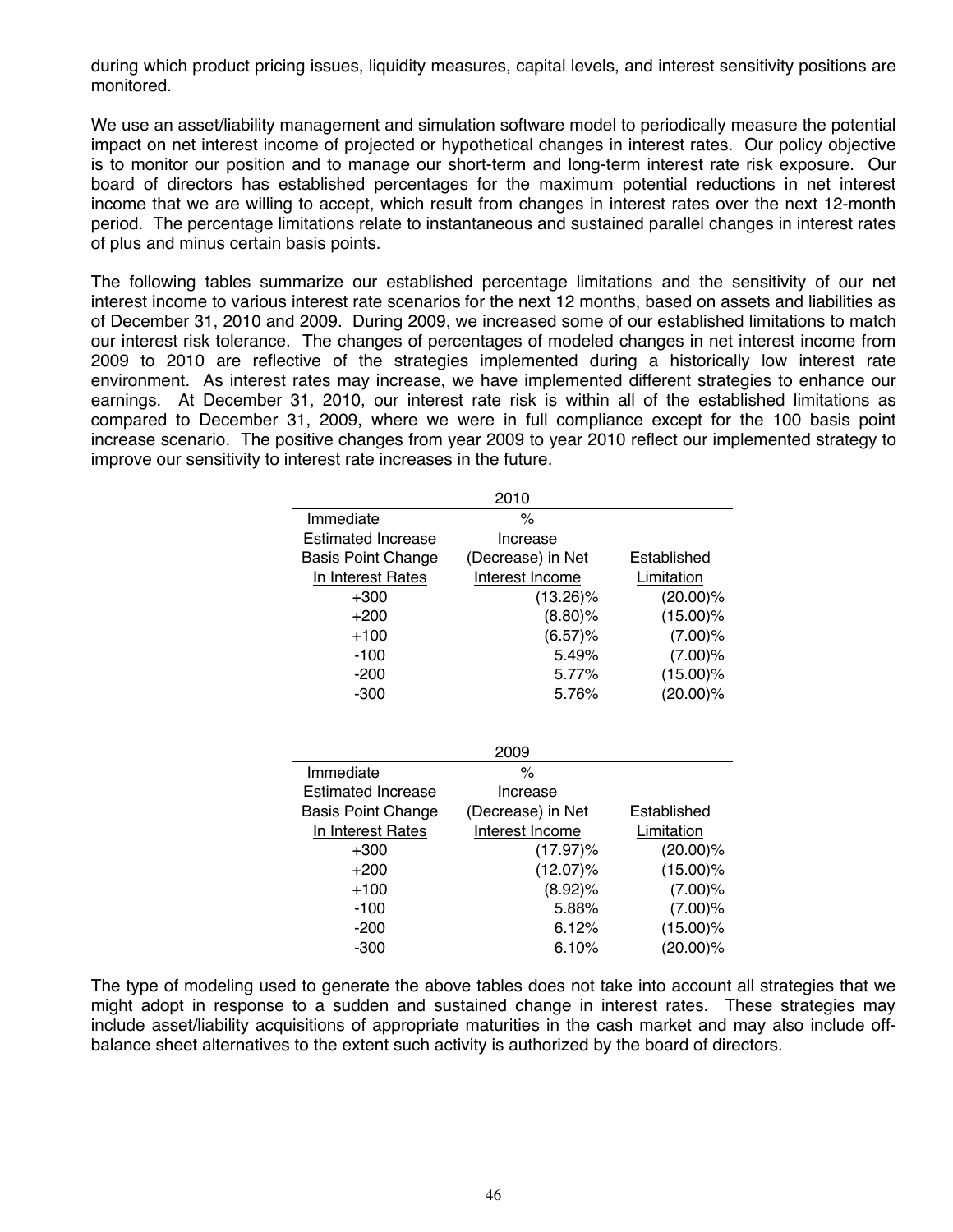The committee is also responsible for long-term asset/liability management and completes the following functions:

- Monitoring available opportunities to undertake major corrective actions (in the nature and mix of assets and liabilities) for structural mismatches.
- Determining the appropriateness of fixed rate vs. variable rate lending and investment strategies and formulation of policies to influence this activity.
- Developing parameters for the investment portfolio in the context of overall balance sheet management (liquidity, interest rate risk, credit risk, risk-based capital, price risk, and earnings).
- Establishing financial goals, including minimum standards for returns on assets and equity.
- Overseeing the long-term strategic use of capital to maximize the return on equity within reasonable levels of risk.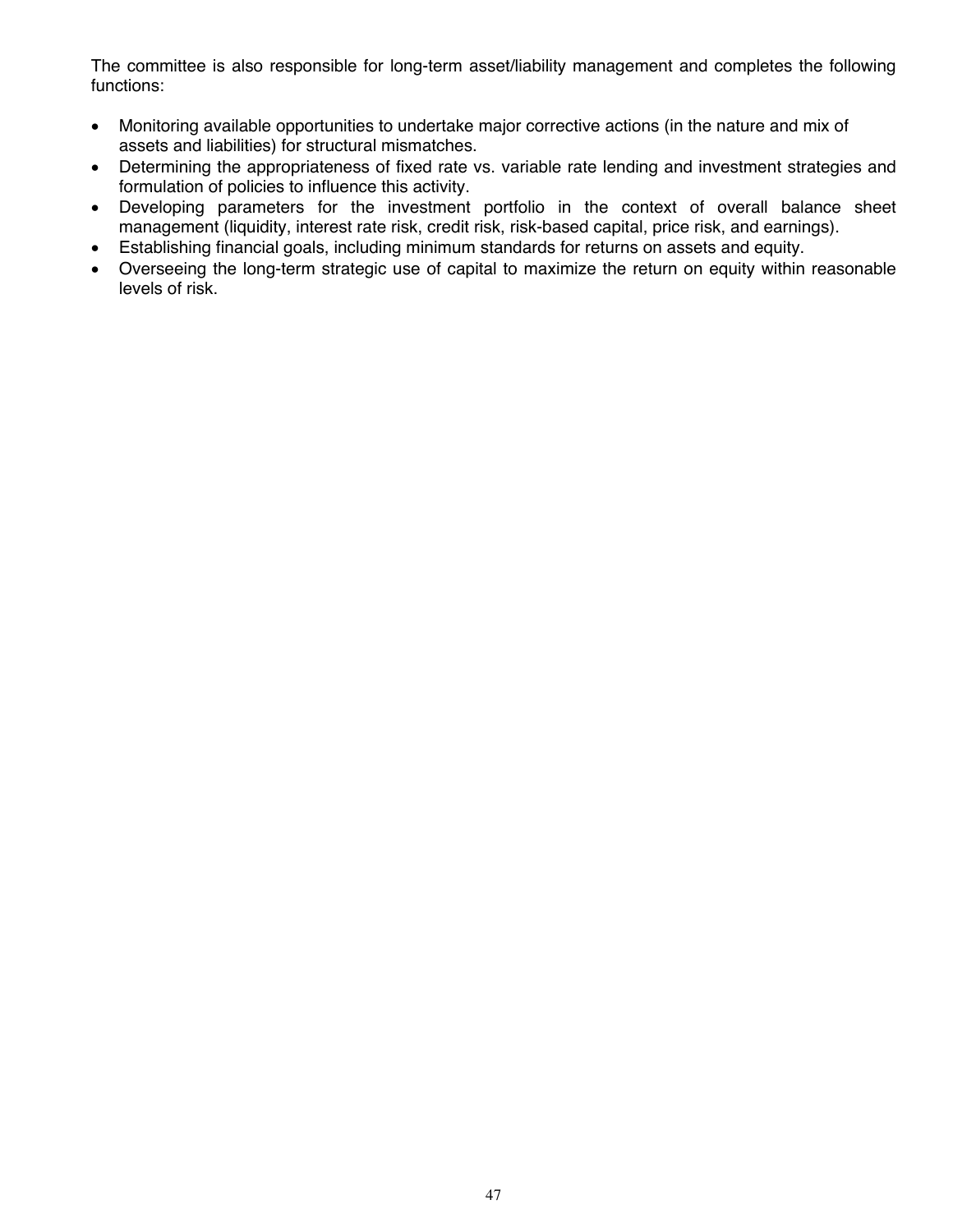# **FINANCIAL STATEMENTS**

# **CONTENTS**

|                                                                                                                | Page |
|----------------------------------------------------------------------------------------------------------------|------|
| Reports of the Independent Registered Public Accounting Firm                                                   | 49   |
| Consolidated Balance Sheets, As Restated as of<br>December 31, 2010 and 2009                                   | 51   |
| Consolidated Statements of Income, As Restated – Years Ended<br>December 31, 2010, 2009, and 2008              | 52   |
| Consolidated Statements of Stockholders' Equity, As Restated - Years<br>Ended December 31, 2010, 2009 and 2008 | 53   |
| Consolidated Statements of Cash Flows, As Restated – Years Ended<br>December 31, 2010, 2009 and 2008           | 54   |
| Notes to Consolidated Financial Statements                                                                     | 55   |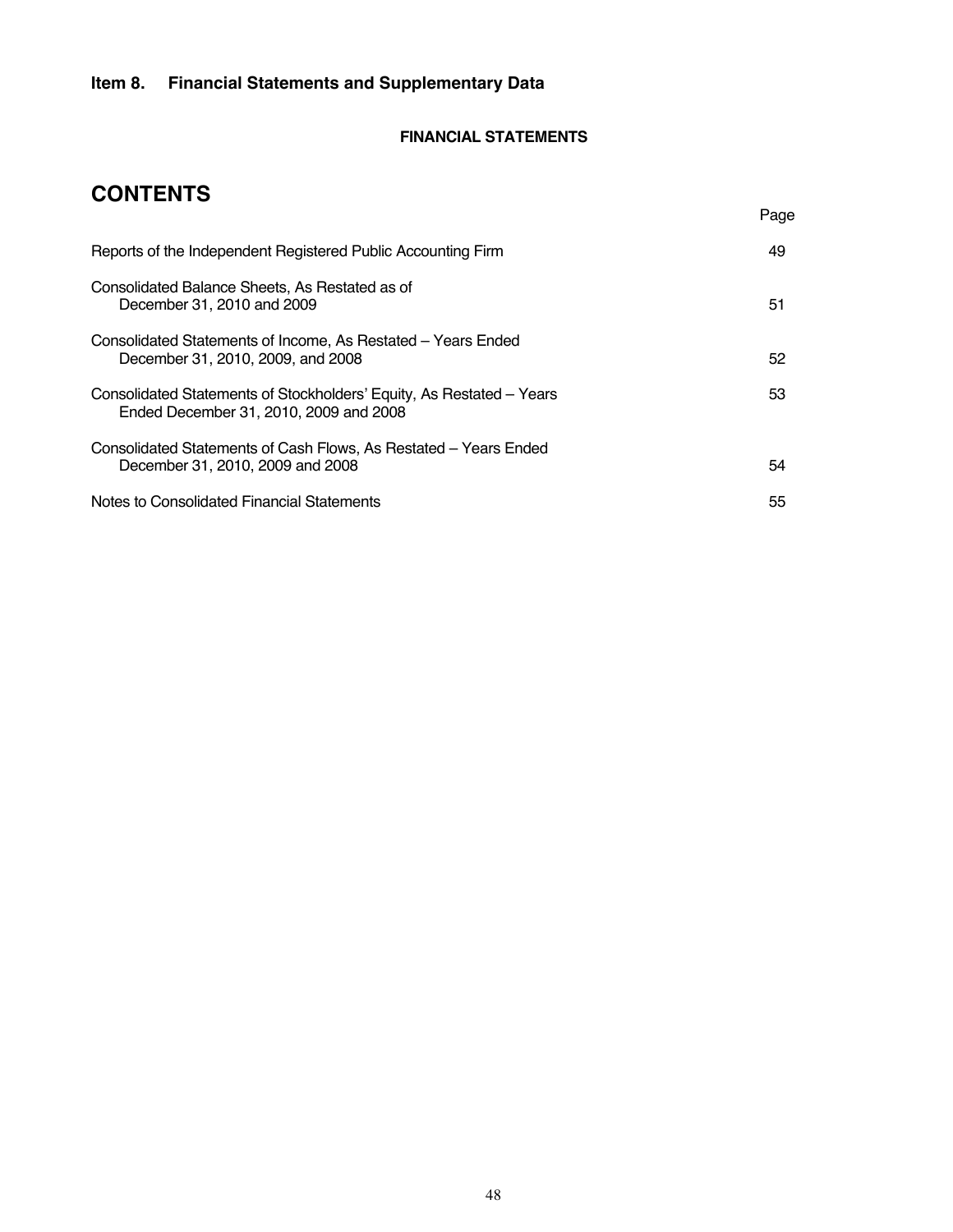#### **REPORT OF INDEPENDENT REGISTERED PUBLIC ACCOUNTING FIRM**

To the Board of Directors and Stockholders New Peoples Bankshares, Inc. Honaker, Virginia

We have audited the accompanying consolidated balance sheets of New Peoples Bankshares, Inc. as of December 31, 2010 and 2009, and the related consolidated statements of income, stockholders' equity, and cash flows for each of the years in the three-year period ended December 31, 2010. New Peoples Bankshares, Inc.'s management is responsible for these consolidated financial statements. Our responsibility is to express an opinion on these consolidated financial statements based on our audits.

We conducted our audits in accordance with the standards of the Public Company Accounting Oversight Board (United States). Those standards require that we plan and perform the audit to obtain reasonable assurance about whether the financial statements are free of material misstatement. An audit includes examining, on a test basis, evidence supporting the amounts and disclosures in the financial statements. An audit also includes assessing the accounting principles used and significant estimates made by management, as well as evaluating the overall financial statement presentation. We believe that our audits provide a reasonable basis for our opinion.

In our opinion, the consolidated financial statements referred to above present fairly, in all material respects, the financial position of New Peoples Bankshares, Inc. as of December 31, 2010 and 2009, and the results of its operations and its cash flows for each of years in the three-year period ended December 31, 2010 in conformity with accounting principles generally accepted in the United States of America.

As discussed in Note 3, the Company restated its 2010 financial statements to correct errors related to its allowance for loan losses, other real estate acquired through foreclosure and other related financial statement elements.

We also have audited, in accordance with the standards of the Public Company Accounting Oversight Board (United States), New Peoples Bankshares, Inc.'s internal control over financial reporting as of December 31, 2010, based on criteria established in *Internal Control—Integrated Framework* issued by the Committee of Sponsoring Organizations of the Treadway Commission (COSO), and our report dated March 11, 2011 (except for the effects of the material weakness described in paragraphs six and seven of that report, as to which the date is June 23, 2011) expressed an adverse opinion.

> /S/ BROWN, EDWARDS AND COMPANY, L. L. P. CERTIFIED PUBLIC ACCOUNTANTS

Christiansburg, Virginia March 11, 2011, except for Notes 3, 7, 8, 11, 21, 23, 24 and 26, as to which the date is June 23, 2011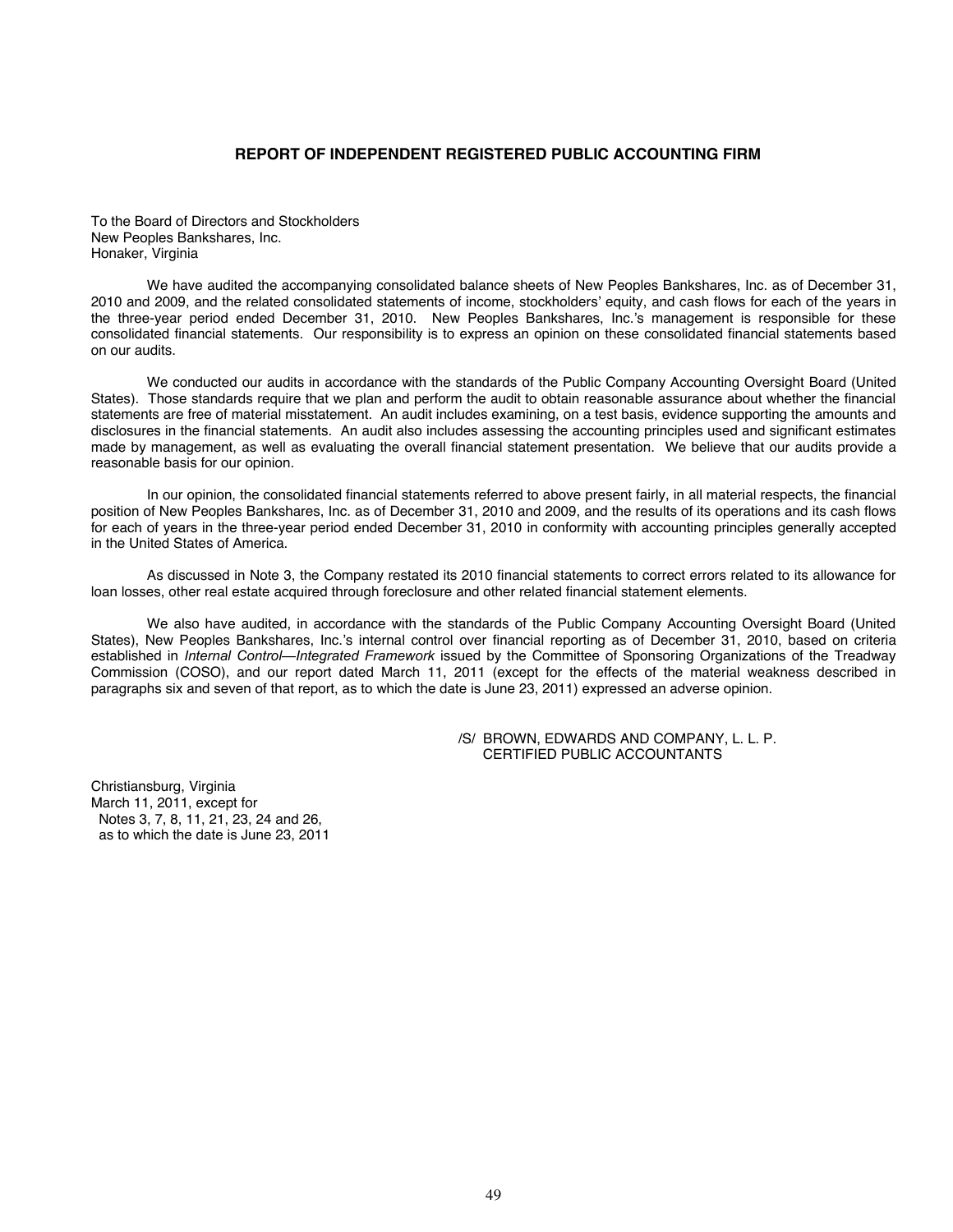#### **REPORT OF INDEPENDENT REGISTERED PUBLIC ACCOUNTING FIRM ON INTERNAL CONTROL OVER FINANCIAL REPORTING**

To the Board of Directors and Stockholders of New Peoples Bankshares, Inc. Honaker, Virginia

We have audited New Peoples Bankshares, Inc.'s internal control over financial reporting as of December 31, 2010, based on criteria established in *Internal Control—Integrated Framework* issued by the Committee of Sponsoring Organizations of the Treadway Commission (COSO). New Peoples Bankshares, Inc.'s management is responsible for maintaining effective internal control over financial reporting and for its assessment of the effectiveness of internal control over financial reporting, included in the accompanying Management's Annual Report on Internal Control over Financial Reporting. Our responsibility is to express an opinion on the company's internal control over financial reporting based on our audit.

We conducted our audit in accordance with the standards of the Public Company Accounting Oversight Board (United States). Those standards require that we plan and perform the audit to obtain reasonable assurance about whether effective internal control over financial reporting was maintained in all material respects. Our audit of internal control over financial reporting included obtaining an understanding of internal control over financial reporting, assessing the risk that a material weakness exists, and testing and evaluating the design and operating effectiveness of internal control based on the assessed risk. Our audit also included performing such other procedures as we considered necessary in the circumstances. We believe that our audit provides a reasonable basis for our opinion.

A company's internal control over financial reporting is a process designed to provide reasonable assurance regarding the reliability of financial reporting and the preparation of financial statements for external purposes in accordance with generally accepted accounting principles. A company's internal control over financial reporting includes those policies and procedures that (1) pertain to the maintenance of records that, in reasonable detail, accurately and fairly reflect the transactions and dispositions of the assets of the company; (2) provide reasonable assurance that transactions are recorded as necessary to permit preparation of financial statements in accordance with generally accepted accounting principles, and that receipts and expenditures of the company are being made only in accordance with authorizations of management and directors of the company; and (3) provide reasonable assurance regarding prevention or timely detection of unauthorized acquisition, use, or disposition of the company's assets that could have a material effect on the financial statements.

Because of its inherent limitations, internal control over financial reporting may not prevent or detect misstatements. Also, projections of any evaluations of effectiveness to future periods are subject to the risk that controls may become inadequate because of changes in conditions, or that the degree of compliance with the policies or procedures may deteriorate.

In our report dated March 11, 2011, we expressed an unqualified opinion on the Company's internal control over financial reporting as of December 31, 2010, based upon the COSO criteria. The Company had subsequently determined that a deficiency in controls relating to their process and procedures used to estimated the allowance for loan losses and valuation of other real estate owned existed as of the previous assessment date, and has further concluded that such deficiency represented a material weakness as of December 31, 2010. As a result, management revised its assessment, as presented in the accompanying Management's Report on Internal Control over Financial Reporting, to conclude that the Company's internal control over financial reporting was not effective as of December 31, 2010. Accordingly, our opinion on the effectiveness of the Company's internal control over financial reporting as of December 31, 2010, as expressed herein, is different from that expressed in our previous report.

A material weakness is a deficiency, or combination of control deficiencies, in internal control over financial reporting, such that there is a reasonable possibility that a material misstatement of the company's annual or interim financial statements will not be prevented or detected on a timely basis. The following material weakness has been identified and included in management's assessment. The Company's management identified a material weakness in internal control over financial reporting relating to their process and procedures used to estimate the allowance for loan losses and to value other real estate. This material weakness resulted in the restatement of the Company's annual consolidated financial statements as of and for the year ended December 31, 2010.

In our opinion, because of the effect of the material weakness described above on the achievement of the objectives of the control criteria, New Peoples Bankshares, Inc. has not maintained effective internal control over financial reporting as of December 31, 2010, based on criteria established in *Internal Control—Integrated Framework* issued by the Committee of Sponsoring Organizations of the Treadway Commission (COSO). We have not audited the changes in internal control discussed in Management's Report on Internal Control over Financial Reporting which have been made in a effort to remediate the identified material weakness.

We have also audited, in accordance with the standards of the Public Company Accounting Oversight Board (United States), the consolidated balance sheets and the related consolidated statements of income, stockholders' equity, and cash flows of New Peoples Bankshares, Inc. This material weakness was considered in determining the nature, timing and extent of audit tests applied in our audits of the Company's 2010 consolidated financial statements and this report does not affect our report dated March 11, 2011, except for Notes 3, 7, 8, 11, 21, 23, 24 and 26, as to which the date is June 23, 2011, which expressed an unqualified opinion on those consolidated financial statements (as restated).

> /S/ BROWN, EDWARDS AND COMPANY, L. L. P. CERTIFIED PUBLIC ACCOUNTANTS

Christiansburg, Virginia March 11, 2011 (except for the matters discussed in paragraphs six and seven above, as to which the date is June 23, 2011)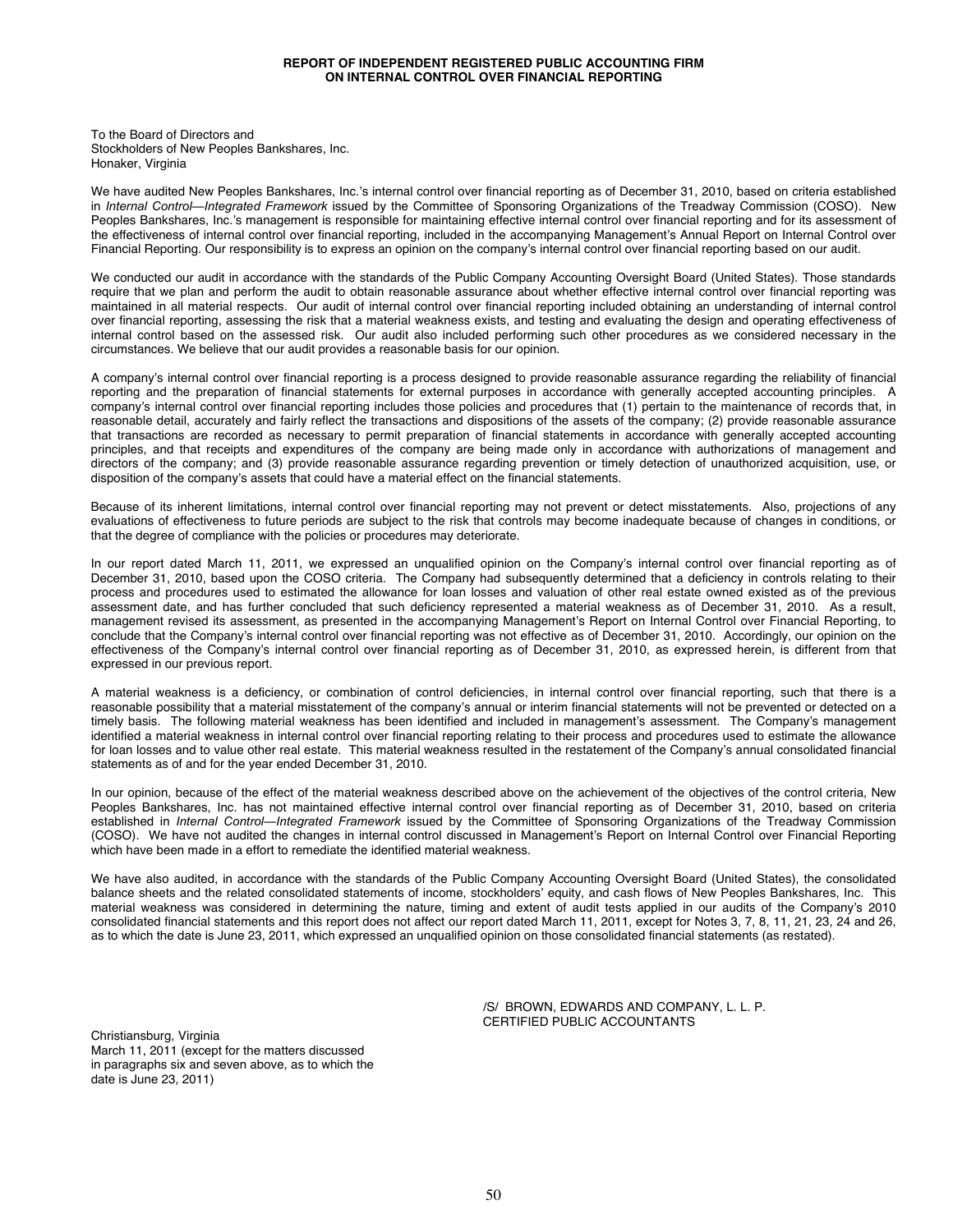### **NEW PEOPLES BANKSHARES, INC. CONSOLIDATED BALANCE SHEETS, AS RESTATED DECEMBER 31, 2010 AND 2009**

(IN THOUSANDS EXCEPT SHARE and SHARE DATA)

| <b>ASSETS</b>                                                  | 2010          | 2009          |
|----------------------------------------------------------------|---------------|---------------|
|                                                                | (Restated)    |               |
| Cash and due from banks                                        | \$<br>14,369  | \$<br>29,788  |
| Interest-bearing deposits with banks                           | 42,549        | 190           |
| Federal funds sold                                             | 25,611        | 9,582         |
| <b>Total Cash and Cash Equivalents</b>                         | 82,529        | 39,560        |
| <b>Investment Securities</b>                                   |               |               |
| Available-for-sale                                             | 4,658         | 2,606         |
| Loans receivable                                               | 707,794       | 763,570       |
| Allowance for loan losses                                      | (25, 014)     | (18,588)      |
| Net Loans                                                      | 682,780       | 744,982       |
| Bank premises and equipment, net                               | 34,141        | 34,958        |
| Equity securities (restricted)                                 | 3,878         | 3,996         |
| Other real estate owned                                        | 12,346        | 5,643         |
| Accrued interest receivable                                    | 3,700         | 4,292         |
| Life insurance investments                                     | 11,011        | 10,549        |
| Goodwill and other intangibles                                 | 4,346         | 4,514         |
| Deferred taxes                                                 | 8,037         | 5,400         |
| Other assets                                                   | 5,201         | 1,410         |
| <b>Total Assets</b>                                            | \$<br>852,627 | \$<br>857,910 |
| <b>LIABILITIES</b>                                             |               |               |
| Deposits                                                       |               |               |
| Demand deposits                                                |               |               |
| Noninterest bearing                                            | \$<br>87,839  | \$<br>88,318  |
| Interest-bearing                                               | 60,022        | 42,769        |
| Savings deposits                                               | 108,119       | 90,467        |
| Time deposits                                                  | 510,100       | 539,160       |
| <b>Total Deposits</b>                                          | 766,080       | 760,714       |
| <b>FHLB</b> advances                                           | 24,183        | 25,383        |
| Accrued interest payable                                       | 1,720         | 1,617         |
| Accrued expenses and other liabilities                         | 1,475         | 2,181         |
| Line of credit borrowing                                       | 4,900         | 4,900         |
| Other borrowings                                               | 250           |               |
| Trust preferred securities<br><b>Total Liabilities</b>         | 16,496        | 16,496        |
|                                                                | 815,104       | 811,291       |
| <b>STOCKHOLDERS' EQUITY</b>                                    |               |               |
| Common stock - \$2.00 par value; 50,000,000 shares authorized; | 20,020        | 20,018        |
| 10,010,178 and 10,009,037 shares issued and outstanding        |               |               |
| for 2010 and 2009, respectively                                |               |               |
| Additional paid-in-capital                                     | 21,689        | 21,683        |
| Retained earnings                                              | (4, 175)      | 4,890         |
| Accumulated other comprehensive income (loss)                  | (11)          | 28            |
|                                                                |               |               |
| <b>Total Stockholders' Equity</b>                              | 37,523        | 46,619        |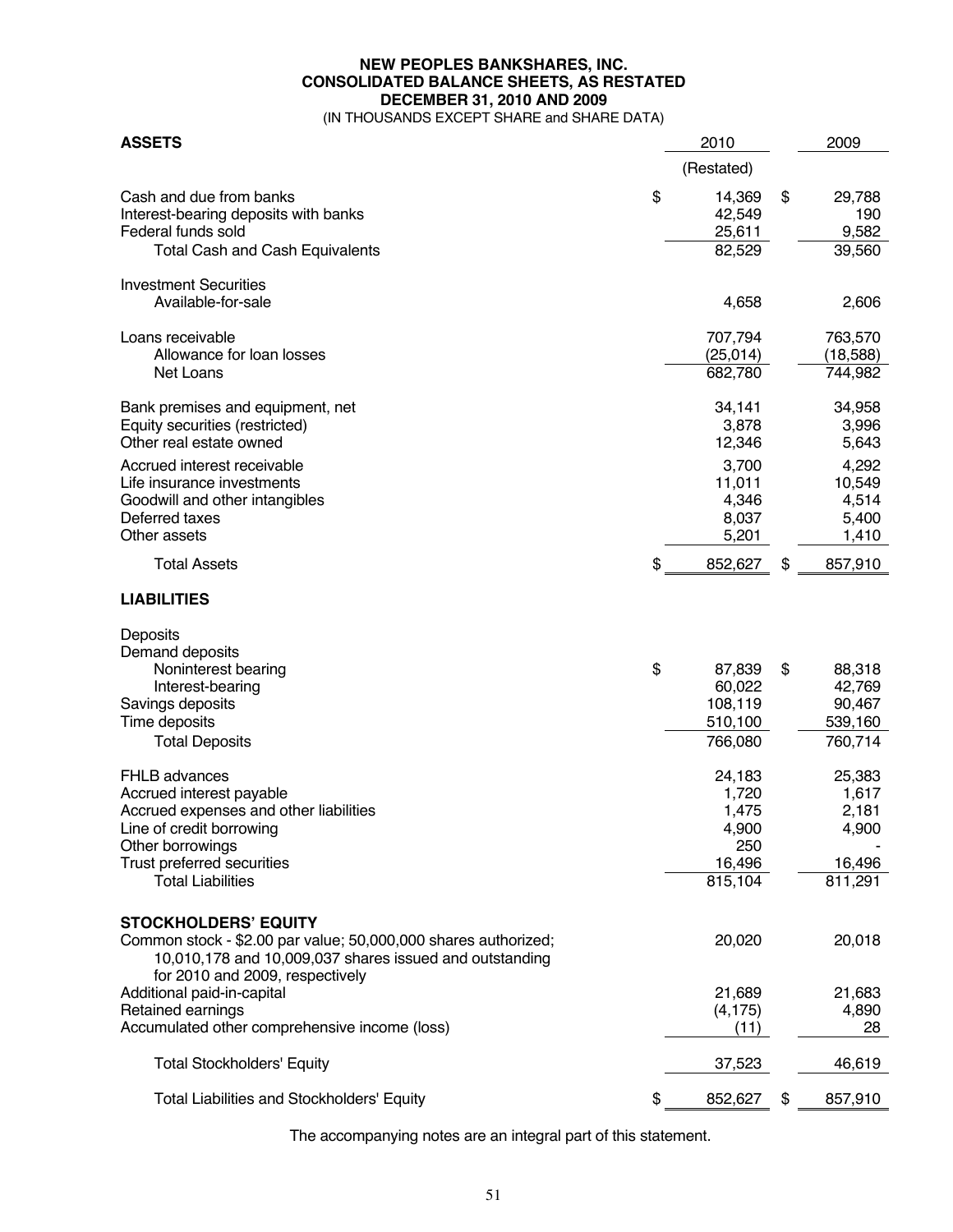# **NEW PEOPLES BANKSHARES, INC. CONSOLIDATED STATEMENTS OF INCOME, AS RESTATED FOR THE YEARS ENDED DECEMBER 31, 2010, 2009 AND 2008**

(IN THOUSANDS EXCEPT SHARE AND PER SHARE DATA)

| <b>INTEREST AND DIVIDEND INCOME</b>                   | 2010                       | 2009          | 2008         |
|-------------------------------------------------------|----------------------------|---------------|--------------|
| Loans including fees                                  | \$<br>(Restated)<br>47,775 | \$<br>50,188  | \$<br>51,911 |
| Federal funds sold                                    | 44                         | 26            | 32           |
| Interest-earning deposits with banks                  | 12                         |               | 3            |
| Investments                                           | 111                        | 89            | 208          |
| Dividends on equity securities (restricted)           | 86                         | 75            | 163          |
| <b>Total Interest and Dividend Income</b>             | 48,028                     | 50,378        | 52,317       |
|                                                       |                            |               |              |
| <b>INTEREST EXPENSE</b>                               |                            |               |              |
| Deposits<br>Demand                                    | 250                        | 233           | 240          |
| Savings                                               | 779                        | 994           | 682          |
| Time deposits below \$100,000                         | 7,000                      | 9,807         | 12,556       |
| Time deposits above \$100,000                         | 4,112                      | 5,684         | 7,261        |
| <b>FHLB</b> advances                                  | 1,057                      | 1,061         | 1,217        |
| Other borrowings                                      | 246                        | 251           | 134          |
| <b>Trust Preferred Securities</b>                     | 454                        | 533           | 1,005        |
| <b>Total Interest Expense</b>                         | 13,898                     | 18,563        | 23,095       |
|                                                       |                            |               |              |
| <b>NET INTEREST INCOME</b>                            | 34,130                     | 31,815        | 29,222       |
| <b>PROVISION FOR LOAN LOSSES (Note 8)</b>             | 22,328                     | 12,841        | 1,500        |
|                                                       |                            |               |              |
| <b>NET INTEREST INCOME AFTER</b>                      |                            |               |              |
| <b>PROVISION FOR LOAN LOSSES</b>                      | 11,802                     | 18,974        | 27,722       |
|                                                       |                            |               |              |
| <b>NONINTEREST INCOME</b>                             |                            |               |              |
| Service charges                                       | 2,701                      | 2,648         | 2,704        |
| Fees, commissions and other income                    | 2,248                      | 1,708         | 1,398        |
| Insurance and investment fees                         | 523                        | 653           | 973          |
| Life insurance investment income                      | 462                        | 440           | 475          |
| <b>Total Noninterest Income</b>                       | 5,934                      | 5,449         | 5,550        |
|                                                       |                            |               |              |
| <b>NONINTEREST EXPENSES</b>                           |                            |               |              |
| Salaries and employee benefits (Note 14)              | 15,007                     | 15,152        | 15,628       |
| Occupancy expense                                     | 2,127                      | 2,044         | 2,215        |
| Equipment expense                                     | 2,425                      | 2,469         | 2,345        |
| Advertising and public relations                      | 412                        | 433           | 477          |
| Data processing and telecommunications                | 1,616                      | 1,500         | 1,341        |
| <b>FDIC Assessment</b>                                | 2,422                      | 2,184         | 724          |
| Other real estate owned and repossessed vehicles, net | 2,183                      | 1,003         | (478)        |
| Other operating expenses                              | 5,702                      | 5,062         | 4,367        |
| <b>Total Noninterest Expenses</b>                     | 31,894                     | 29,847        | 26,619       |
| <b>INCOME(LOSS) BEFORE INCOME TAXES</b>               | (14, 158)                  | (5, 424)      | 6,653        |
|                                                       |                            |               |              |
| <b>INCOME TAX EXPENSE (BENEFIT) (Note 11)</b>         | (5,093)                    | (1,738)       | 1,916        |
| <b>NET INCOME (LOSS)</b>                              | \$<br>(9,065)              | \$<br>(3,686) | \$<br>4,737  |
| <b>Earnings (Loss) Per Share</b>                      |                            |               |              |
| Basic                                                 | \$<br>(0.91)               | \$<br>(0.37)  | \$<br>0.47   |
| <b>Fully Diluted</b>                                  | \$<br>(0.91)               | \$<br>(0.37)  | \$<br>0.46   |
| <b>Average Weighted Shares of Common Stock</b>        |                            |               |              |
| <b>Basic</b>                                          | 10,009,468                 | 10,008,943    | 9,980,348    |
| <b>Fully Diluted</b>                                  | 10,009,468                 | 10,008,943    | 10,234,909   |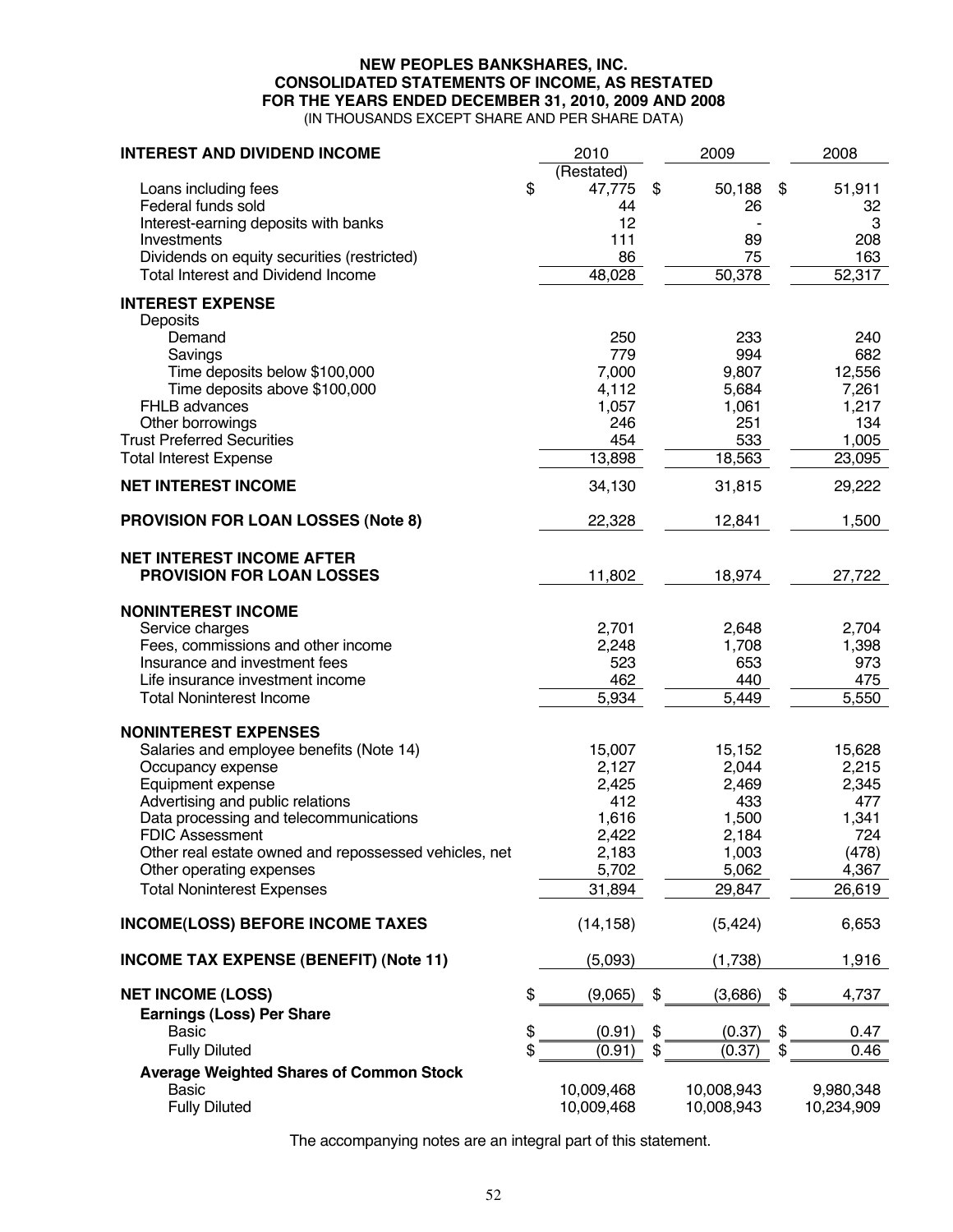# **NEW PEOPLES BANKSHARES, INC. CONSOLIDATED STATEMENTS OF STOCKHOLDERS' EQUITY, AS RESTATED FOR THE YEARS ENDED DECEMBER 31, 2010, 2009 AND 2008**

(IN THOUSANDS INCLUDING SHARE DATA )

|                                                                                                              | Shares<br>οf<br>Common<br><b>Stock</b> |    | Common<br><b>Stock</b> | Additional<br>Paid in<br>Capital |    | Retained<br>Earnings |    | Accumu-<br>lated<br>Other<br>Compre-<br>hensive<br>Income<br>(Loss) | Total<br>Stockholders'<br>Equity |    | Compre-<br>hensive<br>Income<br>(Loss) |
|--------------------------------------------------------------------------------------------------------------|----------------------------------------|----|------------------------|----------------------------------|----|----------------------|----|---------------------------------------------------------------------|----------------------------------|----|----------------------------------------|
| Balance,<br>December 31, 2007                                                                                | 9,959                                  | S  | 19,919                 | \$<br>21,484                     | S  | 3,839                | S  | $\overline{7}$                                                      | \$<br>45,249                     |    | 2,875                                  |
| Net Income<br>Unrealized gain (net of<br>deferred tax of \$21) on<br>available-for-sale                      |                                        |    |                        |                                  |    | 4,737                |    |                                                                     | 4,737                            |    | 4,737                                  |
| securities                                                                                                   |                                        |    |                        |                                  |    |                      |    | 40                                                                  | 40                               |    | 40                                     |
| <b>Stock Options Exercised</b><br>Balance,                                                                   | 49                                     |    | 98                     | 199                              |    |                      |    |                                                                     | 297                              |    |                                        |
| December 31, 2008                                                                                            | 10,008                                 | \$ | 20,017                 | \$<br>21,683                     | \$ | 8,576                | \$ | 47                                                                  | \$<br>50,323                     | S  | 4,777                                  |
| Net Income (Loss)<br>Unrealized loss (net of<br>deferred tax of \$10) on<br>available-for-sale<br>securities |                                        |    |                        |                                  |    | (3,686)              |    | (19)                                                                | (3,686)<br>(19)                  |    | (3,686)<br>(19)                        |
| <b>Stock Options Exercised</b><br>Balance,                                                                   |                                        |    |                        |                                  |    |                      |    |                                                                     | 1                                |    |                                        |
| December 31, 2009                                                                                            | 10,009                                 | \$ | 20,018                 | \$<br>21,683                     | \$ | 4,890                | \$ | 28                                                                  | \$<br>46,619                     | \$ | (3,705)                                |
| Net Income (Loss)<br>(as Restated)<br>Unrealized loss (net of                                                |                                        |    |                        |                                  |    | (9,065)              |    |                                                                     | (9,065)                          |    | (9,065)                                |
| deferred tax of \$20) on<br>available-for-sale<br>securities                                                 |                                        |    |                        |                                  |    |                      |    | (39)                                                                | (39)                             |    | (39)                                   |
| <b>Stock Options Exercised</b><br>Balance,                                                                   |                                        |    | $\overline{2}$         | 6                                |    |                      |    |                                                                     | 8                                |    |                                        |
| December 31, 2010<br>As Restated                                                                             | 10,010                                 | \$ | 20,020                 | \$<br>21,689                     | \$ | (4, 175)             | \$ | (11)                                                                | \$<br>37,523                     | \$ | (9, 104)                               |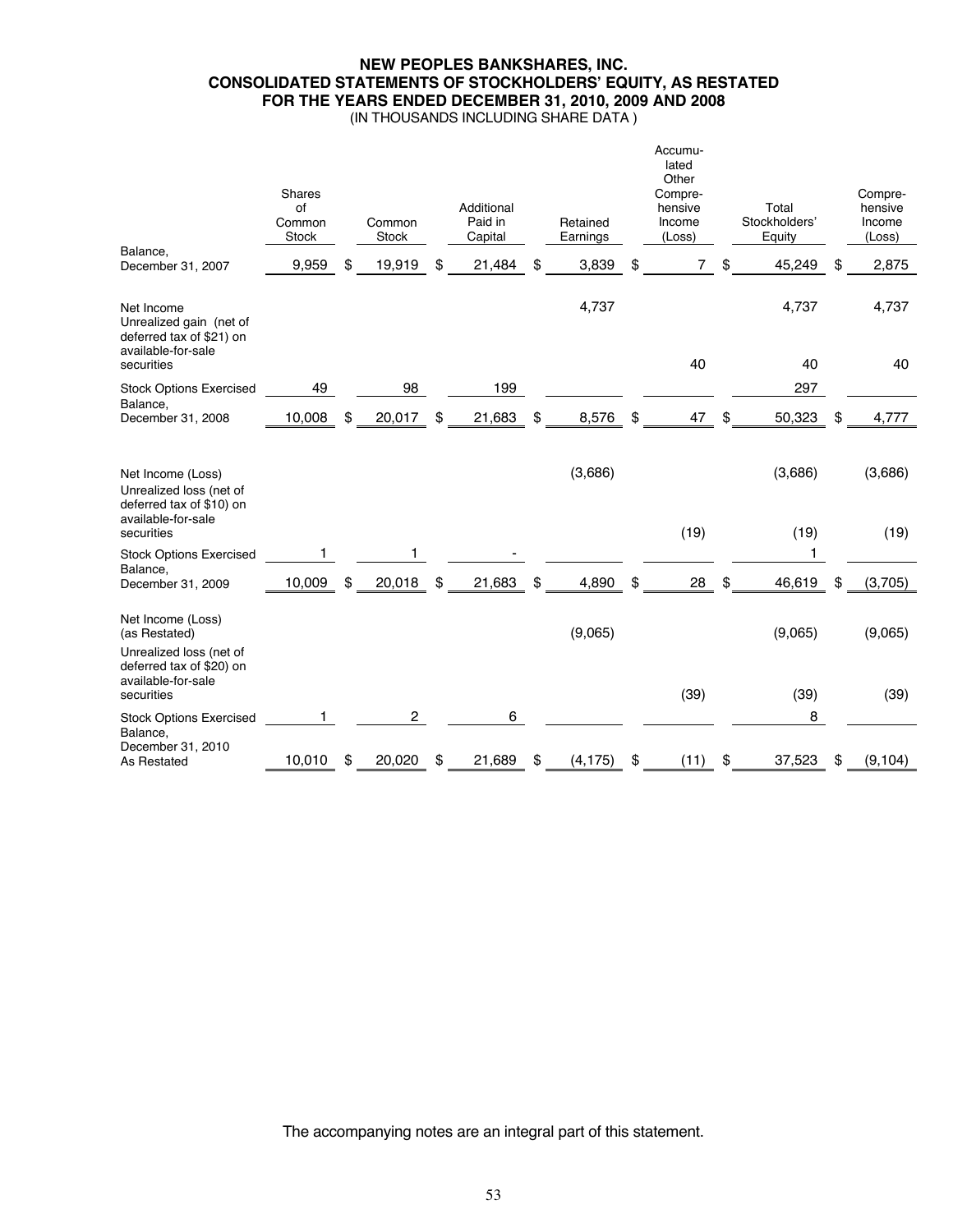#### **NEW PEOPLES BANKSHARES, INC. CONSOLIDATED STATEMENTS OF CASH FLOWS, AS RESTATED FOR THE YEARS ENDED DECEMBER 31, 2010, 2009 AND 2008**

(IN THOUSANDS)

| <b>CASH FLOWS FROM OPERATING ACTIVITIES</b>                                                |          | 2010           | 2009           | 2008         |
|--------------------------------------------------------------------------------------------|----------|----------------|----------------|--------------|
|                                                                                            |          | (Restated)     |                |              |
| Net Income (Loss), as restated<br>Adjustments to reconcile net income to net cash provided | \$       | (9,065)        | \$<br>(3,686)  | \$<br>4,737  |
| by operating activities:                                                                   |          |                |                |              |
| Depreciation                                                                               |          | 2,678          | 2,832          | 3,000        |
| Provision for Loan Losses                                                                  |          | 22,328         | 12,841         | 1,500        |
| Income (less expenses) on Life Insurance                                                   |          | (462)          | (396)          | (408)        |
| (Gain) loss on sale of fixed assets                                                        |          | (117)          | (1)            | 3            |
| (Gain) loss on sale of foreclosed real estate                                              |          | 202            | 143            | (612)        |
| Adjustment of carrying value of foreclosed real estate                                     |          | 1,427          | 577            |              |
| Accretion of bond premiums/discounts                                                       |          | 8              |                | (6)          |
| Deferred tax (benefit) expense<br>Amortization of core deposit intangible                  |          | (2,616)<br>168 | (4,247)<br>119 | 112<br>196   |
| Net change in:                                                                             |          |                |                |              |
| Interest receivable                                                                        |          | 591            | 245            | 432          |
| Other assets                                                                               |          | (3,790)        | 1,153          | (1, 492)     |
| Accrued interest payable                                                                   |          | 103            | (538)          | (667)        |
| Accrued expense and other liabilities                                                      |          | (707)          | 441            | (176)        |
| Net Cash Provided by Operating Activities                                                  |          | 10,748         | 9,483          | 6,619        |
| <b>CASH FLOWS FROM INVESTING ACTIVITIES</b>                                                |          |                |                |              |
| Net decrease (increase) in loans                                                           |          | 27,826         | (49, 299)      | (41, 766)    |
| Purchase of securities available for sale                                                  |          | (4,656)        | (816)          | (4,000)      |
| Proceeds from sale and maturities of securities available-                                 |          |                |                |              |
| for-sale                                                                                   |          | 2,536          | 1,639          | 5,570        |
| Purchase of Federal Reserve Bank stock                                                     |          |                |                | (120)        |
| (Purchase) sale of Federal Home Loan Bank stock                                            |          | 118            | (93)           | 475          |
| Payments for the purchase of property                                                      |          | (2,825)        | (1,708)        | (4,940)      |
| Proceeds from sales of fixed assets                                                        |          | 1,082          |                |              |
| Proceeds from sales of other real estate owned                                             |          | 3,716          | 2,627          | 1,804        |
| Net Cash Provided by (Used in) Investing<br>Activities                                     |          | 27,797         | (47, 650)      | (42, 977)    |
|                                                                                            |          |                |                |              |
| <b>CASH FLOW FROM FINANCING ACTIVITIES</b>                                                 |          |                |                |              |
| Common stock options exercised                                                             |          | 8              | 1              | 297          |
| Net increase (decrease) in line of credit borrowings                                       |          |                | (13)           | 4,913        |
| Net increase in other borrowings                                                           |          | 250            |                |              |
| Net change in:                                                                             |          |                |                |              |
| Demand deposits                                                                            |          | 16,774         | 1,141          | 19,409       |
| Savings deposits                                                                           |          | 17,652         | 680            | 45,066       |
| Time deposits                                                                              |          | (29,060)       | 53,205         | (15, 820)    |
| Net increase (decrease) in FHLB borrowings                                                 |          | (1,200)        | (1, 199)       | (15, 852)    |
| Net Cash Provided by Financing Activities                                                  |          | 4,424          | 53,815         | 38,013       |
| Net increase in cash and cash equivalents                                                  |          | 42,969         | 15,648         | 1,655        |
| Cash and Cash Equivalents, Beginning of Year                                               |          | 39,560         | 23,912         | 22,257       |
| Cash and Cash Equivalents, End of Year                                                     | \$       | 82,529         | \$<br>39,560   | \$<br>23,912 |
| Supplemental Disclosure of Cash Paid During the Year for:                                  |          |                |                |              |
| Interest                                                                                   |          | 14,001         | \$<br>18,025   | \$<br>22,428 |
| <b>Taxes</b>                                                                               | \$<br>\$ | 1,259          | \$<br>1,300    | \$<br>1,625  |
|                                                                                            |          |                |                |              |
| Supplemental Disclosure of Non Cash Transactions:                                          |          |                |                |              |
| Other real estate acquired in settlement of foreclosed loans                               | \$       | 12,047         | \$<br>6,494    | \$<br>1,637  |
| Loans made to finance sale of foreclosed real estate                                       |          | 260            | \$<br>1,113    | \$<br>50     |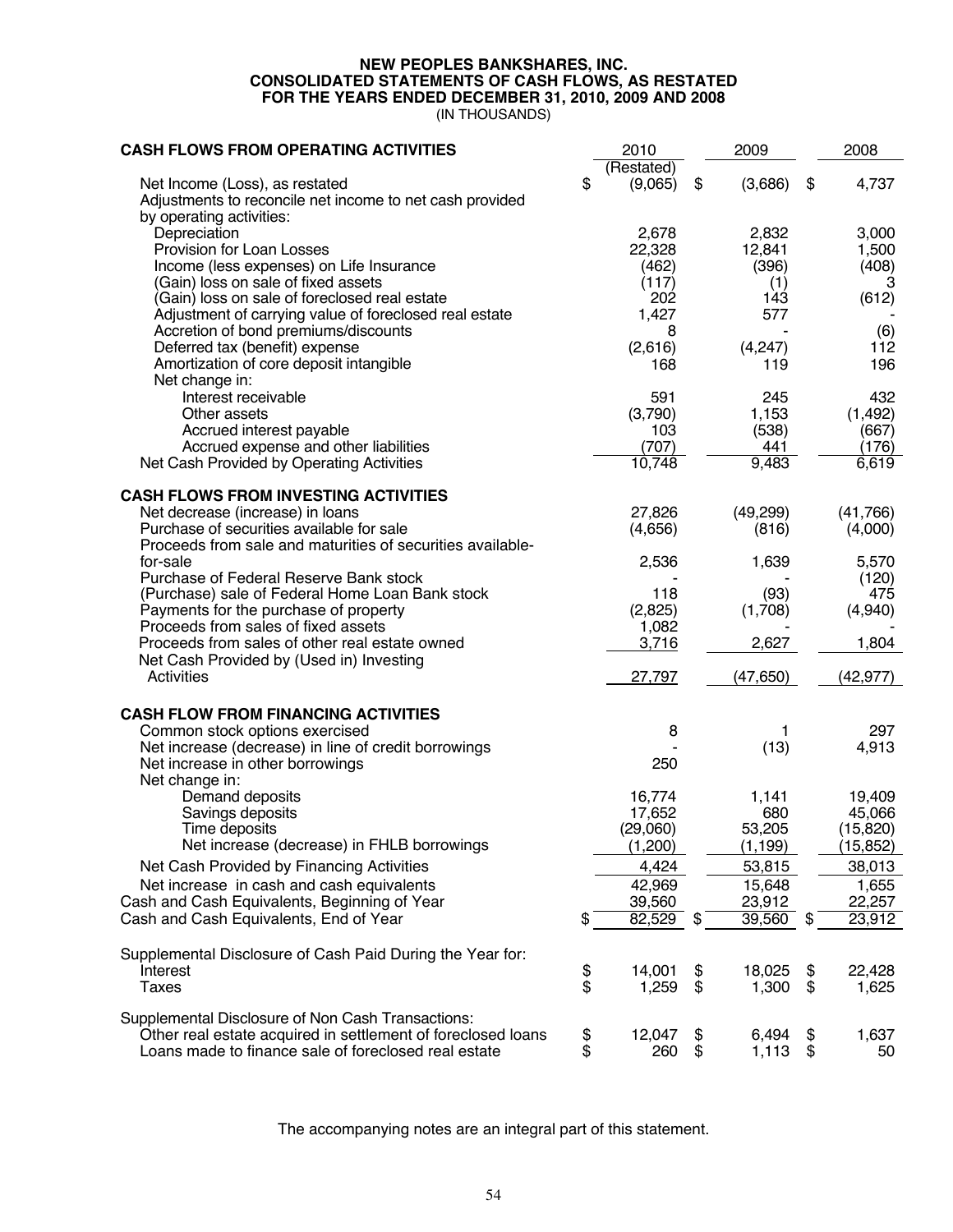# **NOTE 1 NATURE OF OPERATIONS**

**Nature of Operations –** New Peoples Bankshares, Inc. ("The Company") is a bank holding company whose principal activity is the ownership and management of a community bank. New Peoples Bank, Inc. ("Bank") was organized and incorporated under the laws of the Commonwealth of Virginia on December 9, 1997. The Bank commenced operations on October 28, 1998, after receiving regulatory approval. As a state chartered member bank, the Bank is subject to regulation by the Virginia Bureau of Financial Institutions, the Federal Deposit Insurance Corporation and the Federal Reserve Bank. The Bank provides general banking services to individuals, small and medium size businesses and the professional community of southwestern Virginia, southern West Virginia, and eastern Tennessee. On June 9, 2003, the Company formed two wholly owned subsidiaries, NPB Financial Services, Inc. and NPB Web Services, Inc. On July 7, 2004 the Company established NPB Capital Trust I for the purpose of issuing trust preferred securities. On September 27, 2006, the Company established NPB Capital Trust 2 for the purpose of issuing additional trust preferred securities. NPB Financial Services, Inc. was a subsidiary of the Company until January 1, 2009 when it became a subsidiary of the Bank.

# **NOTE 2 SUMMARY OF SIGNIFICANT ACCOUNTING POLICIES:**

**Consolidation Policy** - The consolidated financial statements include the Company, the Bank, NPB Financial Services, Inc., and NPB Web Services, Inc. All significant intercompany balances and transactions have been eliminated. In accordance with ASC 942, NPB Capital Trust I and 2 are not included in the consolidated financial statements.

**Use of Estimates -** The preparation of financial statements in conformity with generally accepted accounting principles requires management to make estimates and assumptions that affect the reported amounts of assets and liabilities, disclosure of contingent assets and liabilities at the date of the financial statements and the reported amounts of revenues and expenses during the reporting period. Actual results could differ from those estimates. The determination of the adequacy of the allowance for loan losses is based on estimates that are particularly susceptible to significant changes in the economic environment and market conditions.

**Cash and Cash Equivalents** – Cash and cash equivalents as used in the cash flow statements include cash and due from banks, interest-bearing deposits with banks, and federal funds sold.

**Investment Securities** – Management determines the appropriate classification of securities at the time of purchase. If management has the intent and the Bank has the ability at the time of purchase to hold securities until maturity, they are classified as held to maturity and carried at amortized historical cost. Securities not intended to be held to maturity are classified as available for sale and carried at fair value. Securities available for sale are intended to be used as part of the Bank's asset and liability management strategy and may be sold in response to changes in interest rates, prepayment risk or other similar factors.

The amortization of premiums and accretion of discounts are recognized in interest income using the effective interest method over the period to maturity. Realized gains and losses on dispositions are based on the net proceeds and the adjusted book value of the securities sold, using the specific identification method. Realized gains (losses) on securities available-for-sale are included in noninterest income and, when applicable, are reported as a reclassification adjustment, net of tax, in other comprehensive income. Unrealized gains and losses on investment securities available for sale are based on the difference between book value and fair value of each security. These gains and losses are credited or charged to stockholders' equity, whereas realized gains and losses flow through the income statement.

**Loans –** Loans are carried on the balance sheet at unpaid principal balance, net of any unearned interest and the allowance for loan losses. Interest income on loans is computed using the effective interest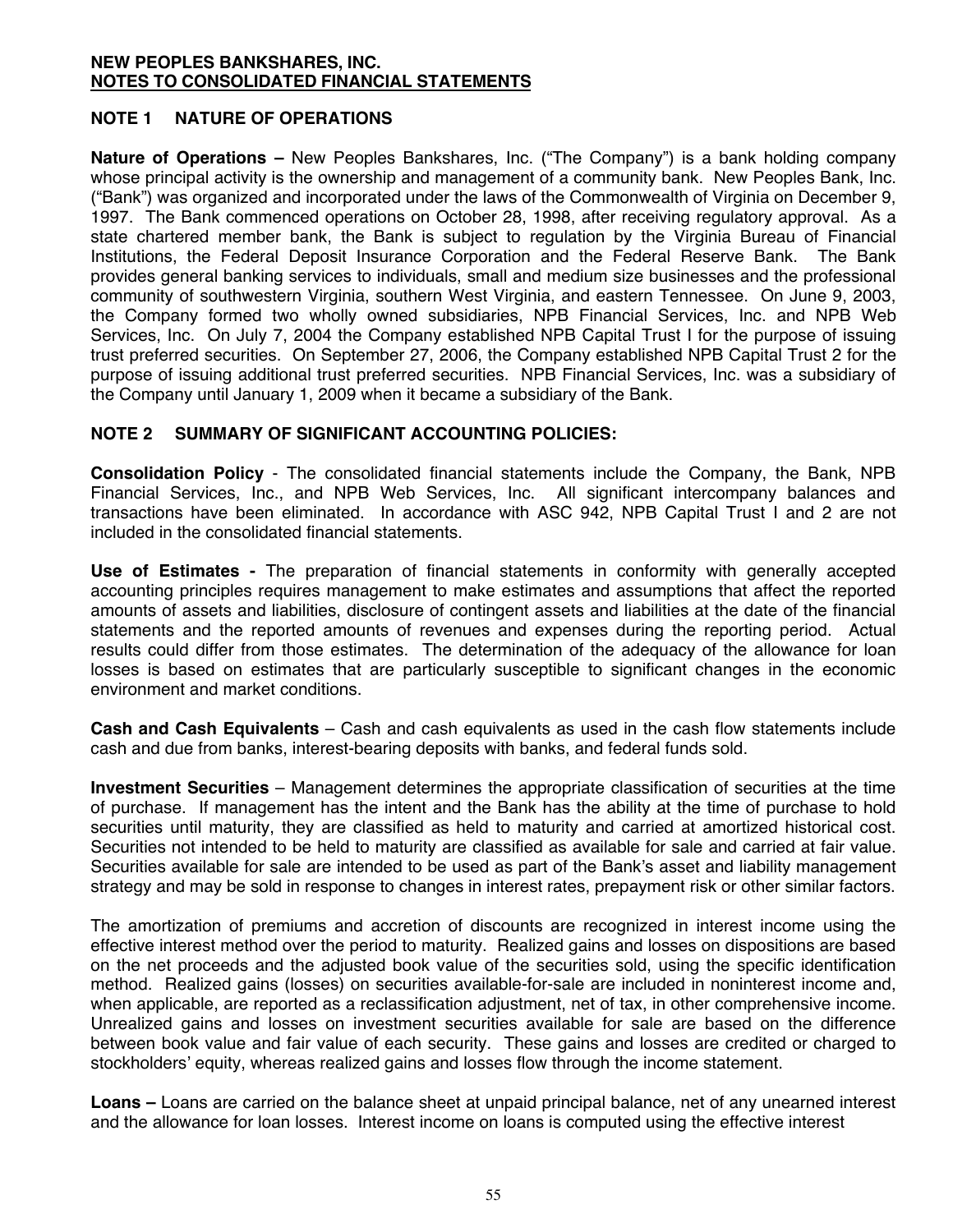# **NOTE 2 SUMMARY OF SIGNIFICANT ACCOUNTING POLICIES (CONTINUED):**

method, except where serious doubt exists as to the collectibility of the loan, in which case accrual of the income is discontinued.

It is the Bank's policy to stop accruing interest on a loan, and classify that loan as non-accrual under the following circumstances: (a) whenever we are advised by the borrower that scheduled payment or interest payments cannot be met, (b) when our best judgment indicates that payment in full of principal and interest can no longer be expected, or (c) when any such loan or obligation becomes delinquent for 90 days unless it is both well secured and in the process of collection. All interest accrued but not collected for loans that are placed on nonaccrual or charged off are

**Loans (Continued)** – reversed against interest income. The interest on these loans is accounted for on the cash basis or cost-recovery method, until qualifying for return to accrual. Loans are returned to accrual status when all the principal and interest amounts contractually due are brought current and prospects for future contractual payments are reasonably assured.

A loan is considered impaired when, based on current information and events, it is probable that the Company will be unable to collect the scheduled payments of principal or interest when due according to the contractual terms of the loan agreement. Factors considered by management in determining impairment include payment status, collateral value, and the probability of collecting scheduled principal and interest payments when due. Loans that experience insignificant payment delays and payment shortfalls generally are not classified as impaired. Management determines the significance of payment delays and payment shortfalls on a case-by-case basis, taking into consideration all of the circumstances surrounding the loan and the borrower, including the length of the delay, the reasons for the delay, the borrower's prior payment record, and the amount of the shortfall in relation to the principal and interest owed. Impairment is measured on a loan by loan basis for commercial and construction loans by either the present value of expected future cash flows discounted at the loan's effective interest rate, the loan's obtainable market price, or the fair value of the collateral if the loan is collateral dependent.

**Significant Group Concentrations of Credit Risk –** The Company recognizes a concentration as any obligation, direct or indirect, of the same or affiliated interests which represent 25% or more of the Company's capital structure, or \$9.4 million as of December 31, 2010. Most of the Company's activities are with customers located within the southwest Virginia, southern West Virginia, and northeastern Tennessee region. Certain concentrations may pose credit risk. The Bank does not have any significant concentrations to any one industry or customer.

**Allowance for Loan Losses –** The allowance for loan losses is maintained at a level that, in management's judgment, is adequate to absorb credit losses inherent in the loan portfolio. The loan portfolio is analyzed periodically and loans are assigned a risk rating. Allowances for impaired loans are generally determined based on collateral values or the present value of estimated cash flows. A general allowance is made for all other loans not considered impaired as deemed appropriate by management. In determining the adequacy of the allowance, management considers the following factors: the nature of the portfolio, credit concentrations, trends in historical loss experience, specific impaired loans, the estimated value of any underlying collateral, prevailing environmental factors and economic conditions, and other inherent risks. While management uses available information to recognize losses on loans, further reductions in the carrying amounts of loans may be necessary based on changes in collateral values and changes in estimates of cash flows on impaired loans. This evaluation is inherently subjective as it requires estimates that are susceptible to significant revision as more information becomes available.

The allowance is increased by a provision for loan losses, which is charged to expense and reduced by charge-offs, net of recoveries. Loans are charged against the allowance for loan losses when management believes that collectability of the principal is unlikely. Past due status is determined based on contractual terms.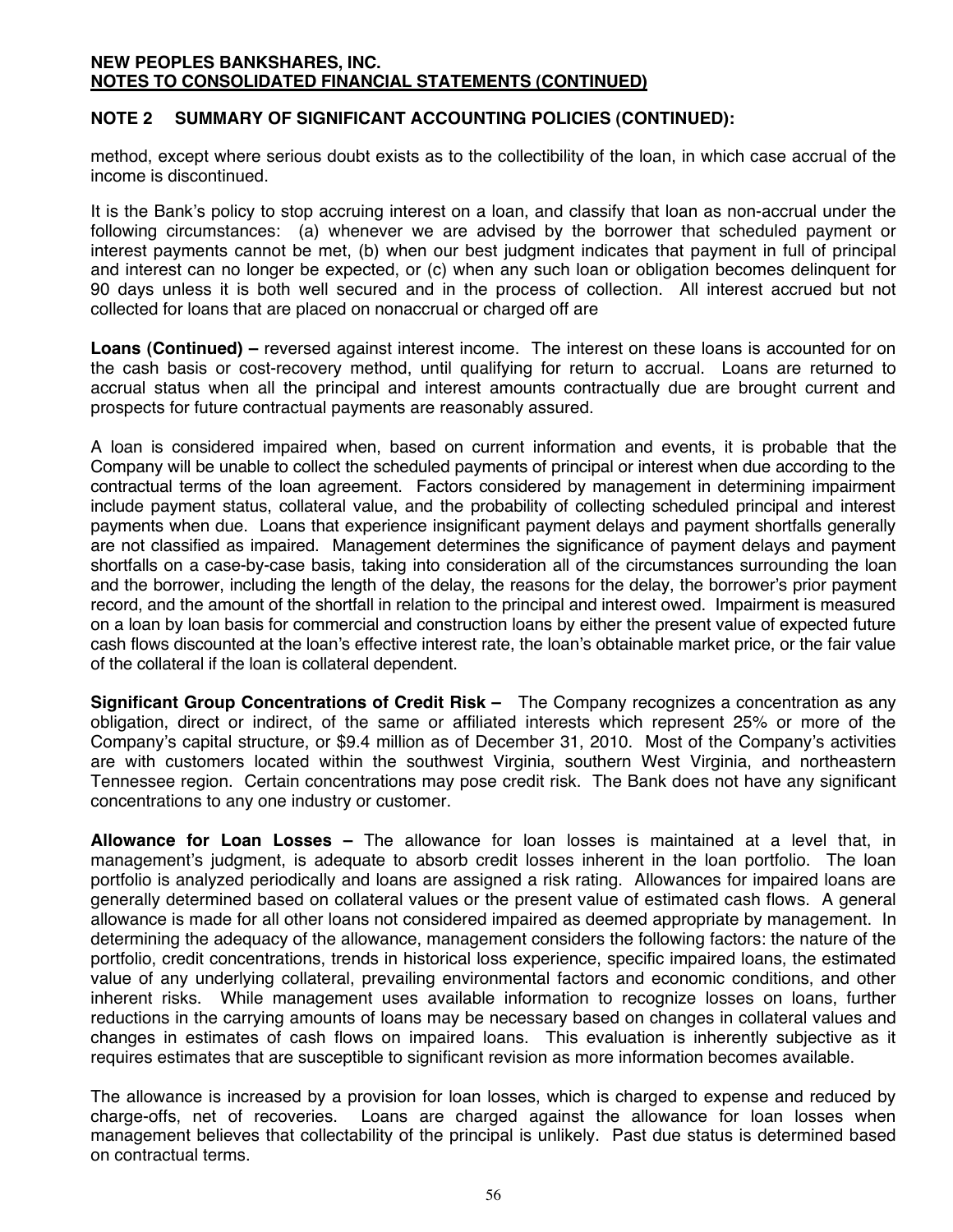# **NOTE 2 SUMMARY OF SIGNIFICANT ACCOUNTING POLICIES (CONTINUED):**

**Bank Premises and Equipment** – Land, buildings and equipment are recorded at cost less accumulated depreciation. Depreciation is computed using the straight-line method over the following estimated useful lives:

| Type                            | Estimated useful life |
|---------------------------------|-----------------------|
| <b>Buildings</b>                | 39 years              |
| Paving and landscaping          | 15 years              |
| Computer equipment and software | 3 to 5 years          |
| <b>Vehicles</b>                 | 5 years               |
| Furniture and other equipment   | 5 to 7 years          |

**Advertising Cost** – Advertising costs are expensed in the period incurred.

**Stock Options -** The Company records compensation related to stock options pursuant to ASC 718 which requires the estimated fair market value of the expense to be reflected over the period the award is earned which is presumed to be the vesting period.

**Income Taxes** – Deferred income tax assets and liabilities are determined using the liability (or balance sheet) method. Under this method, the net deferred tax asset or liability is determined based on the tax effects of the temporary differences between the book and tax bases of the various balance sheet assets and liabilities and gives current recognition to changes in tax rates and laws.

In the event the Company has unrecognized tax expense in future accounting periods, the Company will recognize interest in interest expense and penalties in operating expenses. There were no interest or penalties related to an unrecognized tax position for the years ended December 31, 2010, 2009 and 2008. Because of the impact of deferred tax accounting, other than interest and penalties, the reversal of the Company's treatment by taxing authorities would not affect the annual effective tax rate but would defer or accelerate the payment of cash to the taxing authority. The Company's tax filings for years ended 2008 through 2010 are currently open to audit under statutes of limitations by the Internal Revenue Service ("IRS") and the Virginia Department of Taxation.

**Financial Instruments – Off-balance-sheet instruments** - In the ordinary course of business, the Bank has entered into commitments to extend credit. Such financial instruments are recorded in the financial statements when they are funded.

**Comprehensive Income** – Generally accepted accounting principles require that recognized revenue, expenses, gains and losses be included in net income. Although certain changes in assets and liabilities, such as unrealized gains and losses on available for sale securities, are reported as a separate component of the equity section of the balance sheet, such items, along with net income, are components of comprehensive income.

**Earnings Per Share** – Basic earnings per share computations are based on the weighted average number of shares outstanding during each year. Dilutive earnings per share reflects the additional common shares that would have been outstanding if dilutive potential common shares had been issued. Potential common shares that may be issued relate to outstanding options and are determined by the Treasury Method.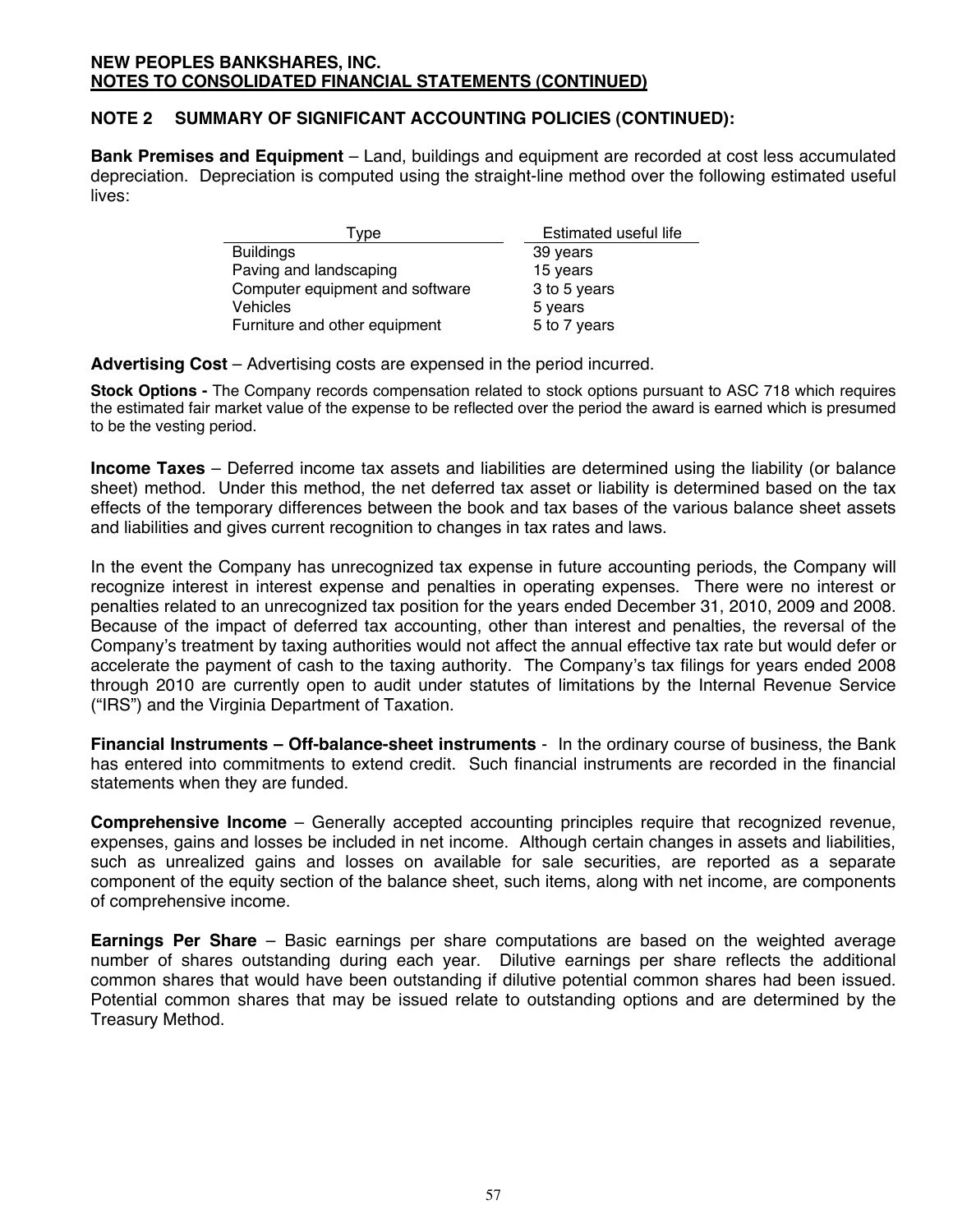# **NOTE 2 SUMMARY OF SIGNIFICANT ACCOUNTING POLICIES (CONTINUED):**

For the years ending December 31, 2010 and 2009, potential common shares were anti-dilutive and were not included in the calculation. Basic and diluted net income per common share calculations follows:

| (Amounts in Thousands, Except<br>Share and Per Share Data) | For the years ended<br>December 31 |            |    |            |   |            |  |  |  |  |  |
|------------------------------------------------------------|------------------------------------|------------|----|------------|---|------------|--|--|--|--|--|
|                                                            |                                    | 2010       |    | 2009       |   | 2008       |  |  |  |  |  |
|                                                            |                                    | (Restated) |    |            |   |            |  |  |  |  |  |
| Net income (loss) available to common shareholders         | S                                  | (9,065)    | \$ | (3,686)    | S | 4.737      |  |  |  |  |  |
| Weighted average shares outstanding                        |                                    | 10,009,468 |    | 10,008,943 |   | 9,980,348  |  |  |  |  |  |
| Dilutive shares for stock options                          |                                    |            |    |            |   | 254,561    |  |  |  |  |  |
| Weighted average dilutive shares outstanding               |                                    | 10,009,468 |    | 10,008,943 |   | 10,234,909 |  |  |  |  |  |
| Basic earnings (loss) per share                            | \$                                 | (0.91)     |    | (0.37)     | S | 0.47       |  |  |  |  |  |
| Diluted earnings (loss) per share                          |                                    | (0.91)     |    | (0.37)     |   | 0.46       |  |  |  |  |  |

**Other Real Estate Owned** – Other real estate owned represents properties acquired through foreclosure or deed taken in lieu of foreclosure. At the time of acquisition, these properties are recorded at the lower of cost or fair value less estimated costs to sell. Expenses incurred in connection with operating these properties and subsequent write-downs, if any, are charged to expense. Subsequent to foreclosure, management periodically considers the adequacy of the reserve for losses on the property. Gains and losses on the sales of these properties are credited or charged to income in the year of the sale.

**Business Combinations** - For purchase acquisitions accounted for as a business combination, the<br>Company is required to record the assets acquired, including identified intangible assets and liabilities<br>assumed at their fa such as appraisals, or internal valuations based on discounted cash flow analyses or other valuation techniques. The determination of the useful lives of intangible assets is subjective, as is the appropriate amortization method for such intangible assets. In addition, purchase acquisitions may result in goodwill, which is subject to ongoing periodic impairment testing based on the fair value of net assets acquired compared to the carrying value of goodwill. Changes in acquisition multiples, the overall interest rate environment, or the continuing operations of the assets acquired could have a significant

**Business Combinations (Continued)** - impact on the periodic impairment testing. For additional discussion concerning our valuation of intangible assets, see Note 13, "Intangible Assets."

**Reclassification** – Certain reclassifications have been made to the prior years' financial statements to place them on a comparable basis with the current year. Net income and stockholders' equity previously reported were not affected by these reclassifications.

**Subsequent Events** – The Company has evaluated subsequent events for potential recognition and/or disclosure through the date these consolidated financial statements were issued.

# **NOTE 3 RESTATEMENT OF PREVIOUSLY ISSUED FINANCIAL STATEMENTS:**

The Company concluded on May 24, 2011 to restate the Company's audited consolidated financial statements as of December 31, 2010 (the "Restatement') to correct errors in previously reported amounts. The Restatement related to valuation assessments of impaired loans and other real estate owned resulting from updated appraisals obtained. During the subsequent period, new appraisals were obtained on various impaired loans at December 31, 2010 and other real estate owned property. These appraisals were used to revalue the amount of exposure at the December 31, 2010 balance sheet date and resulted in additional loan loss provisions, reclassification of certain loans to nonaccrual status, other real estate owned property write-downs and charge-offs in the 2010 financial statements. Two loan relationships were partially charged-off totaling \$4.0 million as a result of obtaining validation of appraised values in the subsequent period and in accordance with the Bank's loan charge-off policy. These updated appraisals were not made available to management in a timely manner to allow for property value deteriorations identified from the updated appraisals. Accordingly, the December 31, 2010 consolidated financial statements have been restated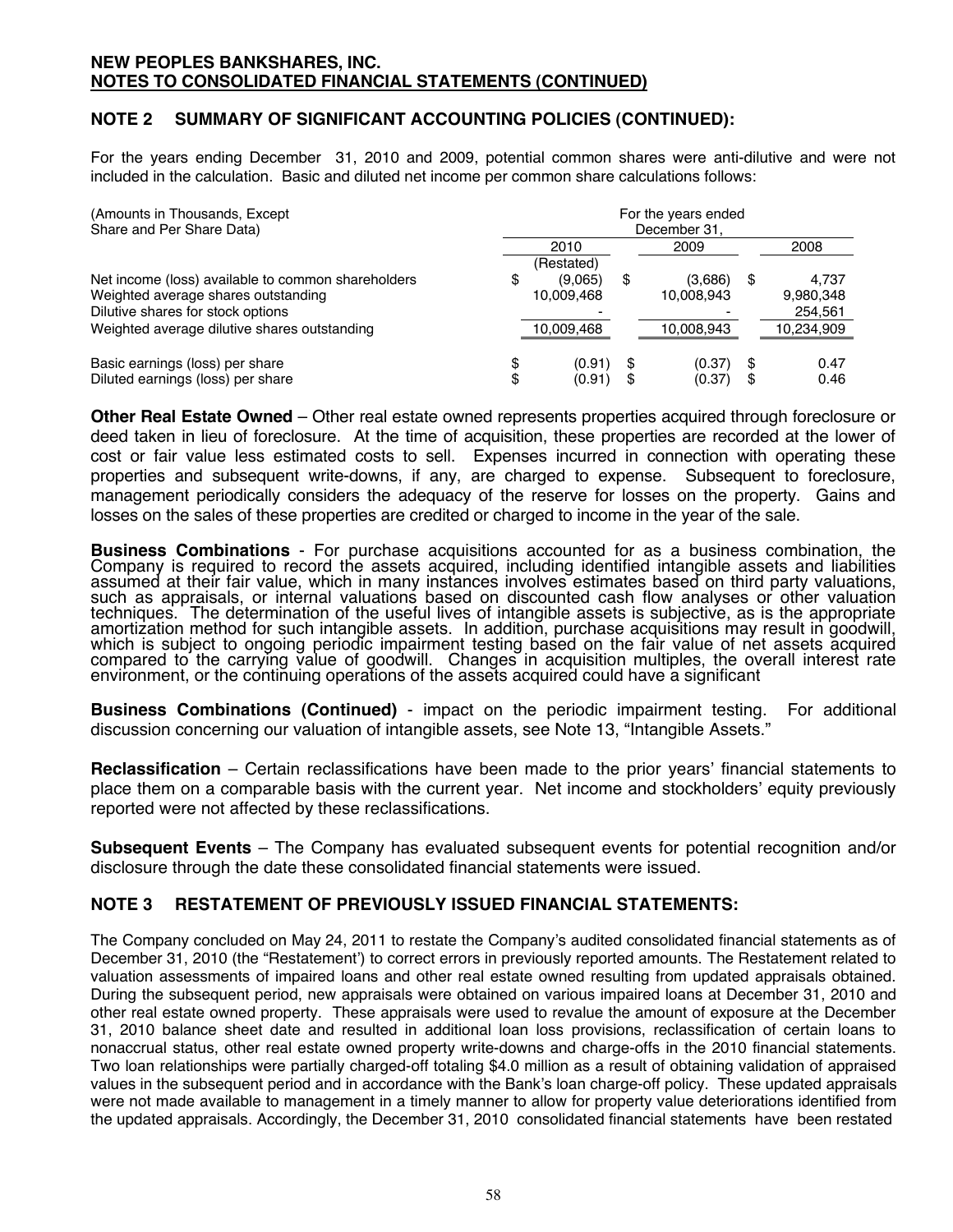# **NOTE 3 RESTATEMENT OF PREVIOUSLY ISSUED FINANCIAL STATEMENTS (CONTINUED):**

to account for these reassessments. The effect of this change in the consolidated financial statements was as follows (in thousands, except per share amounts):

|                                                                                                                                                                                                                                                                                                                                          |          | <b>As Reported</b>                                                                           |      | <b>Adjustment</b>                                                                       | <b>As Restated</b> |                                                                                           |
|------------------------------------------------------------------------------------------------------------------------------------------------------------------------------------------------------------------------------------------------------------------------------------------------------------------------------------------|----------|----------------------------------------------------------------------------------------------|------|-----------------------------------------------------------------------------------------|--------------------|-------------------------------------------------------------------------------------------|
| <b>Consolidated Balance Sheet</b>                                                                                                                                                                                                                                                                                                        |          |                                                                                              |      |                                                                                         |                    |                                                                                           |
| Loans, net<br>Other real estate owned<br>Accrued interest receivable<br>Deferred taxes<br>Total assets                                                                                                                                                                                                                                   | \$       | 689,777<br>12,785<br>3,841<br>6,660<br>857,280                                               | \$   | $(6,997)$ \$<br>(439)<br>(141)<br>1,377<br>(4,653)                                      |                    | 682,780<br>12,346<br>3,700<br>8,037<br>852,627                                            |
| Accrued expenses and other liabilities<br><b>Total liabilities</b><br>Retained earnings<br>Total shareholders' equity<br>Total liabilities and shareholders' equity                                                                                                                                                                      | \$       | 1,035<br>814,664<br>918<br>42,616<br>857,280                                                 | \$   | 440<br>440<br>(5,093)<br>(5,093)<br>(4,653)                                             | \$                 | 1,475<br>815,104<br>(4, 175)<br>37,523<br>852,627                                         |
| <b>Consolidated Statement of Income</b>                                                                                                                                                                                                                                                                                                  |          |                                                                                              |      |                                                                                         |                    |                                                                                           |
| Interest income, loans including fees<br>Provision for loan losses<br>Net interest income after provision for loan losses<br>Other real estate owned and repossessed vehicles, net<br>Other operating expenses<br>Loss before income taxes<br>Benefit from income taxes<br>Net loss<br>Basic and diluted net loss per share              | \$<br>\$ | 47,916 \$<br>15,631<br>18,640<br>1,743<br>5,220<br>(6, 398)<br>(2, 426)<br>(3,972)<br>(0.40) | - \$ | (141)<br>6,697<br>(6,838)<br>440<br>482<br>(7,760)<br>(2,667)<br>(5,093)<br>$(0.51)$ \$ | \$                 | 47,775<br>22,328<br>11,802<br>2,183<br>5,702<br>(14, 158)<br>(5,093)<br>(9,065)<br>(0.91) |
| <b>Consolidated Statement of Comprehensive Income</b>                                                                                                                                                                                                                                                                                    |          |                                                                                              |      |                                                                                         |                    |                                                                                           |
| Net loss<br>Total comprehensive loss                                                                                                                                                                                                                                                                                                     | \$       | (3,972)<br>(4,011)                                                                           | \$   | $(5,093)$ \$<br>(5,093)                                                                 |                    | (9,065)<br>(9, 104)                                                                       |
| <b>Consolidated Statement of Cash Flows</b>                                                                                                                                                                                                                                                                                              |          | <b>As Reported</b>                                                                           |      | <b>Adjustment</b>                                                                       |                    | <b>As Restated</b>                                                                        |
| Net loss<br>Provision for loan losses<br>Adjustment of carrying value of foreclosed real estate<br>Deferred income tax benefit<br>Net change in interest receivable<br>Net change in other assets<br>Net change in accrued expense and other liabilities<br>Net cash (used in) provided by operating activities<br>Net decrease in loans | \$       | (3,972)<br>15,631<br>987<br>(1,239)<br>451<br>(2, 244)<br>(1, 146)<br>11,048<br>27,526       | -\$  | $(5,093)$ \$<br>6,697<br>440<br>(1, 377)<br>140<br>(1, 546)<br>439<br>(300)<br>300      |                    | (9,065)<br>22,328<br>1,427<br>(2,616)<br>591<br>(3,790)<br>(707)<br>10,748<br>27,826      |
| Net cash provided by investing activities                                                                                                                                                                                                                                                                                                |          | 27,497                                                                                       |      | 300                                                                                     |                    | 27,797                                                                                    |

# **NOTE 4 FORMAL WRITTEN AGREEMENT:**

Effective July 29, 2010, the Company and the Bank entered into a written agreement with the Federal Reserve Bank of Richmond ("Reserve Bank") and the Virginia State Corporation Commission Bureau of Financial Institutions (the "Bureau") called (the "Written Agreement").

Under the terms of the Written Agreement, the Bank has agreed to develop and submit for approval within specified time periods written plans to: (a) strengthen board oversight of management and the Bank's operation; (b) if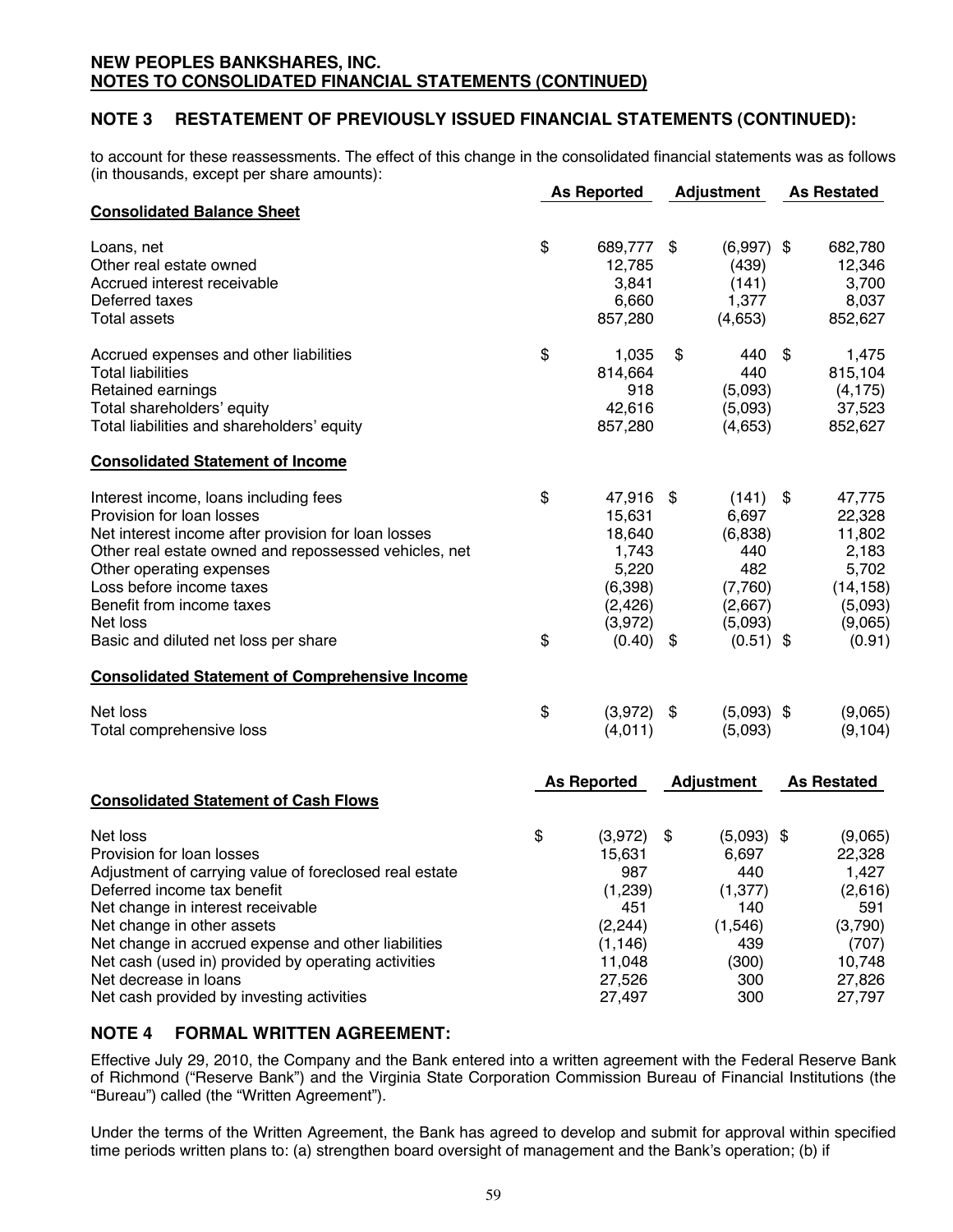# **NOTE 4 FORMAL WRITTEN AGREEMENT (CONTINUED):**

appropriate after review, to strengthen the Bank's management and board governance; (c) strengthen credit risk management policies; (d) enhance lending and credit administration; (e) enhance the Bank's management of commercial real estate concentrations; (f) conduct ongoing review and grading of the Bank's loan portfolio; (g) improve the Bank's position with respect to loans, relationships, or other assets in excess of \$1 million which are now or in the future become past due more than 90 days, which are on the Bank's problem loan list, or which are adversely classified in any report of examination of the Bank; (h) review and revise, as appropriate, current policy and maintain sound processes for maintaining an adequate allowance for loan and lease losses; (i) enhance management of the Bank's liquidity position and funds management practices; (j) revise its contingency funding plan; (k) revise its strategic plan; and (l) enhance the Bank's anti-money laundering and related activities.

In addition, the Bank has agreed that it will: (a) not extend, renew, or restructure any credit that has been criticized by the Reserve Bank or the Bureau absent prior board of directors approval in accordance with the restrictions in the Written Agreement; (b) eliminate all assets or portions of assets classified as "loss" and thereafter charge off all assets classified as "loss" in a federal or state report of examination, unless otherwise approved by the Reserve Bank.

Under the terms of the Written Agreement, both the Company and the Bank have agreed to submit capital plans to maintain sufficient capital at the Company, on a consolidated basis, and the Bank, on a stand-alone basis, and to refrain from declaring or paying dividends without prior regulatory approval. The Company has agreed that it will not take any other form of payment representing a reduction in the Bank's capital or make any distributions of interest, principal, or other sums on subordinated debentures or trust preferred securities without prior regulatory approval. The Company may not incur, increase or guarantee any debt without prior regulatory approval and has agreed not to purchase or redeem any shares of its stock without prior regulatory approval.

Under the terms of the Written Agreement, the Company and the Bank have appointed a committee to monitor compliance with the Written Agreement. The directors of the Company and the Bank have recognized and unanimously agree with the common goal of financial soundness represented by the Written Agreement and have confirmed the intent of the directors and executive management to diligently seek to comply with all requirements of the Written Agreement.

# **NOTE 5 DEPOSITS IN AND FEDERAL FUNDS SOLD TO BANKS:**

The Bank had federal funds sold and cash on deposit with other commercial banks amounting to \$25.6 million and \$9.6 million at December 31, 2010 and 2009, respectively. Deposit amounts at other commercial banks may, at times, exceed federally insured limits.

#### **NOTE 6 INVESTMENT SECURITIES:**

The amortized cost and estimated fair value of securities are as follows:

|                             | Amortized   |   | Gross<br>Unrealized |      | Gross<br>Unrealized |    | Approximate<br>Fair |
|-----------------------------|-------------|---|---------------------|------|---------------------|----|---------------------|
| (Dollars are in thousands)  | Cost        |   | Gains               |      | Losses              |    | Value               |
| December 31, 2010           |             |   |                     |      |                     |    |                     |
| Available for Sale          |             |   |                     |      |                     |    |                     |
| U.S. Government Agencies    | \$<br>3.001 | S |                     | - \$ | 31                  | -S | 2,970               |
| Taxable municipals          | 894         |   | 5                   |      | ۰                   |    | 899                 |
| Mortgage backed securities  | 781         |   | 8                   |      | -                   |    | 789                 |
| <b>Total Securities AFS</b> | \$<br>4,676 |   | 13                  | -S   | 31                  | £. | 4,658               |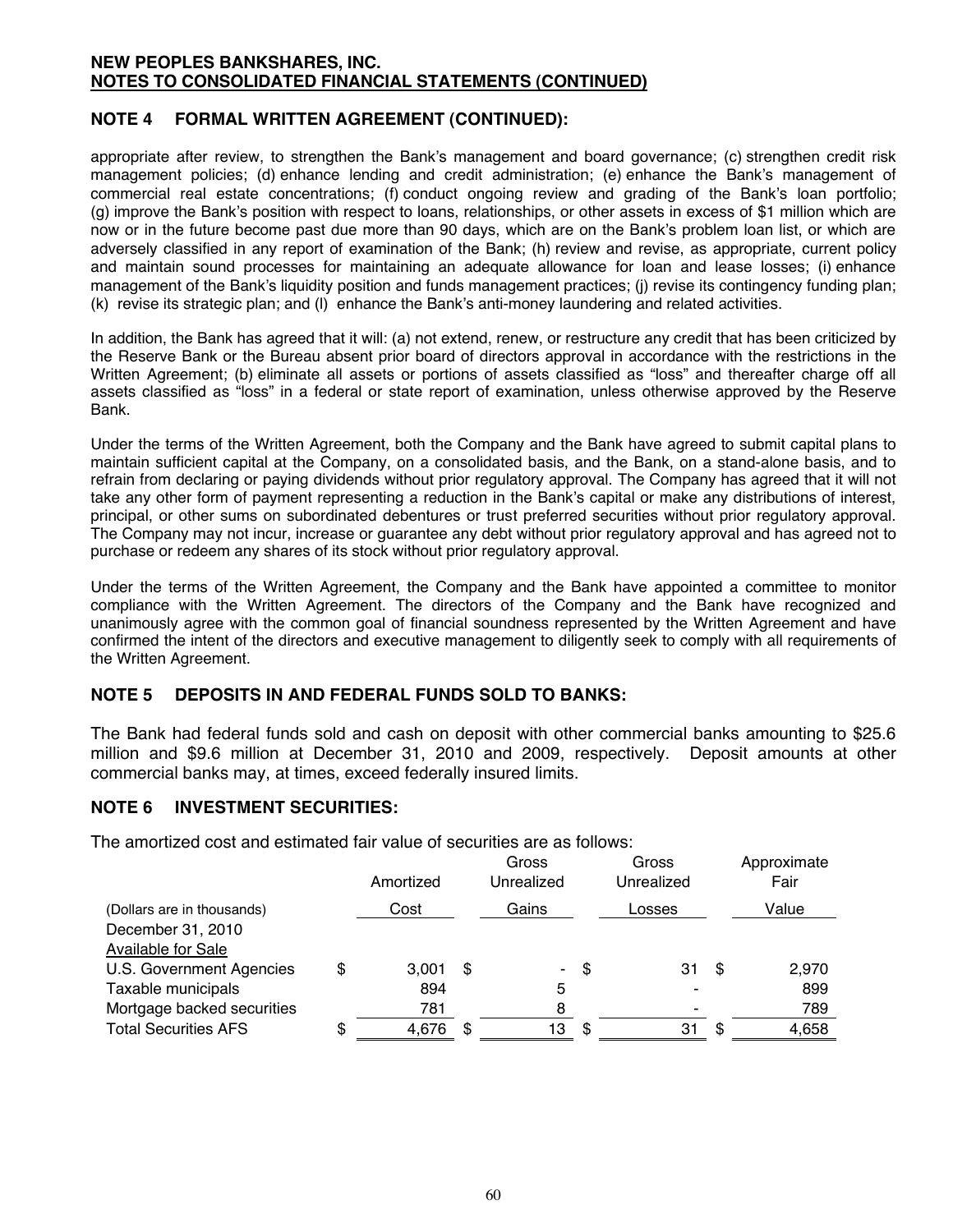# **NOTE 6 INVESTMENT SECURITIES (CONTINUED):**

| December 31, 2009           |             |    |      |                |      |       |
|-----------------------------|-------------|----|------|----------------|------|-------|
| Available for Sale          |             |    |      |                |      |       |
| U.S. Government Agencies    | 1.999       | 38 | - \$ | $\blacksquare$ | - \$ | 2,037 |
| Taxable municipals          | 317         |    |      | 5              |      | 312   |
| Mortgage backed securities  | 249         |    |      | ۰              |      | 257   |
| <b>Total Securities AFS</b> | \$<br>2,565 | 46 |      | 5              |      | 2,606 |

At December 31, 2010, the available for sale portfolio included four investments for which the fair market value was less than amortized cost. At December 31, 2009, the available for sale portfolio included one individual investment for which the fair market value was less than amortized cost. No securities had an other than temporary impairment.

The amortized cost and fair value of investment securities at December 31, 2010, by contractual maturity, are shown in the following schedule. Expected maturities will differ from contractual maturities because borrowers may have the right to call or prepay obligations with or without call or prepayment penalties.

and the con-

|                                            |           |   |       | Weighted |
|--------------------------------------------|-----------|---|-------|----------|
| (Dollars are in thousands)                 | Amortized |   | Fair  | Average  |
| Securities Available for Sale              | Cost      |   | Value | Yield    |
| Due in one year or less                    | e.        | S |       |          |
| Due after one year through five years      | 304       |   | 310   | 3.41%    |
| Due after five years through fifteen years | 4.372     |   | 4.348 | 2.73%    |
| Total                                      | 4.676     |   | 4,658 | 2.76%    |

Investment securities with a carrying value of \$892 thousand and \$920 thousand at December 31, 2010 and 2009, were pledged to secure public deposits and for other purposes required by law.

The Bank, as a member of the Federal Reserve Bank and the Federal Home Loan Bank, is required to hold stock in each. These equity securities are restricted from trading and are recorded at a cost of \$3.9 million and \$4.0 million as of December 31, 2010 and 2009, respectively.

# **NOTE 7 LOANS, AS RESTATED:**

Loans receivable outstanding at December 31, are summarized as follows:

| (Dollars are in thousands)             |   | 2010    | 2009    |
|----------------------------------------|---|---------|---------|
| Commercial, financial and agricultural | S | 109.551 | 118,844 |
| Real estate-construction               |   | 52,307  | 71.854  |
| Real estate-mortgages                  |   | 489.314 | 504.071 |
| Installment loans to individuals       |   | 56.622  | 68.801  |
| Total loans                            |   | 707.794 | 763.570 |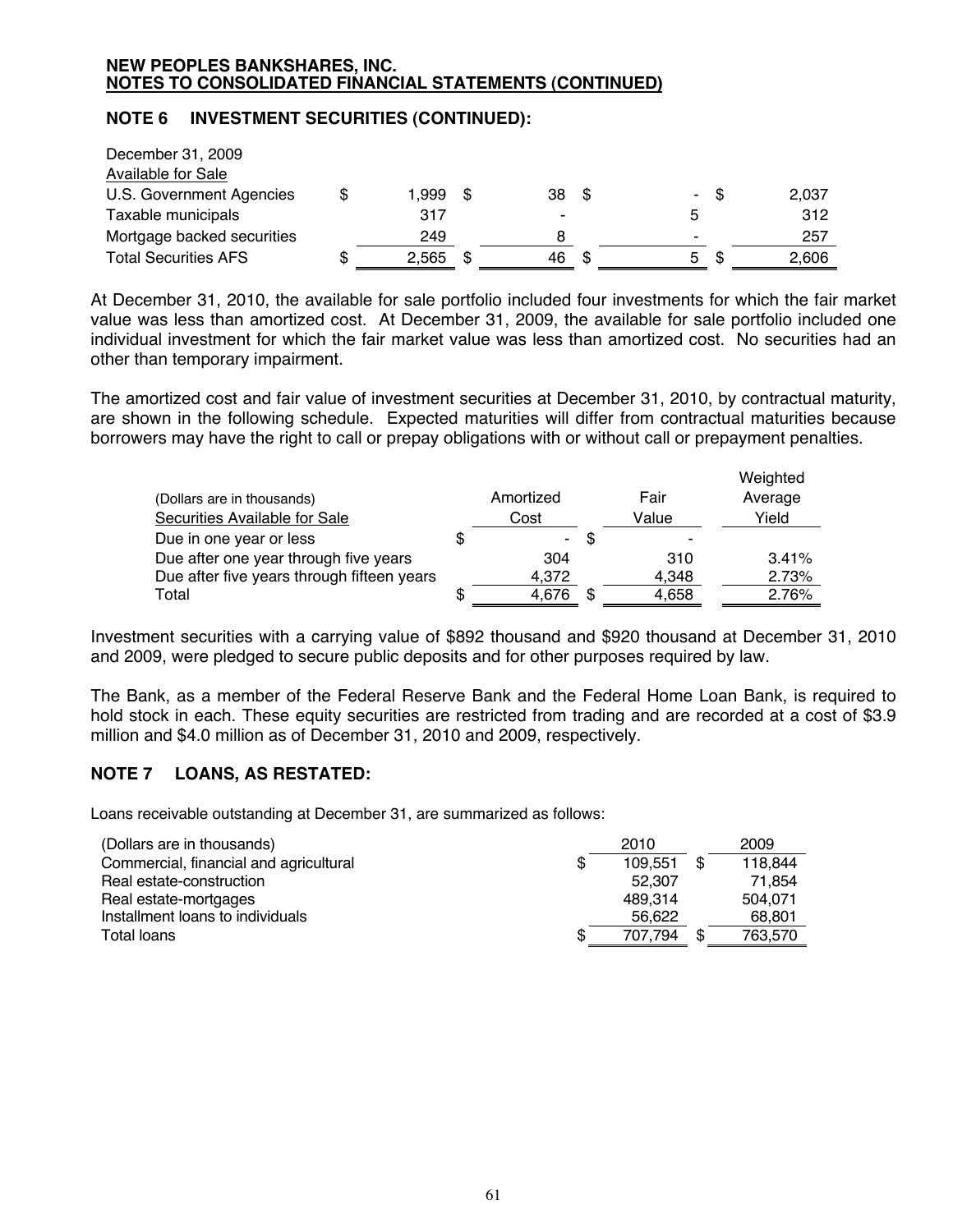# **NOTE 7 LOANS, AS RESTATED (CONTINUED):**

The following table presents information concerning the Company's investment in loans considered impaired as of December 31, 2010:

| (Restated)                                   | Recorded   |      | Unpaid<br>Principal | Related   |
|----------------------------------------------|------------|------|---------------------|-----------|
| (Dollars are in thousands)                   | Investment |      | Balance             | Allowance |
|                                              |            |      |                     |           |
| With no related allowance recorded:          |            |      |                     |           |
| Commercial, financial and agricultural<br>\$ | 9.264      | - \$ | $9,785$ \$          |           |
| Real estate-construction                     | 8.585      |      | 12.594              |           |
| Real Estate-mortgages                        | 27,138     |      | 27,997              |           |
| Installment loans to individuals             |            |      |                     |           |
| With an allowance recorded:                  |            |      |                     |           |
| Commercial, financial and agricultural       | 11.729     |      | 11.729              | 4,042     |
| Real estate-construction                     | 14.913     |      | 16.253              | 3,926     |
| Real Estate-mortgages                        | 18.973     |      | 19.142              | 4,842     |
| Installment loans to individuals             | 46         |      | 46                  | 23        |
| \$<br>Total                                  | 90,648     | S    | 97,546              | 12,833    |

The average recorded investment in impaired loans was \$63.4 million for 2010. Interest income recognized on impaired loans for December 31, 2010 was \$4.0 million.

The following table presents the Company's investment in loans considered to be impaired and related information on those impaired loans for December 31, 2009 and 2008:

| (Dollars are in thousands)                                           |   | 2009   |      | 2008  |
|----------------------------------------------------------------------|---|--------|------|-------|
| Recorded investments in loans considered to be impaired              | S | 30.138 | - \$ | 6.844 |
| Recorded investment in impaired loans with related allowance         |   | 26.063 |      | 642   |
| Allowance for loan losses related to loans considered to be impaired |   | 8.836  |      | 218   |
| Recorded investment in impaired loans with no related allowance      |   | 4.075  |      | 6.202 |
| Average recorded investment in impaired loans                        |   | 22.145 |      | 6.239 |

Loans receivable on nonaccrual status at December 31, are summarized as follows:

| (Dollars are in thousands)                  |   | 2010       | 2009   |
|---------------------------------------------|---|------------|--------|
|                                             |   | (Restated) |        |
| Commercial, financial and agricultural      | S | 5.970      | 1.027  |
| Real estate-construction                    |   | 15.460     | 13.727 |
| Real estate-mortgages                       |   | 22,986     | 9,670  |
| Installment loans to individuals            |   | 1.365      | 289    |
| Total loans receivable on nonaccrual status | S | 45.781     | 24.713 |

Total interest income not recognized on nonaccrual loans for 2010, 2009, and 2008 was \$1.2 million, \$507 thousand, and \$221 thousand, respectively. Total interest income recognized on nonaccrual loans for 2010, 2009, and 2008 was \$1.0 million \$163 thousand, and \$129 thousand, respectively.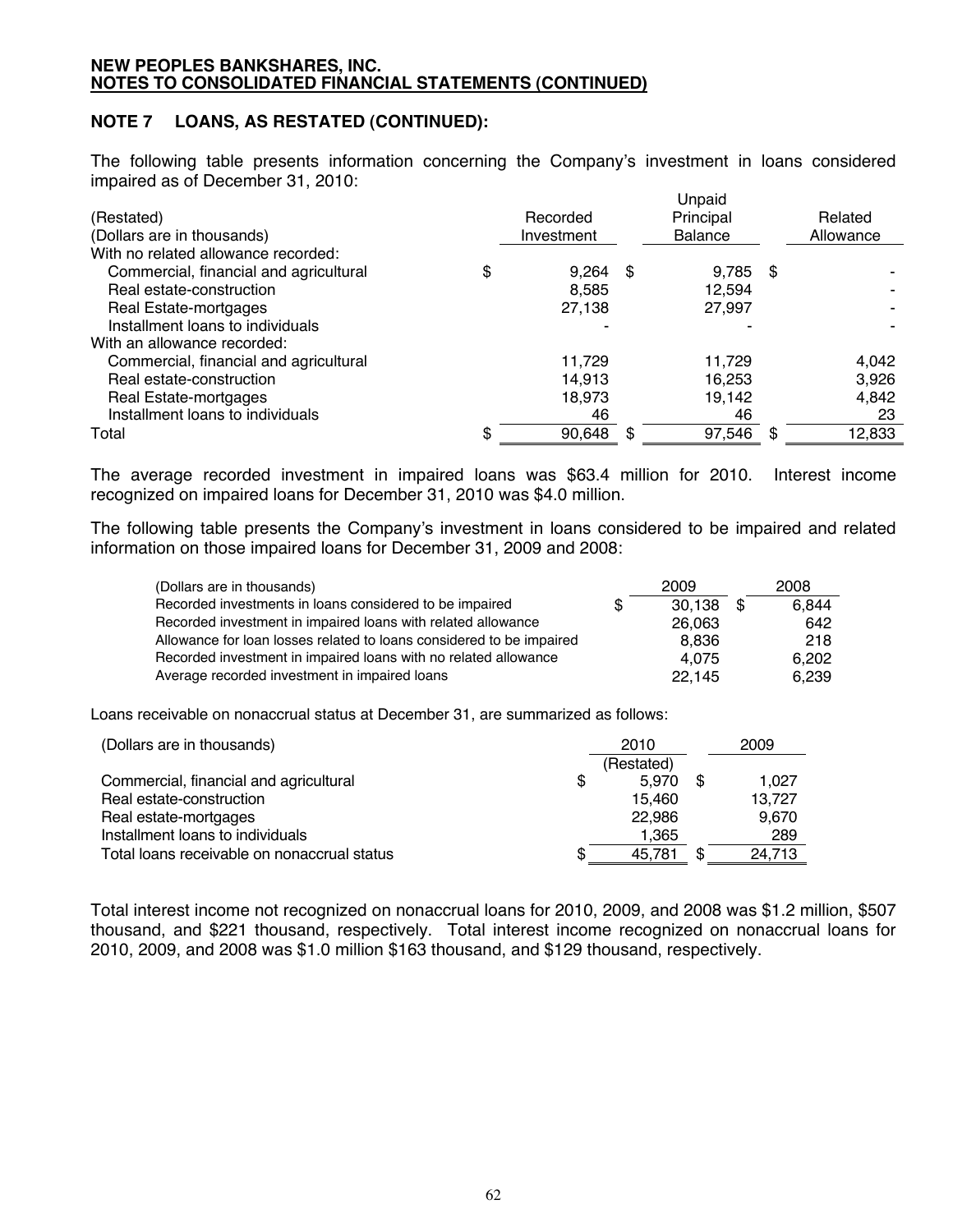# **NOTE 7 LOANS, AS RESTATED (CONTINUED):**

An age analysis of past due loans receivable as of December 31, 2010 was as follows:

|                                        |              |    |        |              |               |   |         |    | <b>ACCIUIII</b> |
|----------------------------------------|--------------|----|--------|--------------|---------------|---|---------|----|-----------------|
|                                        |              |    | Loans  |              |               |   |         |    | Loans           |
|                                        | Loans        |    | 90 or  |              |               |   |         |    | 90 or           |
|                                        | 30-89        |    | More   | Total        |               |   |         |    | More            |
|                                        | Days         |    | Days   | Past         |               |   |         |    | Days            |
| (Restated)                             | Past         |    | Past   | Due          | Current       |   | Total   |    | Past            |
| (Dollars are in thousands)             | Due          |    | Due    | Loans        | Loans         |   | Loans   |    | Due             |
| Commercial, financial and agricultural | \$<br>5.622  | \$ | 2,690  | \$<br>8.312  | \$<br>101.239 | S | 109.551 | S  | 90              |
| Real estate-construction               | 2.079        |    | 8.150  | 10.229       | 42.078        |   | 52,307  |    |                 |
| Real Estate-mortgages                  | 22,251       |    | 12.227 | 34.478       | 454.836       |   | 489.314 |    | 1,332           |
| Installment loans to individuals       | 2,584        |    | 337    | 2,921        | 53,701        |   | 56,622  |    | 270             |
| Total                                  | \$<br>32,536 | S  | 23.404 | \$<br>55.940 | 651.854       |   | 707.794 | \$ | 1.692           |

Accu<sub>men</sub>

The Company categorizes loans receivable into risk categories based on relevant information about the ability of borrowers to service their debt such as: current financial information, historical payment experience, credit documentation, public information, and current economic trends, among other factors. The Company analyzes loans and leases individually by classifying the loans receivable as to credit risk. The Company uses the following definitions for risk ratings:

**Pass** - Loans in this category are considered to have a low likelihood of loss based on relevant information analyzed about the ability of the borrowers to service their debt and other factors.

**Special Mention** - Loans in this category are currently protected but are potentially weak, including adverse trends in borrower's operations, credit quality or financial strength. Those loans constitute an undue and unwarranted credit risk but not to the point of justifying a substandard classification. The credit risk may be relatively minor yet constitute an unwarranted risk in light of the circumstances. Special mention loans have potential weaknesses which may, if not checked or corrected, weaken the loan or inadequately protect the Company's credit position at some future date.

**Substandard** - A substandard loan is inadequately protected by the current sound net worth and paying capacity of the obligor or of the collateral pledged, if any. Loans classified as substandard must have a well-defined weakness or weaknesses that jeopardize the liquidation of the debt; they are characterized by the distinct possibility that the institution will sustain some loss if the deficiencies are not corrected.

**Doubtful** - Loans classified Doubtful have all the weaknesses inherent in loans classified Substandard, plus the added characteristic that the weaknesses make collection or liquidation in full on the basis of currently existing facts, conditions, and values highly questionable and improbable.

As of December 31, 2010, and based on the most recent analysis performed, the risk category of loans receivable was as follows:

| (Restated)                             |         |     | Special |             |          |         |
|----------------------------------------|---------|-----|---------|-------------|----------|---------|
| (Dollars are in thousands)             | Pass    |     | Mention | Substandard | Doubtful | Total   |
| Commercial, financial and agricultural | 83,482  | \$. | 5.561   | 18,619      | 1,889    | 109,551 |
| Real estate-construction               | 28.802  |     | 4.095   | 19.410      |          | 52.307  |
| Real Estate-mortgages                  | 418.166 |     | 20.113  | 47.389      | 3.646    | 489.314 |
| Installment loans to individuals       | 56,037  |     | 122     | 434         | 29       | 56,622  |
| Total                                  | 586.487 |     | 29.891  | 85.852      | 5.564    | 707.794 |

At December 31, 2010 there were \$13.9 million in loans that are classified as troubled debt restructurings. There were no loans classified as troubled debt restructurings for December 31, 2009.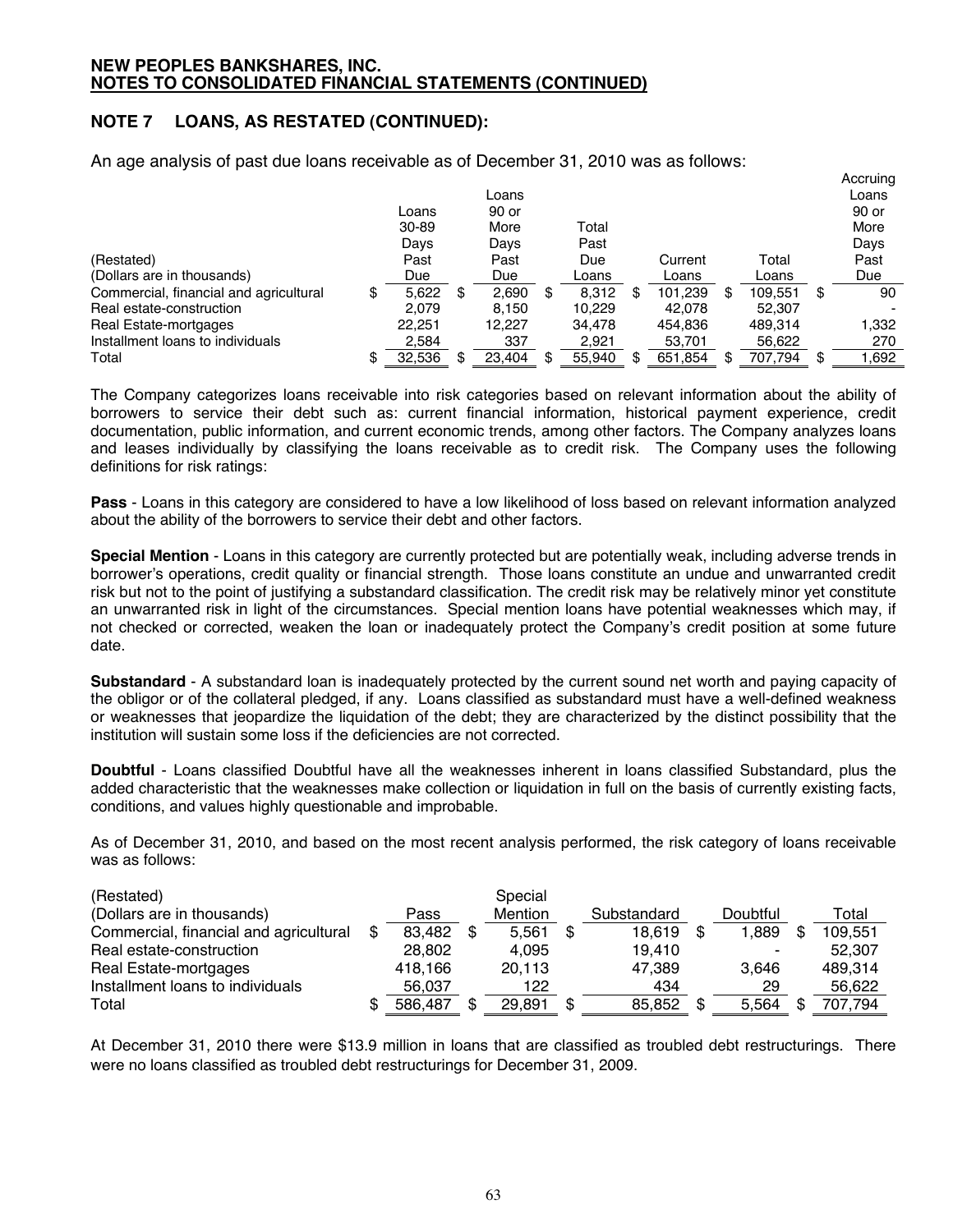# **NOTE 8 ALLOWANCE FOR LOAN LOSSES, AS RESTATED:**

A summary of transactions in the allowance for loan losses is as follows:

| (Dollar are in thousands)       |    | 2010       |    | 2009    |     | 2008    |
|---------------------------------|----|------------|----|---------|-----|---------|
|                                 |    | (Restated) |    |         |     |         |
| Balance, beginning of year      | \$ | 18.588     | S  | 6.904   | \$  | 6,620   |
| Provision for loan losses       |    | 22,328     |    | 12,841  |     | 1,500   |
| Recoveries of loans charged off |    | 606        |    | 119     |     | -95     |
| Loans charged off               |    | (16,508)   |    | (1,276) |     | (1,311) |
| Balance, End of Year            | £. | 25,014     | £. | 18,588  | \$. | 6,904   |
| Percentage of Loans             |    | 3.53%      |    | 2.43%   |     | 0.96%   |

The following table details activity in the allowance for loan losses by portfolio segment for the year ended December 31, 2010. Allocation of a portion of the allowance to one category of loans does not preclude its availability to absorb losses in other categories.

|                                                                          | Commercial,   |                    | Real          | Installment  |             |    |           |
|--------------------------------------------------------------------------|---------------|--------------------|---------------|--------------|-------------|----|-----------|
| (Restated)                                                               | Financial and | <b>Real Estate</b> | Estate        | Loans to     |             |    |           |
| (Dollars are in thousands)                                               | Agricultural  | Construction       | Mortgages     | Individuals  | Unallocated |    | Total     |
| Allowance for loan losses:                                               |               |                    |               |              |             |    |           |
| Beginning balance                                                        | \$<br>1,710   | \$<br>8,036        | \$<br>3,525   | \$<br>1,501  | \$<br>3,816 | \$ | 18,588    |
| Charge offs                                                              | (1, 425)      | (10,002)           | (3,867)       | (1, 214)     |             |    | (16, 508) |
| Recoveries                                                               | 509           |                    | 7             | 90           |             |    | 606       |
| Provisions                                                               | 4,529         | 6,879              | 7,217         | 1,356        | 2,347       |    | 22,328    |
| Ending balance                                                           | \$<br>5,323   | \$<br>4,913        | \$<br>6,882   | \$<br>1,733  | \$<br>6,163 | S  | 25,014    |
| Ending balance allocated to:<br>Individually evaluated for<br>impairment | \$<br>4,042   | \$<br>3,926        | \$<br>4,842   | \$<br>23     | \$          | \$ | 12,833    |
| Collectively evaluated for                                               |               |                    |               |              |             |    |           |
| impairment                                                               | 1,281         | 987                | 2,040         | \$<br>1,710  | 6,163       |    | 12,181    |
| Ending balance                                                           | \$<br>5,323   | \$<br>4,913        | \$<br>6,882   | \$<br>1,733  | \$<br>6,163 | \$ | 25,014    |
| Loans ending balances:<br>Individually evaluated for                     |               |                    |               |              |             |    |           |
| impairment                                                               | \$<br>20,993  | \$<br>23,497       | \$<br>46,112  | \$<br>46     | \$          |    | 90,648    |
| Collectively evaluated for                                               |               |                    |               |              |             |    |           |
| impairment                                                               | 88,558        | 28,810             | 443,202       | 56,576       |             |    | 617,146   |
| Total                                                                    | \$<br>109,551 | \$<br>52,307       | \$<br>489,314 | \$<br>56,622 | \$          | \$ | 707,794   |

In determining the amount of our allowance, we rely on an analysis of our loan portfolio, our experience and our evaluation of general economic conditions, as well as the requirements of the written agreement and other regulatory input. If our assumptions prove to be incorrect, our current allowance may not be sufficient to cover future loan losses and we may experience significant increases to our provision.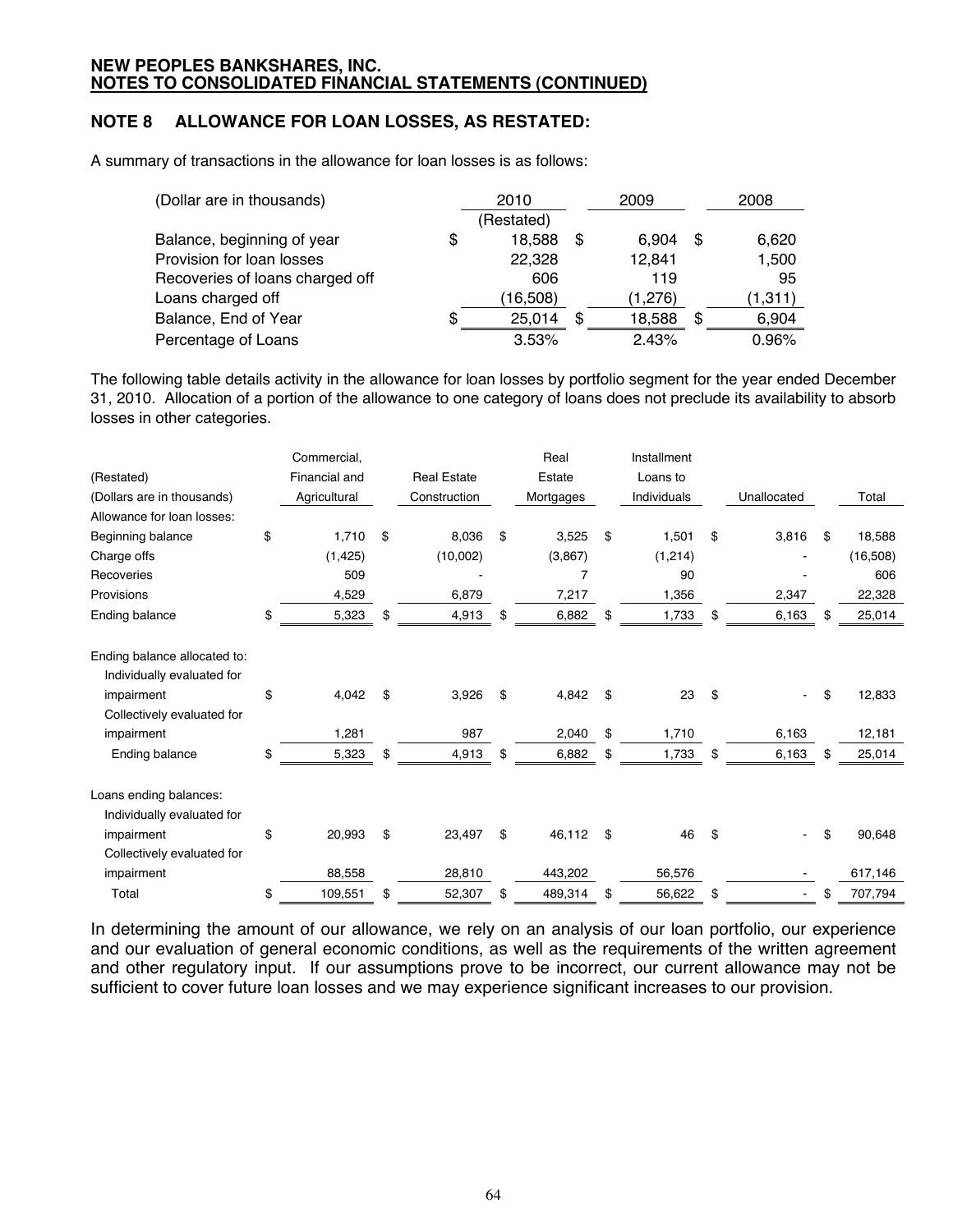# **NOTE 9 BANK PREMISES AND EQUIPMENT:**

Bank premises and equipment at December 31, are summarized as follows:

| (Dollars are in thousands)         | 2010         |    | 2009     |
|------------------------------------|--------------|----|----------|
| Land                               | \$<br>10,569 | S  | 10,480   |
| Buildings and improvements         | 21,619       |    | 22,184   |
| Furniture and equipment            | 13,153       |    | 12,235   |
| <b>Vehicles</b>                    | 707          |    | 706      |
| Construction in progress           | 2,176        |    | 1,424    |
|                                    | 48,224       |    | 47,029   |
| Less accumulated depreciation      | (14,083)     |    | (12,071) |
| <b>Bank Premises and Equipment</b> | \$<br>34,141 | £. | 34,958   |

Depreciation expense for 2010, 2009, and 2008 was \$2.7 million, \$2.8 million, and \$3.0 million, respectively.

At December 31, 2010 and 2009, construction in progress included the costs of buildings for a new branch in Princeton, West Virginia. The Princeton location is anticipated to operate as a full service branch location in 2012 or later at no additional cost to complete. Also included in construction in progress at December 31, 2010 are the costs of the building and equipment purchased for a new branch in Grundy, Virginia, which will replace the existing Grundy, Virginia location due to the condemnation of the property by the Virginia Department of Transportation. The new branch in Grundy, Virginia was completed and put into service on January 31, 2011.

#### **NOTE 10 OTHER TIME DEPOSITS:**

The aggregate amount of time deposits with a minimum denomination of \$100,000 was \$175.3 million and \$188.4 million at December 31, 2010 and 2009, respectively. At December 31, 2010, the scheduled maturities of certificates of deposit are as follows (dollars are in thousands):

| 2011             | \$<br>378,112 |
|------------------|---------------|
| 2012             | 61,830        |
| 2013             | 19,239        |
| 2014             | 9,220         |
| 2015             | 38,963        |
| After five years | 2,736         |
| Total            | \$<br>510,100 |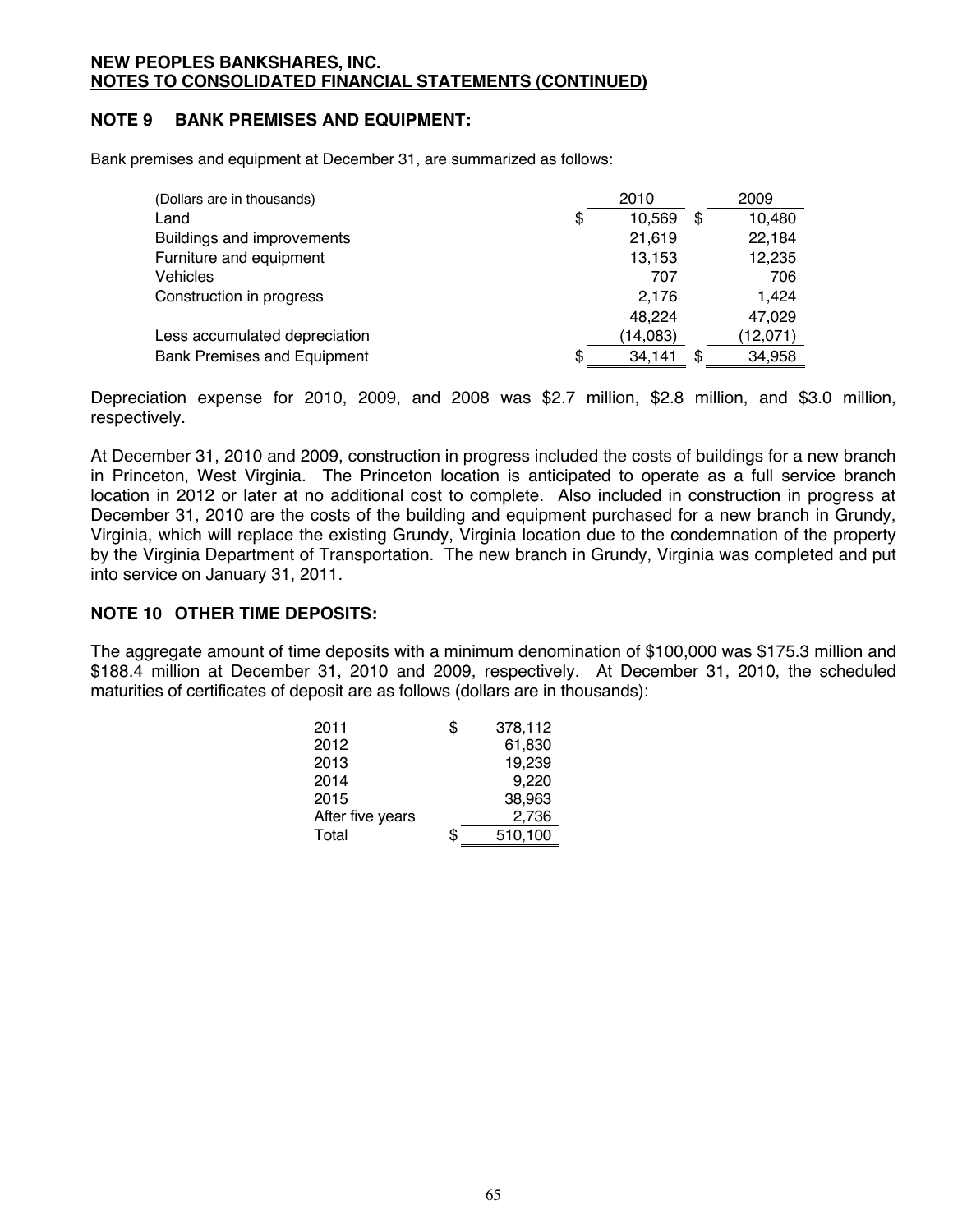# **NOTE 11 INCOME TAX EXPENSE, AS RESTATED:**

The components of income tax expense for the years ended December 31, are as follows:

| (Dollars are in thousands)  | 2010       | 2009    | 2008  |  |
|-----------------------------|------------|---------|-------|--|
|                             | (Restated) |         |       |  |
| Current expense (benefit)   | (2.389)    | 2.089   | 1.804 |  |
| Deferred expense (benefits) | (2.704)    | (3.827) | 112   |  |
| Net income tax (benefits)   | (5,093)    | (1,738) | 1.916 |  |

The deferred tax expense (benefit) resulting from temporary differences for the years ended December 31 is as follows:

| (Dollar are in thousands)             | 2010<br>(Restated) |    | 2009    |   | 2008  |
|---------------------------------------|--------------------|----|---------|---|-------|
| Organization and start-up cost        | \$                 | S  |         | S |       |
| Provision for loan losses             | (2,287)            |    | (3,911) |   | (127) |
| Provision for loan commitments        | (164)              |    |         |   |       |
| Depreciation                          | 144                |    | (21)    |   | 143   |
| Deferred compensation expense         | 126                |    | (48)    |   | (39)  |
| Accrued employee benefits             | 155                |    | (140)   |   | 81    |
| Nonaccrual loan interest              | (415)              |    | 172     |   |       |
| Other real estate owned               | (485)              |    |         |   |       |
| Other tax adjustment                  | 222                |    | 120     |   | 52    |
| Deferred Income Tax Expense (Benefit) | (2,704)            | \$ | (3,827  | S | 112   |

The net deferred tax assets and liabilities resulting from temporary differences as of December 31 are summarized as follows:

| (Dollars are in thousands                        | 2010        | 2009 |       |  |
|--------------------------------------------------|-------------|------|-------|--|
|                                                  | (Restated)  |      |       |  |
| Deferred Tax Assets                              |             |      |       |  |
| Allowance for loan losses                        | \$<br>8,504 | \$   | 6,217 |  |
| Provision for loan commitments                   | 164         |      |       |  |
| Deferred compensation                            | 137         |      | 263   |  |
| Accrued employee benefits                        | 76          |      | 231   |  |
| Nonaccrual loan interest                         | 587         |      | 172   |  |
| Other real estate owned                          | 485         |      |       |  |
| Amortization of core deposits                    | 135         |      | 109   |  |
| Capitalized interest and repair expense          | 13          |      | 16    |  |
| Unrealized loss on securities available for sale | 6           |      |       |  |
| <b>Total Assets</b>                              | 10, 107     |      | 7,008 |  |
|                                                  |             |      |       |  |
| Deferred Tax Liabilities                         |             |      |       |  |
| Accelerated depreciation                         | 1,504       |      | 1,360 |  |
| Amortization of goodwill                         | 327         |      | 234   |  |
| Prepaid expenses                                 | 185         |      |       |  |
| Deferred loan costs                              | 54          |      |       |  |
| Unrealized gain on securities available for sale |             |      | 14    |  |
| <b>Total Liabilities</b>                         | 2,070       |      | 1,608 |  |
| Net deferred Tax Asset                           | \$<br>8,037 | \$   | 5,400 |  |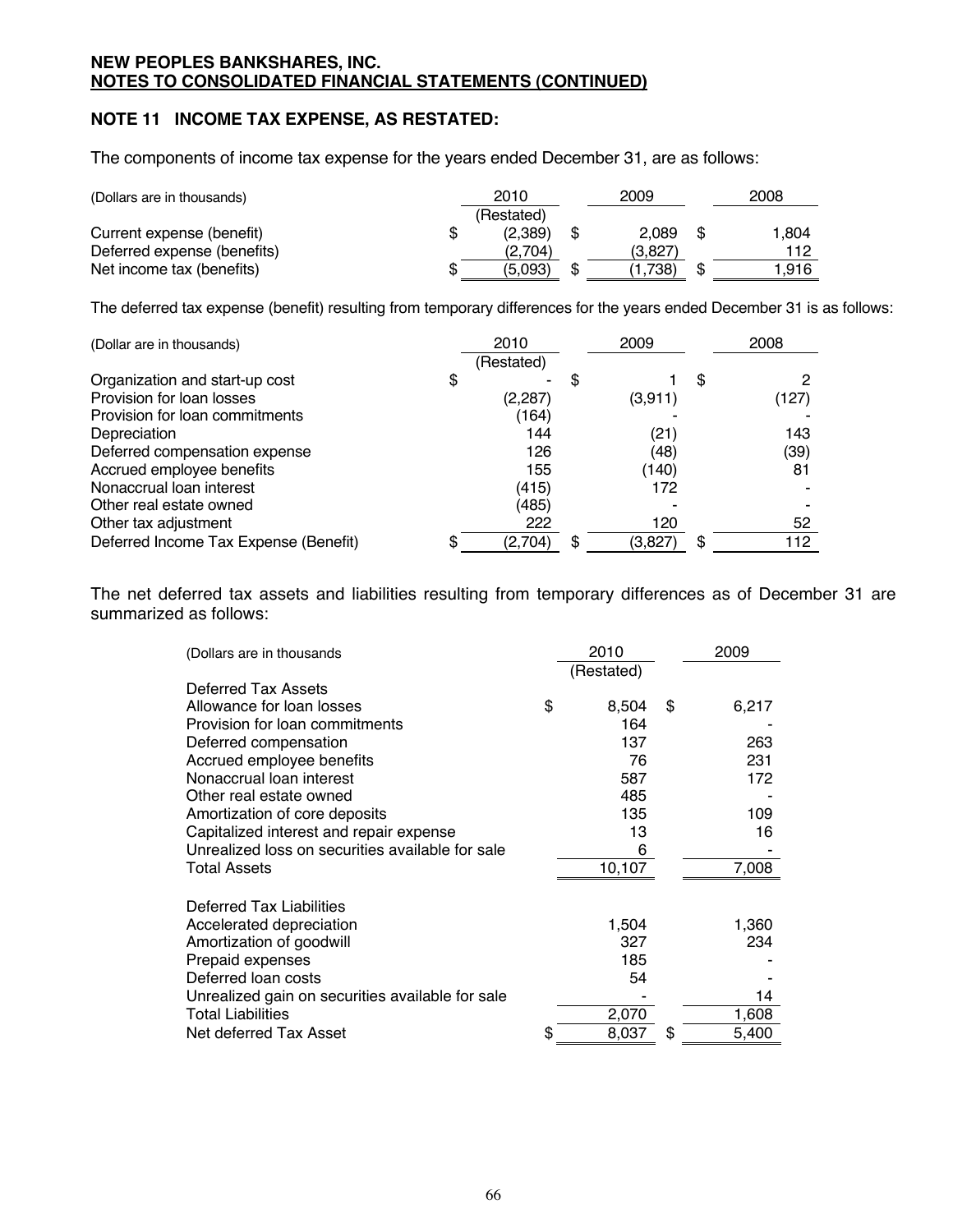# **NOTE 11 INCOME TAX EXPENSE, AS RESTATED (CONTINUED):**

The following table summarizes the differences between the actual income tax expense and the amounts computed using the federal statutory tax rates:

| (Dollars are in thousands)                        | 2010          |     | 2009    | 2008        |
|---------------------------------------------------|---------------|-----|---------|-------------|
|                                                   | (Restated)    |     |         |             |
| Income tax expense at the applicable federal rate | \$<br>(4,814) | \$  | (1.844) | \$<br>2,262 |
| Permanent differences resulting from:             |               |     |         |             |
| Nondeductible expenses                            | 8             |     | 14      | 15          |
| Tax exempt interest income                        | (59)          |     | (63)    | (160)       |
| State income taxes less federal tax effect        | 48            |     | 58      | 51          |
| Bank owned life insurance                         | (157)         |     | (149)   | (139)       |
| Other adjustments                                 | (119)         |     | 246     | (113)       |
| Income Tax Expense (benefit)                      | (5,093)       | \$. | (1,738) | \$<br>1,916 |

Management reviewed the December 31, 2010 deferred tax calculation to determine the need for a valuation allowance. No valuation allowance was deemed necessary.

#### **NOTE 12 RELATED PARTY TRANSACTIONS:**

During the year, officers and directors (and companies controlled by them) were customers of and had loan transactions with the Bank in the normal course of business which amounted to \$5.6 million at December 31, 2010 and \$7.3 million at December 31, 2009. During the year ended December 31, 2010, total principal additions were \$5.2 million and principal payments were \$5.3 million, including renewals and advances on revolving lines of credit. During the year ended December 31, 2009, total principal additions were \$6.3 million and principal payments were \$5.2 million, including renewals and advances on revolving lines of credit. These transactions were made on substantially the same terms as those prevailing for other customers and did not involve any abnormal risk. Total related party deposits held at the Bank were \$15.0 million and \$15.6 million at the end of years 2010 and 2009, respectively.

In December, 2010 the parent company borrowed \$250,000 from Director Scott White which matures in one year unless extended by the mutual agreement of the parent company and note holder. The note may be converted, in whole or in part, at any time during its term at the election of the parent company into shares of the common stock of the Company at market value. The note bears interest at the variable rate of interest equal to the Wall Street Journal prime rate, which was 3.25% at December 31, 2010. The purpose of the borrowing was to provide cash for operating expenses of the parent company. Subsequent to year end, the parent company received an additional \$250,000 loan from Director Lynn Keene on identical terms. The Company believes this indebtedness is on more favorable terms to the Company than could be obtained from unrelated parties.

During 2010, the branch location in Grundy, Virginia which was part of a condominium owned by the Bank and Director Michael McGlothlin was condemned by the Virginia Department of Transportation. As a result, a new building was constructed on adjacent property which the parties intend to be subject to a condominium agreement, the terms of which have not been finalized although are likely to be substantially similar to the terms of the previous condominium arrangement. The Bank's branch in the new building was opened on January 31, 2011.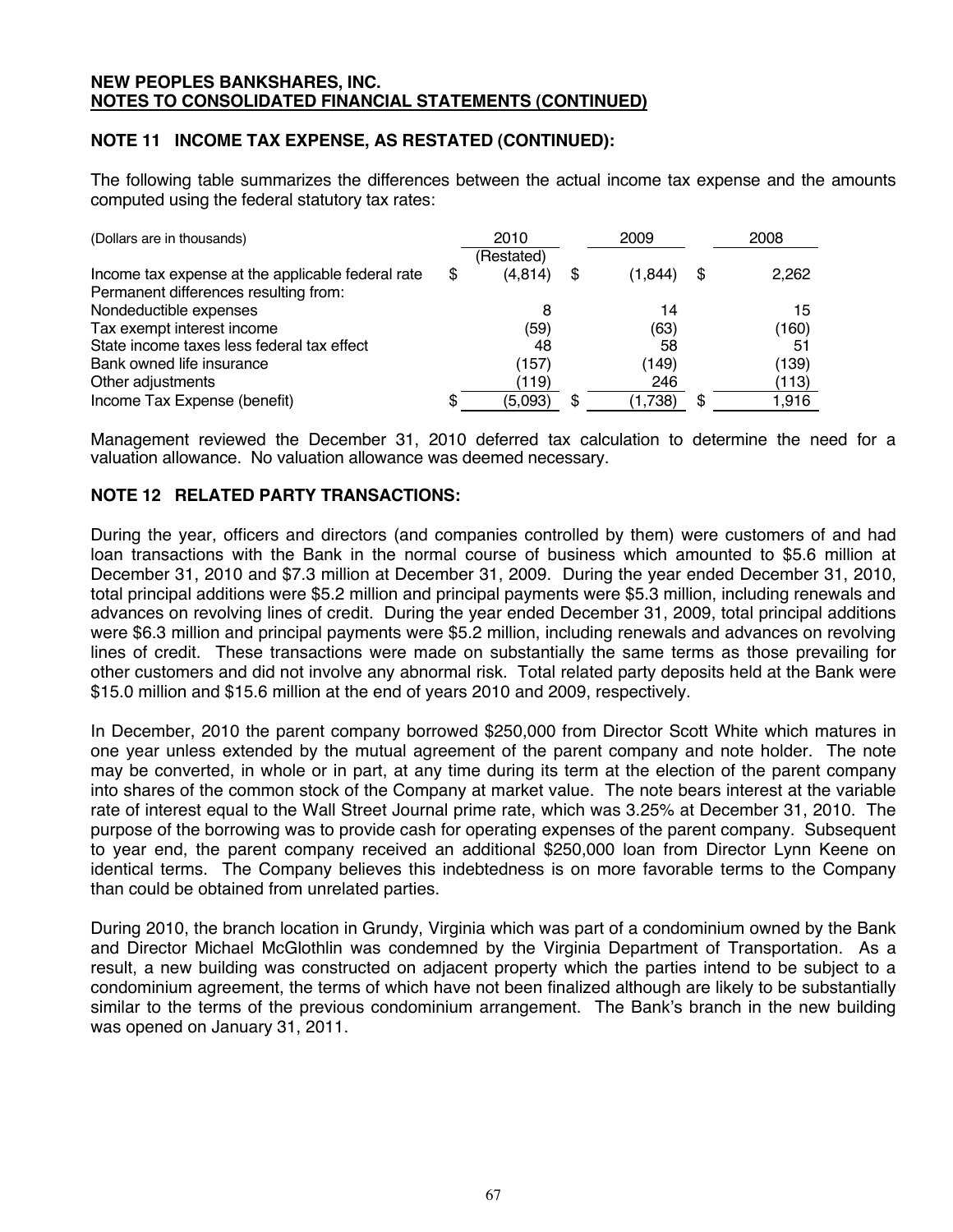#### **NOTE 13 INTANGIBLE ASSETS:**

In 2007, the Bank completed the acquisition of two branches in which certain intangible assets were identified related to the value of core deposits. The estimated fair value of the core deposits was determined based on the present value of future cash flow related to those deposits considering the industry standard "financial instrument" type present value methodology. All-in costs and runoff balances by year were discounted by term specific Federal Home Loan Bank advance rates used as a measure of the best available approximate alternative costs of funds. The estimated economic advantage embedded in the acquired deposits as compared to alternative values is the core deposit intangible.

| (Dollars are in thousands)<br>December 31, 2010                                     |          | Gross<br>Carrying<br>Value |            | Accumulated<br>Amortization |          | Net Carrying<br>Value |
|-------------------------------------------------------------------------------------|----------|----------------------------|------------|-----------------------------|----------|-----------------------|
| Amortizable core deposit intangibles<br>Unamortizable goodwill                      | S<br>\$  | 810<br>4,122               | -S<br>ß.   | 586<br>$\sim$               | \$<br>£. | 224<br>4,122          |
| December 31, 2009<br>Amortizable core deposit intangibles<br>Unamortizable goodwill | S.<br>\$ | 810<br>4.122               | - \$<br>Я. | 418<br>$\blacksquare$       | -S<br>ß. | 392<br>4,122          |

Amortization expense related to these intangibles is based upon the average economic life of the core deposits. The estimates of expense for the periods are as indicated below using the sum of the years' digits method of amortization.

| (Dollars are in thousands)       |    |     |
|----------------------------------|----|-----|
| Estimated amortization expense   |    |     |
| For year ended December 31, 2011 | -S | 101 |
| For year ended December 31, 2012 |    | 70  |
| For year ended December 31, 2013 |    | 45  |
| For year ended December 31, 2014 |    | 8   |
| Total                            |    | 224 |

Goodwill is tested at least annually to determine if there is any impairment. The test conducted in accordance with ASC 350 occurred as of October 31, 2010 instead of annually on November 30, 2010 due to an increase in nonaccrual loans and provision for loan losses in the third quarter of 2010. Due to these events it was deemed necessary to test for impairment at the earlier date. No impairment was recognized in 2010.

# **NOTE 14 RETIREMENT PLANS:**

The Company has established a qualified defined contribution plan that covers all full time employees. Under the plan, the Company matches employee contributions up to a maximum of 5% of their salary. The Company contributed \$530 thousand, \$443 thousand, and \$479 thousand to the defined contribution plan for 2010, 2009 and 2008, respectively.

In addition, in 2002, the Bank established a salary continuation plan for key executives, which is funded by single premium life insurance policies. During the first quarter of 2010, we reversed an \$398 thousand accrual due to the termination of a key executive. Expenses related to the plan were \$41 thousand, \$143 thousand, and \$113 thousand, for 2010, 2009 and 2008, respectively.

# **NOTE 15 STOCK OPTION PLAN:**

New Peoples' Stock Option Plan ("the Plan") was adopted on September 27, 2001. The purpose of the Plan is to reward employees and directors for services rendered and investment risks undertaken to date and to promote the success of the Company by providing incentives to employees and directors that will promote the identification of their personal interest with the long-term financial success of the Company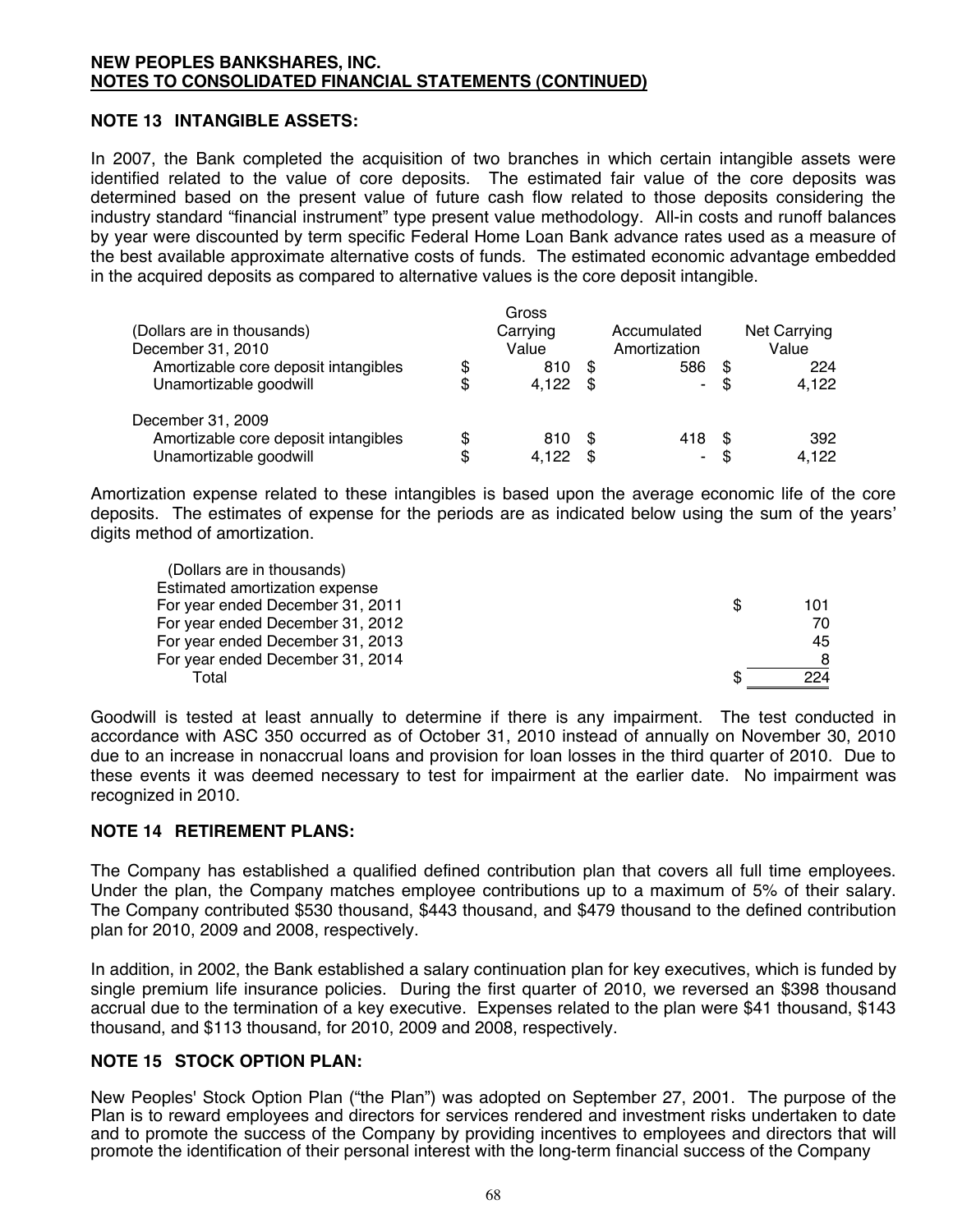# **NOTE 15 STOCK OPTION PLAN (CONTINUED):**

and with growth in shareholder value. The Plan provides that options for up to 1,287,000 shares of the Company's common stock may be issued to employees and directors. The exercise price may not be less than 100% of the fair market value of the shares on the award date. Each award becomes exercisable in the event of a change in control of the Company. All options are subject to exercise or forfeiture if the Company's capital falls below minimum requirements, as determined by its primary state or federal regulator. The Plan will expire on May 31, 2011, unless terminated earlier by the board of directors. At December 31, 2010, there were 382,947 additional shares available for grant under the Plan. All options granted and outstanding are fully vested. The Company did not grant any options in 2010, 2009 and 2008. The intrinsic values of stock options exercised were \$2 thousand, \$1 thousand, and \$343 thousand for 2010, 2009 and 2008, respectively.

Information about stock options outstanding at December 31, 2010 follows:

|             |             | Weighted     |    |          |
|-------------|-------------|--------------|----|----------|
|             | Number      | Average      |    |          |
|             | Outstanding | Remaining    |    | Weighted |
| Exercise    | And         | Contractual  |    | Average  |
| Price       | Exercisable | Life         |    | Exercise |
| \$<br>5.25  | 190,646     | $1.00$ years | S  | 5.25     |
| \$<br>6.99  | 150,203     | 2.51 years   | \$ | 6.99     |
| \$<br>9.44  | 107,477     | 3.93 years   | \$ | 9.44     |
| \$<br>11.54 | 323,018     | 4.97 years   | \$ | 11.54    |
| Totals      | 771,344     | 3.38 years   | S  | 8.81     |

A summary of the status of the Company's stock option plan is presented below:

|                              | 2010                       |                                          |      | 2009                       | 2008                                     |      |                            |  |    |                                          |  |
|------------------------------|----------------------------|------------------------------------------|------|----------------------------|------------------------------------------|------|----------------------------|--|----|------------------------------------------|--|
|                              | Number of<br><b>Shares</b> | Weighted<br>Average<br>Exercise<br>Price |      | Number of<br><b>Shares</b> | Weighted<br>Average<br>Exercise<br>Price |      | Number of<br><b>Shares</b> |  |    | Weighted<br>Average<br>Exercise<br>Price |  |
| Outstanding and exercisable, |                            |                                          |      |                            |                                          |      |                            |  |    |                                          |  |
| Beginning of year            | 920,256                    | \$                                       | 8.77 | 962,791                    | \$                                       | 8.80 | 1,036,721                  |  | S  | 8.68                                     |  |
| Exercised                    | (1, 141)                   |                                          | 6.88 | (135)                      |                                          | 5.25 | (49,425)                   |  |    | 6.03                                     |  |
| Forfeited                    | (147, 771)                 |                                          | 8.58 | (42,400)                   |                                          | 9.50 | (24, 505)                  |  |    | 9.55                                     |  |
| Outstanding and exercisable, |                            |                                          |      |                            |                                          |      |                            |  |    |                                          |  |
| end of year                  | 771,344                    | \$                                       | 8.81 | 920,256                    | \$                                       | 8.77 | 962,791                    |  | \$ | 8.80                                     |  |

# **NOTE 16 DIVIDEND LIMITATIONS ON SUBSIDIARY BANK:**

The principal source of funds of the Company is dividends paid by the Bank. The Federal Reserve Act restricts the amount of dividends the Bank may pay. Approval by the Board of Governors of the Federal Reserve System is required if the dividends declared by a state member bank, in any year, exceed the sum of (1) net income of the current year and (2) income net of dividends for the preceding two years. In October 2009, a restriction prohibiting the payment of dividends from the Bank to the Company was imposed by the Federal Reserve Bank of Richmond. Therefore, no dividends will be available to the Company from the Bank until such restriction is removed.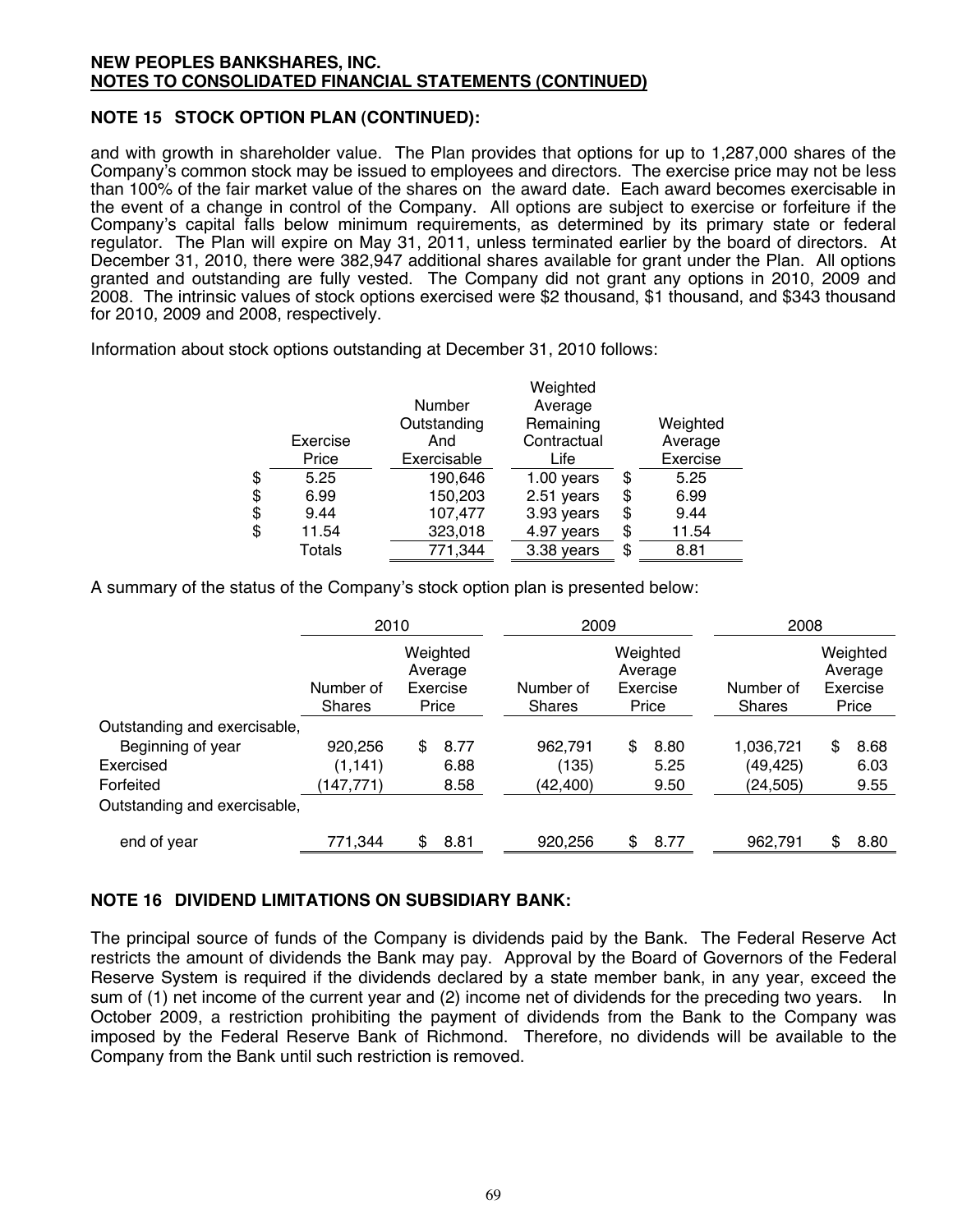# **NOTE 17 LEASING ACTIVITIES:**

The Company's leasing activities consist of the leasing of land and buildings under agreements in which the Bank is lessee. These leases have been classified as operating leases.

The following is a schedule by years of future minimum rental payments in thousands, required under noncancelable operating leases that have initial or remaining non-cancelable lease terms in excess of one year as of December 31, 2010:

| Year ending December 31:        |   |    |
|---------------------------------|---|----|
| 2011                            | S | 12 |
| 2012                            |   | 12 |
| 2013                            |   | 13 |
| 2014                            |   | 13 |
| 2015                            |   | 13 |
| Thereafter                      |   | 23 |
| Total minimum payments required | S | 86 |
|                                 |   |    |

Rental commitments of less than one year are not included in the above schedule. Rentals charged to operations under operating leases were \$30 thousand, \$33 thousand, and \$34 thousand, for the years ended 2010, 2009, and 2008, respectively.

# **NOTE 18 AVAILABLE LINES OF CREDIT AND FEDERAL HOME LOAN BANK ADVANCES:**

The Bank has the ability to borrow up to an additional \$46.1 million from the Federal Home Loan Bank under a line of credit which is secured by a blanket lien on residential real estate loans. The Bank had no overnight borrowings subject to daily rate changes from the Federal Home Loan Bank at December 31, 2010 or 2009. All other borrowings are at fixed rates.

The Bank had \$24.2 million in term borrowings with the Federal Home Loan Bank at December 31, 2010 and \$25.4 million at December 31, 2009. The borrowings consist of convertible notes totaling \$15.2 million at December 31, 2010 and 2009, with a weighted average interest rate of 3.76%. The convertible notes have a quarterly Bermudan call feature and mature in 2012. Two additional borrowings totaling \$9.0 million and \$10.2 million were outstanding at December 31, 2010 and 2009 respectively. These borrowings were obtained in 2008 to fund various real estate loans. These borrowings have fixed rates with an average weighted interest rate of 4.07%, with monthly principal and interest through 2018.

A letter of credit for \$7.0 million was issued in 2008 and a letter of credit for \$3.0 million was issued in 2010 to the Treasury Board of Virginia for collateral on public funds. No draws on the letters of credit have been issued. The letters of credit are considered draws on our Federal Home Loan Bank line of credit which is secured by a blanket lien on residential real estate loans.

# **NOTE 19 LEGAL CONTINGENCIES:**

Various legal claims arise from time to time in the normal course of business which, in the opinion of management, will have no material effect on the Company's consolidated financial statements.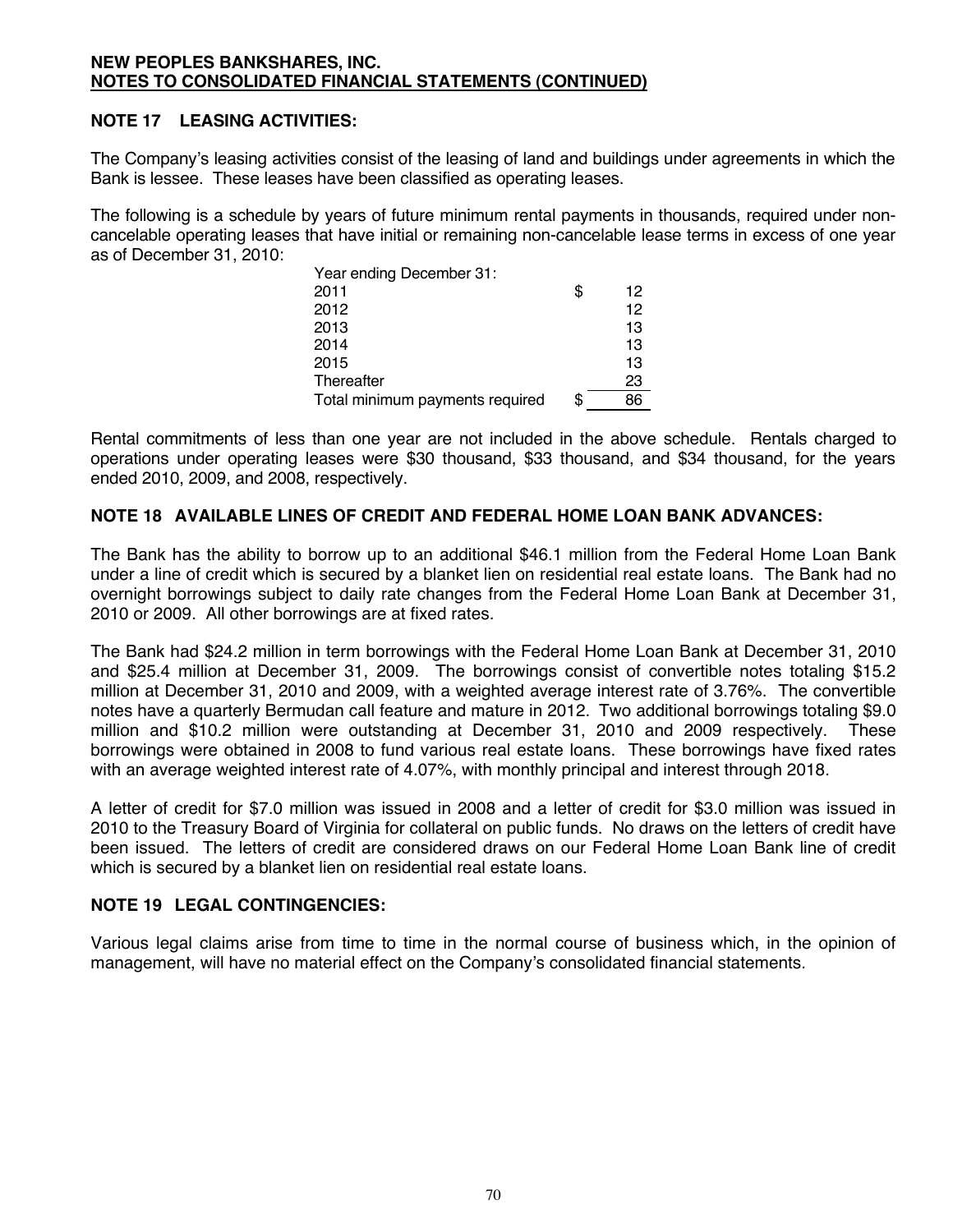# **NOTE 20 FINANCIAL INSTRUMENTS WITH OFF-BALANCE SHEET RISK:**

In the normal course of business, the Bank has outstanding commitments and contingent liabilities, such as commitments to extend credit and standby letters of credit, which are not included in the accompanying consolidated financial statements. The Bank's exposure to credit loss in the event of nonperformance by the other party to the financial instruments for commitments to extend credit and standby letters of credit is represented by the contractual or notional amount of those instruments. The Bank uses the same credit policies in making such commitments as it does for instruments that are included in the balance sheet.

Financial instruments whose contract amount represents credit risk were as follows:

| (Dollars are in thousands)                                | 2010 |                    |  | 2009            |  |  |
|-----------------------------------------------------------|------|--------------------|--|-----------------|--|--|
| Commitments to extend credit<br>Standby letters of credit |      | 32.165 \$<br>4.787 |  | 48.022<br>5.159 |  |  |

Commitments to extend credit are agreements to lend to a customer at either a fixed or variable interest rate as long as there is no violation of any condition established in the contract. Commitments generally have fixed expiration dates or other termination clauses and may require payment of a fee. Since many of the commitments are expected to expire without being drawn upon, the total commitment amounts do not necessarily represent future cash requirements. The Bank evaluates each customer's creditworthiness on a case-by-case basis. The amount of collateral obtained, if deemed necessary by the Bank upon extension of credit, is based on management's credit evaluation. Collateral held varies but may include accounts receivable, inventory, property and equipment, and income-producing commercial properties.

Standby letters of credit are conditional commitments issued by the Bank to guarantee the performance of a customer to a third party. Standby letters of credit generally have fixed expiration dates or other termination clauses and may require payment of a fee. The credit risk involved in issuing letters of credit is essentially the same as that involved in extending loan facilities to customers. The Bank's policy for obtaining collateral, and the nature of such collateral, is essentially the same as that involved in making commitments to extend credit.

# **NOTE 21 LINE OF CREDIT, AS RESTATED:**

In June 2008, the Company obtained a three year revolving line of credit totaling \$6.5 million from Silverton Bank. The interest rate is priced at Wall Street Journal Prime and will change as the Wall Street Journal Prime rate changes, subject to a floor rate of 5.00%. The interest rate at December 31, 2010 was 5.00%. Collateral for the line of credit is the subsidiary, New Peoples Bank, Inc. common stock. The balance at December 31, 2010 and 2009 was \$4.9 million. The purpose of the line of credit was for general operations and capital injections to the subsidiaries.

On March 16, 2011 two of the Company's directors, Harold Lynn Keene and B. Scott White, loaned the Company a total of \$4.95 million which, after receiving regulatory approval, the Company used to retire the indebtedness to the FDIC as receiver for Silverton Bank. The loans are unsecured and have a stated maturity of December 31, 2011 with interest payable at maturity or conversion at the variable rate equal to the Wall Street Journal prime rate which was 3.25% on March 16, 2011. The Company is obligated to convert the debt into the Company's common stock if, before the stated maturity, the Company conducts an offering of its common stock at the price per share at which it is offered. If the Company does not conduct an offering prior to the stated maturity, the Company has the option, but not the obligation, to convert the debt into shares of its common stock within 30 days of the state maturity at a price per share to be established by the Company's Board of Directors. The Company believes this indebtedness is on more favorable terms to the Company than could be obtained from unrelated parties.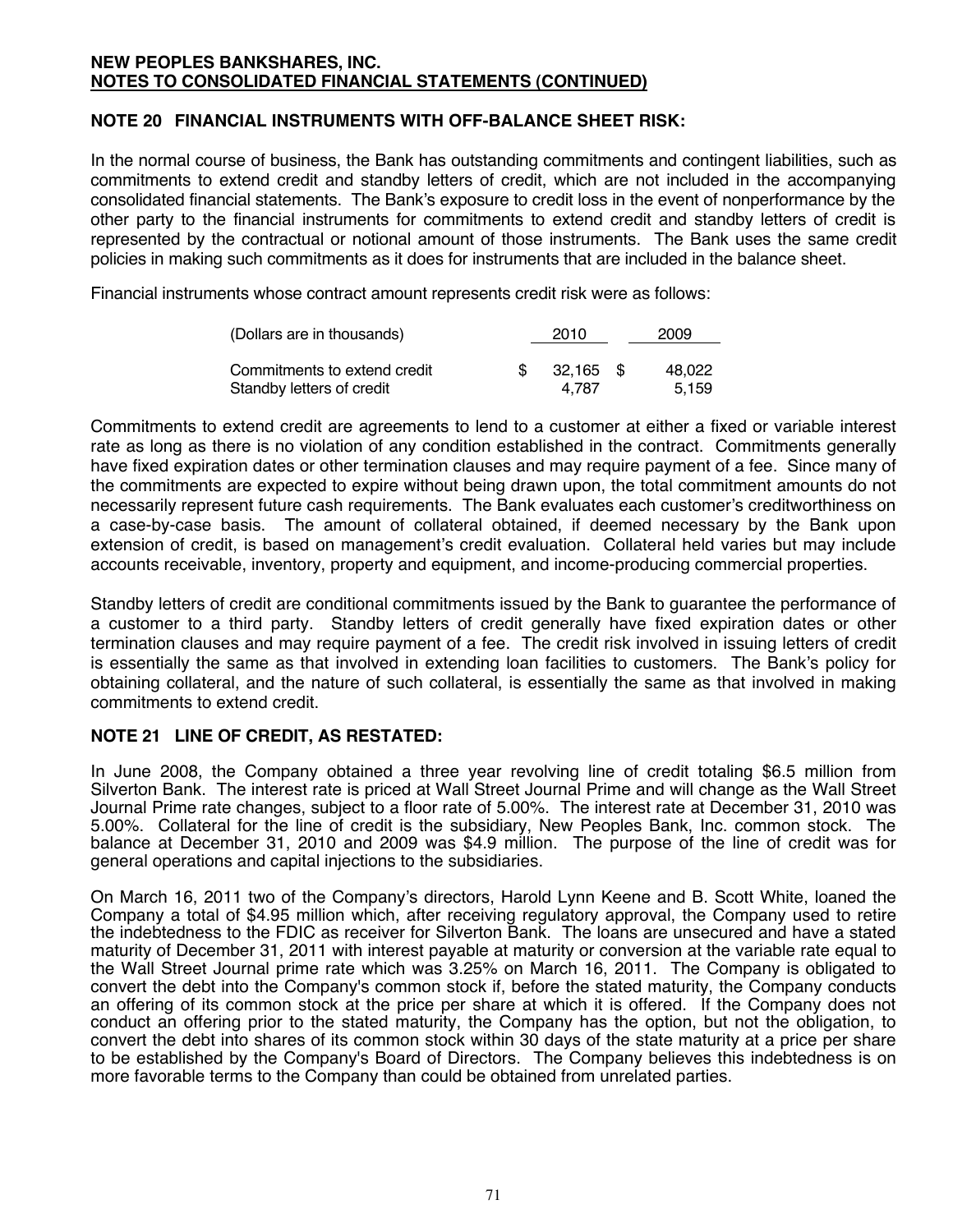### **NOTE 22 TRUST PREFERRED SECURITIES AND DEFERRAL OF INTEREST PAYMENTS:**

On September 27, 2006, the Company completed the issuance of \$5.2 million in floating rate trust preferred securities offered by its wholly owned subsidiary, NPB Capital Trust 2. The proceeds of the funds were used for general corporate purposes, which Include capital management for affiliates and the acquisition of two branch banks. The securities have a floating rate of 3 month LIBOR plus 177 basis points, which resets quarterly, with a current rate at December 31, 2010 of 2.06%.

On July 7, 2004, the Company completed the issuance of \$11.3 million in floating rate trust preferred securities offered by its wholly owned subsidiary, NPB Capital Trust I. The proceeds of the funds were used for general corporate purposes which included capital management for affiliates, retirement of indebtedness and other investments. The securities have a floating rate of 3 month LIBOR plus 260 basis points, which resets quarterly, with a current rate at December 31, 2010 of 2.89%.

Under the terms of the subordinated debt transactions, the securities mature in 30 years and are redeemable, in whole or in part, without penalty, at the option of the Company after five years. Due to the ability to defer interest and principal payments for 60 months without being considered in default, the regulatory agencies consider the trust preferred securities as Tier 1 capital up to certain limits.

In October 2009, a restriction to pay dividends from the Bank to the Company was issued by the Federal Reserve Bank of Richmond. As a result, dividends on trust preferred securities issued by the Company shall be deferred until such restriction is removed.

# **NOTE 23 CAPITAL REQUIREMENTS, AS RESTATED:**

The Company and the Bank are subject to various capital requirements administered by federal banking agencies. Failure to meet minimum capital requirements can initiate certain mandatory and, possibly, additional discretionary actions by regulators that, if undertaken, could have a direct material effect on the Company's and the Bank's financial statements. Under capital adequacy guidelines and the regulatory framework for prompt corrective action, the Company and the Bank must meet specific capital guidelines that involve quantitative measures of assets, liabilities, and certain off-balance sheet items as calculated under regulatory accounting practices. The capital amounts and classification are also subject to qualitative judgments by the regulators about components, risk weightings, and other factors. Prompt corrective action provisions are not applicable to bank holding companies.

Quantitative measures established by regulation to ensure capital adequacy require the Company and the Bank to maintain minimum amounts and ratios (set forth in the following table) of total and Tier 1 capital (as defined) to risk-weighted assets (as defined) and of Tier 1 capital (as defined) to average assets (as defined). Management believes that, as of December 31, 2010, the Company and the Bank meet all capital adequacy requirements to which they are subject.

As of December 31, 2010 the Bank was adequately capitalized under the regulatory framework for prompt corrective action. To be categorized as adequately capitalized, an institution must maintain minimum total risk-based, Tier 1 risk-based and Tier 1 leverage ratios as set forth in the following tables. There are no conditions or events since the notification that management believes have changed the Bank's category.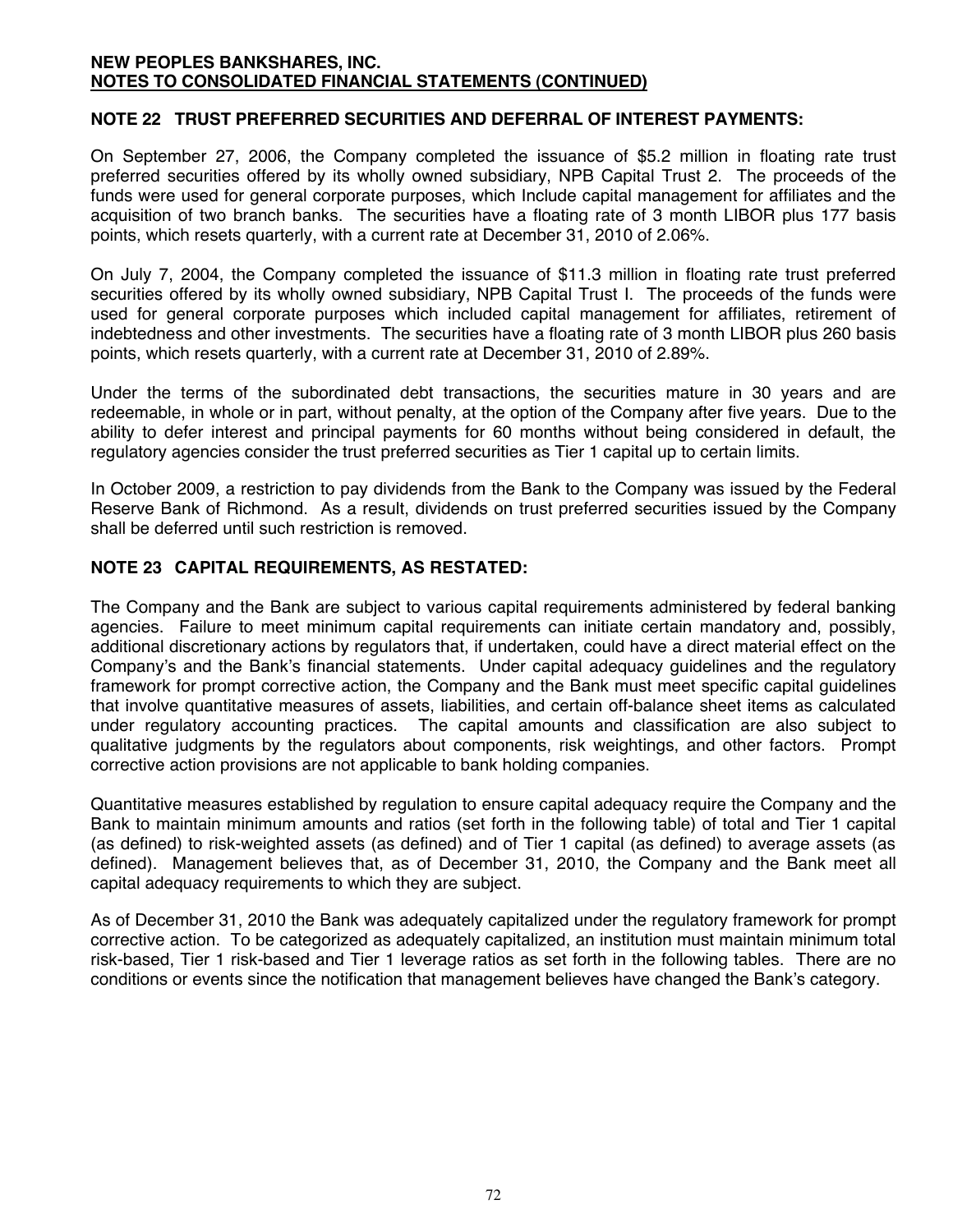## **NOTE 23 CAPITAL REQUIREMENTS, AS RESTATED (CONTINUED):**

The Company's and the Bank's actual capital amounts and ratios are presented in the table as of December 31, 2010 and 2009, respectively.  $M_{\text{in}}$  instead to  $D_{\text{in}}$ 

|                                              | Actual       |        | Minimum Capital<br>Requirement |       |     | MININUM to be<br><b>Well Capitalized</b><br><b>Under Prompt</b><br><b>Corrective Action</b><br>Provisions |       |
|----------------------------------------------|--------------|--------|--------------------------------|-------|-----|-----------------------------------------------------------------------------------------------------------|-------|
| (Dollars are in thousands)                   | Amount       | Ratio  | Amount                         | Ratio |     | Amount                                                                                                    | Ratio |
| December 31, 2010, as Restated:              |              |        |                                |       |     |                                                                                                           |       |
| <b>Total Capital to Risk Weighted Assets</b> |              |        |                                |       |     |                                                                                                           |       |
| The Company                                  | \$<br>53,020 | 8.87%  | 47,825                         | 8%    | \$  | N/A                                                                                                       | N/A   |
| The Bank                                     | 58,466       | 9.79%  | 47,786                         | 8%    |     | 59,732                                                                                                    | 10%   |
| Tier 1 Capital Risk Weighted Assets:         |              |        |                                |       |     |                                                                                                           |       |
| The Company                                  | 39,108       | 6.54%  | 23,913                         | 4%    |     | N/A                                                                                                       | N/A   |
| The Bank                                     | 50,777       | 8.50%  | 23,893                         | 4%    |     | 35,839                                                                                                    | 6%    |
| Tier 1 Capital to Average Assets:            |              |        |                                |       |     |                                                                                                           |       |
| The Company                                  | 39,108       | 4.62%  | 33,857                         | 4%    |     | N/A                                                                                                       | N/A   |
| The Bank                                     | 50,777       | 6.00%  | 33,857                         | 4%    |     | 42,321                                                                                                    | 5%    |
| December 31, 2009:                           |              |        |                                |       |     |                                                                                                           |       |
| <b>Total Capital to Risk Weighted Assets</b> |              |        |                                |       |     |                                                                                                           |       |
| The Company                                  | \$<br>63,499 | 9.83%  | 51,652                         | 8%    | -\$ | N/A                                                                                                       | N/A   |
| The Bank                                     | 68,409       | 10.59% | 51,664                         | 8%    |     | 64,581                                                                                                    | 10%   |
| Tier 1 Capital to Risk Weighted Assets:      |              |        |                                |       |     |                                                                                                           |       |
| The Company                                  | 52,396       | 8.12%  | 25,826                         | 4%    |     | N/A                                                                                                       | N/A   |
| The Bank                                     | 63,024       | 9.76%  | 25,832                         | 4%    |     | 38,748                                                                                                    | 6%    |
| Tier 1 Capital to Average Assets:            |              |        |                                |       |     |                                                                                                           |       |
| The Company                                  | 52,396       | 6.14%  | 34,107                         | 4%    |     | N/A                                                                                                       | N/A   |
| The Bank                                     | 63,024       | 7.40%  | 34,066                         | 4%    |     | 42,582                                                                                                    | 5%    |

At March 31, 2011, the Bank returned to well-capitalized status as the total risk-weighted capital ratio increased to 10.16% as a result of a reduction in higher risk weighted assets during the first quarter of 2011 and net income for the quarter.

## **NOTE 24 FAIR VALUES, AS RESTATED:**

ASC 820,"Fair Value Measurements and Disclosures" provides a framework for measuring fair value under generally accepted accounting principles and requires disclosures about the fair value of assets and liabilities recognized in the balance sheet in periods subsequent to initial recognition, whether the measurements are made on a recurring basis (for example, available for sale investment securities) or on a nonrecurring basis (for example, impaired loans and other real estate acquired through foreclosure).

Fair value is the exchange price that would be received for an asset or paid to transfer a liability (an exit price) in the principal or most advantageous market for the asset or liability in an orderly transaction between market participants on the measurement date. Fair Value Measurements and Disclosures also establishes fair value hierarchy which requires an entity to maximize the use of observable inputs and minimize the use of unobservable inputs when measuring fair value. The standard describes three levels of inputs that may be used to measure fair value:

Level 1: Quoted prices in active markets for identical assets or liabilities. Level 1 assets and liabilities include debt and equity securities and derivative contracts that are traded in an exchange market, as well as U. S. Treasury, other U. S. Government and agency mortgage-backed debt securities that are highly liquid and are actively traded in over-the-counter markets.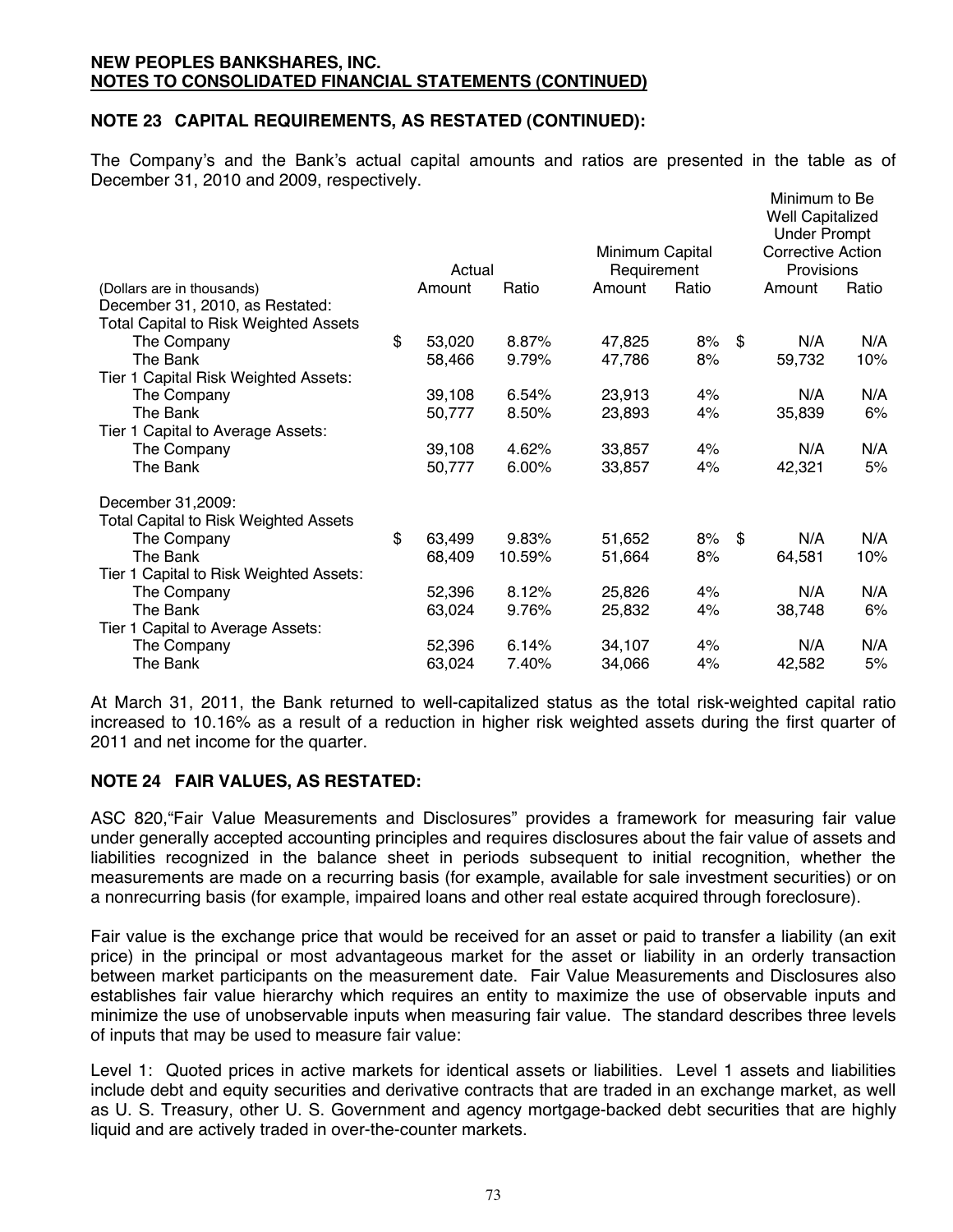## **NOTE 24 FAIR VALUES, AS RESTATED (CONTINUED):**

Level 2: Observable inputs other than Level 1 prices such as quoted prices for similar assets or liabilities; quoted prices in markets that are not active; or other inputs that are observable or can be corroborated by observable market data for substantially the full term of the assets or liabilities. Level 2 assets and liabilities include debt securities with quoted prices that are traded less frequently than exchange-traded instruments and derivative contracts whose value is determined using a pricing model with inputs that are observable in the market or can be derived principally from or corroborated by observable market data. This category generally includes certain derivative contracts and impaired loans.

Level 3: Unobservable inputs that are supported by little or no market activity and that are significant to the fair value of the assets and liabilities. Level 3 assets and liabilities include financial instruments whose value is determined using pricing models, discounted cash flow methodologies, or similar techniques, as well as instruments for which the determination of fair value requires significant management judgment or estimation. For example, this category generally includes certain private equity investments, retained residual interests in securitizations, residential mortgage servicing rights, and highly structured or longterm derivative contracts.

*Investment Securities Available for Sale –* Investment securities available for sale are recorded at fair value on a recurring basis. Fair value measurement is based upon quoted prices. The Company's available for sale securities, totaling \$4.7 million and \$2.6 million at December 31, 2010 and 2009, respectively, are the only assets whose fair values are measured on a recurring basis using Level 2 inputs from an independent pricing service.

*Loans -* The Company does not record loans at fair value on a recurring basis. The Company is predominantly an asset based lender with real estate serving as collateral on a substantial majority of loans. From time to time a loan is considered impaired and an allowance for loan losses is established. Loans which are deemed to be impaired are primarily valued on a non-recurring basis at the fair values of the underlying real estate collateral. Such fair values are obtained using independent appraisals, which management evaluates and determines the fair value of the collateral is further impaired below the appraised value and there is no observable market price, or an appraised value does not include estimated costs of disposition and management must make an estimate, the Company records the impaired loan as nonrecurring Level 3. The aggregate carrying amount of impaired loans were \$90.6 million and \$30.1 million at December 31, 2010 and 2009, respectively.

*Foreclosed Assets –* Foreclosed assets are adjusted to fair value upon transfer of the loans to foreclosed assets. Foreclosed assets are carried at the lower of the carrying value or fair value. Fair value is based upon independent observable market prices or appraised values of the collateral with a third party estimate of disposition costs, which the Company considers to be level 2 inputs. When the appraised value is not available, management determines the fair value of the collateral is further impaired below the appraised value and there is no observable market price, or an appraised value does not include estimated costs of disposition and management must make an estimate, the Company records the foreclosed asset as nonrecurring Level 3.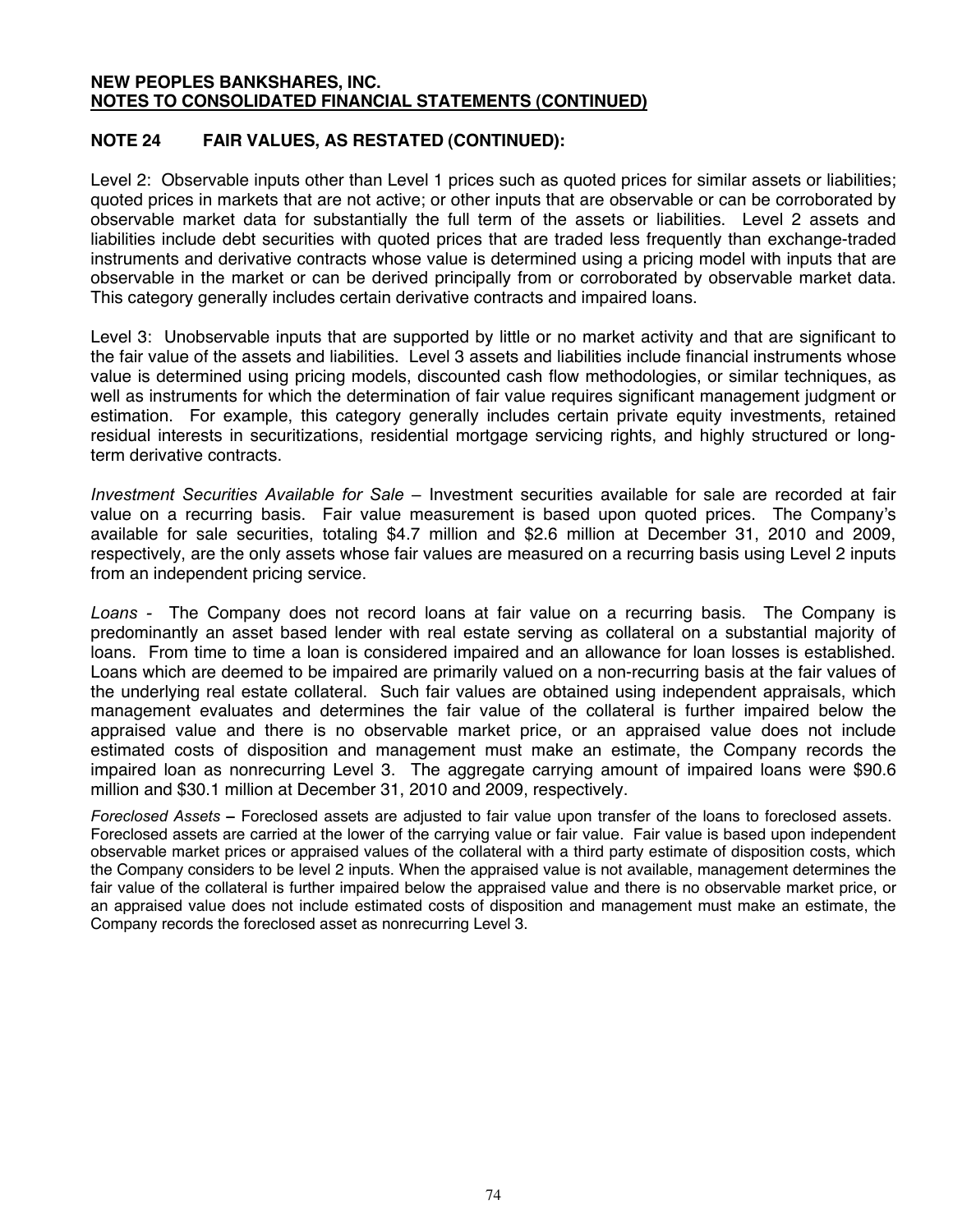## **NOTE 24 FAIR VALUES, AS RESTATED (CONTINUED):**

Assets and liabilities measured at fair value are as follows as of December 31, 2010:

| (Dollars are in thousands)                                 | Quoted<br>market price<br>in active<br>markets<br>(Level 1) | Significant other<br>observable inputs<br>(Level 2) |   | Significant<br>unobservable<br>inputs<br>(Level 3) |
|------------------------------------------------------------|-------------------------------------------------------------|-----------------------------------------------------|---|----------------------------------------------------|
|                                                            |                                                             | (Restated)                                          |   | (Restated)                                         |
| (On a recurring basis)                                     |                                                             |                                                     |   |                                                    |
| Available for sale investments<br>U.S. Government Agencies | \$                                                          | \$<br>2.970                                         | S |                                                    |
| Taxable municipals                                         |                                                             | 899                                                 |   |                                                    |
| Mortgage backed securities                                 |                                                             | 789                                                 |   |                                                    |
| (On a non-recurring basis)                                 |                                                             |                                                     |   |                                                    |
| Other real estate owned                                    |                                                             |                                                     |   | 12,346                                             |
| Impaired loans                                             |                                                             |                                                     |   |                                                    |
| Commercial, financial and agricultural                     |                                                             |                                                     |   | 20,993                                             |
| Real estate-construction                                   |                                                             |                                                     |   | 23,497                                             |
| Real estate-mortgages                                      |                                                             |                                                     |   | 46,112                                             |
| Installment loans to individuals                           |                                                             |                                                     |   | 46                                                 |
| Total                                                      |                                                             | 4,658                                               | S | 102,994                                            |

Assets and liabilities measured at fair value are as follows as of December 31, 2009:

| (Dollars are in thousands)             |   | Quoted<br>market price<br>in active<br>markets<br>(Level 1) | Significant other<br>observable inputs<br>(Level 2) |    | Significant<br>unobservable<br>inputs<br>(Level 3) |
|----------------------------------------|---|-------------------------------------------------------------|-----------------------------------------------------|----|----------------------------------------------------|
| (On a recurring basis)                 |   |                                                             |                                                     |    |                                                    |
| Available for sale investments         |   |                                                             |                                                     |    |                                                    |
| U.S. Government Agencies               | S |                                                             | \$<br>2,037                                         | -S |                                                    |
| Taxable municipals                     |   |                                                             | 312                                                 |    |                                                    |
| Mortgage backed securities             |   |                                                             | 257                                                 |    |                                                    |
| (On a non-recurring basis)             |   |                                                             |                                                     |    |                                                    |
| Other real estate owned                |   |                                                             | 1,968                                               |    | 3,675                                              |
| Impaired loans                         |   |                                                             |                                                     |    |                                                    |
| Commercial, financial and agricultural |   |                                                             | 619                                                 |    |                                                    |
| Real estate-construction               |   |                                                             | 19,179                                              |    |                                                    |
| Real estate-mortgages                  |   |                                                             | 10,339                                              |    |                                                    |
| Installment loans to individuals       |   |                                                             | 2                                                   |    |                                                    |
| Total                                  |   |                                                             | 34,713                                              |    | 3,675                                              |

Transfers into Level 3 during the year ended December 31, 2010 were related to management adjustments to third party appraisals. Management estimated the fair value of impaired loans and other real estate owned to be further impaired and thereby below the appraised value, resulting in no observable market price. For the years ended December 31, 2010 and 2009, the changes in Level 3 assets measured at fair value on a nonrecurring basis are summarized as follows (dollars in thousands):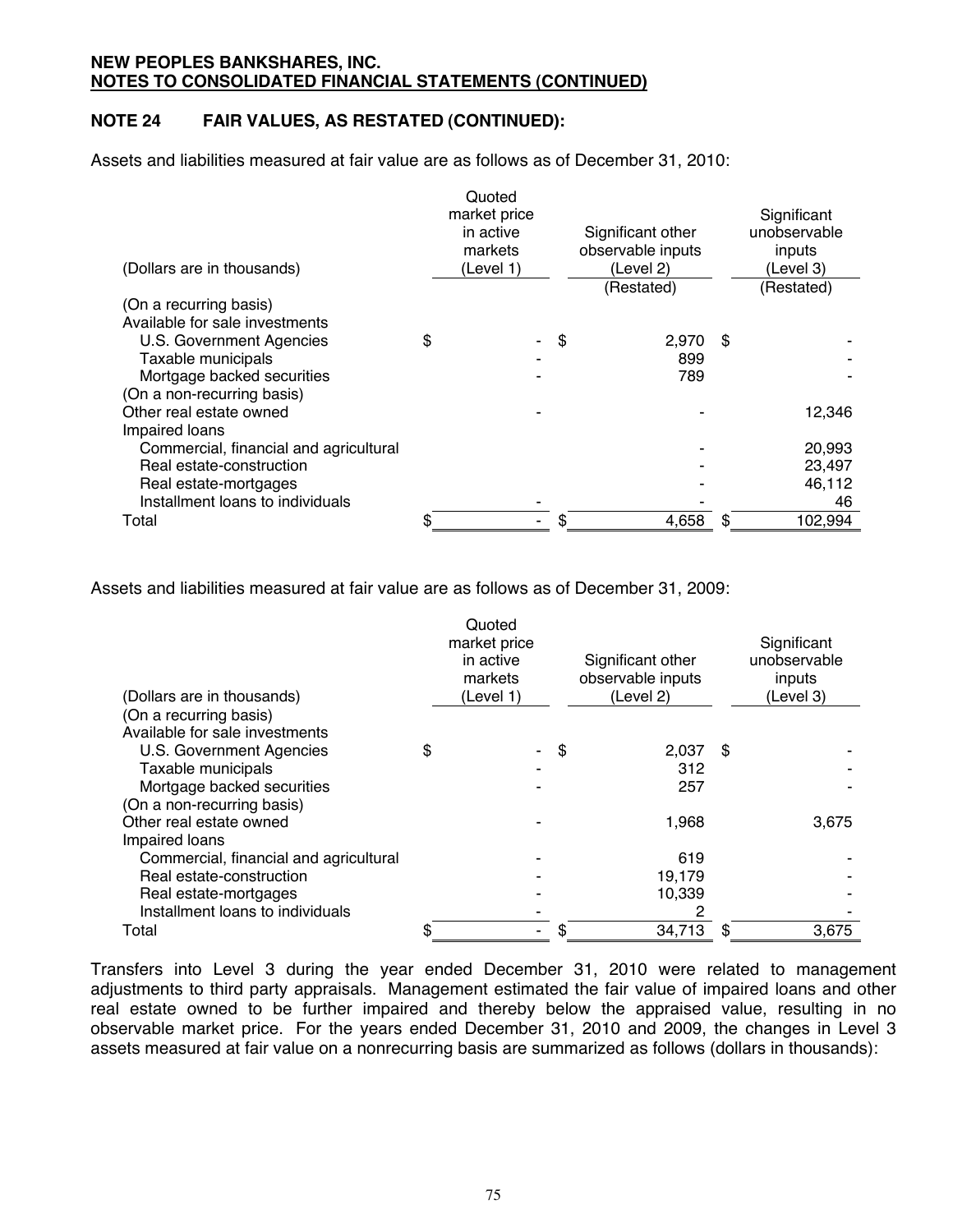## **NOTE 24 FAIR VALUES, AS RESTATED (CONTINUED):**

|                                                 | <b>Other Real</b>                    |                   |     |          |
|-------------------------------------------------|--------------------------------------|-------------------|-----|----------|
| December 31, 2010, as Restated                  | Estate                               | Impaired          |     |          |
| (Dollars are in thousands)                      | Owned                                | Loans             |     | Total    |
| Balance, January 1                              | \$<br>3,675                          | \$                | \$  | 3,675    |
| Transfers into Level 3                          | 10.098                               | 90.648            |     | 100,746  |
| Included in earnings                            | (1, 427)                             |                   |     | (1, 427) |
| Sales and other reductions                      |                                      |                   |     |          |
| Balance, December 31                            | \$<br>12,346                         | \$<br>90,648      | -\$ | 102,994  |
| December 31, 2009<br>(Dollars are in thousands) | <b>Other Real</b><br>Estate<br>Owned | Impaired<br>Loans |     | Total    |
| Balance, January 1                              | \$                                   | \$                | \$  |          |
| Transfers into Level 3                          | 4,252                                |                   |     | 4,252    |
| Included in earnings                            | (577)                                |                   |     | (577)    |
| Sales and other reductions                      |                                      |                   |     |          |
| Balance, December 31                            | \$<br>3,675                          | \$                | \$  | 3,675    |
|                                                 |                                      |                   |     |          |

## **Fair Value of Financial Instruments**

Fair value information about financial instruments, whether or not recognized in the balance sheet, for which it is practical to estimate the value is based upon the characteristics of the instruments and relevant market information. Financial instruments include cash, evidence of ownership in an entity, or contracts that convey or impose on an entity that contractual right or obligation to either receive or deliver cash for another financial instrument.

The following summary presents the methodologies and assumptions used to estimate the fair value of the Company's financial instruments presented below. The information used to determine fair value is highly subjective and judgmental in nature and, therefore, the results may not be precise. Subjective factors include, among other things, estimates of cash flows, risk characteristics, credit quality, and interest rates, all of which are subject to change. Since the fair value is estimated as of the balance sheet date, the amounts that will actually be realized or paid upon settlement or maturity on these various instruments could be significantly different.

The carrying value of cash and due from banks, federal funds sold, interest-bearing deposits, deposits with no stated maturities, trust preferred securities and accrued interest approximates fair value. The estimated fair value of investment securities was based on closing market prices. The remaining financial instruments were valued based on the present value of estimated future cash flows, discounted at various rates in effect for similar instruments during the months of December 2010 and 2009.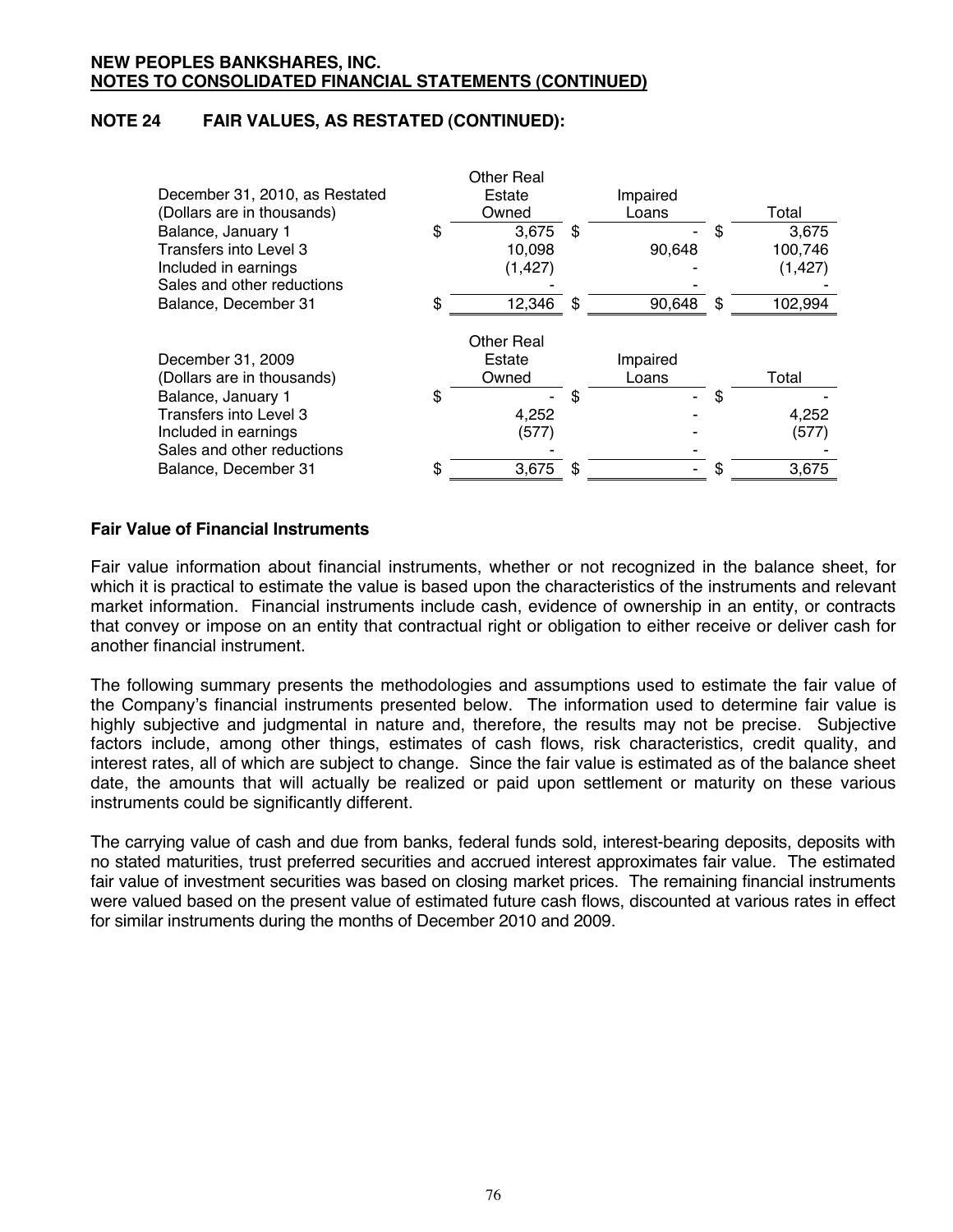## **NOTE 24 FAIR VALUES, AS RESTATED (CONTINUED):**

|                                                        |                   | December 31, 2010 | December 31, 2009 |                   |  |  |
|--------------------------------------------------------|-------------------|-------------------|-------------------|-------------------|--|--|
|                                                        | Estimated         | Carrying          | Estimated         | Carrying          |  |  |
| (Dollars are in thousands)                             | <b>Fair Value</b> | Value             | Fair Value        | Value             |  |  |
|                                                        | (Restated)        | (Restated)        |                   |                   |  |  |
| <b>Financial Assets</b>                                |                   |                   |                   |                   |  |  |
| Cash and due from bank                                 | \$<br>14,369      | \$<br>14,369      | \$<br>29,788      | 29,788<br>\$      |  |  |
| Interest bearing deposits with banks                   | 42,549            | 42,549            | 190               | 190               |  |  |
| Federal funds sold                                     | 25,611            | 25,611            | 9,582             | 9,582             |  |  |
| Investment securities                                  | 4,658             | 4,658             | 2,606             | 2,606             |  |  |
| Equity securities (restricted)                         | 3,878             | 3,878             | 3,996             | 3,996             |  |  |
| Net Loans                                              | 700,420           | 682,780           | 751,499           | 744,982           |  |  |
| Accrued Interest receivable                            | 3,700             | 3,700             | 4,292             | 4,292             |  |  |
| Life insurance investments                             | 11,011            | 11,011            | 10,549            | 10,549            |  |  |
|                                                        |                   |                   |                   |                   |  |  |
|                                                        |                   |                   |                   |                   |  |  |
|                                                        |                   | December 31, 2010 |                   | December 31, 2009 |  |  |
|                                                        | Estimated         | Carrying          | <b>Estimated</b>  | Carrying          |  |  |
| (Dollars are in thousands)                             | <b>Fair Value</b> | Value             | Fair Value        | Value             |  |  |
| <b>Financial Liabilities</b>                           |                   |                   |                   |                   |  |  |
| <b>Demand Deposits</b>                                 |                   |                   |                   |                   |  |  |
| Non-interest bearing                                   | 87,839            | 87,839            | 88,318            | 88,318            |  |  |
| Interest-bearing                                       | 60,022            | 60,022            | 42,769            | 42,769            |  |  |
| Savings deposits                                       | 108,119           | 108,119           | 90,467            | 90,467            |  |  |
| Time deposits                                          | 513,090           | 510,100           | 541,793           | 539,160           |  |  |
| <b>FHLB</b> advances                                   | 23,611            | 24,183            | 24,612            | 25,383            |  |  |
| Accrued interest payable                               | 1,720             | 1,720             | 1,617             | 1,617             |  |  |
| Line of credit borrowing<br>Trust preferred securities | 4,900<br>16,496   | 4,900<br>16,496   | 4,900<br>16,496   | 4,900<br>16,496   |  |  |

## **NOTE 25 RECENT ACCOUNTING DEVELOPMENTS:**

In June 2009, the FASB issued a new codification entitled "Generally Accepted Accounting Principles." Generally Accepted Accounting Principles establishes the Codification as the source of authoritative U.S. accounting and reporting standards recognized by the FASB for use in the preparation of financial statements of nongovernmental entities that are presented in conformity with GAAP. Rules and interpretive releases of the SEC under authority of federal securities law are also sources of authoritative GAAP for SEC registrants. Generally Accepted Accounting Principles is effective for interim and annual reporting periods after September 15, 2009. The Company adopted Generally Accepted Accounting Principles, during the quarter ended September 30, 2009. The adoption had no impact on its financial position, results of operations or cash flows.

The FASB has issued several Accounting Standards Updates, "ASU," during the year ended December 31, 2010. The ASU is the means which the FASB issues new codification and updates existing codification. The applicable ASU's that pertain to the Company that have been issued during this time period have been adopted by the Company for the year ending December 31, 2010. These ASU's are technical in nature and are an additional resource as the FASB transitions to the new Codification. The Company expects these updates will have no impact on its financial position, results of operations or cash flows.

In July 2010, the FASB issued ASU 2010-20, *Receivables (Topic 310), Disclosures about the Credit Quality of Financing Receivables and the Allowance for Credit Losses* . This ASU requires a greater level of disaggregated information about the credit quality of loan and leases and the allowance for loan and lease losses. This ASU also requires additional disclosures related to past due information and credit quality indicators. The Company is required to begin to comply with the disclosures in its financial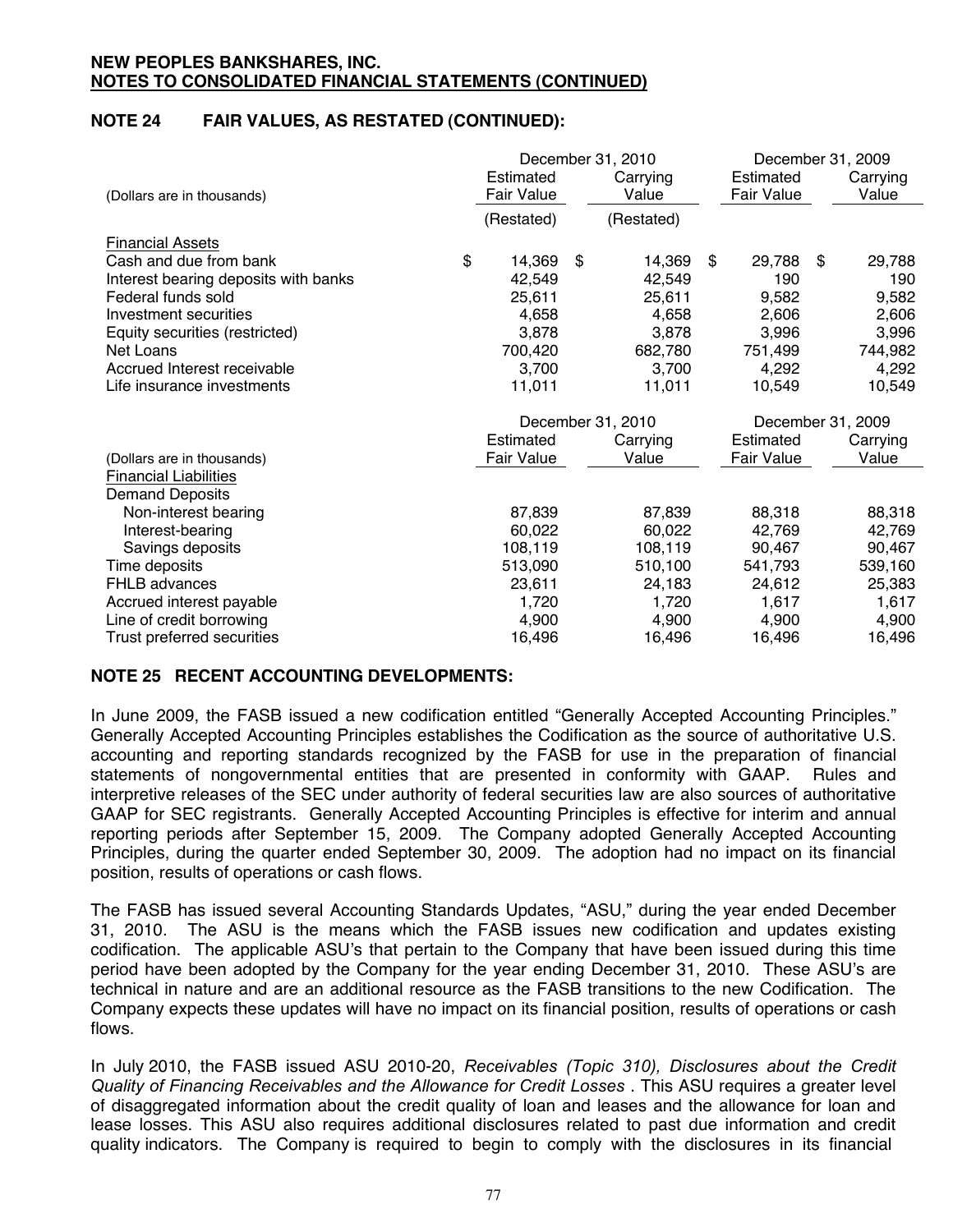## **NOTE 25 RECENT ACCOUNTING DEVELOPMENTS (CONTINUED):**

statements for the year ended December 31, 2010. See Notes 7 and 8 to the consolidated financial statements for the required disclosures. In January 2011, the FASB has issued ASU 2011-01, In January 2011, the FASB has issued ASU 2011-01, *Receivables (Topic 310): Deferral of the Effective Date of Disclosures about Troubled Debt Restructurings in Update No. 2010-20*. The amendments in ASU 2011-01 temporarily delay the effective date of the disclosures about troubled debt restructurings in ASU 2010-20, *Receivables (Topic 310): Disclosures about the Credit Quality of Financing Receivables and the Allowance for Credit Losses*, for public entities. The delay is intended to allow the FASB time to complete its deliberations on what constitutes a troubled debt restructuring. The effective date of the new disclosures about troubled debt restructurings for public entities and the guidance for determining what constitutes a troubled debt restructuring will then be coordinated. Currently, that guidance is anticipated to be effective for interim and annual periods ending after June 15, 2011.

In August 2010, two updates were issued to amend various SEC rules and schedules pursuant to Release No. 33-9026: Technical Amendments to Rules, Forms, Schedules and Codification of Financial Reporting Policies and based on the issuance of SEC Staff Accounting Bulletin 112. The amendments related primarily to business combinations and removed references to "minority interest" and added references to "controlling" and "noncontrolling interests(s)". The updates were effective upon issuance but had no impact on the Company's financial statements.

In December 2010, the Intangibles topic of the ASC was amended to modify Step 1 of the goodwill impairment test for reporting units with zero or negative carrying amounts. For those reporting units, an entity is required to perform Step 2 of the goodwill impairment test if it is more likely than not that a goodwill impairment exists. Any resulting goodwill impairment should be recorded as a cumulative-effect adjustment to beginning retained earnings upon adoption. Impairments occurring subsequent to adoption should be included in earnings. The amendment is effective for the Company beginning January 1, 2011. Early adoption is not permitted.

Also in December 2010, the Business Combinations topic of the ASC was amended to specify that if a public entity presents comparative financial statements, the entity should disclose revenue and earnings of the combined entity as though the business combination that occurred during the current year had occurred as of the beginning of the comparable prior annual reporting period only. The amendment also requires that the supplemental pro forma disclosures include a description of the nature and amount of any material, nonrecurring pro forma adjustments directly attributable to the business combination included in the reported pro forma revenue and earnings. This amendment is effective for the Company for business combinations for which the acquisition date is on or after January 1, 2011, although early adoption is permitted. The Company does not expect the amendment to have any impact on the financial statements.

Other accounting standards that have been issued or proposed by the FASB or other standards-setting bodies are not expected to have a material impact on the Company's financial position, results of operations or cash flows.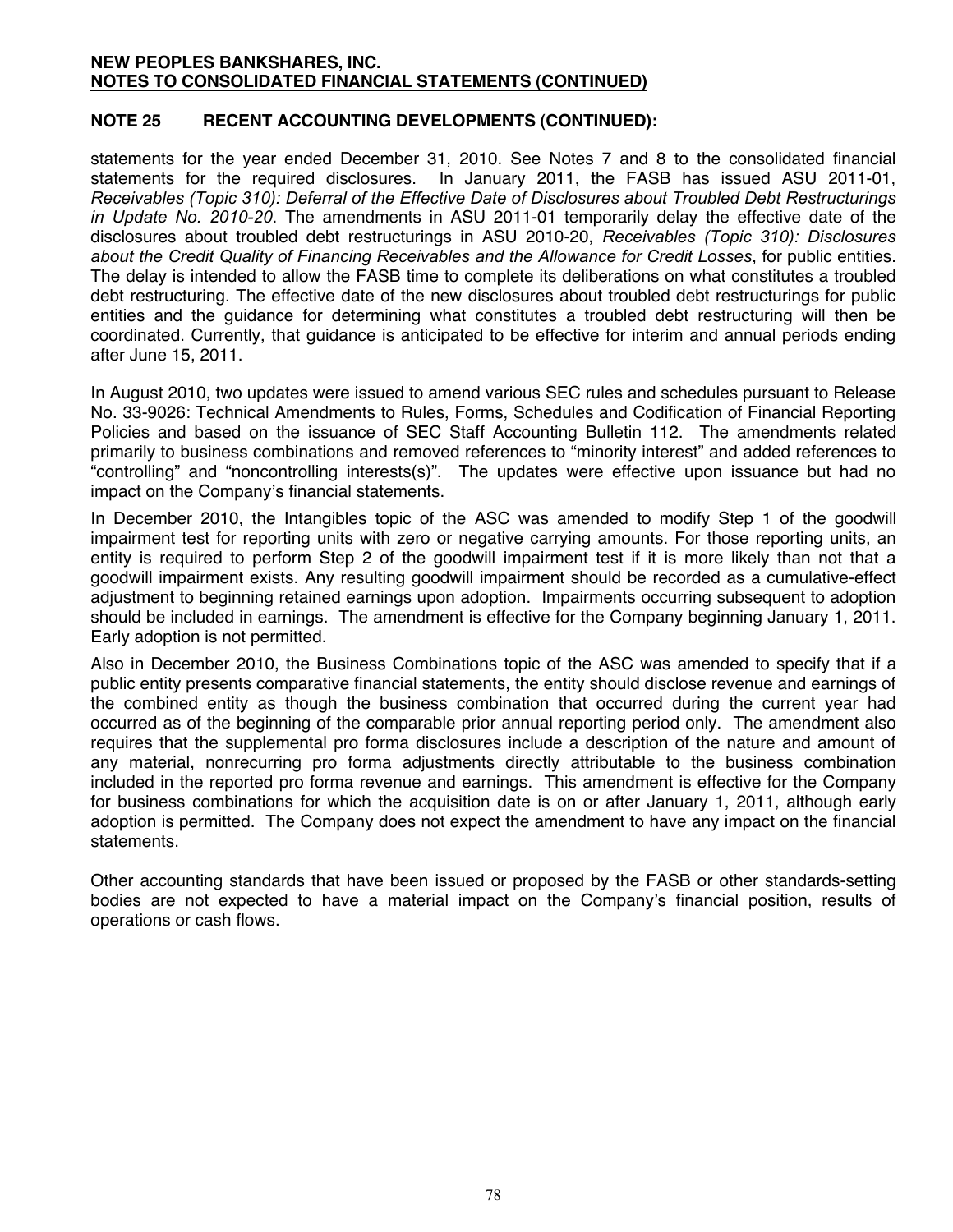## **NOTE 26 PARENT CORPORATION ONLY FINANCIAL STATEMENTS, AS RESTATED:**

#### **CONDENSED BALANCE SHEETS, AS RESTATED AS OF DECEMBER 31, 2010 AND 2009**

(Dollars in Thousands)

| <b>ASSETS</b>                                                           | 2010         |    | 2009   |
|-------------------------------------------------------------------------|--------------|----|--------|
|                                                                         | (Restated)   |    |        |
| Due from banks                                                          | \$<br>201    | \$ | 104    |
| Investment in subsidiaries                                              | 58,970       |    | 68,025 |
| Other assets                                                            | 3,470        |    | 837    |
| <b>Total Assets</b>                                                     | \$<br>62,641 | \$ | 68,966 |
| <b>LIABILITIES</b>                                                      |              |    |        |
| Accrued interest payable                                                | \$<br>557    | \$ | 105    |
| Accrued expenses and other liabilities                                  | 2,915        |    | 846    |
| Other borrowed money                                                    | 5,150        |    | 4,900  |
| Trust preferred securities                                              | 16,496       |    | 16,496 |
| <b>Total Liabilities</b>                                                | 25,118       |    | 22,347 |
| <b>STOCKHOLDERS' EQUITY</b>                                             |              |    |        |
| Common stock-\$2.00 par value, 50,000,000 shares authorized; 10,010,178 |              |    |        |
| and 10,009,037 shares issued and outstanding for 2010 and 2009,         |              |    |        |
| respectively                                                            | 20,020       |    | 20,018 |
| Additional paid capital                                                 | 21,689       |    | 21,683 |
| Retained earnings                                                       | (4, 175)     |    | 4,890  |
| Accumulated other comprehensive income                                  | (11)         |    | 28     |
| <b>Total Stockholders' Equity</b>                                       | 37,523       |    | 46,619 |
| Total Liabilities and Stockholders' Equity                              | \$<br>62,641 | S  | 68,966 |

### **CONDENSED STATEMENTS OF INCOME, AS RESTATED FOR THE YEARS ENDED DECEMBER 31, 2010, 2009, AND 2008**

| (Dollars in Thousands)                      | 2010       |    | 2009     | 2008        |
|---------------------------------------------|------------|----|----------|-------------|
|                                             | (Restated) |    |          |             |
| <b>Income</b>                               |            |    |          |             |
| Miscellaneous income                        | \$<br>14   | -S | 177      | \$<br>30    |
| Undistributed income (loss) of subsidiaries | (8,520)    |    | (2, 424) | 5,669       |
| Total Income (loss)                         | (8,506)    |    | (2, 247) | 5,699       |
| <b>Expenses</b>                             |            |    |          |             |
| Other borrowed money interest expense       | 246        |    | 251      | 134         |
| Trust preferred securities interest expense | 454        |    | 532      | 1,005       |
| Legal fees                                  | 31         |    | 319      | 211         |
| Accounting fees                             | 107        |    | 192      | 32          |
| Other operating expenses                    | 2          |    | 292      | 102         |
| <b>Total Expenses</b>                       | 840        |    | 1,586    | 1,484       |
| Income (loss) before Income Taxes           | (9,346)    |    | (3,833)  | 4,215       |
| Income Tax Expense                          | 281        |    | 147      | 522         |
| <b>Net Income (Loss)</b>                    | (9,065)    | \$ | (3,686)  | \$<br>4,737 |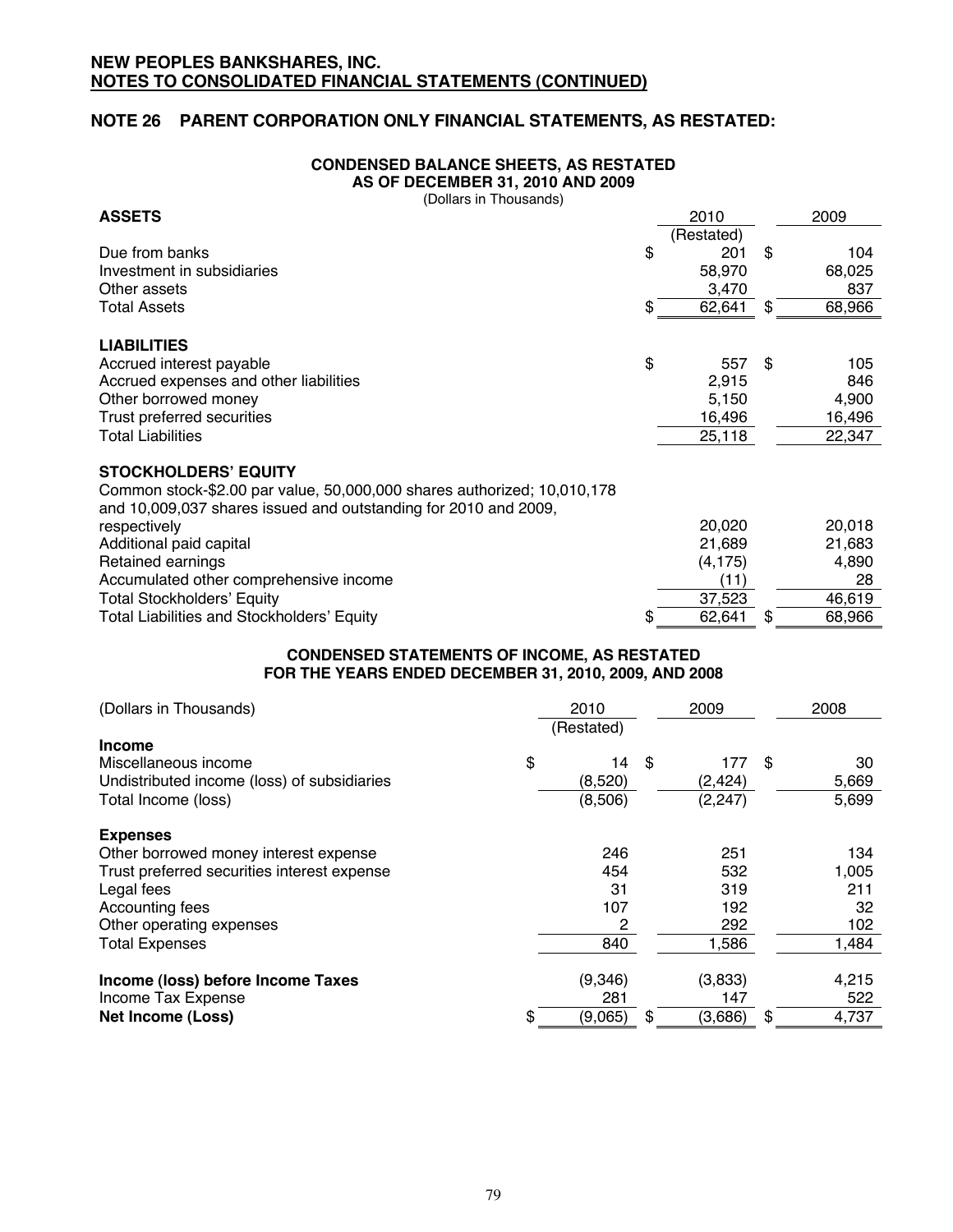## **NOTE 26 PARENT CORPORATION ONLY FINANCIAL STATEMENTS, AS RESTATED (CONTINUED):**

#### **CONDENSED STATEMENTS OF CASH FLOWS, AS RESTATED FOR THE YEARS ENDED DECEMBER 31, 2010, 2009, AND 2008**

| (Dollars and Shares in Thousands)                           | 2010<br>(Restated) |    | 2009     |     | 2008    |
|-------------------------------------------------------------|--------------------|----|----------|-----|---------|
| <b>Cash Flows From Operating Activities</b>                 |                    |    |          |     |         |
| Net Income (Loss)                                           | \$<br>(9,065)      | \$ | (3,686)  | -\$ | 4,737   |
| Adjustments to reconcile net income to net cash provided by |                    |    |          |     |         |
| (used) in operating activities:                             |                    |    |          |     |         |
| Income of subsidiaries                                      | 8,520              |    | 2,424    |     | (5,669) |
| Net change in:                                              |                    |    |          |     |         |
| Other assets                                                | (2, 137)           |    | (665)    |     | 969     |
| Other liabilities                                           | 2,521              |    | 560      |     | (789)   |
| Net Cash Used in Operating Activities                       | (161)              |    | (1, 367) |     | (752)   |
| <b>Cash Flows From Investing Activities</b>                 |                    |    |          |     |         |
| Investment in subsidiary                                    |                    |    | 368      |     | (3,950) |
| Net Cash Used (Provided) Investing Activities               |                    |    | 368      |     | (3,950) |
| <b>Cash Flows From Financing Activities</b>                 |                    |    |          |     |         |
| Proceeds from (repayments on) line of credit                |                    |    | (12)     |     | 4,913   |
| Proceeds from other borrowings                              | 250                |    |          |     |         |
| Dividends received from subsidiary                          |                    |    | 500      |     |         |
| Exercise of stock options                                   | 8                  |    |          |     | 297     |
| Net Cash Provided by Financing Activities                   | 258                |    | 488      |     | 5,210   |
| Net Increase in Cash and Cash Equivalents                   | 97                 |    | (511)    |     | 508     |
| Cash and Cash Equivalents, Beginning of year                | 104                |    | 615      |     | 107     |
| Cash and Cash Equivalents, End of Year                      | \$<br>201          | S  | 104      | \$  | 615     |

# **NOTE 27 SELECTED QUARTERLY INFORMATION (UNAUDITED), AS RESTATED**

|                                              | 2010 Quarters |                           |     |          |       |         |     |         |
|----------------------------------------------|---------------|---------------------------|-----|----------|-------|---------|-----|---------|
| (Dollars in thousands except per share data) |               | Third<br>Fourth<br>Second |     |          | First |         |     |         |
|                                              |               | (Restated)                |     |          |       |         |     |         |
| Income statement                             |               |                           |     |          |       |         |     |         |
| Net interest income                          | \$            | 8,750                     | \$  | 8,315    | -S    | 8,719   | -\$ | 8,346   |
| Noninterest income                           |               | 1,601                     |     | 1,543    |       | 1,413   |     | 1,377   |
| Provision for credit losses                  |               | 8,947                     |     | 9,441    |       | 1,950   |     | 1,990   |
| Noninterest expense                          |               | 9,626                     |     | 7,242    |       | 7,874   |     | 7,152   |
| Net income (loss)                            |               | (5, 224)                  |     | (4, 496) |       | 242     |     | 413     |
| Earnings (loss) per share, basic             |               | (0.52)                    |     | (0.45)   |       | 0.02    |     | 0.04    |
| Earnings (loss) per share, fully diluted     |               | (0.52)                    |     | (0.45)   |       | 0.02    |     | 0.04    |
| Period end balance sheet                     |               |                           |     |          |       |         |     |         |
| Total loans and leases                       | \$.           | 707,794                   | -\$ | 732,209  | \$    | 740,130 | S.  | 758,364 |
| <b>Total assets</b>                          |               | 852,627                   |     | 848,118  |       | 859,625 |     | 867,683 |
| Total deposits                               |               | 766,080                   |     | 756,298  |       | 762,094 |     | 770,284 |
| Total shareholders' equity                   |               | 37,523                    |     | 42,801   |       | 47,278  |     | 47,016  |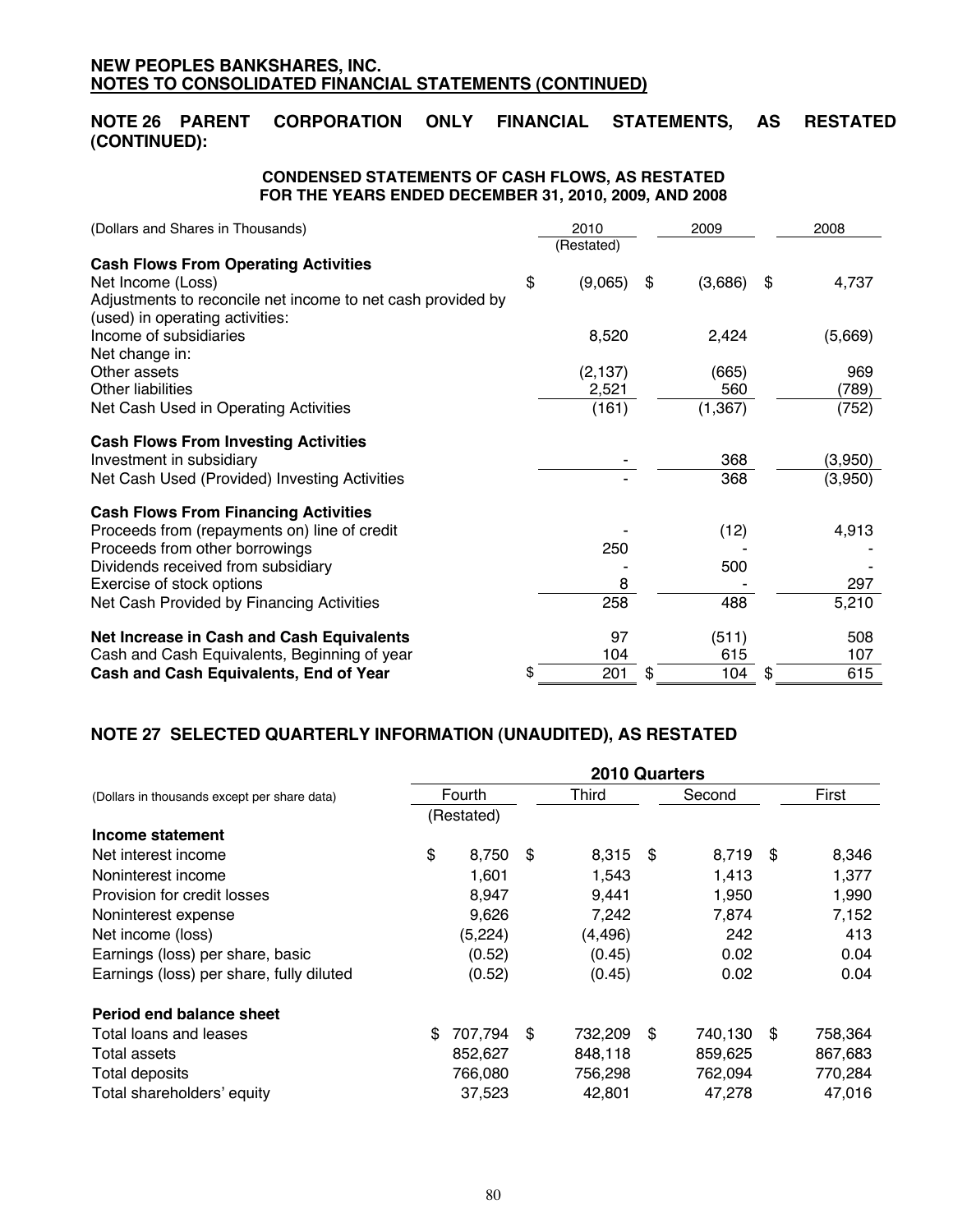# **NOTE 27 SELECTED QUARTERLY INFORMATION (UNAUDITED), AS RESTATED (CONTINUED)**

|                                              | <b>2009 Quarters</b> |         |    |          |      |         |    |         |
|----------------------------------------------|----------------------|---------|----|----------|------|---------|----|---------|
| (Dollars in thousands except per share data) |                      | Fourth  |    | Third    |      | Second  |    | First   |
| Income statement                             |                      |         |    |          |      |         |    |         |
| Net interest income                          | \$                   | 8,518   | -S | 7,976    | - \$ | 7.940   | -S | 7,383   |
| Noninterest income                           |                      | 1,535   |    | 1,354    |      | 1,382   |    | 1,177   |
| Provision for credit losses                  |                      | 73      |    | 11,800   |      | 550     |    | 418     |
| Noninterest expense                          |                      | 7,861   |    | 7,130    |      | 8,006   |    | 6,849   |
| Net income                                   |                      | 1,150   |    | (6, 290) |      | 551     |    | 906     |
| Earnings per share, basic                    |                      | 0.11    |    | (0.63)   |      | 0.05    |    | 0.09    |
| Earnings per share, fully diluted            |                      | 0.11    |    | (0.63)   |      | 0.05    |    | 0.09    |
| Period end balance sheet                     |                      |         |    |          |      |         |    |         |
| Total loans and leases                       | \$                   | 763,570 | \$ | 764,130  | \$   | 747,746 | -S | 735,259 |
| Total assets                                 |                      | 857,910 |    | 846,717  |      | 840,223 |    | 821,051 |
| Total deposits                               |                      | 760,714 |    | 749,502  |      | 736,395 |    | 718,601 |
| Total shareholders' equity                   |                      | 46.619  |    | 45,484   |      | 51,767  |    | 51,217  |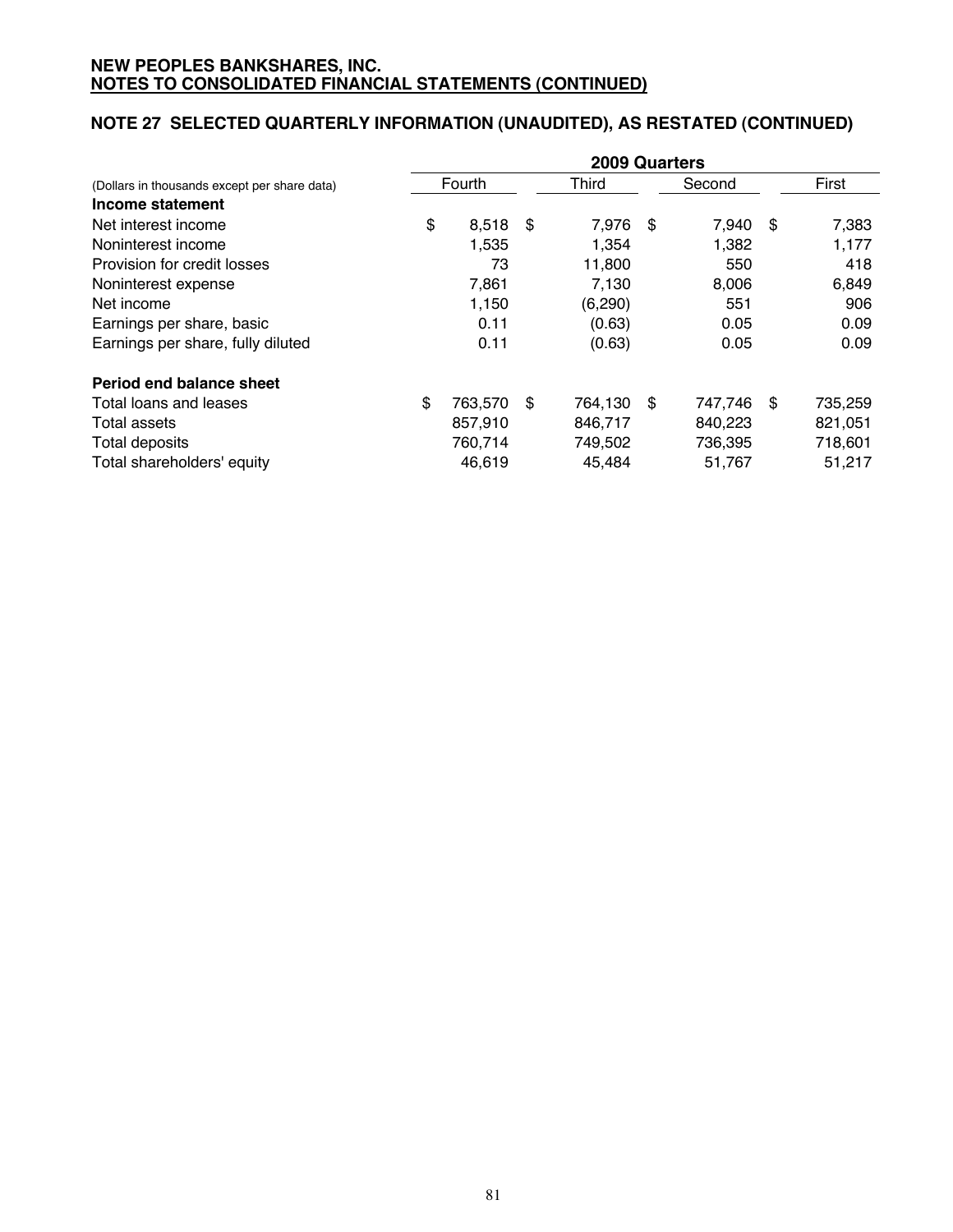## **Item 9. Changes in and Disagreements with Accountants on Accounting and Financial Disclosure**

None.

## **Item 9A. Controls and Procedures**

## **Management's Report on Internal Control over Financial Reporting**

Management is responsible for establishing and maintaining adequate internal control over financial reporting of New Peoples Bankshares, Inc. New Peoples' internal control system was designed to provide reasonable assurance to management and the Board of Directors regarding the reliability of financial reporting and the preparation of financial statements for external purposes in accordance with generally accepted accounting practices.

All internal control systems, no matter how well designed, have inherent limitations. Because of these inherent limitations, internal control over financial reporting can provide only reasonable assurance with respect to financial statement preparation and presentation. Even excellent internal controls sometimes may not prevent or detect misstatements. Projections of any evaluation of effectiveness to future periods are subject to the risk that controls may become inadequate because of changes in conditions, or that the degree of compliance with the policies or procedures may deteriorate.

Management initially assessed, concluded and disclosed in New Peoples' annual Report on Form 10-K for the year ended December 31, 2010 (the "Initial Form 10-K") that New Peoples' internal control over financial reporting as of December 31, 2010 was effective. However, after filing the Initial Form 10-K, management identified certain material adjustments for which the Initial Form 10-K was amended and restated. Based on this amendment and restatement of the Initial Form 10-K, management has reassessed the effectiveness of New Peoples' internal control over financial reporting. In making the initial assessment and the reassessment, management used the criteria set forth by the Committee of Sponsoring Organizations of the Treadway Commission (COSO) in Internal Control-Integrated Framework. A material weakness is a significant deficiency (within the meaning of PCAOB Auditing Standard No. 5), or combination of significant deficiencies, that results in there being more than a remote likelihood that a material misstatement of the annual or interim financial statements will not be prevented or detected on a timely basis by employees in the normal course of their assigned functions. In connection with management's reassessment of New Peoples' internal control over financial reporting as described above, management has identified a material weakness in New Peoples' internal control over financial reporting relating to the system of monitoring the real estate collateral values of certain impaired loans and other real estate owned properties at the Bank. In certain instances, reductions in collateral values on impaired loans and other real estate owned properties based on recent appraisals had not been communicated to management responsible for financial reporting on a timely basis. In addition, senior management did not fully understand the implications of Financial Accounting Standards Board Topic ASC 855 (formerly SFAS 165), which requires in most cases that material collateral appraisals received after the end of the reported financial period but before financial reports for that period are completed or filed, should be reflected in that prior period report.

Because of the material weakness described above, based on its reassessment, management believes that, as of December 31, 2010, New Peoples' did not maintain effective internal control over financial reporting based on the criteria established in Internal Control – Integrated Framework, issued by COSO.

#### *Remediation of the Identified Material Weakness in Internal Control Over Financial Reporting*

In order to remediate the material weakness in New Peoples' internal control over financial reporting described above, we have implemented additional procedures to reinforce the requirement that, once the value of any collateral securing an impaired loan and other real estate owned property has been reduced because of the receipt of a new appraisal or otherwise, such reduction in collateral value is promptly communicated to management responsible for financial reporting. These procedures are more specifically set forth in "Item 9A. Controls and Procedures – Changes in Internal Control Over Financial Reporting" in this Amendment No. 2 to the Initial Form 10-K (the "Form 10-K/A"). Management discussed this corrective action with the Audit Committee of the Company and with its independent registered accounting firm for that period, Brown, Edwards & Company, L.L.P. New Peoples' believes that its consolidated financial statements included in this Form 10-K/A fairly present, in all material respects, New Peoples' consolidated financial condition, results of operations and cash flows as of, and for, the periods presented.

As a result of the material weakness identified and the resulting amendments to the Initial Form 10-K in the Form 10- K/A and amendments to Management's Report on Internal Control over Financial Reporting, Brown, Edwards & Company, L.L.P., which also audited New Peoples' consolidated financial statements included in the Form 10-K/A,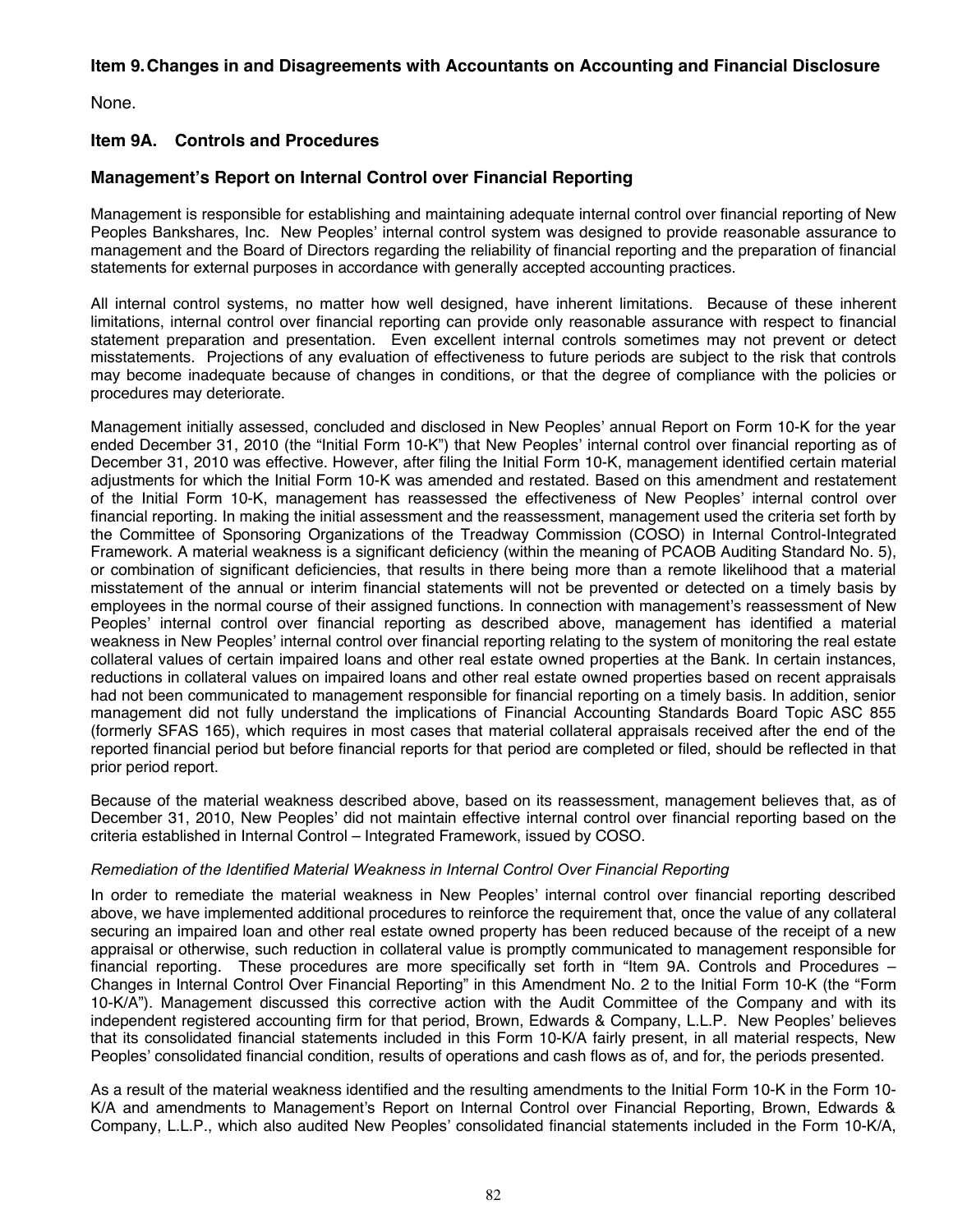has issued an updated attestation report on New Peoples' internal control over financial reporting, which is included elsewhere in this annual report.

## **Changes in Internal Control Over Financial Reporting**

There were no changes in the Company's internal control over financial reporting (as defined in Rule 13a-15(f) under the Exchange Act) during the quarter ended December 31, 2010 that have materially affected, or are reasonably likely to materially affect the Company's internal control over financial reporting. During May 2011, after management discovered the material weakness in its internal control over financial reporting described in Management's Report on Internal Control Over Financial Reporting above, management implemented the following internal control procedures to ensure timely reporting of changes in collateral values on impaired loans to management responsible for financial reporting of the Company:

- 1. A Disclosure Control Committee has been established consisting of the following officers: Chief Executive Officer, Chief Financial Officer, Chief Credit Officer, Chief Operating Officer, Senior Lending Officer, Controller, In-house Legal Counsel, and Director of Internal Audit. This Committee will meet quarterly to discuss loan portfolio and problem asset quality issues, operation risks, legal issues, subsequent events, suspicious activities, and reported disclosures.
- 2. The Chief Credit Officer ("CCO") of the Bank is assigned the responsibility for monitoring all assets classified as impaired. The CCO will also be responsible for determining when appraisals or evaluations will be needed on impaired loans and other real estate owned properties, and for reporting any reductions in collateral values to the Chief Financial Officer ("CFO") on a quarterly basis prior to the filing of the quarterly and annual reports with the SEC.
- 3. When appraisals are received from the third party appraisal firm, a copy of the appraisal will promptly be logged on a register designating the date of receipt and provided to the Loan Officer and the Loan Operations Department, with the Loan Officer responsible to promptly place the appraisal in the customer file, update valuations on the Bank's database and forward a copy to the CCO.
- 4. The independent appraisal review department of the Bank will immediately notify the CCO and the Loan Officer of the results of an appraisal on an impaired or suspected impaired loan or other real estate owned property. After the CCO and Loan Officer review the appraisal, a determination will be made as to the reasonableness of the appraisal. The final determination as to reasonableness will be the responsibility of the CCO. Upon a determination of reasonableness, then the CCO will notify the CFO, Controller and Allowance for Loan Loss model coordinator of any deterioration in the appraised value. A new impairment test will be performed and reviewed by the CCO and CFO to determine if an additional allowance reserve is needed for this credit relationship, which will be provided to the Controller to make general ledger adjustments and financial statement revisions prior to issuance.
- 5. Prior to release of financial information, the CFO will contact the CCO to insure no appraisals have been received or are being reviewed, the result of which might be material to the financial statement of the Company.

#### **Disclosure Controls and Procedures**

We maintain a system of disclosure controls and procedures that is designed to ensure that material information is accumulated and communicated to management, including our Chief Executive Officer and Chief Financial Officer, as appropriate to allow timely decisions regarding required disclosure. As of the end of the period covered by this report, we carried out an evaluation, under the supervision and with the participation of our management, including the Chief Executive Officer and Chief Financial Officer, of the effectiveness of the design and operation of the disclosure controls and procedures pursuant to Rule 13a-15 under the Securities Exchange Act of 1934, as amended. Based on that evaluation, our Chief Executive Officer and Chief Financial Officer concluded that our disclosure controls and procedures were not operating effectively as of December 31, 2010.

#### **Item 9B. Other Information**

None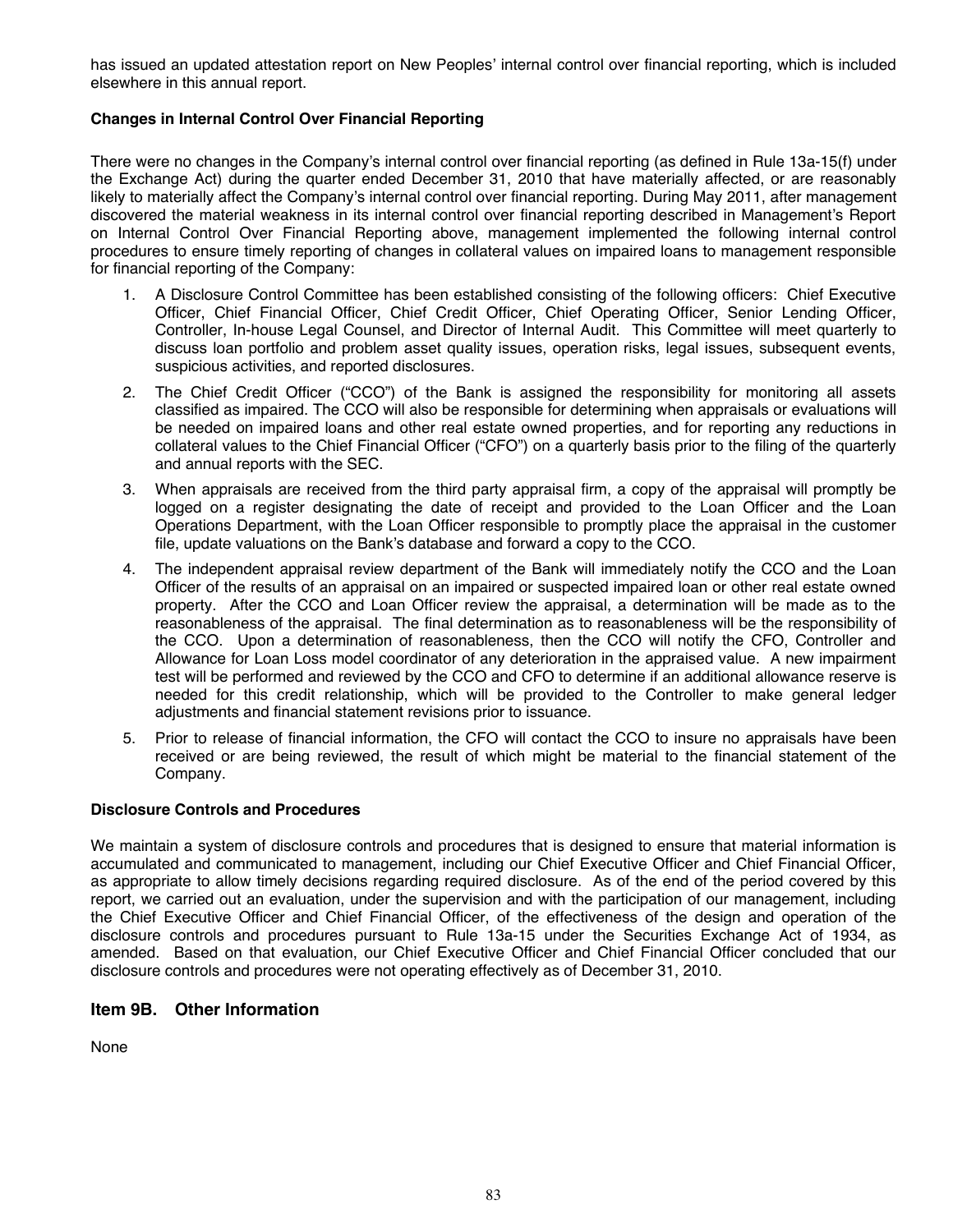## **PART III**

## **Item 10. Directors, Executive Officers and Corporate Governance**

#### **Directors Whose Terms Expire in 2011**

**John Cox**, 54, is the owner of Cox Tractor Company located in Kingsport, Tennessee, a farm equipment business that he has owned and operated since 1978. Mr. Cox is also a local farmer and entrepreneur. He graduated with high honors from the University of Tennessee in 1978, where he obtained a Bachelor of Science Degree in Business Administration. Mr. Cox has served as a director since 1998 and currently serves as Vice Chairman of the Board of Directors of the Company and the Bank. He is also the Chairman of the Compensation Committee, a member of the Audit Committee, Compliance Committee, Asset Liability Management Committee and Offering Committee. Mr. Cox's tenure on the Board and his experience in agriculture and agriculturally related small business support the Company's significant customer base in these markets.

**Charles H. Gent, Jr.**, 51, is self-employed in the logging and farming industry in Honaker, Virginia. He is president of C & R Gent Logging from 1992 to present. Mr. Gent is also involved in farming and various real estate ventures with his family. He was vice president and owner of Genwal Coal Company in Utah from the years 1981 to 1989. He is actively involved in several community activities. He has been a director since 1998 and serves on the Audit Committee. Mr. Gent's experience in logging and mining, as well as real estate, provides experience to the Board relevant to understanding these businesses in the Company's rural markets.

**Eugene Hearl,** 79, is a retired banker that has over 40 years of banking experience serving in capacities as President and CEO for two community banks, TruPoint Bank and the former Cumberland Bank, and as a Regional President for the former Dominion Bank, all in the Southwest Virginia market area of the Company. Mr. Hearl was appointed as a director on November 29, 2010 and serves on the Audit Committee, Director Loan Committee, Asset Liability Management Committee and the Executive Committee of the Board of Directors.

**A. Frank Kilgore**, 58, is an attorney with Frank Kilgore, P.C. in St. Paul, Virginia and serves as General Counsel to the Company and the Bank. He has been a director since 1998. Mr. Kilgore is the founding Chairman of the Board of Directors of New Peoples Bank, Inc. and serves on the Compensation Committee. Mr. Kilgore has served the community as an attorney since 1982. He graduated from Clinch Valley College of the University of Virginia in 1977 with a degree in Appalachian Studies. Throughout his career, Mr. Kilgore has received multiple prestigious awards for civic accomplishments as well as his environmental activism. Frank Kilgore has also authored and edited multiple books, which focus primarily on the region of Southwestern Virginia. He is past-Chair and Founder of the Appalachian College of Pharmacy, Oakwood, Virginia. Mr. Kilgore brings his legal experience, entrepreneurial activities, and leadership in the Appalachia region to the Board of Directors.

**Jonathan H. Mullins**, 54, has served as the Company's and the Bank's President and Chief Executive Officer since May 19, 2009. He had previously served as the Bank's Senior Vice President, Chief Lending Officer and Regional Manager from July 2004 until May 2009. Prior to this, Mr. Mullins served as the Bank's Vice President and Branch Manager starting in 1999. He was appointed as a director on July 27, 2010 and serves on the Executive Committee, Asset Liability Management Committee, and the Compliance Committee.

#### **Directors Whose Terms Expire in 2012**

**Joe M. Carter**, 73, is a retired general manager of Daugherty Chevrolet in Gate City, Virginia which he served 43 years in this role from 1965 to April 2008. Mr. Carter is a 1958 graduate of the Whitney Business School formerly located in Kingsport, Tennessee. He served as an advisory Board member of the former Peoples Bank, Inc. and its successors, Premier Bank – Central, NA and First Virginia Bank Southwest until his resignation in 1998. Mr. Carter is a Trustee of Thomas Village Baptist Church for the past 26 years and its Treasurer for the past thirteen years. He also has served on the Scott County Economic Development Board of Directors from 1998 to 2000. He has been a director since 1998 and served on the Audit Committee from 1998 until 2004. He currently serves on the Director Loan Committee and Asset Liability Management Committee of the Bank. Mr. Carter's experience in the automotive industry and consumer finance assists the Board of Directors in understanding these businesses which are important in the Company's markets.

**Harold Lynn Keene**, 56, is President of Keene Carpet, Inc. since 1976 to present and former President of Harold Keene Coal Co., Inc. since 1984 until its sale in January 2011. Mr. Keene received his bachelor of science degree in accounting from East Tennessee State University in 1976. He formerly served as a bank director for Peoples Bank,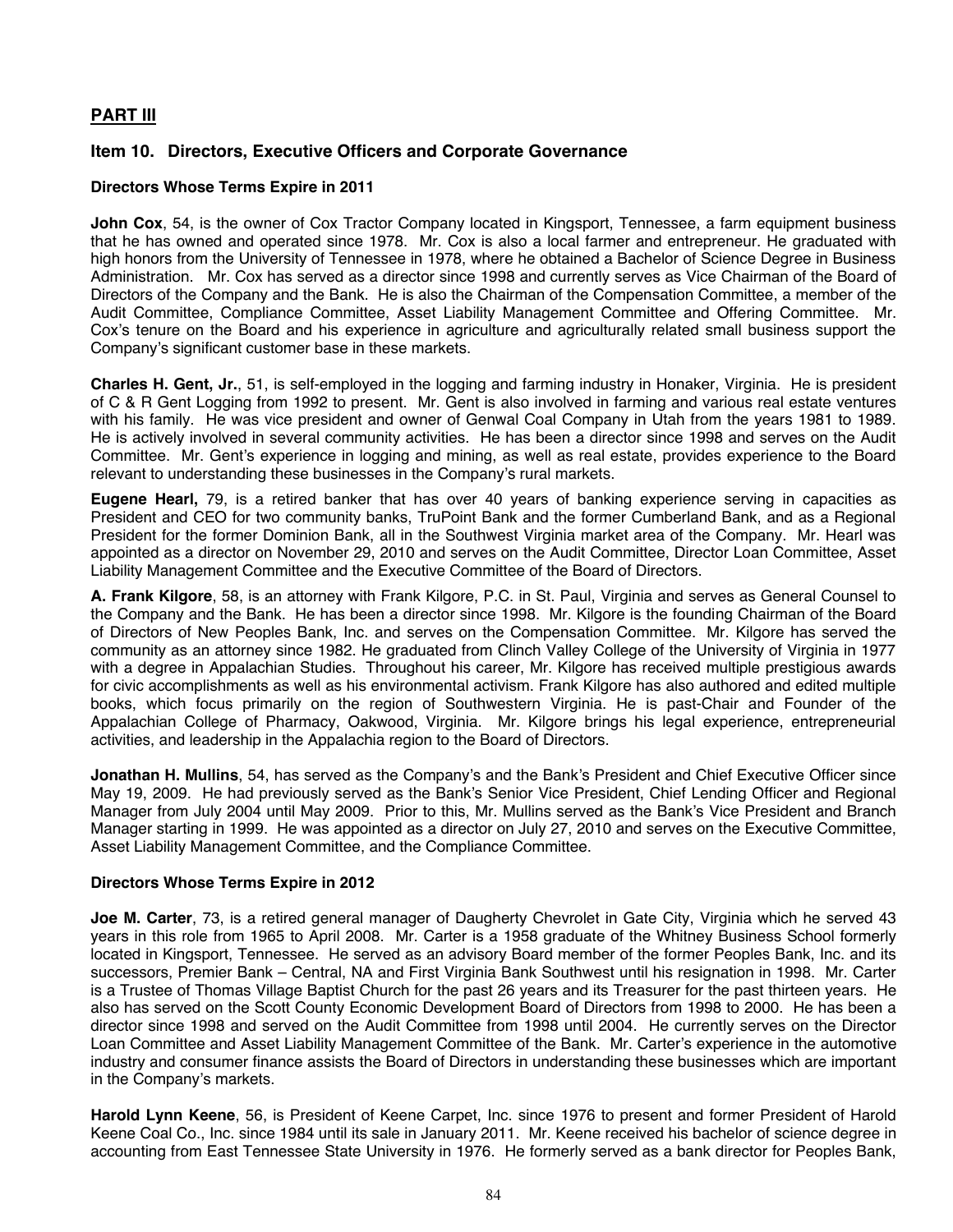Inc. from 1987 and its successor bank Premier Bank-Central, NA until 1997 in which he was an Audit Committee member during his entire tenure and Chairman of the Board for two years. He served as an advisory board member with First Virginia Bank Southwest from 1997 to 1998. He has been a director of New Peoples and its Audit Committee Chairman since 1998. Mr. Keene also serves on the Executive Committee, the Offering Committee, the Nominating Committee, Director Loan Committee, Asset Liability Management Committee and Compliance Committee and has been Chairman of the Board for two years. Mr. Keene's experience in banking, in particular, but also in the coal industry, provide an important resource to the Board of Directors in dealing with bank and finance related matters and the coal industry, an important market for the Company.

**Fred W. Meade**, 77, is President and Owner of Big M Stores, Inc., a retail department store and flooring business since 1973 and is also involved in real estate development and rental properties since 1980. He served as a Board member of Southwest Bank of Virginia from 1971 until it sold in 1980. He subsequently served as an advisory board member for the former Bank of Virginia and Signet Bank from 1980 until 1997. Mr. Meade is a member of the Russell County Economic Development board for the past twenty years. In addition, he has served as a member of the Board of Directors of the Russell County Chamber of Commerce. He is a life-long resident of Russell County. Mr. Meade serves as a deacon of the First Baptist Church of St. Paul, Virginia. He has been a director since 1998 and has served as Chairman of the Board of Directors for the Company and the Bank for two years. He currently is a member of the Executive Committee, the Director Loan Committee and the Compensation Committee. Mr. Meade's experience in the retail business, real estate, economic development, and bank board experience are very important to the Board of Directors.

#### **Directors Whose Terms Expire in 2013**

**Tim W. Ball**, 51, is President, Owner and Operator of Ball Coal Company since 1985 to present, owner of Tim Ball Trucking Company from 1985 to present, and President of Tim Ball Farming Corporation from 1987 to present. Mr. Ball is a 1982 graduate from Emory and Henry College. He is active in various community service. He has been a director since 1999. Mr. Ball's experience in the coal industry, farming and community involvement serve well for the Board of Directors because many of the Company's customers are involved in the coal industry or farm-related businesses.

**Michael G. McGlothlin**, 59, is President of the Appalachian College of Pharmacy from 2005 to 2006 and 2008 to present. He also serves as President of Watkins Branch Development, LTD and The Inn on Garden Creek, LTD from 2006 to present. Mr. McGlothlin serves as Secretary and Director of MGM Methane Corporation from 2009 to present. Mr. McGlothlin serves as Trustee and as Treasurer of the Appalachian School of Law (Trustee 2005 to present and Treasurer 2005 to present). Mr. McGlothlin serves as a Trustee and as Secretary of the McGlothlin Foundation from 1998 to present. He has been the owner of Michael G. McGlothlin, Attorney-at-Law in Grundy, Virginia since 2002. Prior to that, he was a partner in the Law Firm of McGlothlin and Wife from 1984 to 2002. He served as Commonwealth Attorney for Buchanan County, Virginia from 1980 to 1983 and as County Attorney for Buchanan County, Virginia from 1984 to 1989 and from 1992 to February 2011. He currently serves as counsel to the County Attorney for Buchanan County, Virginia, and the Buchanan County Board of Supervisors. He was a partner in the Law Firm of McGlothlin, McGlothlin and McGlothlin from 1977 to 1979. Mr. McGlothlin is past President of the Buchanan County Bar Association. Mr. McGlothlin is a 1974 graduate of the University of Virginia and a 1977 graduate of the Marshall Wythe School of Law of the College of William and Mary.

He served as a member of the College Board of Virginia of the University of Virginia at Wise, formerly known as Clinch Valley College Advisory Board, from 1985 to 2010. He is a past President of the Kiwanis Club and a past Chairman of the Breaks District of the Sequoyah Council of the Boy Scotts of America. He is a former member of the Virginia Board of Forestry from 2002 to 2006 and the Great Southwest Group Home Commission from 1983 to 1992.

Mr. McGlothlin has been a Director of the Company and the Bank since 1998 and currently serves as Chairman of the Board and sits on the Executive, Compliance and Offering Committees of the Board. Mr. McGlothlin's experience as an attorney, administrator, and organizational and community leader provide the Board with a broad range of professional experience and his community involvement assists the Board in understanding the communities it serves and developing relationships within those communities.

**B. Scott White**, 65, is self-employed as a cattle rancher in Castlewood, Virginia, a private investor, and formerly President and CEO of a multi-state rock quarry, White Stone Company and White's Pelleting Company, from 1970 until the company was sold in 1997. Mr. White has also served as General Manager of Sky Blue Tower Company, LLC, a cell phone tower company in southwest Virginia from 2004 to 2008. He served two years as Chairman of the Board, and currently serves as Chairman of the Compliance Committee. Mr. White serves as a member of the Executive Committee, the Audit Committee, the Nominating Committee and the Offering Committee of the Company.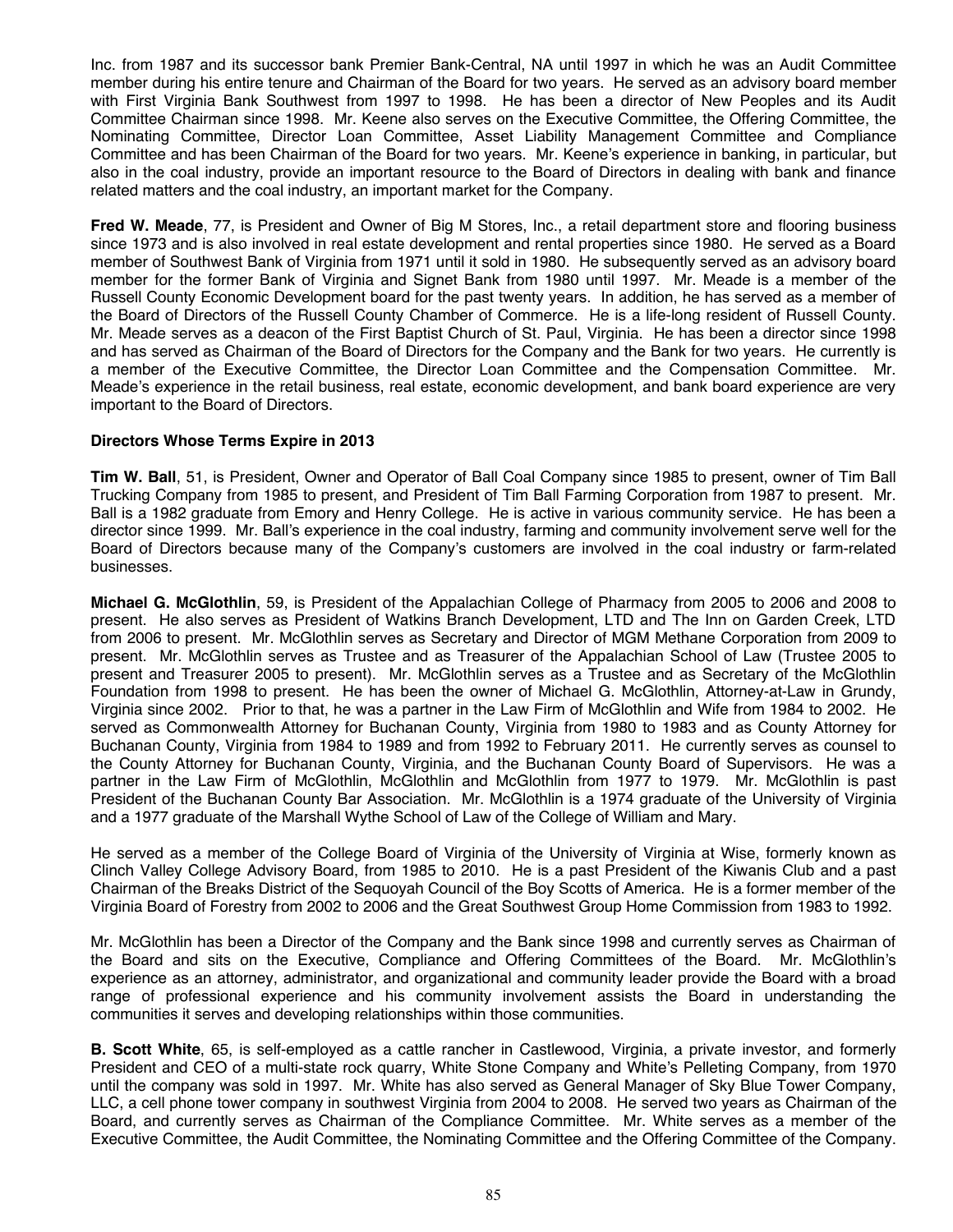He has been a director since 1998. Mr. White's experience as a small business owner and rancher provides experience to the Board relevant to its small business customer base.

#### **Executive Officers Who Are Not Directors**

The following biographical information discloses the age and business experience in the past five years for each of our executive officers who are not directors.

**Frank Sexton, Jr.**, 61, has served as Executive Vice President and Chief Operating Officer of both the Company and the Bank since December 2003. He had previously served as the Company's Executive Vice President, Chief Financial Officer and Secretary since 2001 and the Bank's Executive Vice President and Cashier since 1998.

**C. Todd Asbury**, 40, has served as Executive Vice President, Chief Financial Officer, and Treasurer of both the Company and the Bank since May 2009. Mr. Asbury has served as Secretary of the Company and the Bank since May 2010. He served as Senior Vice President, Chief Financial Officer, and Treasurer starting in December 2003.

**Stephen Trescot,** 62**,** has served as Executive Vice President and Chief Credit Officer of the Bank since February 28, 2011 until present. Mr. Trescot retired from Wachovia Bank in January 2009, after serving as Senior Credit Officer and Senior Loan Review Officer. He was with Wachovia for thirty-six years. Since retirement, Mr. Trescot served as Senior Vice President, Regional Credit Administrator with Washington Trust Bank, Senior Vice President, Senior Loan Review Officer with BB and T and as Member, Credit Risk Management, LLC.

**Sharon V. Borich,** 56, has served as Senior Vice President and Senior Lending Officer of the Bank from February 28, 2011 to present. Prior to this position, she served as Senior Vice President and Chief Credit Officer of the Bank since February 2010. Ms. Borich served as Vice President and Senior Loan Officer for the Bank from November 2009 to February 2010. Ms. Borich joined the Bank as Vice President and Branch Manager of the Bluefield, Virginia office in March 2005. Effective February 28, 2011, Ms. Borich no longer serves as a named executive officer.

#### **Section 16(a) Beneficial Ownership Reporting Compliance**

Section 16(a) of the Securities Exchange Act of 1934 requires our directors and certain of our officers to file reports with the Securities and Exchange Commission ("SEC") indicating their holdings of, or transactions in, our equity securities. Based on a review of these reports and written representations furnished to us, we believe that our directors and officers complied with all Section 16(a) filing requirements with respect to 2010.

#### **Code of Ethics**

The Board of Directors has adopted a Code of Ethics for our directors, executive officers, and senior officers who have financial responsibilities. The Code of Ethics is designed to promote, among other things, honest and ethical conduct, proper disclosure of financial information in our periodic reports, and compliance with applicable laws, rules and regulations by our senior officers who have financial responsibilities. A copy of the Code of Ethics is filed as Exhibit 14.

#### **Audit Committee**

The Company has a standing Audit Committee. The members of the Audit Committee are Messrs. Cox, Gent, Hearl, Keene (Chairman) and White. The Board in its business judgment has determined that all of the members of the Audit Committee are independent as defined by NASDAQ Stock Market Listing Rules and applicable SEC regulations. The Board of Directors also has determined that all of the members of the Audit Committee have sufficient knowledge in financial and auditing matters to serve on the Audit Committee and that Mr. Keene qualifies as an audit committee financial expert as defined by SEC regulations.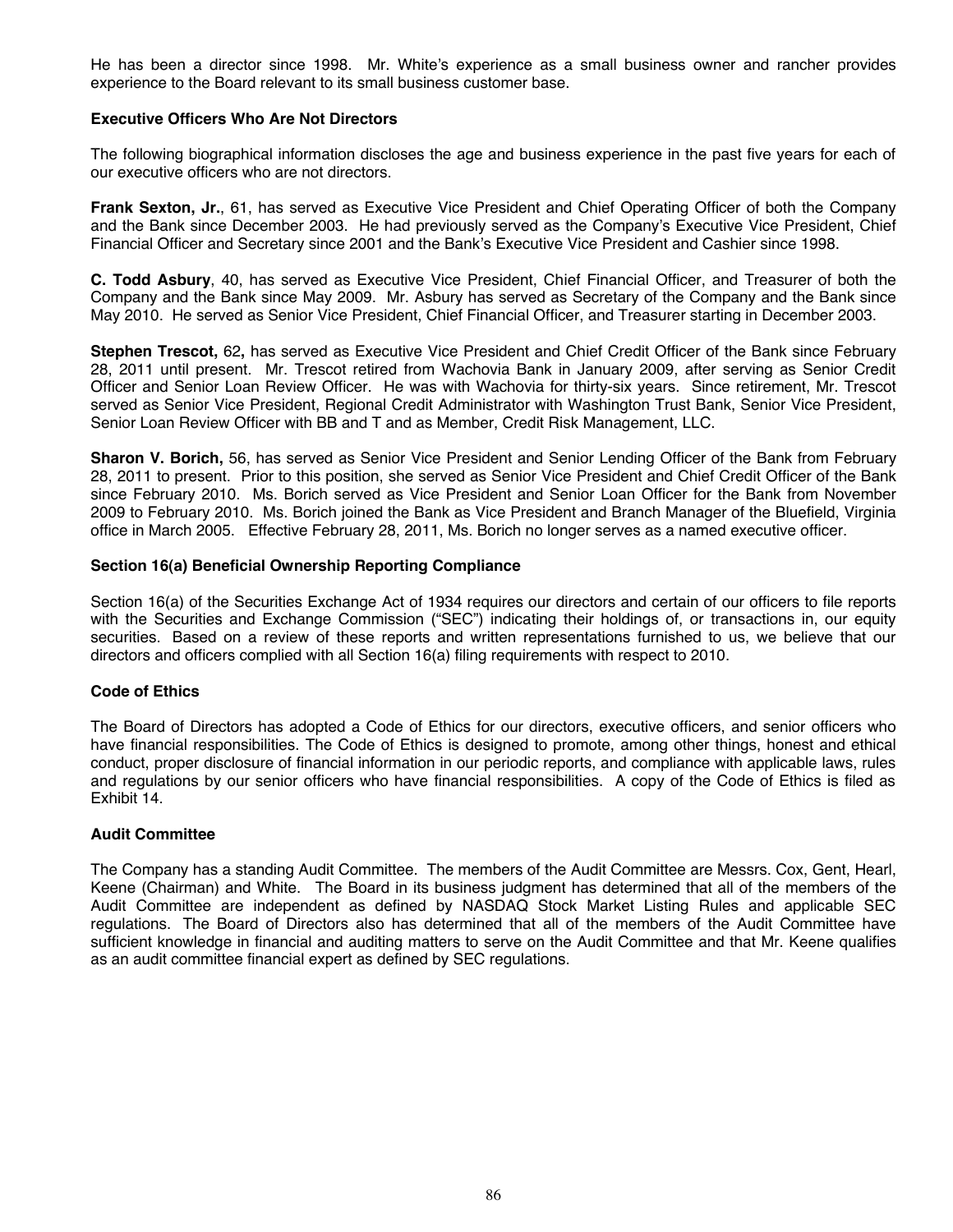## **Item 11. Executive Compensation**

#### *Compensation Committee Report*

The Compensation Committee of the Board of Directors has furnished the following report on executive compensation.

The Compensation Committee has reviewed and discussed the Compensation Discussion and Analysis with the management of the Company. Based on that review and discussion, the Committee has recommended to the Board of Directors that the Compensation Discussion and Analysis be included in this Annual Report on Form 10-K.

> *Members of the Compensation Committee*  John D. Cox (Chairman) Charles H. Gent, Jr. A. Frank Kilgore Fred W. Meade

#### **Compensation Discussion & Analysis**

The Compensation Committee of the Board of Directors reviews and establishes the salary and other compensation of our Senior Management, including the named executive officers. The Committee consists entirely of independent directors who are not our officers or employees. Currently, the individuals serving as Chief Executive Officer and as executive officers also serve in the same capacities, respectively, for the Bank. These executive officers are presently compensated for services rendered by them to the Bank, but not for services rendered by them to the Company. The Committee also makes recommendations to the Board of Directors with respect to the executive officers' bonuses and long-term incentive awards under our stock option plan.

The objectives of the Bank's executive compensation programs are to fairly reward and retain effective and experienced management. The compensation programs are designed to reward effectiveness, experience and ability. The Committee establishes current compensation based primarily on review of competitive salary practices by similarly sized bank organizations in Virginia as listed in the Virginia Bankers' Association Salary Survey, giving appropriate consideration to regional cost of living differences and strategies. This survey is used as a guide to determine the base salary and bonus of executive officers. The elements of compensation are as follows: base salary, bonuses, stock options, deferred compensation, insurance benefits and 401(K) matching contributions as presented in Summary Compensation Table included in the section entitled "Executive Compensation." As of December 31, 2010, there was also a salary continuation agreement with the Chief Operating Officer which had been designed as a long-term incentive to retain his service as an employee. The salary continuation agreement with the current Chief Operating Officer remains in effect and is discussed below. We pay each element of compensation to maximize the continuity of management and investment return. The Committee determines the amount of each element of compensation based on the following factors: regional and statewide comparisons, individual efforts, success and our overall performance. The Committee's decisions regarding each element relate to our overall compensation objectives and affect decisions regarding other elements.

The Committee has developed and implemented compensation policies and plans that seek to enhance our profitability and maximize shareholder value by aligning the financial interests of our senior officers with those of our shareholders. The policies are designed to provide competitive levels of compensation to attract and retain high quality corporate officers and key employees with outstanding abilities and to motivate them to perform to the full extent of their abilities. The compensation program is designed to provide levels of compensation that reflect both the individual's and the organization's performance in achieving the organization's goals and objectives and in helping to build value for our shareholders. The components of the compensation of our executive officers and the Bank include salaries and bonuses paid by the Bank and long-term incentives through stock options granted by us. Although no stock options were awarded to the named executive officers in 2010, each executive has outstanding unexercised options that the Committee believes help align the executives' interests directly to the shareholders' interests. Salaries are designed to provide basic remuneration for services, to be competitive in our market and to assist in retention. In addition, annual bonus decisions take into account the achievement of corporate strategic goals, such as profitability, rates of return, asset growth and asset quality are achieved during the periods evaluated for bonus consideration, further aligning the interests of executive officers and shareholders

We align performance and compensation based upon strategic goals that are incorporated in our budget and approved by the Board of Directors. Risks are monitored by the Board of Directors by review of the budget versus actual performance, internal policy limits for various key performance ratios, asset quality ratios, interest rate sensitivity shocks, liquidity management, and capital levels. All of these components together with continuation of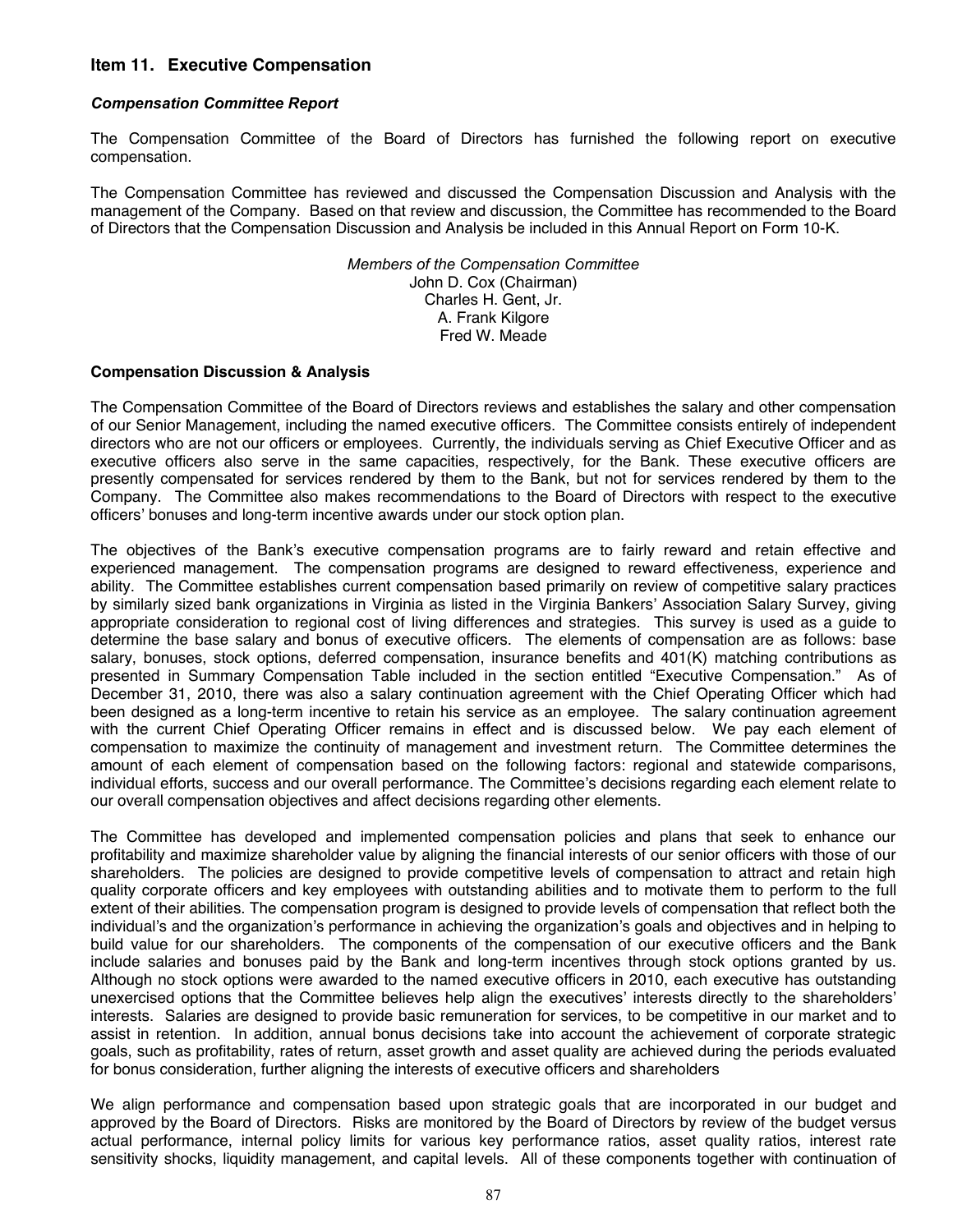employment are considered to determine appropriate risks taken by management and the employees. It is at the discretion of the Board of Directors to pay cash bonuses or any other incentives if goals are met or exceeded. In 2010, the Board did not pay bonuses to any employee.

#### **Base Salary and Bonus**

Our performance, in general, is considered in determining the amount of annual salary increases. The Committee sets base salaries at levels competitive with amounts paid to senior executives with comparable qualifications, experience and responsibilities after comparing salary ranges of similarly sized banks. The Virginia Bankers Association Salary Survey was used for comparison of salaries paid for similar positions and responsibilities. The Committee also takes into consideration our growth and performance, including but not limited to, branch expansion, asset quality, asset growth, and earnings.

The Committee approves the named executive officers' annual salary based on the above criteria and its assessment of their past performance and expected future contributions. In addition to the internal measures above, the Board of Directors also reviews our financial performance in relation to peer group averages in the Virginia Bankers' Association Salary Survey. A subjective approach is used in its evaluation of these factors, and therefore the Committee does not rely on a formula or weights of specific factors.

For bonuses, at the beginning of the year the Committee recommends a target bonus pool for senior management to the Board of Directors for approval. To set the bonus pool the Committee considers peer group bonuses, relying on the Virginia Bankers Association Salary Survey, base salaries and overall Company performance. For 2010 the senior management target bonus pool was set at \$170,000. Typically, at the end of the year the Committee revisits the target bonus pool considering actual overall Company performance for the year, while also taking into account the current economic atmosphere and other factors that the Committee deems relevant. As a result the senior management bonus pool the Committee recommends to the Board of Directors at the end of the year may be larger or smaller than the target bonus pool set at the beginning of the year. The Committee then prepares individual bonus recommendations for each member of senior management, including the named executive officers. Generally, the bonus recommendations are set as a proportional percentage of the final bonus pool based on relative base salary. However, individual bonus recommendations may be adjusted up or down based on the Committee's evaluation of the individual's performance over the vear. The Board of Directors then considers the Committee's The Board of Directors then considers the Committee's recommendations and sets the actual bonus pool and individual bonuses. In September 2010, in light of the anticipated net loss for the year 2010, the bonus was cancelled and not paid.

The Chief Executive Officer does not set his own salary or bonus or the salaries or bonuses of the other named executive officers. The CEO is involved in the other named executive officers' compensation, and provides input to the Committee regarding his own. However, recommendations are made by the Committee and the final decision resides with the Board of Directors.

## **Stock Options**

The stock option plan is intended to provide a means for selected key employees to increase their personal financial interest in us, thereby stimulating the efforts of these employees and strengthening their desire to remain with us. The stock option plan permits the award of incentive stock options and non-qualified stock options to directors and eligible officers and key employees. The Board of Directors makes grants under the stock option plan on a discretionary basis, taking into consideration the respective scope of accountability and contributions of each director and employee, including the Chief Executive Officer, to us. In 2010, the Committee did not award any stock options to any of the executive officers or other employees. Since the change in accounting regulations in 2005 regarding expensing stock options, no stock options have been awarded to any individuals.

There is no set time for the awarding of stock options, however, for the years in which options were granted, the options have been granted in January or December. The stock option plan allows for the awarding of stock options, but no set levels of criteria or performance thresholds are necessary before options can be granted. We have no set policy regarding recapturing awards if based on financial results that have been misstated. The Board is considering whether to propose a new stock option plan for shareholder approval.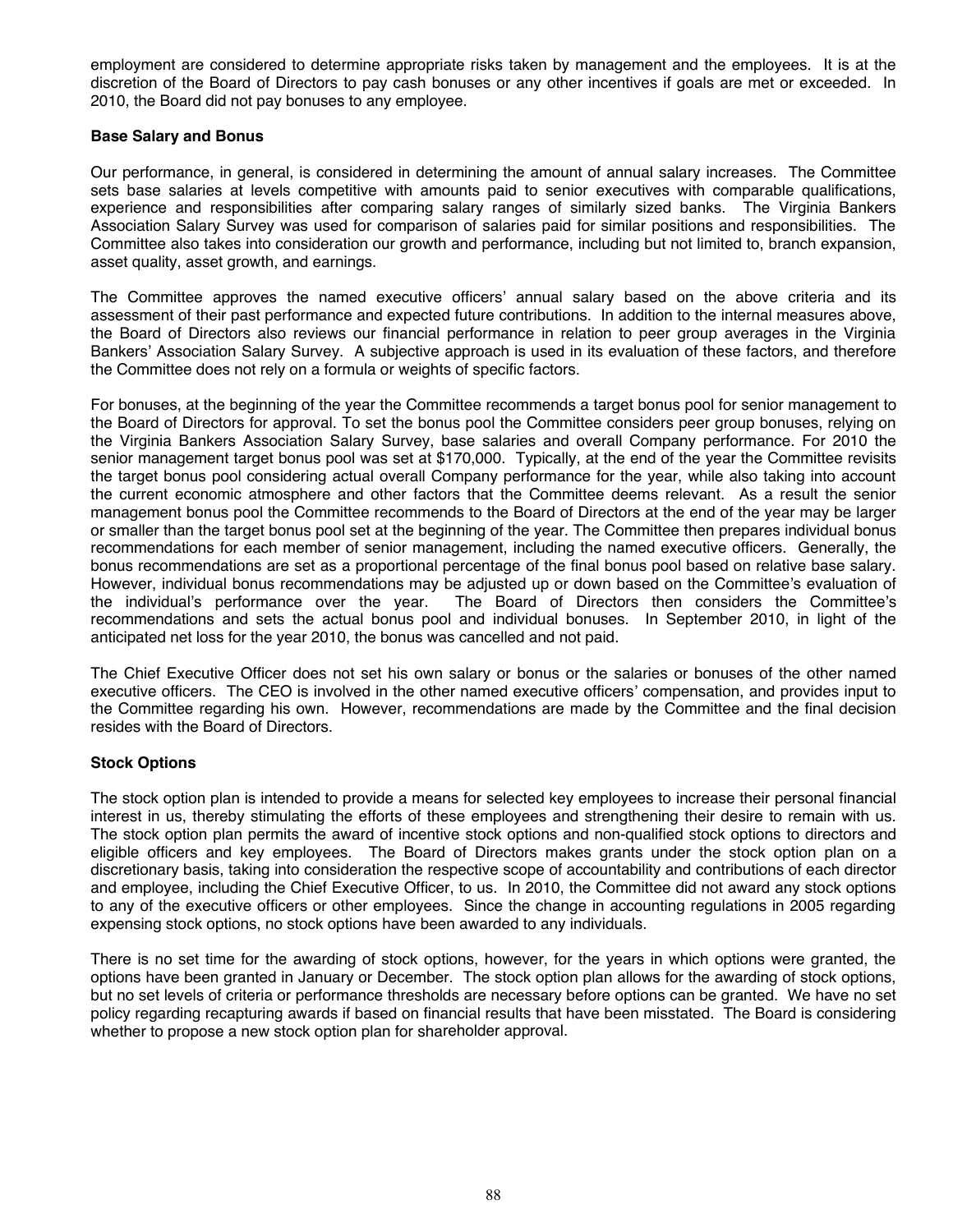#### **Other Elements of Compensation**

Each named executive officer is provided with the use of a company vehicle.

On December 18, 2002, the Bank entered into a salary continuation agreement with Frank Sexton, Jr. If Mr. Sexton were to terminate his employment prior to his 65th birthday, his benefit would be \$23,424 annually to be paid in 180 month installments for 15 years; total value is \$211,889 (as of November 1, 2010).

#### **Compensation Committee Interlocks and Insider Participation**

No member of the Compensation Committee is a current or former executive officer or employee of the Company or any of its subsidiaries. In addition, there are no Compensation Committee interlocks with other entities with respect to any such member.

#### **Executive Compensation**

The following table shows, for the fiscal years ended December 31, 2010, 2009, and 2008, the cash compensation that we paid to the named executive officers in all capacities in which they served:

| <b>Summary Compensation Table</b><br>Fiscal Years 2010, 2009 and 2008                                               |                      |                               |                         |                                                                                                                   |                                                 |                               |  |  |  |
|---------------------------------------------------------------------------------------------------------------------|----------------------|-------------------------------|-------------------------|-------------------------------------------------------------------------------------------------------------------|-------------------------------------------------|-------------------------------|--|--|--|
| Name and<br><b>Principal Position</b>                                                                               |                      | Year Salary (\$)              | <b>Bonus</b><br>$($ \$) | Change in<br><b>Pension Value</b><br>and Nonqualified<br><b>Deferred</b><br>Compensation<br>Earnings $(\$)^{(1)}$ | <b>All Other</b><br>Compensation<br>$(5)^{(2)}$ | Total (\$)                    |  |  |  |
| Jonathan H. Mullins <sup>(3)</sup><br><b>President and Chief</b><br><b>Executive Officer (From</b><br>May 19, 2009) | 2010<br>2009         | 220,000<br>184,119            |                         |                                                                                                                   | 12,359<br>8,816                                 | 232,359<br>192,935            |  |  |  |
| Frank Sexton, Jr.<br><b>Executive Vice President</b><br>and Chief Operating<br>Officer                              | 2010<br>2009<br>2008 | 162,516<br>161,107<br>146,016 | 17,522                  | 31,570<br>29,295<br>27,185                                                                                        | 9,414<br>8,271<br>7,240                         | 203,500<br>198,673<br>197,963 |  |  |  |
| C. Todd Asbury<br><b>Executive Vice President,</b><br>Chief Financial Officer,<br>Secretary and Treasurer           | 2010<br>2009<br>2008 | 157,500<br>153,238<br>135,200 | 16,224                  |                                                                                                                   | 8,606<br>7,234<br>6,684                         | 166,106<br>160,472<br>158,108 |  |  |  |
| Sharon V. Borich<br>Senior Vice President and<br><b>Chief Credit Officer</b>                                        | 2010<br>2009<br>2008 | 122,404                       |                         |                                                                                                                   | 6,714                                           | 129,118                       |  |  |  |

(1) These amounts represent the change in the actuarial present value of the accumulated benefit under the salary continuation agreement for Mr. Sexton.

(2) All benefits that might be considered of a personal nature did not exceed \$10,000. All other compensation includes amounts for Mr. Mullins representing matching contributions under the Bank's defined contribution plan of \$11,615 and \$8,816 in 2010 and 2009, respectively; amounts for Mr. Sexton representing matching contributions in 2010, 2009 and 2008 under the Bank's defined contribution plan of \$8,387, \$7,726, and \$7,240, respectively; and amounts for Mr. Asbury representing matching contributions in 2010, 2009 and 2008 for the Bank's defined contribution plan of \$8,046, \$7,234, and \$6,684, respectively.

(3) Mr. Mullins became President and CEO on May 19, 2009 and his compensation reflects his pay for 2009 including his compensation as a non-named executive officer and also as a named executive officer.

(4) Ms. Borich became Senior Vice President and Chief Credit Officer in February 2010 and her compensation reflects her pay for 2010 including her compensation as a non-named executive officer and also as a named executive officer.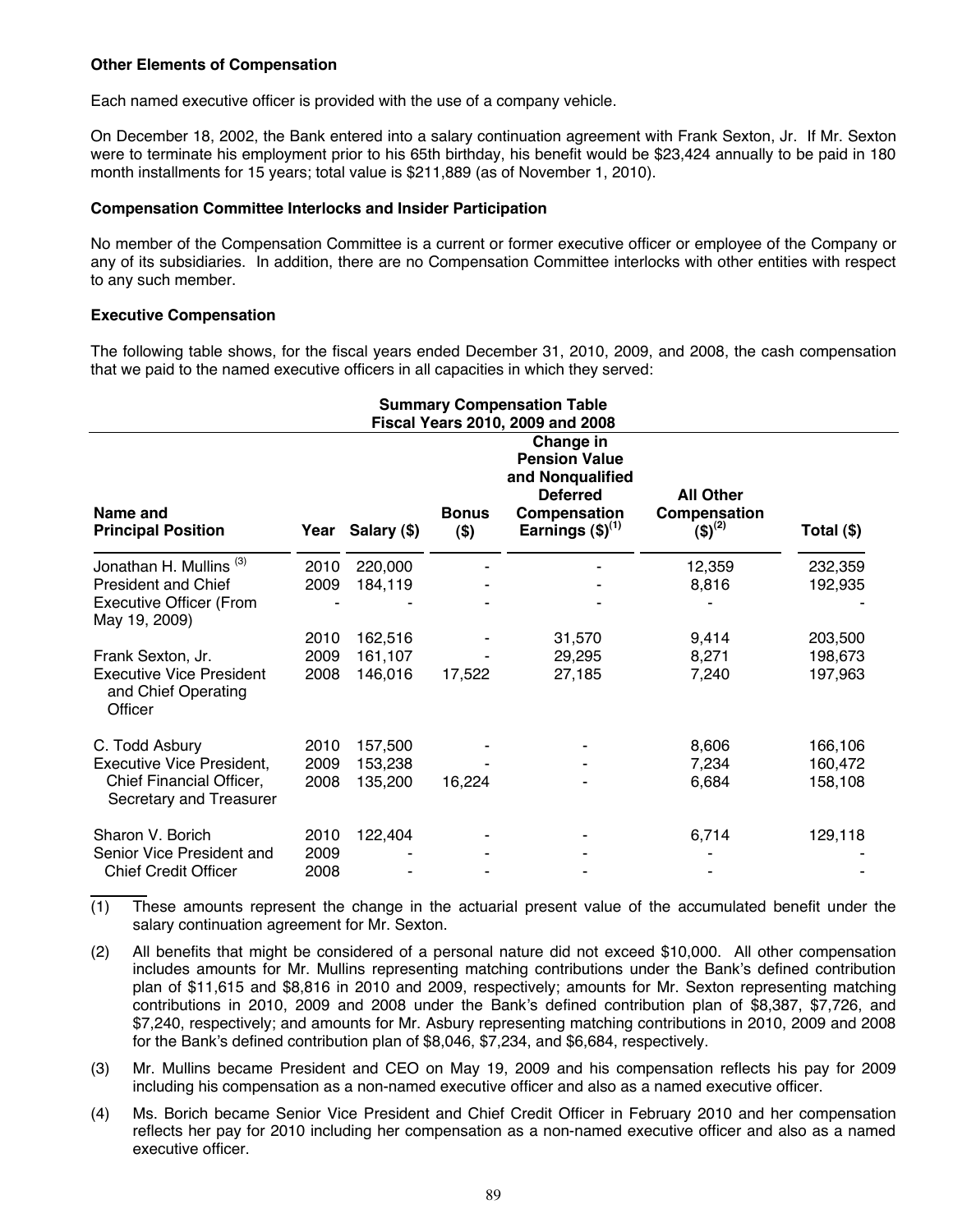## **Grants of Plan-Based Awards**

The named executive officers did not receive any grants of plan-based awards during fiscal 2010.

## **Outstanding Equity Awards at Fiscal Year-End 2010**

The following table sets forth for the year ended December 31, 2010, the outstanding equity awards at fiscal yearend to the named executive officers. The named executive officers have not received other stock awards:

## **Option Awards**

| <b>Name</b>                                                                      | <b>Number of Securities</b><br><b>Underlying</b><br><b>Unexercised Options</b><br>$(\#)$<br>Exercisable $^{(1)}$ | Option<br><b>Exercise</b><br>Price <sup>(2)</sup><br>(\$) | Option<br><b>Expiration Date</b> |
|----------------------------------------------------------------------------------|------------------------------------------------------------------------------------------------------------------|-----------------------------------------------------------|----------------------------------|
| Jonathan H. Mullins                                                              | 1,791                                                                                                            | 6.99                                                      | $12/31/12^{(4)}$                 |
| <b>President and Chief Executive</b>                                             | 1,430                                                                                                            | 6.99                                                      | $12/31/13^{(5)}$                 |
| Officer                                                                          | 5,363                                                                                                            | 9.44                                                      | $12/13/14^{(6)}$                 |
|                                                                                  | 16,087                                                                                                           | 11.54                                                     | $12/20/15^{(7)}$                 |
| Frank Sexton, Jr.                                                                | 14,300                                                                                                           | 5.25                                                      | $12/31/11^{(3)}$                 |
| Executive Vice President and                                                     | 7,150                                                                                                            | 6.99                                                      | $12/31/12^{(4)}$                 |
| <b>Chief Operating Officer</b>                                                   | 5,362                                                                                                            | 6.99                                                      | $12/31/13^{(5)}$                 |
|                                                                                  | 5,363                                                                                                            | 9.44                                                      | $12/13/14^{(6)}$                 |
|                                                                                  | 16,088                                                                                                           | 11.54                                                     | $12/20/15^{(7)}$                 |
| C. Todd Asbury                                                                   | 5,362                                                                                                            | 9.44                                                      | $12/13/14^{(6)}$                 |
| Executive Vice President,<br>Chief Financial Officer,<br>Secretary and Treasurer | 16,088                                                                                                           | 11.54                                                     | $12/20/15^{(7)}$                 |
| Sharon V. Borich                                                                 | 4,290                                                                                                            | 11.54                                                     | $12/20/15^{(7)}$                 |

- (1) The amounts have been adjusted for the 10% stock dividend granted on June 7, 2005 and the 13-for-10 stock split effected in the form of a stock dividend on September 4, 2007.
- (2) Stock options were granted at the fair market value of the shares of Common Stock at the grant dates. The grants are exercisable immediately after they are granted.
- (3) Options were awarded and fully vested on December 31, 2001.
- (4) Options were awarded and fully vested on December 31, 2002.
- (5) Options were awarded and fully vested on December 31, 2003.
- (6) Options were awarded and fully vested on December 13, 2004.
- (7) Options were awarded and fully vested on December 20, 2005.

## **Option Exercises and Stock Vested**

There were no exercises of stock option awards or stock awards that vested for the named executive officers in 2010.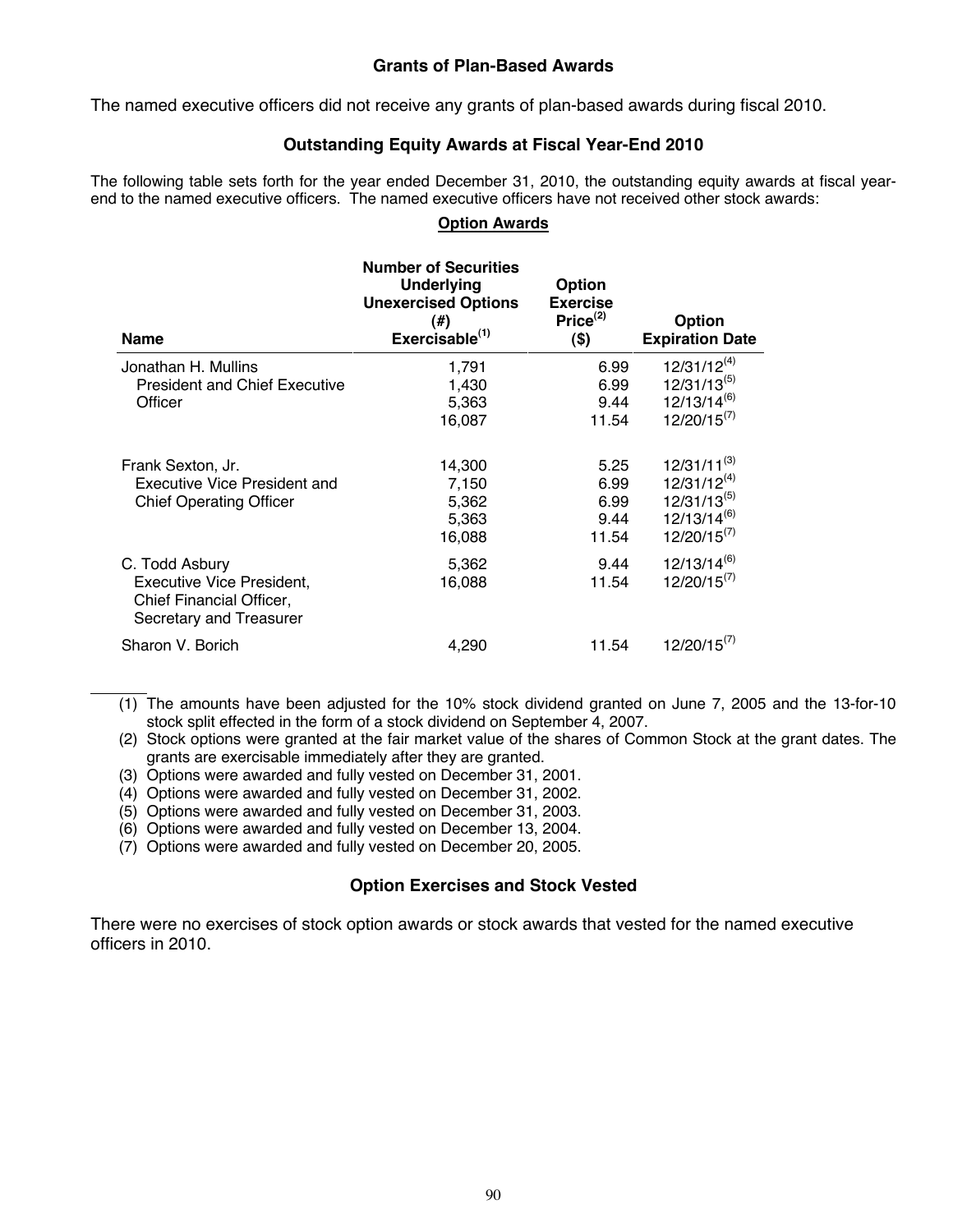#### **Pension Benefits**

The following table sets forth for the year ended December 31, 2010, information with respect to the salary continuation agreement, which provide for payments following retirement.

| <b>Name</b>                                                                                        | <b>Plan Name</b>                    | <b>Number of Years</b><br>of Credited<br><b>Service</b><br>$(\#)$ | <b>Present Value</b><br>οf<br><b>Accumulated</b><br>Benefit $(\$)^{(1)}$ |
|----------------------------------------------------------------------------------------------------|-------------------------------------|-------------------------------------------------------------------|--------------------------------------------------------------------------|
| Jonathan H. Mullins<br><b>President and Chief Executive Officer</b>                                | N/A                                 |                                                                   |                                                                          |
| Frank Sexton, Jr.<br><b>Executive Vice President and Chief</b><br><b>Operating Officer</b>         | Salary<br>Continuation<br>Agreement | N/A                                                               | 217,487                                                                  |
| C. Todd Asbury<br>Executive Vice President, Chief<br>Financial Officer, Secretary and<br>Treasurer | N/A                                 |                                                                   |                                                                          |
| Sharon V. Borich<br>Senior Vice President and Chief<br><b>Credit Officer</b>                       | N/A                                 |                                                                   |                                                                          |

(1) Assumes for Mr. Sexton the following: a retirement age of 65, fixed principal payments for 180 months following retirement, at a discount rate of 7.50%. Under APB 12, the interest method of accounting is used.

For further information on the salary continuation plans of Mr. Sexton, please refer to the "Other Elements of Compensation" section above.

#### **Nonqualified Deferred Compensation**

We do not have a nonqualified deferred compensation plan for the named executive officers.

#### **Employment or Change in Control Agreements**

Neither the Company nor the Bank has entered into an employment agreement or change in control agreement with any of the named executive officer**s.**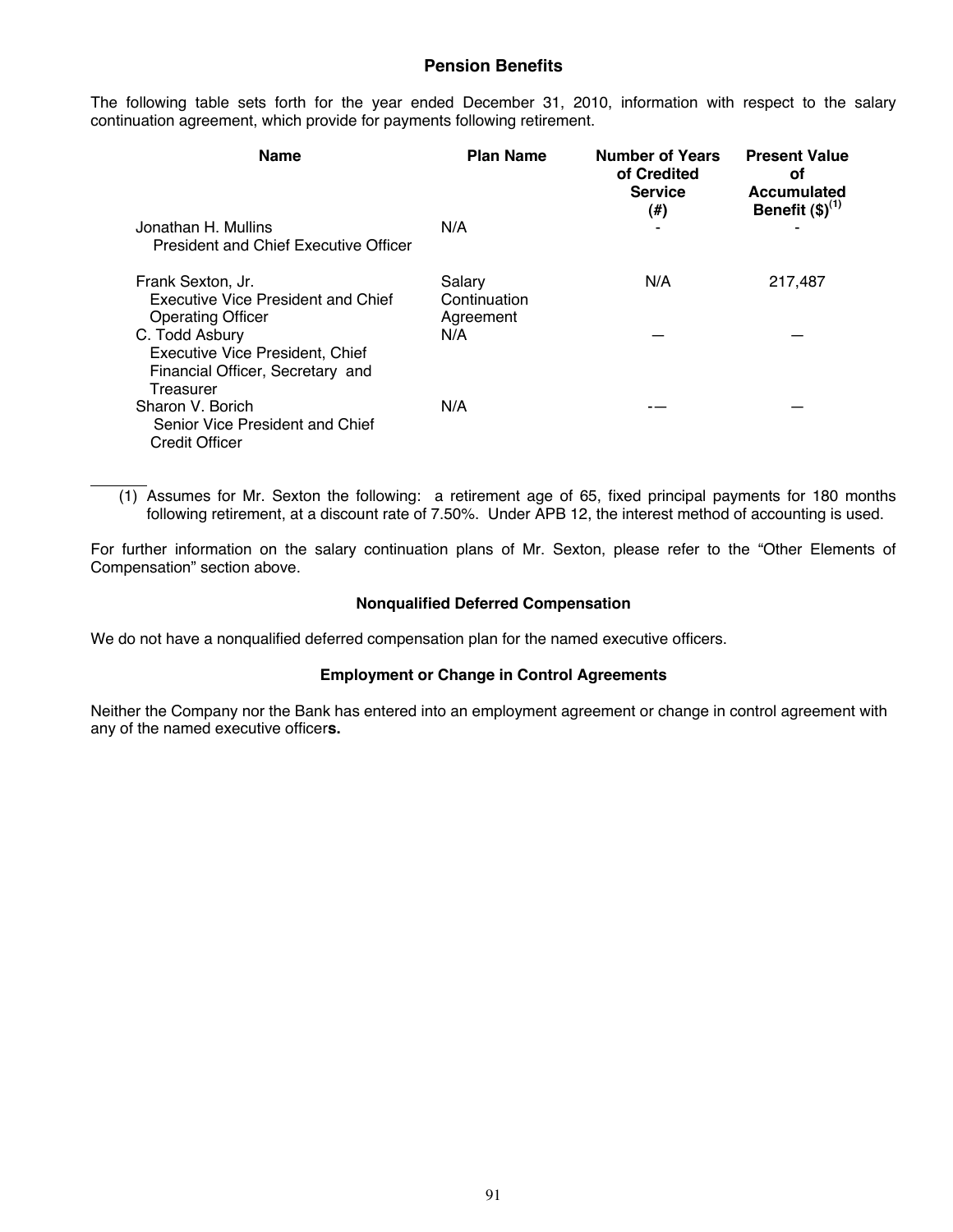#### **Director Compensation**

The following table sets forth, as of December 31, 2010, certain information with respect to director compensation for each of the members of the Board of Directors. The directors did not receive any other compensation during 2010 for their services as directors on the Board.

| <b>Director Compensation for 2010</b> |                             |            |  |
|---------------------------------------|-----------------------------|------------|--|
| <b>Fees Earned or</b>                 |                             |            |  |
|                                       | Paid in Cash <sup>(1)</sup> |            |  |
| <b>Name</b>                           | (\$)                        | Total (\$) |  |
| Tim W. Ball                           | 10,900                      | 10,900     |  |
| Joe M. Carter                         | 14,350                      | 14,350     |  |
| John D. Cox                           | 13,000                      | 13,000     |  |
| Charles H. Gent, Jr.                  | 11,850                      | 11,850     |  |
| Eugene Hearl (1)                      | 700                         | 700        |  |
| Harold Lynn Keene, Jr.                | 15,150                      | 15,150     |  |
| A. Frank Kilgore                      | 10,800                      | 10,800     |  |
| John D. Maxfield (2)                  | 1,500                       | 1,500      |  |
| Michael G. McGlothlin                 | 12,050                      | 12,050     |  |
| Fred W. Meade                         | 13,700                      | 13,700     |  |
| Jonathan H. Mullins                   | 3,200                       | 3,200      |  |
| Bill Ed Sample(3)                     | 3,600                       | 3,600      |  |
| Stephen H. Starnes (4)                | 1,900                       | 1,900      |  |
| <b>B.</b> Scott White                 | 13,800                      | 13,800     |  |

 $\overline{a}$ 

- (1) Each of the directors holds stock options covering shares of our common stock except Director Hearl who joined the Board on November 29, 2010. Such amounts are all reflected in the Beneficial Ownership Table.
- (2) Former Director John D. Maxfield resigned from the Board of Directors on March 3, 2010 due to medical reasons regarding hearing impairment.
- (3) Former Director Bill Ed Sample resigned from the Board of Directors on April 28, 2010 due to personal reasons.
- (4) Former Director Stephen H. Starnes resigned from the Board of Directors on March 8, 2010 for business purposes.

In 2010, each director was paid \$700 per month for service on the Board of Directors and a maximum of \$100 per committee meeting for each committee of which a director is a member with the exception of the Director Loan Committee which was established in July 2010 and each member received \$150 per meeting.. For 2011, each existing director will be paid \$700 per Board of Director meeting and \$200 per committee meeting for each committee.

## **Item 12. Security Ownership of Certain Beneficial Owners and Management and Related Stockholder Matters**

#### **Security Ownership of Management**

The following table sets forth, as of April 26, 2011, certain information with respect to beneficial ownership of shares of Common Stock by each of the members of the Board of Directors, by each of the executive officers named in the "Summary Compensation Table" below and by all directors and executive officers as a group. Beneficial ownership includes shares, if any, held in the name of the individual's spouse, minor children or other relatives of the individual living in such person's home, as well as shares, if any, held in the name of another person under an arrangement whereby the director or executive officer can vest title in himself at once or at some future time. **Exercisable**

| <b>Name of Beneficial Owner</b> | <b>Common Stock</b><br><b>Beneficially Owned</b> | FYA DI AI AMI L<br><b>Options</b><br><b>Beneficially</b><br>Owned $(2)$ | <b>Total Shares</b><br><b>Beneficially</b><br>Owned | <b>Percent</b><br>of Class <sup>(3)</sup> |
|---------------------------------|--------------------------------------------------|-------------------------------------------------------------------------|-----------------------------------------------------|-------------------------------------------|
| C. Todd Asbury                  |                                                  | 21.450                                                                  | 21.450                                              | $\star$                                   |
| Tim W. Ball                     | 3.432                                            | 16.640                                                                  | 20,072                                              | $\star$                                   |
| Sharon V. Borich                |                                                  | 4.290                                                                   | 4.290                                               | $\star$                                   |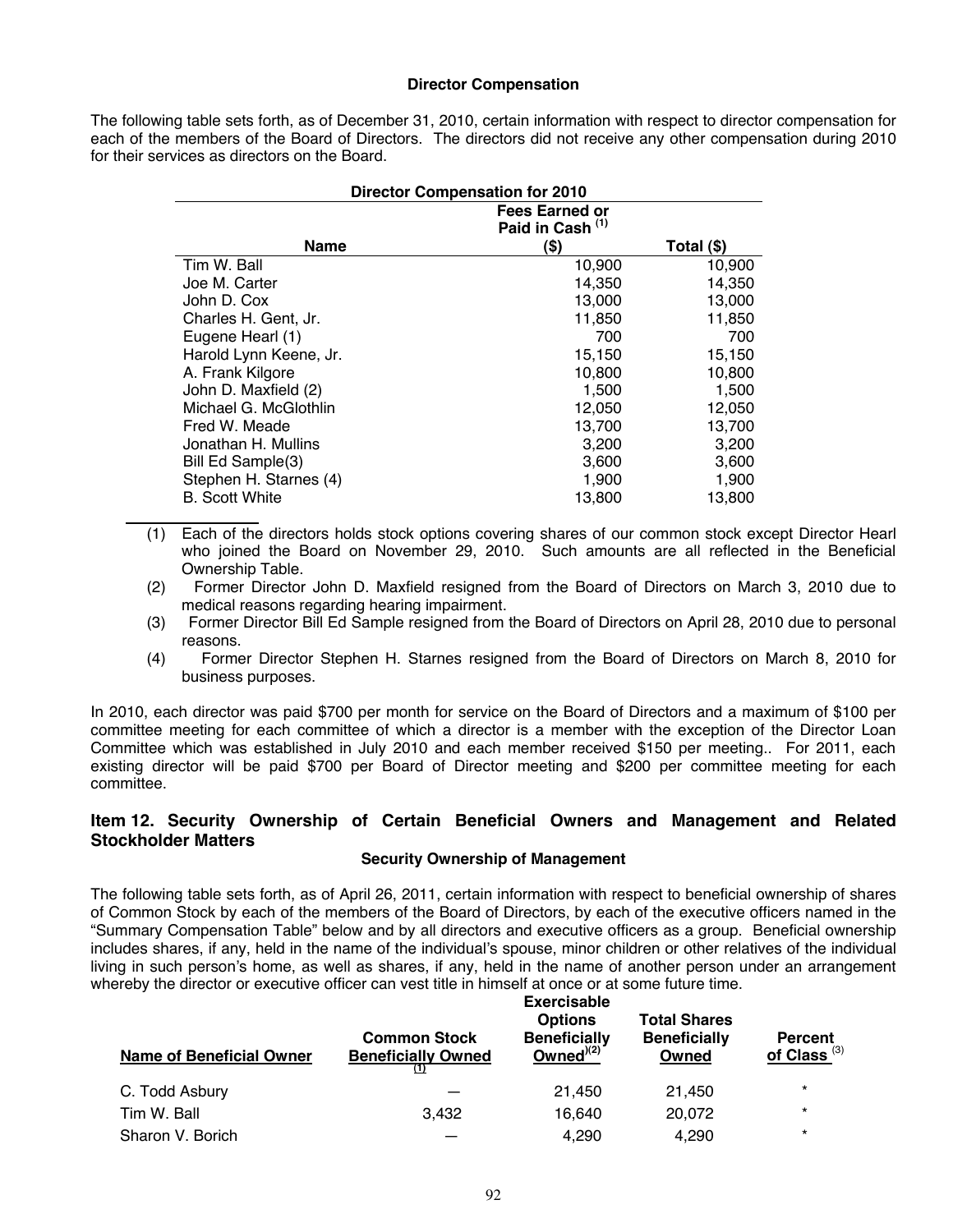| <b>Name of Beneficial Owner</b>                                    | <b>Common Stock</b><br><b>Beneficially Owned</b> | Exercisable<br><b>Options</b><br><b>Beneficially</b><br>Owned $(2)$ | <b>Total Shares</b><br><b>Beneficially</b><br><b>Owned</b> | <b>Percent</b><br>of Class <sup>(3)</sup> |
|--------------------------------------------------------------------|--------------------------------------------------|---------------------------------------------------------------------|------------------------------------------------------------|-------------------------------------------|
| Joe M. Carter                                                      | $23,660$ <sup>(4)</sup>                          | 16,640                                                              | 40,300                                                     | $\star$                                   |
| John D. Cox**                                                      | 53,072 <sup>(5)</sup>                            | 13,780                                                              | 66,852                                                     | $^\star$                                  |
| Charles H. Gent, Jr.                                               | $27,170^{(6)}$                                   | 10,920                                                              | 38,090                                                     | $\star$                                   |
| Eugene Hearl                                                       | 1,100                                            |                                                                     | 1,100                                                      | $\star$                                   |
| Harold Lynn Keene**                                                | 44,450                                           | 8,060                                                               | 52,510                                                     | $\star$                                   |
| A. Frank Kilgore                                                   | 96,620 (7)                                       | 10,920                                                              | 107,540                                                    | 1.05%                                     |
| Michael G. McGlothlin**                                            | 118,267                                          | 16,640                                                              | 134,907                                                    | 1.32%                                     |
| Fred W. Meade**                                                    | 38,896 (8)                                       | 16,640                                                              | 55,536                                                     | $^\star$                                  |
| Jonathan H. Mullins**                                              | 1,100                                            | 24,671                                                              | 25,771                                                     | $\star$                                   |
| Frank Sexton, Jr.                                                  | 32,461 $(9)$                                     | 48,262                                                              | 80,723                                                     | $\star$                                   |
| <b>Stephen Trescot</b>                                             |                                                  |                                                                     |                                                            | $\star$                                   |
| B. Scott White**                                                   | 381,929 (10)                                     | 8,060                                                               | 389,989                                                    | 3.81%                                     |
| All Directors and Executive<br>Officers as a group (14<br>persons) | 822,157                                          | 216,973                                                             | 1,039,130                                                  | 10.16%                                    |

 $\overline{a}$ Percentage of ownership is less than one percent of the outstanding shares of Common Stock.

Members of the Executive Committee.

Princeton, West Virginia 24740

- (1) Except as otherwise indicated, each director, director nominee or executive officer has sole voting power and investment power with respect to the shares shown.
- (2) Includes options that will become exercisable within 60 days on April 26, 2011.
- (3) Based on 10,010,178 shares of Common Stock issued and outstanding on April 26, 2011
- (4) Includes 6,901 shares held by Mr. Carter's wife.
- (5) Includes 12,584 shares held by Mr. Cox's wife and 31,336 shares held by Cox Ford Tractor, Inc. of which Mr. Cox is Owner.
- (6) Includes 2,860 shares held by Mr. Gent's wife and 2,860 shares Mr. Gent holds as custodian for his child.
- (7) Includes 5,200 shares Mr. Kilgore holds as trustee for his grandchildren.
- (8) Includes 36,036 shares Mr. Meade holds jointly with his wife.
- (9) Includes 440 shares Mr. Sexton holds jointly with his child.
- (10) Includes 57,200 shares held by Mr. White's wife and 2,717 shares Mr. White holds as trustee for his child.

#### **Security Ownership of Certain Beneficial Owners**

As of April 26, 2011, the following persons are known to us that beneficially own five percent or more of the Company's stock. Other than as disclosed below, the Company is not aware of any person or group, as those terms are defined in the Securities Exchange Act of 1934, who beneficially owned more than 5% of the outstanding Common Stock as of April 26, 2011.

Name and Address of Beneficial Owner Amount and Nature of Beneficial Ownership<br>550.000 Percent of Class<br>5.50% Richard G. Preservati and N. Karen Preservati Post Office Box 1003, 550.000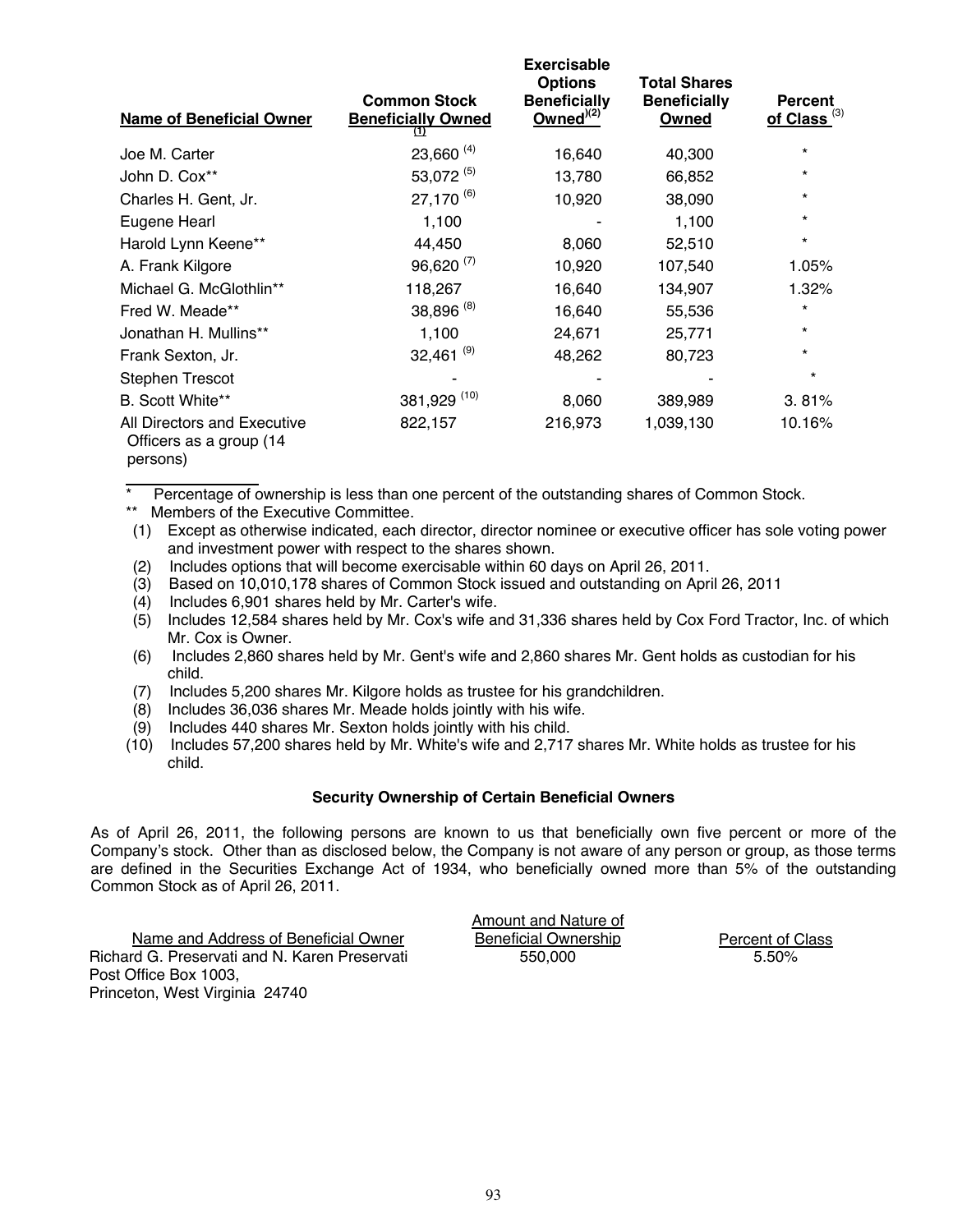### **Equity Compensation Plan**

The following table sets forth information as of December 31, 2010, with respect to compensation plans under which shares of Common Stock are authorized for issuance:

| <b>Plan Category</b>                                                                                          | <b>Number of Securities</b><br>to Be Issued upon<br><b>Exercise of</b><br><b>Outstanding Options,</b><br><b>Warrants and Rights</b> <sup>(1)</sup> | <b>Weighted Average</b><br><b>Exercise Price of</b><br><b>Outstanding Options,</b><br>Warrants and Rights <sup>(1)</sup> | <b>Number of Securities</b><br><b>Remaining Available</b><br>for Future Issuance<br><b>Under Equity</b><br>Compensation Plans <sup>(1)</sup> |
|---------------------------------------------------------------------------------------------------------------|----------------------------------------------------------------------------------------------------------------------------------------------------|--------------------------------------------------------------------------------------------------------------------------|----------------------------------------------------------------------------------------------------------------------------------------------|
| <b>Equity Compensation</b><br><b>Plans Approved by</b><br><b>Shareholders:</b>                                |                                                                                                                                                    |                                                                                                                          |                                                                                                                                              |
| 2001 Stock Option Plan<br><b>Equity Compensation</b><br><b>Plans Not Approved by</b><br>Shareholders $^{(2)}$ | 771.344                                                                                                                                            | \$8.81                                                                                                                   | 382,947<br>--                                                                                                                                |
| <b>Total</b>                                                                                                  | 771.344                                                                                                                                            | \$8.81                                                                                                                   | 382.947                                                                                                                                      |

 $(1)$  The total number of both the securities to be issued upon exercise of outstanding options, warrants and rights and the securities remaining available for future issuance under equity compensation plans, as well as the weighted average exercise price, reflect the ten percent stock dividend paid on June 7, 2005 and the 13-for-10 stock split effected in the form of a stock dividend on September 4, 2007.

 $(2)$  The Company does not have any equity compensation plans that have not been approved by shareholders.

#### **Item 13. Certain Relationships, Related Transactions and Director Independence**

Certain of our directors and officers and persons with whom they are associated have had, and expect to have in the future, banking transactions with us. Any extensions of credit to our directors and officers are made in the ordinary course of business, were required to be on substantially the same terms, including interest rates and collateral, as comparable transactions to non-related parties at the time of the extension of credit, and did not involve more than the normal risk of collectability or present other unfavorable features, pursuant to Regulation O – Loans to Executive Officers, Directors and Principal Shareholders of Member Banks.

We have not adopted a formal policy that covers the review and approval of related person transactions by our Board of Directors. The Board, however, does review all related party transactions that are proposed to it for approval. During such a review, the Board will consider, among other things, the related person's relationship to us, the facts and the circumstances of the proposed transaction, the aggregate dollar amount of the transaction, the related person's relationship to the transaction and any other material information. Our Audit Committee has the responsibility to review significant conflicts of interest involving directors or executive officers.

#### **Item 14. Principal Accountant Fees and Services**

#### **INDEPENDENT REGISTERED PUBLIC ACCOUNTANTS**

Brown, Edwards & Company, L.L.P. ("Brown, Edwards") served as our independent registered public accountants with respect to the audit of our consolidated financial statements for the fiscal year ended December 31, 2010.

On March 28, 2011, the Audit Committee received notification from Brown, Edwards indicating that it declines to stand for reappointment after completion of the audit for the Company's 2010 fiscal year.

During the fiscal years ended December 31, 2009 and December 31, 2010, and during the period from January 1, 2011 through March 28, 2011, the Company had (i) no disagreements with Brown, Edwards on any matter of accounting principles or practices, financial statement disclosure, or auditing scope or procedure, any of which that, if not resolved to Brown, Edwards' satisfaction, would have caused it to make reference to the subject matter of any such disagreement in connection with its reports for such years and interim period and (ii) no reportable events within the meaning of Item 304(a)(1)(v) of Regulation S-K during the two most recent fiscal years or the subsequent interim period.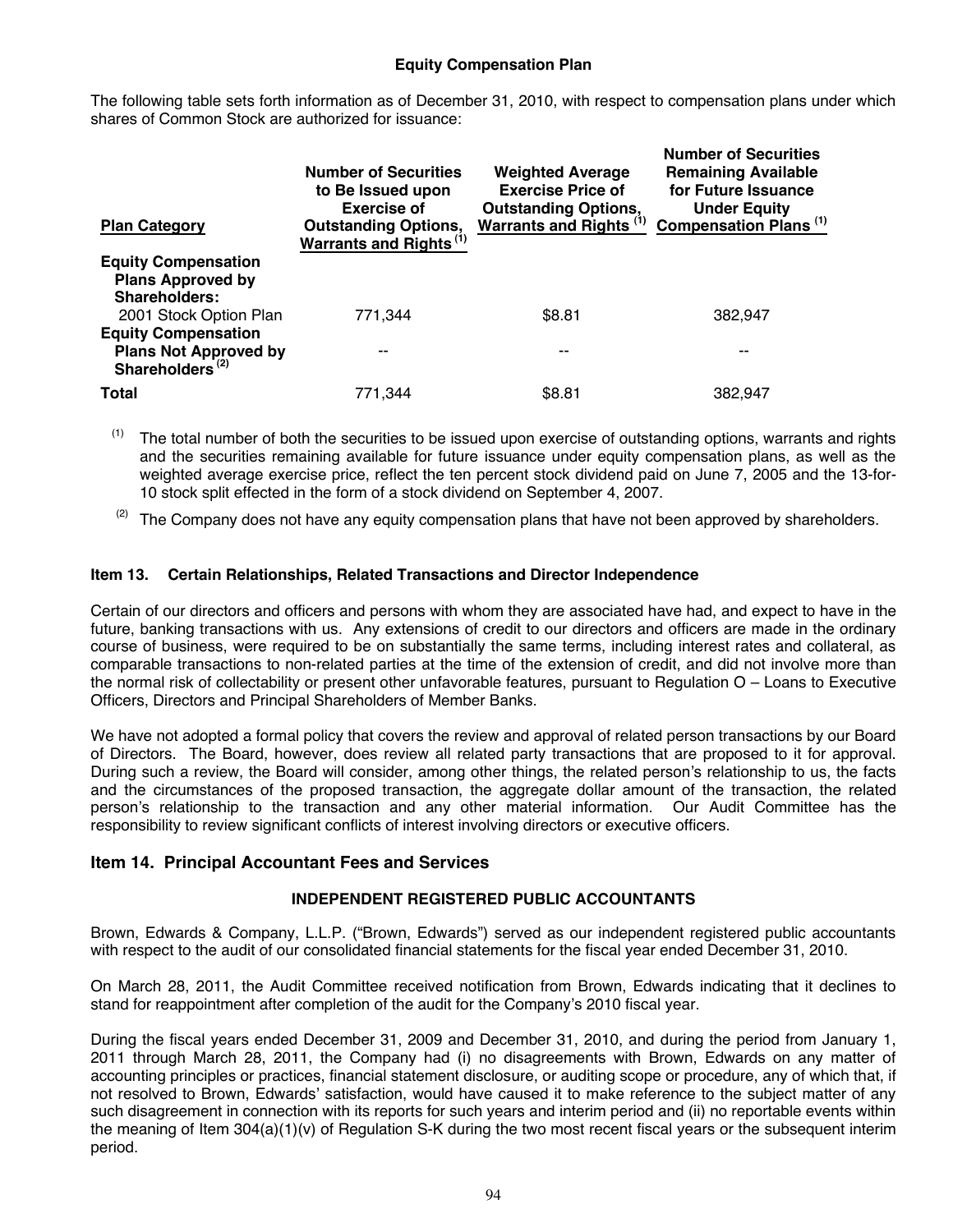Brown, Edwards' reports on the Company's consolidated financial statements for the fiscal years ended December 31, 2009 and December 31, 2010, do not contain any adverse opinion or disclaimer of opinion, nor are they qualified or modified as to uncertainty, audit scope, or accounting principles.

These matters were previously disclosed in a Current Report on Form 8-K filed on April 12, 2011. The Company provided Brown, Edwards a copy of the disclosures and requested that Brown, Edwards furnish the Company with a letter addressed to the SEC stating whether or not Brown, Edwards agrees with the above statements. A copy of such letter, dated April 11, 2011 is filed as Exhibit 16.1 to Current Report on Form 8-K and is incorporated by reference thereto as Exhibit 16.1 hereto.

The decision to change the Company's registered public accounting firm was approved by the Audit Committee.

The Audit Committee has approved Elliott Davis, LLC as independent registered public accountants to audit our consolidated financial statements for the fiscal year ending December 31, 2011. The engagement letter is anticipated to be signed early May 2011.

#### **AUDIT INFORMATION**

The Audit Committee operates under a written charter adopted by the Board of Directors. A copy of the Audit Committee charter is filed as Exhibit 99. The members of the Audit Committee are independent as that term is defined in the NASDAQ Stock Market Listing Rules and applicable SEC regulations.

#### **Fees of Independent Registered Public Accountants**

Audit Fees - The aggregate fees billed by Brown, Edwards for professional services rendered for the audit of our annual financial statements for the fiscal years ended December 31, 2010 and 2009, and for the review of the financial statements included in the Company's Quarterly Reports on Form 10-Q, and services that are normally provided in connection with statutory and regulatory filings and engagements, for fiscal years ending December 31, 2010 and 2009 were \$168,595 and \$87,150, respectively.

Audit Related Fees - The aggregate fees billed by Brown, Edwards for professional services for assurance and related services that are reasonably related to the performance of the audit or review of our financial statements and not reported under the heading "Audit Fees" above for the fiscal years ended December 31, 2010 and 2009 were \$13,192 and \$15,029, respectively. During 2010 and 2009, these services included the performance of audits of the 401-k benefit plan; accounting consultations regarding nonperforming assets, deferred taxes, troubled debts restructured, goodwill, and disclosures in Form 10-K.

Tax Fees - The aggregate fees billed by Brown, Edwards for professional services for tax compliance, tax advice and tax planning for the fiscal years ended December 31, 2010 and 2009 were \$11,250 each year. During 2010 and 2009, these services included preparation of tax returns as necessary and for NPB Capital Trusts I & 2, as well as tax compliance services.

#### All Other Fees - None.

Pre-Approved Services - All audit related services, tax services and other services were pre-approved by the Audit Committee, which concluded that the provision of such services by Brown, Edwards was compatible with the maintenance of that firm's independence in the conduct of their auditing functions. The Audit Committee has a policy that provides for the pre-approval of all services to be provided by its independent registered public accounting firm. The Audit Committee does not delegate to management its responsibility to pre-approve services performed by the independent registered public accounting firm. All of the services mentioned above were pre-approved by the Audit Committee.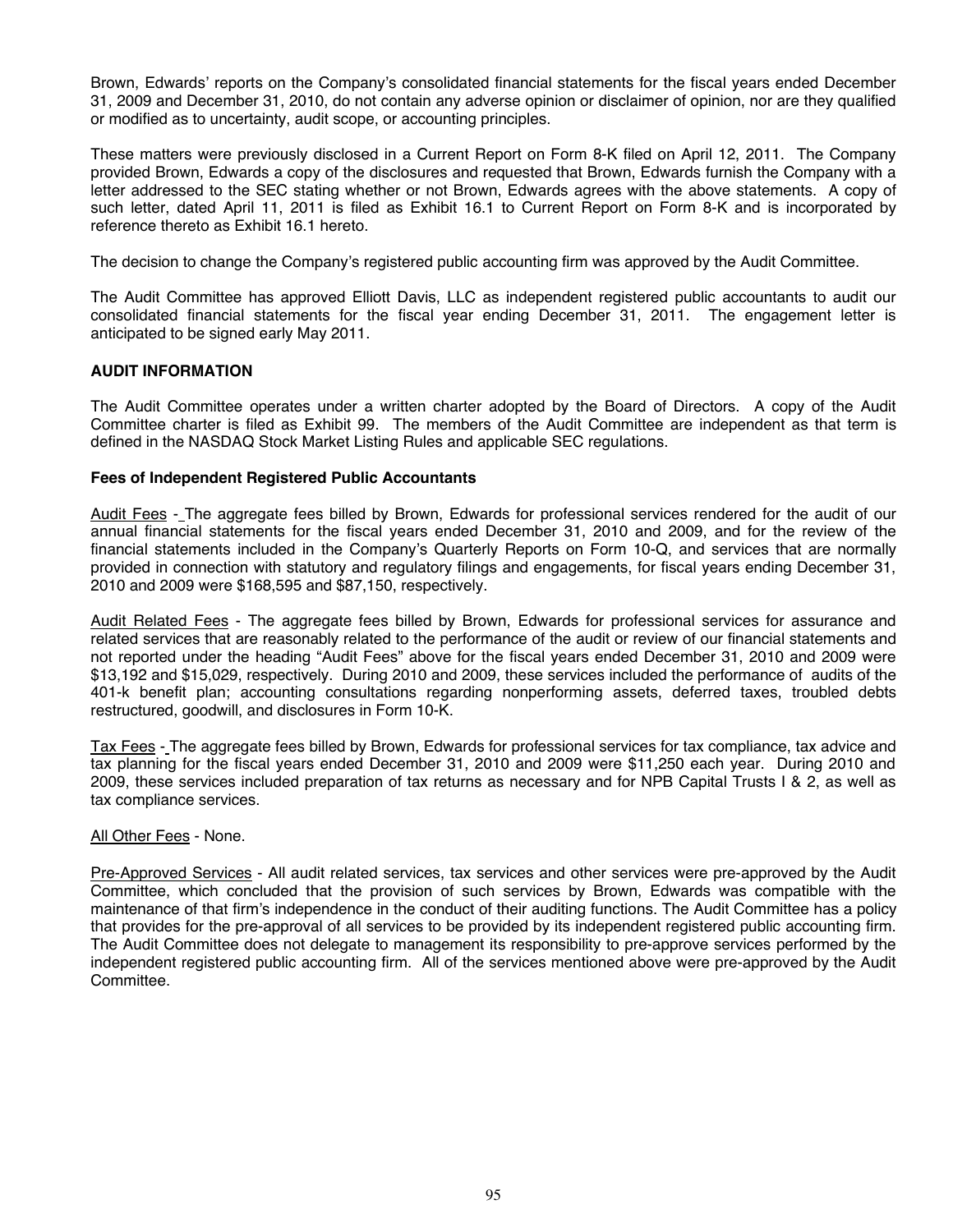## **Item 15. Exhibits and Financial Statement Schedules**

- (a)(1) The response to this portion of Item 15 is included in Item 8 above.
- (a)(2) The response to this portion of Item 15 is included in Item 8 above.<br>(a)(3) The following exhibits are filed as part of this Form 10-K:
- The following exhibits are filed as part of this Form 10-K:

### **Exhibits**

- The following exhibits are filed as part of this Form 10-K, and this list includes the exhibit index:<br>Agreement and Plan of Share Exchange dated August 15, 2001 (incorporated by
- Agreement and Plan of Share Exchange dated August 15, 2001 (incorporated by reference to Exhibit 2 to Form 8-K filed December 17, 2001)
- 3.1 Articles of Incorporation of Registrant (incorporated by reference to Exhibit 3.1 to Quarterly Report on Form 10-Q for the quarterly period ended June 30, 2004)
- 3.2 Bylaws of Registrant (incorporated by reference to Exhibit 3.1 to Form 8-K filed April 15, 2004)
- 10.1\* New Peoples Bank, Inc. 2001 Stock Option Plan (incorporated by reference to Exhibit 10.1 to Annual Report on Form 10-KSB for the fiscal year ended December 31, 2001)
- 10.2\* Form of Non-Employee Director Non-Qualified Stock Option Agreement (incorporated by reference to Exhibit 10.2 to Form 8-K filed November 30, 2004)
- 10.3\* Form of Incentive Stock Option Agreement (incorporated by reference to Exhibit 10.3 to Form 8-K filed November 30, 2004)
- 10.4\* Salary Continuation Agreement dated December 18, 2002 between New Peoples Bank, Inc. and Frank Sexton, Jr. (incorporated by reference to Exhibit 10.6 to Annual Report on Form 10-K for the fiscal year ended December 31, 2004)
- 10.5\* First Amendment dated June 30, 2003 to Salary Continuation Agreement between New Peoples Bank, Inc. and Frank Sexton, Jr. (incorporated by reference to Exhibit 10.7 to Annual Report on Form 10-K for the fiscal year ended December 31, 2004)
- 10.6\* Letter Agreement, dated as of June 29, 2009, between the Company and Kenneth D. Hart (incorporated by reference to Exhibit 10.1 to Quarterly Report on Form 10-Q for the quarter ended June 30, 2009)
- 10.7 Written Agreement, effective August 4, 2010, by and among New Peoples Bankshares, Inc., New Peoples Bank, Inc., the Federal Reserve Bank of Richmond and the State Corporation Commission Bureau of Financial Institutions (incorporated by reference to Exhibit 10.1 to Form 8-K filed August 6, 2010)
- 14 Code of Ethics (incorporated by reference to Exhibit 14 to Annual Report on Form 10-K for the fiscal year ended December 31, 2003)
- 21 Subsidiaries of the Registrant<br>23 Consent of Brown, Edwards a
- 23 Consent of Brown, Edwards and Company, L.L.P.<br>24 Powers of Attorney (contained on signature page)
- 24 Powers of Attorney (contained on signature page)<br>31.1 Certification by Chief Executive Officer pursuant to
- 31.1 Certification by Chief Executive Officer pursuant to Rule 13a-14(a)
- 31.2 Certification by Chief Financial Officer pursuant to Rule 13a-14(a)
- 32 Certification by Chief Executive Officer and Chief Financial Officer pursuant to 18 U.S.C. Section 1350

\_\_\_\_\_\_\_\_\_\_\_\_\_\_\_\_\_\_\_\_\_\_\_\_\_\_\_\_\_\_\_\_\_\_\_\_ \* Denotes management contract.

- (b) See Item  $15(a)(3)$  above.<br>(c) See Items  $15(a)(1)$  and (2)
- See Items  $15(a)(1)$  and (2) above.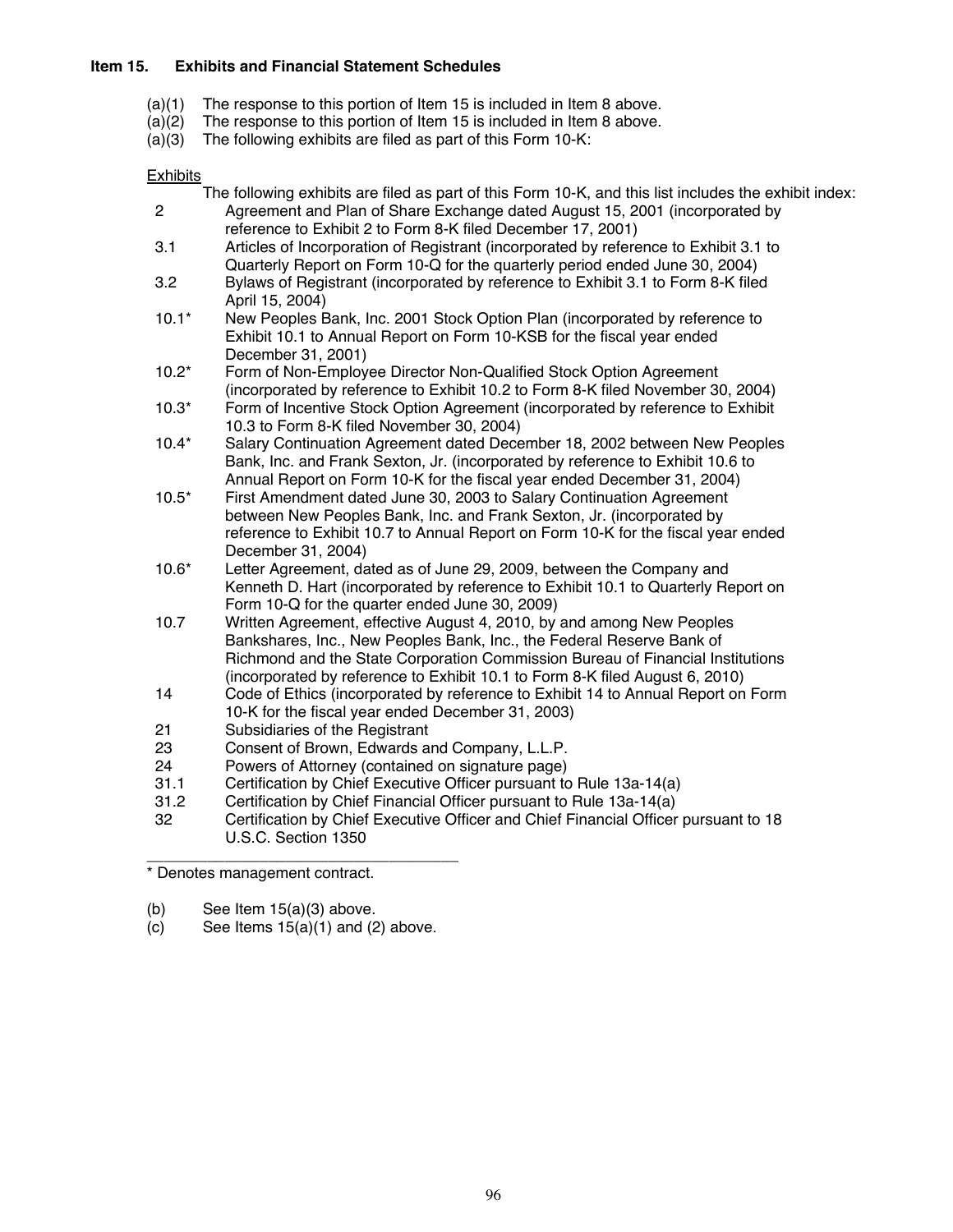#### **SIGNATURES**

Pursuant to the requirements of Section 13 or 15(d) of the Securities Exchange Act of 1934, the registrant has duly caused this report to be signed on its behalf by the undersigned, thereunto duly authorized.

#### **NEW PEOPLES BANKSHARES, INC.**

By: /s/ JONATHAN H. MULLINS Jonathan H. Mullins President and Chief Executive Officer Date: June 23, 2011

By: /s/ C. TODD ASBURY C. Todd Asbury Executive Vice President and Chief Financial Officer Date: June 23, 2011

#### **POWER OF ATTORNEY**

Each of the undersigned hereby appoints Jonathan H. Mullins and C. Todd Asbury, and each of them, as attorneys and agents for the undersigned, with full power of substitution, in his name and on his behalf as a director of New Peoples Bankshares, Inc. (the "Registrant"), to act and to execute any and all instruments as such attorneys or attorney deem necessary or advisable to enable the Registrant to comply with the Securities Exchange Act of 1934, and any rules, regulations, policies or requirements of the Securities and Exchange Commission (the "Commission") in respect thereof, in connection with the preparation and filing with the Commission of the Registrant's Annual Report on Form 10-K for the fiscal year ended December 31, 2010 (the "Report"), and any and all amendments to such Report, together with such other supplements, statements, instruments and documents as such attorneys or attorney deem necessary or appropriate.

Pursuant to the requirements of the Securities Exchange Act of 1934, this report has been signed below by the following persons on behalf of the registrant in the capacities and on the dates indicated.

| Signature                                      | Capacity                                                                                                                 | Date          |
|------------------------------------------------|--------------------------------------------------------------------------------------------------------------------------|---------------|
| /s/ JONATHAN H. MULLINS<br>Jonathan H. Mullins | President and<br><b>Chief Executive Officer</b><br>(Principal Executive Officer)                                         | June 23, 2011 |
| <b>/s/ C. TODD ASBURY</b><br>C. Todd Asbury    | <b>Executive Vice President</b><br>and Chief Financial Officer<br>(Principal Financial and<br><b>Accounting Officer)</b> | June 23, 2011 |
| /s/TIM BALL<br><b>Tim Ball</b>                 | Director                                                                                                                 | June 23, 2011 |
| /s/JOE CARTER<br>Joe Carter                    | <b>Director</b>                                                                                                          | June 23, 2011 |
| <b>/s/JOHN D. COX</b><br>John D. Cox           | Director                                                                                                                 | June 23, 2011 |
| /s/CHARLES H. GENT<br>Charles H. Gent          | <b>Director</b>                                                                                                          | June 23, 2011 |
| /s/EUGENE HEARL<br>Eugene Hearl                | Director                                                                                                                 | June 23, 2011 |
| /s/HAROLD LYNN KEENE<br>Harold Lynn Keene      | <b>Director</b>                                                                                                          | June 23, 2011 |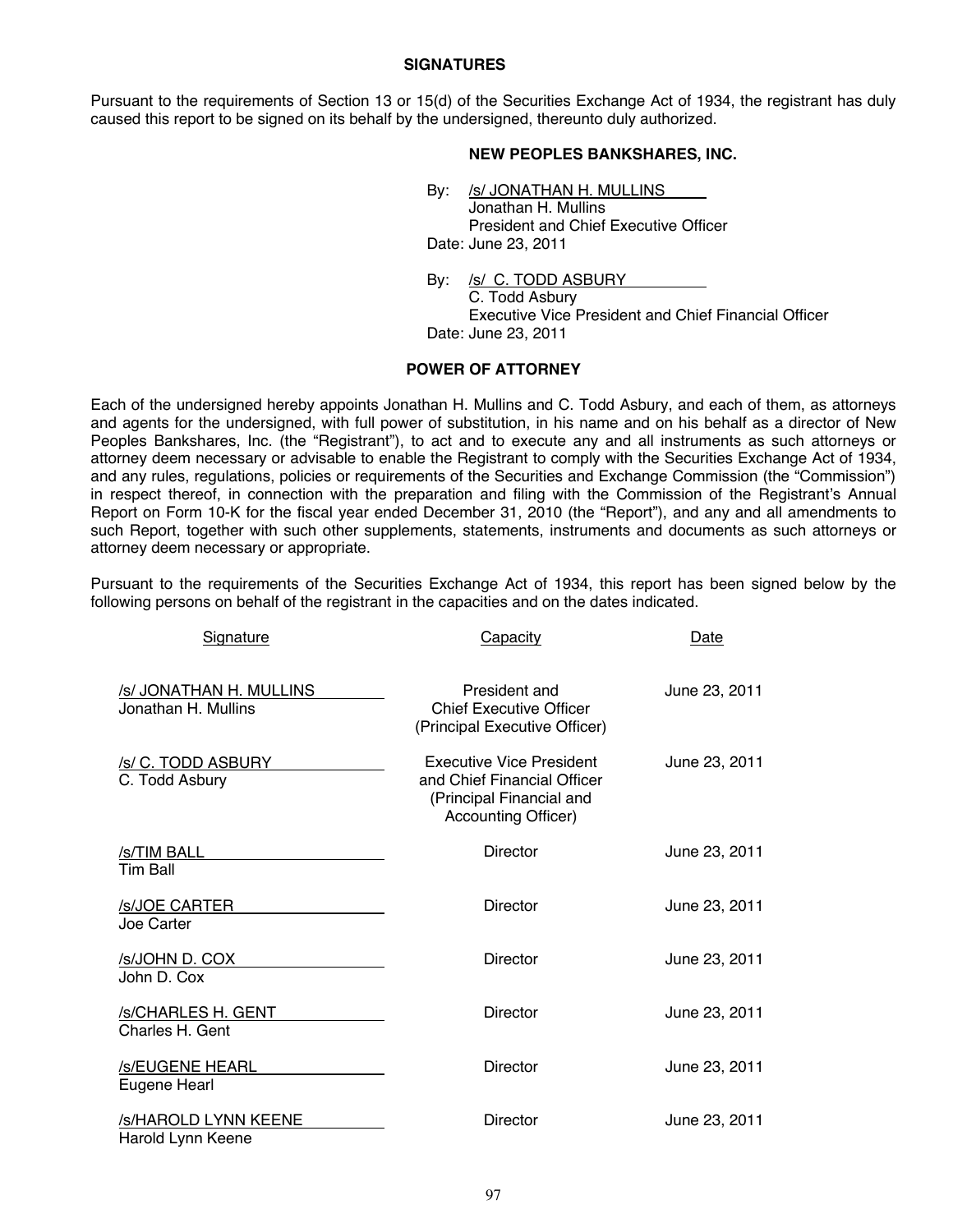| /s/FRANK KILGORE<br><b>Frank Kilgore</b>          | Director           | June 23, 2011 |
|---------------------------------------------------|--------------------|---------------|
| /s/MICHAEL G. MCGLOTHLIN<br>Michael G. McGlothlin | Chairman, Director | June 23, 2011 |
| /s/FRED MEADE<br><b>Fred Meade</b>                | Director           | June 23, 2011 |
| /s/B. SCOTT WHITE<br><b>B.</b> Scott White        | <b>Director</b>    | June 23, 2011 |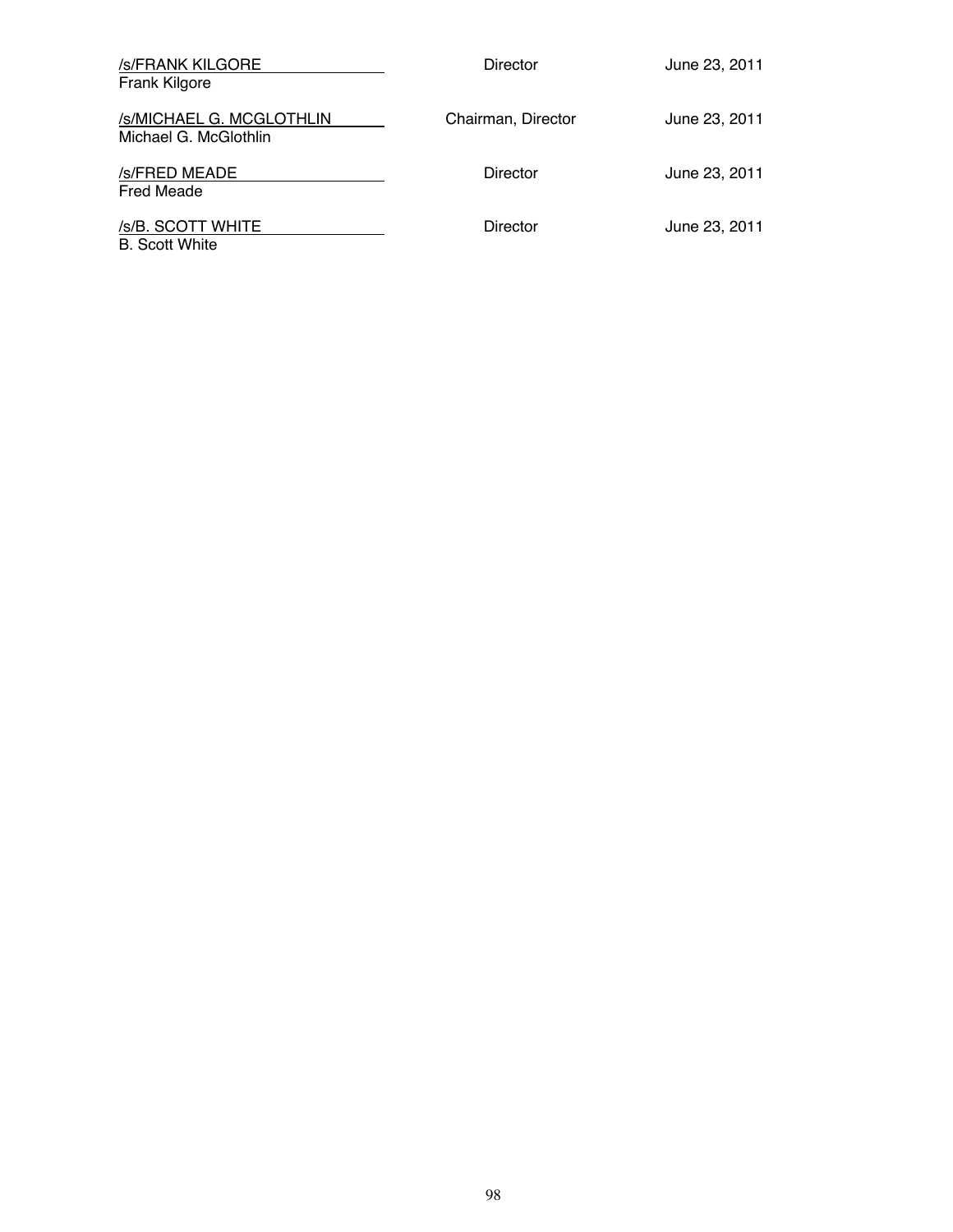<u>Name of Subsidiary Incorporation</u> New Peoples Bank, Inc. State of Virginia NPB Web Services, Inc.<br>
NPB Capital Trust I State of Delaware NPB Capital Trust I State of Delaware NPB Capital Trust 2 State of Delaware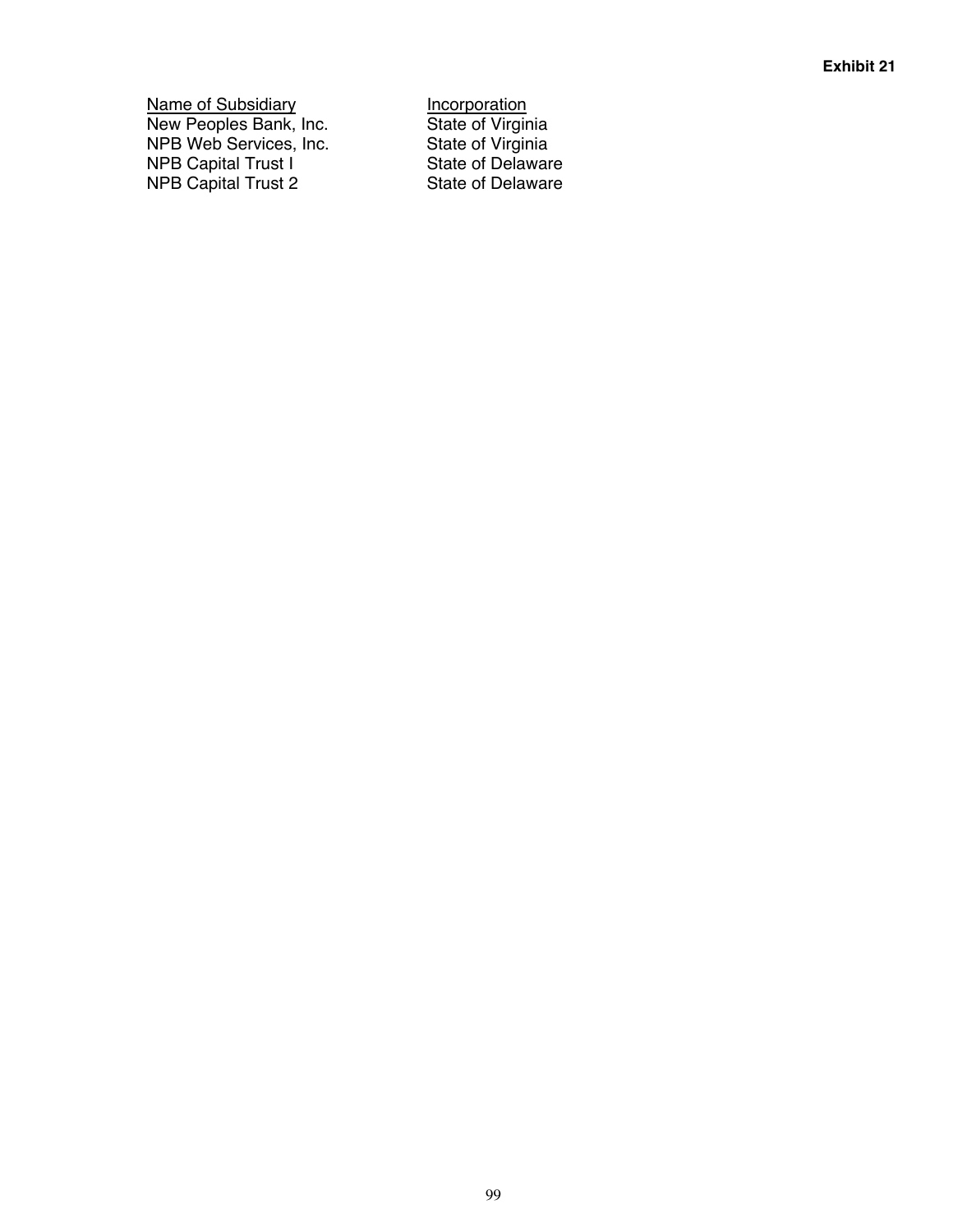## **CONSENT OF INDEPENDENT REGISTERED PUBLIC ACCOUNTING FIRM**

We hereby consent to the incorporation by reference in Registration Statement No. 333-129550 on Form S-8 of New Peoples Bankshares, Inc. of our report dated March 11, 2011, except for Notes 3, 7, 8, 11, 21, 23, 24 and 26 as to which the date is June 23, 2011, related to the consolidated balance sheets of New Peoples Bankshares, Inc. and Subsidiaries as of December 31, 2010 and 2009, and the related consolidated statements of income, stockholders' equity, and cash flows for each of the three years in the period ended December 31, 2010, and our report dated March 11, 2011 (except for the effects of the material weakness described in paragraphs six and seven of that report, as to which the date is June 23, 2011), with respect to the effectiveness of internal control over financial reporting which appear in the New Peoples Bankshares, Inc. 2010 Annual Report on Form 10-K (Amendment No. 2) for the year ended December 31, 2010.

> /S/ BROWN, EDWARDS & COMPANY, L.L.P. CERTIFIED PUBLIC ACCOUNTANTS

Christiansburg, Virginia June 23, 2011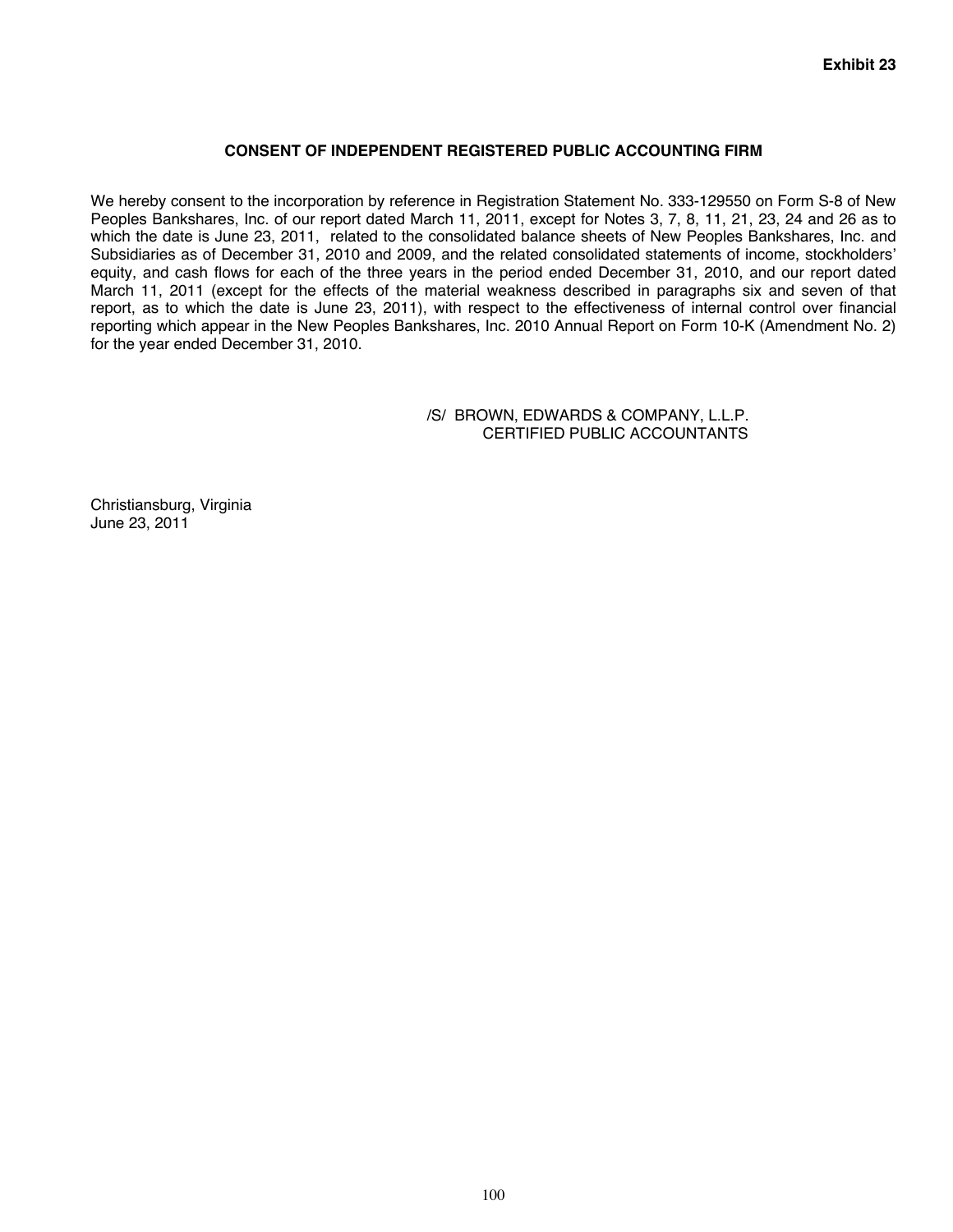#### **CERTIFICATION**

I, Jonathan H. Mullins, certify that:

1. I have reviewed this annual report on Form 10-K for the year ended December 31, 2010 of New Peoples Bankshares, Inc.;

2. Based on my knowledge, this report does not contain any untrue statement of a material fact or omit to state a material fact necessary to make the statements made, in light of the circumstances under which such statements were made, not misleading with respect to the period covered by this report;

3. Based on my knowledge, the financial statements, and other financial information included in this report, fairly present in all material respects the financial condition, results of operations and cash flows of the registrant as of, and for, the periods presented in this report;

4. The registrant's other certifying officer and I are responsible for establishing and maintaining disclosure controls and procedures (as defined in Exchange Act Rules 13a-15(e) and 15d-15(e)) and internal control over financial reporting (as defined in Exchange Act Rules 13a-15(f) and 15d-15(f)) for the registrant and have:

(a) Designed such disclosure controls and procedures, or caused such disclosure controls and procedures to be designed under our supervision, to ensure that material information relating to the registrant, including its consolidated subsidiaries, is made known to us by others within those entities, particularly during the period in which this report is being prepared;

(b) Designed such internal control over financial reporting, or caused such internal control over financial reporting to be designed under our supervision, to provide reasonable assurance regarding the reliability of financial reporting and the preparation of financial statements for external purposes in accordance with generally accepted accounting principles;

(c) Evaluated the effectiveness of the registrant's disclosure controls and procedures and presented in this report our conclusions about the effectiveness of the disclosure controls and procedures, as of the end of the period covered by this report based on such evaluation; and

(d) Disclosed in this report any change in the registrant's internal control over financial reporting that occurred during the registrant's most recent fiscal quarter (the registrant's fourth fiscal quarter in the case of an annual report) that has materially affected, or is reasonably likely to materially affect, the registrant's internal control over financial reporting; and

5. The registrant's other certifying officer and I have disclosed, based on our most recent evaluation of internal control over financial reporting, to the registrant's auditors and the audit committee of the registrant's board of directors (or persons performing the equivalent functions):

(a) All significant deficiencies and material weaknesses in the design or operation of internal control over financial reporting which are reasonably likely to adversely affect the registrant's ability to record, process, summarize and report financial information; and

(b) Any fraud, whether or not material, that involves management or other employees who have a significant role in the registrant's internal control over financial reporting.

Date: June 23, 2011

#### /s/ JONATHAN H. MULLINS

Jonathan H. Mullins

President & Chief Executive Officer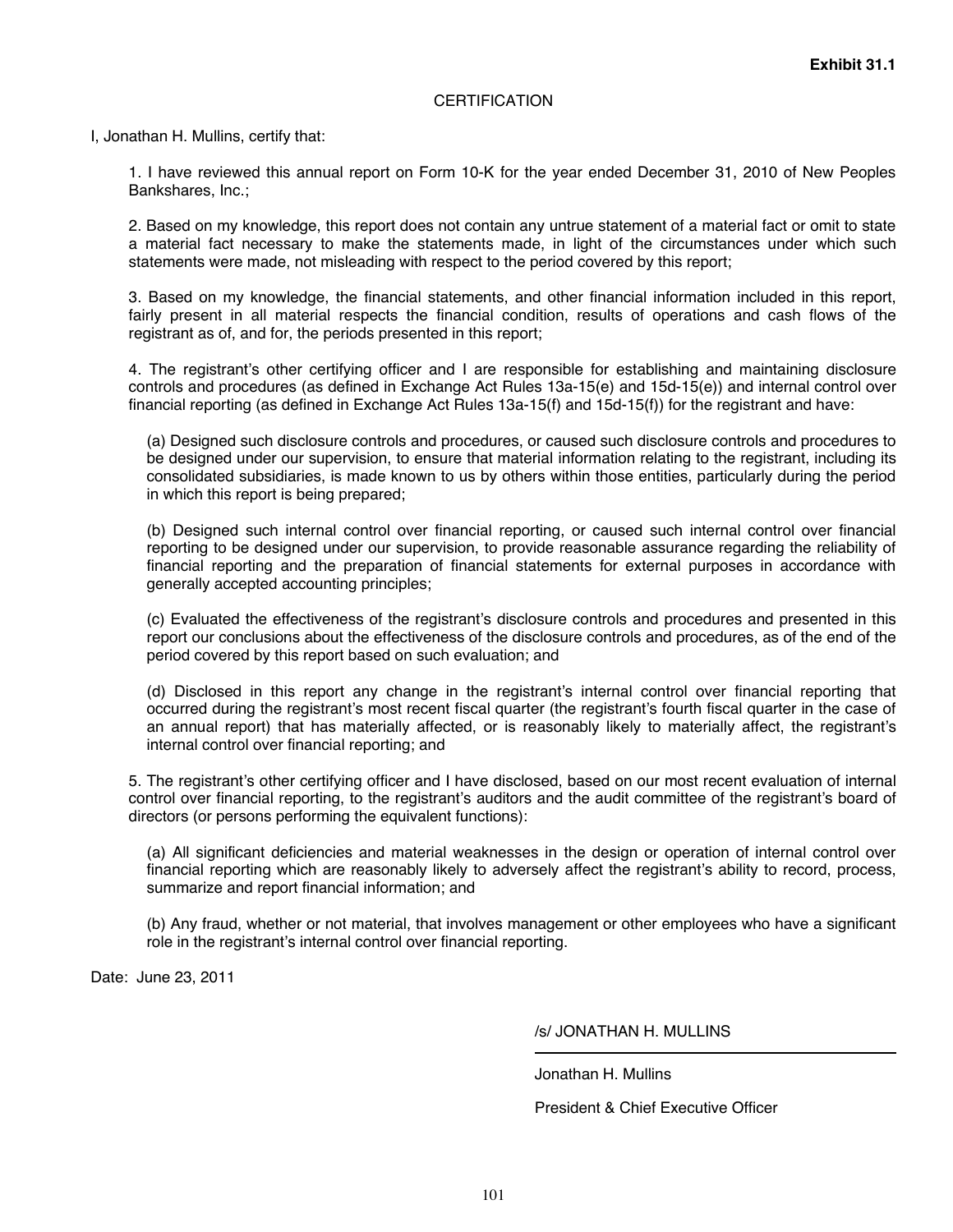#### **CERTIFICATION**

#### I, C. Todd Asbury, certify that:

1. I have reviewed this annual report on Form 10-K for the year ended December 31, 2010 of New Peoples Bankshares, Inc.;

2. Based on my knowledge, this report does not contain any untrue statement of a material fact or omit to state a material fact necessary to make the statements made, in light of the circumstances under which such statements were made, not misleading with respect to the period covered by this report;

3. Based on my knowledge, the financial statements, and other financial information included in this report, fairly present in all material respects the financial condition, results of operations and cash flows of the registrant as of, and for, the periods presented in this report;

4. The registrant's other certifying officer and I are responsible for establishing and maintaining disclosure controls and procedures (as defined in Exchange Act Rules 13a-15(e) and 15d-15(e)) and internal control over financial reporting (as defined in Exchange Act Rules 13a-15(f) and 15d-15(f)) for the registrant and have:

(a) Designed such disclosure controls and procedures, or caused such disclosure controls and procedures to be designed under our supervision, to ensure that material information relating to the registrant, including its consolidated subsidiaries, is made known to us by others within those entities, particularly during the period in which this report is being prepared;

(b) Designed such internal control over financial reporting, or caused such internal control over financial reporting to be designed under our supervision, to provide reasonable assurance regarding the reliability of financial reporting and the preparation of financial statements for external purposes in accordance with generally accepted accounting principles;

(c) Evaluated the effectiveness of the registrant's disclosure controls and procedures and presented in this report our conclusions about the effectiveness of the disclosure controls and procedures, as of the end of the period covered by this report based on such evaluation; and

(d) Disclosed in this report any change in the registrant's internal control over financial reporting that occurred during the registrant's most recent fiscal quarter (the registrant's fourth fiscal quarter in the case of an annual report) that has materially affected, or is reasonably likely to materially affect, the registrant's internal control over financial reporting; and

5. The registrant's other certifying officer and I have disclosed, based on our most recent evaluation of internal control over financial reporting, to the registrant's auditors and the audit committee of the registrant's board of directors (or persons performing the equivalent functions):

(a) All significant deficiencies and material weaknesses in the design or operation of internal control over financial reporting which are reasonably likely to adversely affect the registrant's ability to record, process, summarize and report financial information; and

(b) Any fraud, whether or not material, that involves management or other employees who have a significant role in the registrant's internal control over financial reporting.

Date: June 23, 2011

/s/ C. Todd Asbury

C. Todd Asbury Executive Vice President & Chief Financial Officer